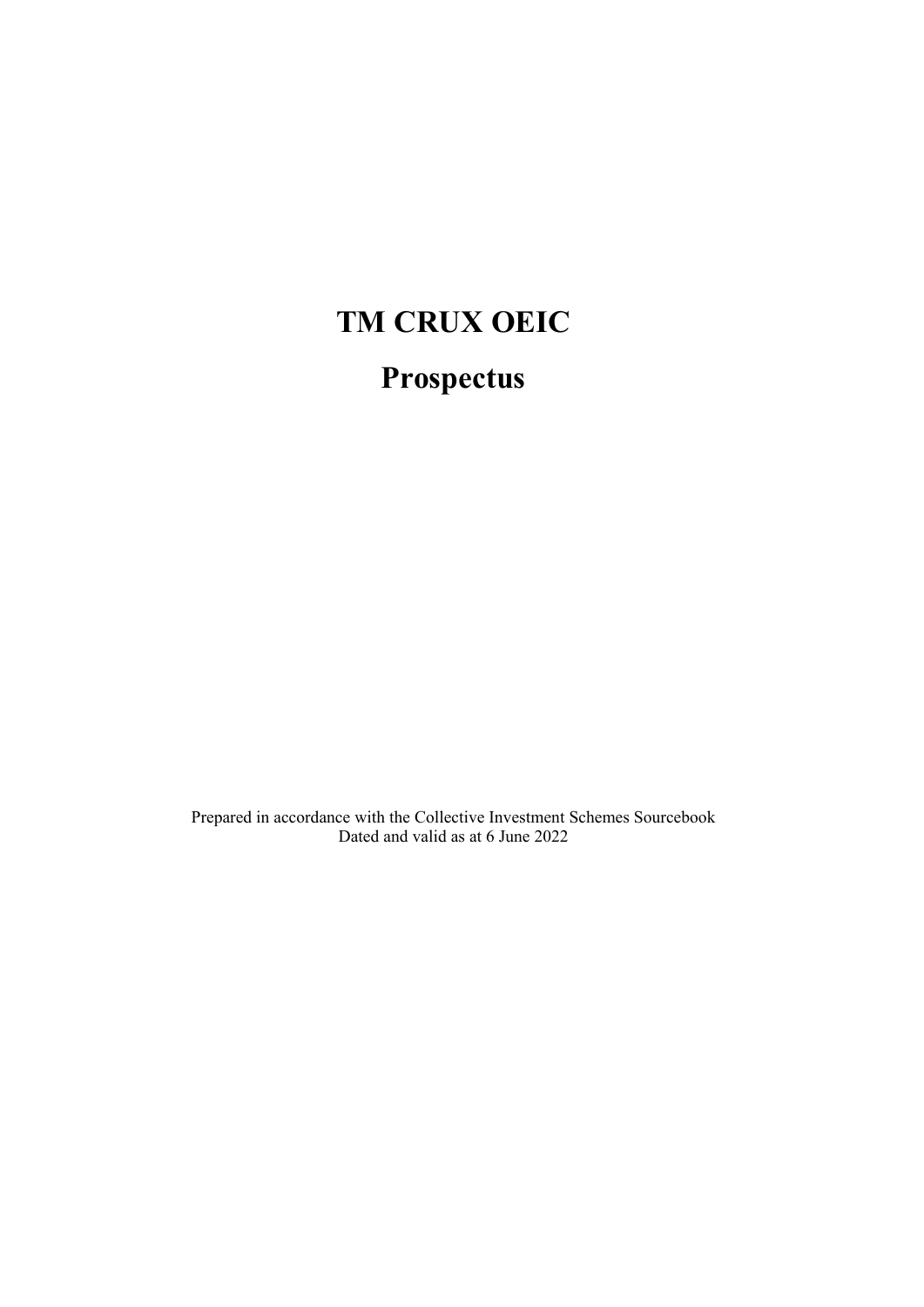#### **Authorised Corporate Director**

Thesis Unit Trust Management Limited Exchange Building St Johns Street Chichester PO19 1UP (authorised and regulated by the Financial Conduct Authority)

# **Registered and Head Office of the Company**

c/o Thesis Unit Trust Management Limited Exchange Building St Johns Street Chichester PO19 1UP

#### **Investment Manager**

CRUX Asset Management Limited 48 Pall Mall, St James's, London SW1Y 5JG (authorised and regulated by the Financial SS15 5FS Conduct Authority)

#### **Registrar**

SS&C Financial Services Europe Limited SS&C House St Nicholas Lane Basildon Essex SS15 5FS

#### **Administrator (Fund Accountant)**

State Street Bank and Trust Company 20 Churchill Place London E14 5HJ

**Depositary**

State Street Trustees Limited Registered Address: 20 Churchill Place London E14 5HJ

UK Head Office and Correspondence Address: Quartermile 3 10 Nightingale Road Edinburgh EH3 9EG (authorised and regulated by the Prudential Regulation Authority and the Financial Conduct Authority)

#### **Transfer Agent**

SS&C Financial Services Europe Limited SS&C House St Nicholas Lane Basildon Essex

# **Auditor**

Deloitte LLP Saltire Court 20 Castle Terrace Edinburgh EH1 2DB

**The TM CRUX European Special Situations Fund and the TM CRUX European Fund are registered for promotion to retail and institutional investors in Switzerland and are represented by the following agents:** 

#### **Representative and Paying Agent in Switzerland**

RBC Investor Services Bank S.A. Esch-sur-Alzette Zweigniederlassung Zürich, Bleicherweg 7 8027 Zürich Switzerland

## **Tax Agent for Switzerland**

Deloitte LLP Hill House 1 Little New Street London EC4A 3TR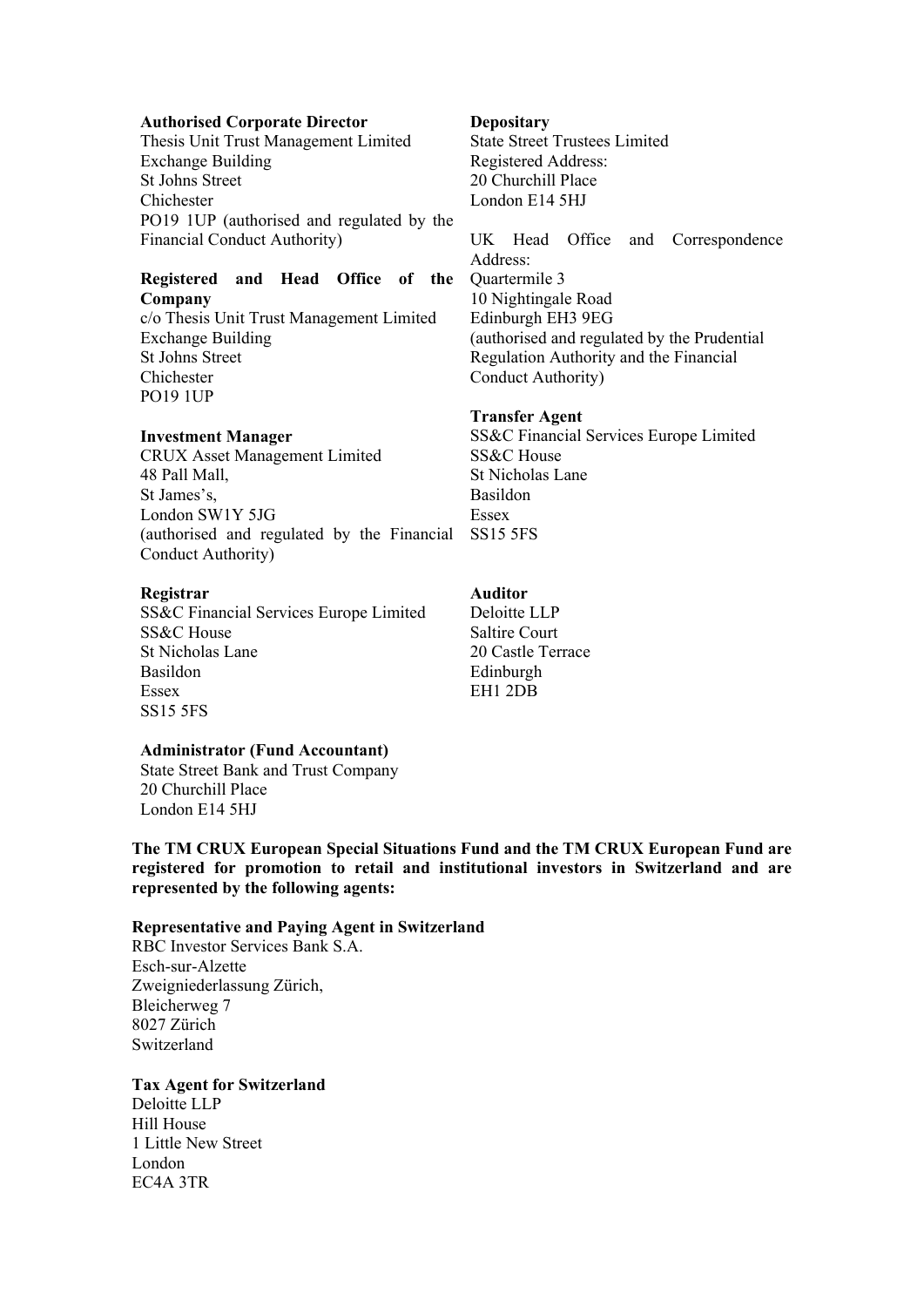**THIS PROSPECTUS IS IMPORTANT. IF YOU ARE IN ANY DOUBT AS TO THE MEANING OF ANY INFORMATION CONTAINED IN THIS PROSPECTUS, YOU SHOULD CONSULT THE ACD OR YOUR FINANCIAL ADVISER. THIS PROSPECTUS IS BASED ON INFORMATION, UK LAWS AND PRACTICE AS AT THE "VALID AS AT DATE" WHICH APPEARS ON THE FRONT COVER AND BELOW. THE COMPANY AND THE ACD CANNOT BE BOUND BY AN OUT OF DATE PROSPECTUS WHEN IT HAS ISSUED A NEW PROSPECTUS. INVESTORS SHOULD CHECK WITH THE ACD THAT THIS IS THE LATEST VERSION OF THE PROSPECTUS AND THAT THERE HAVE BEEN NO REVISIONS OR UPDATES BEFORE DECIDING TO PURCHASE SHARES IN THE COMPANY.** 

No person has been authorised by the Company or the ACD to give any information or to make any representations in connection with the offering of Shares other than those contained in the Prospectus and, if given or made, such information or representations must not be relied on as having been made by the Company or the ACD. The delivery of this Prospectus (whether or not accompanied by any reports) or the issue of Shares shall not, under any circumstances, create any implication that the affairs of the Company have not changed since the date hereof.

This Prospectus is intended for distribution in the UK. The distribution of this Prospectus and the offering of Shares in certain jurisdictions may be restricted. Persons into whose possession this Prospectus comes are required by the Company to inform themselves about and to observe any such restrictions. This Prospectus does not constitute an offer or solicitation by anyone in any jurisdiction in which such offer or solicitation is not authorised or to any person to whom it is unlawful to make such offer or solicitation.

Distributors and other intermediaries which offer, recommend or sell shares in the Funds must comply with all laws, regulations and regulatory requirements as may be applicable to them. Also, such Distributors and other intermediaries must consider such information about the Funds and its share classes as is made available by the Authorised Corporate Director for the purposes of the EU's Product Governance regime. Distributors and intermediaries may obtain further information by contacting the ACD.

Potential investors should not treat the contents of this Prospectus as advice relating to legal, taxation, investment or any other matters and are recommended to consult their own professional advisers concerning the acquisition, holding or disposal of Shares.

Shareholders are deemed to have taken notice of the provisions of the Instrument of Incorporation which is binding on each of the Shareholders. A copy of the Instrument of Incorporation is available on request from Thesis Unit Trust Management Limited.

This Prospectus has been issued for the purpose of section 21 of the Financial Services and Markets Act 2000 by Thesis Unit Trust Management Limited.

#### *International Tax Reporting*

In order to fulfil our legal obligations in accordance with the requirements of FATCA and other intergovernmental arrangements such as the OECD Common Reporting Standard for Automatic Exchange of Financial Account Information (CRS), including pursuant to the International Tax Compliance Regulations 2015, the Company is required to obtain confirmation of the tax residency of Shareholders and certain other information to comply with certain reporting requirements. We may ask for evidence of the tax identification number, and country and date of birth of individual Shareholders, or for the Global Intermediary Identification number (GIIN) of corporate and other Shareholders. If certain conditions apply, information about your shareholding may be passed to HM Revenue  $&$  Customs ("HMRC") in order to be passed on to other tax authorities, where the UK has an agreement with that country. Any Shareholder that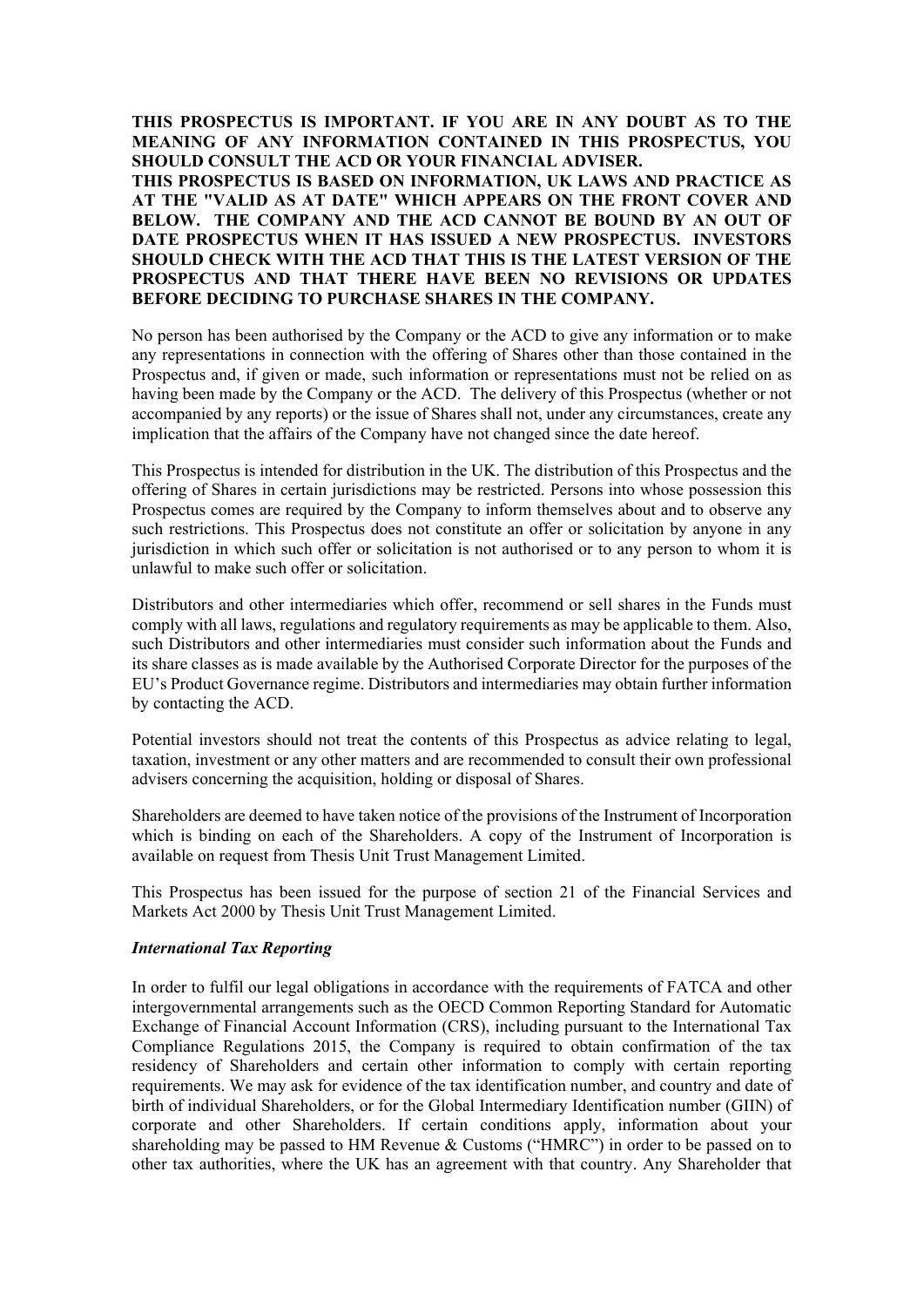fails to provide the required information may be subject to a compulsory redemption of their Shares and/or monetary penalties.

# *Information for US Persons*

Shares have not been and will not be registered under the United States Securities Act of 1933, as amended. They may not be offered or sold in the United States of America, its territories and possessions, any State of the United States of America and the District of Columbia or offered or sold to US Persons (as defined below). The Funds have not been and will not be registered under the United States Investment Company Act of 1940, as amended. The ACD has not been and will not be registered under the United States Investment Advisers Act of 1940.

The following statements are required to be made under applicable regulations of the U.S. Commodity Futures Trading Commission (the "**CFTC**"). As the Funds are collective investment vehicles that may make transactions in commodity interests, they are considered to be "**commodity pools**". The ACD is the commodity pool operator ("**CPO**") with respect to the Funds.

Pursuant to CFTC Rule 4.13(a)(3), the ACD is exempt from registration with the CFTC as a CPO. Therefore, unlike a registered CPO, the ACD is not required to deliver a disclosure document and a certified annual report to Shareholders in the Funds. The ACD qualifies for such exemption based on the following criteria: (i) the interests in the Funds are exempt from registration under the 1933 Act and are offered and sold without marketing to the public in the United States; (ii) the Funds meet the trading limitations of either CFTC Rule 4.13(a)(3)(ii)(A) or (B); (iii) the CPO reasonably believes, at the time the Shareholders made their investment in the Funds (or at the time the CPO began to rely on Rule  $4.13(a)(3)$ , that each investor in the Funds is a) an "accredited investor," as defined in Rule 501(a) of Regulation D under the 1933 Act, (b) a trust that is not an accredited investor but was formed by an accredited investor for the benefit of a family member, (c) a "knowledgeable employee," as defined in Rule 3c-5 under the U.S. Investment Company Act of 1940, as amended, or (d) a "qualified eligible person," as defined in CFTC Rule 4.7(a)(2)(viii)(A); and (iv) Shares in the Funds are not marketed as or in a vehicle for trading in the commodity futures or commodity options markets.

A "U.S Person" means any citizen or resident of the United States of America, its territories and possessions including the State and District of Columbia and all areas subject to its jurisdiction (including the Commonwealth of Puerto Rico), any corporation, trust, partnership or other entity created or organised in or under the laws of the United States of America, any state thereof or any estate or trust the income of which is subject to United States federal income tax, regardless of source. The expression also includes any person falling within the definition of the term "U.S. Person" under Regulation S promulgated under the United States Securities Act of 1933.

# *Data Protection*

The way in which we may use personal information of individuals ("personal data") is governed by the Data Protection Laws. The Data Protection Laws are designed to strengthen data protection for all individuals. Further details on our privacy policy and your rights under the Data Protection Laws can be found on our website:**www.tutman.co.uk**.

Changes to our privacy policy will be published on our website. For the purposes of the Data Protection Laws, the "data controller" of your personal data is us, Thesis Unit Trust Management Limited.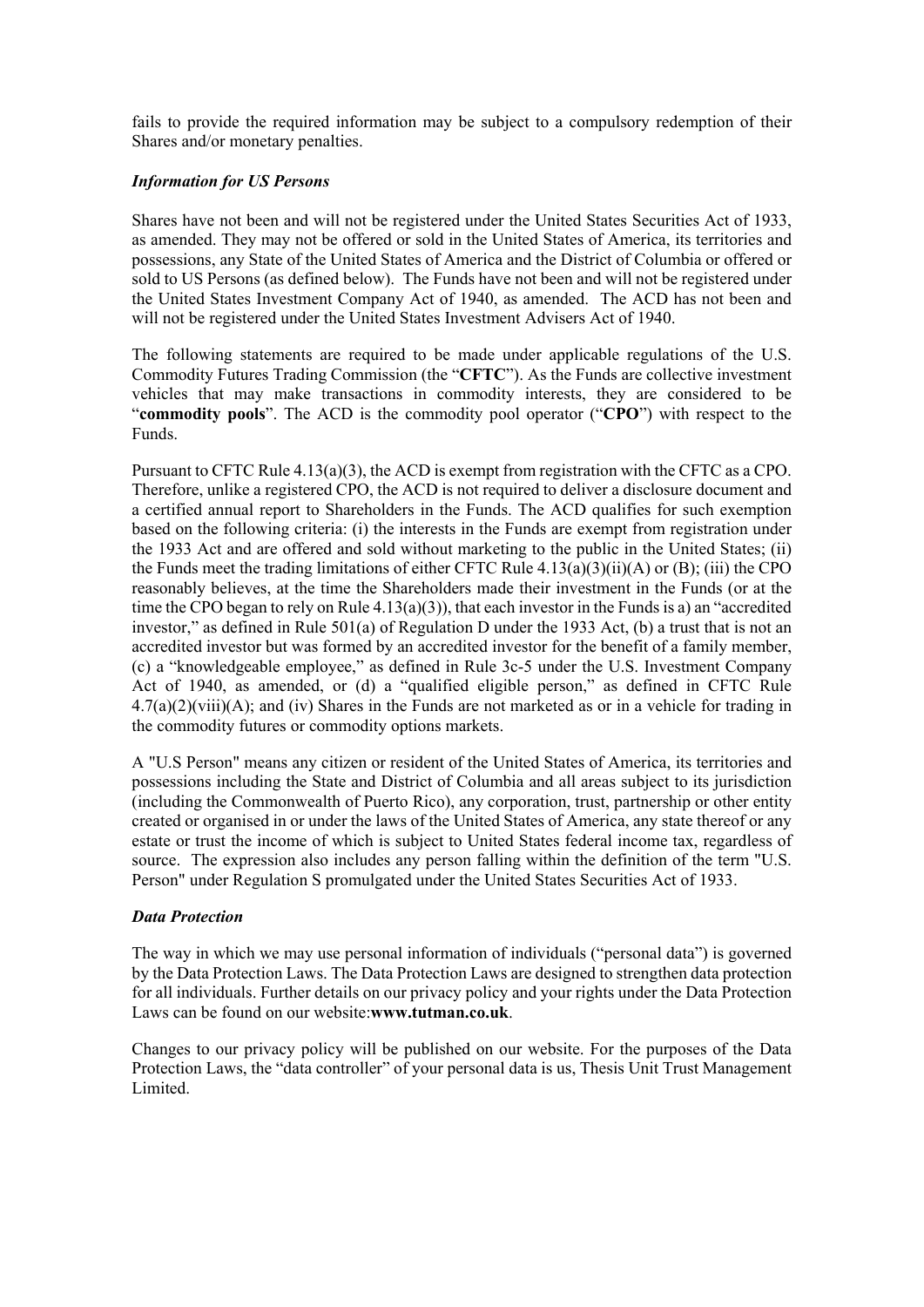# **CONTENTS**

| <b>Clause</b>                                                                   | Heading                                                       | Page |  |  |
|---------------------------------------------------------------------------------|---------------------------------------------------------------|------|--|--|
| $\mathbf{1}$                                                                    |                                                               |      |  |  |
| $\overline{2}$                                                                  |                                                               |      |  |  |
| 3                                                                               | INVESTMENT OBJECTIVES, POLICIES AND OTHER DETAILS OF THE FUND |      |  |  |
| 4                                                                               |                                                               |      |  |  |
| 5                                                                               |                                                               |      |  |  |
| 6                                                                               |                                                               |      |  |  |
| 7                                                                               |                                                               |      |  |  |
| 8                                                                               |                                                               |      |  |  |
| 9                                                                               |                                                               |      |  |  |
| 10                                                                              |                                                               |      |  |  |
| 11                                                                              |                                                               |      |  |  |
| 12                                                                              |                                                               |      |  |  |
| 13                                                                              |                                                               |      |  |  |
| 14                                                                              |                                                               |      |  |  |
| 15                                                                              |                                                               |      |  |  |
| 16                                                                              |                                                               |      |  |  |
| 17                                                                              |                                                               |      |  |  |
| 18                                                                              |                                                               |      |  |  |
| 19                                                                              |                                                               |      |  |  |
| 20                                                                              |                                                               |      |  |  |
| 21                                                                              |                                                               |      |  |  |
| 22                                                                              |                                                               |      |  |  |
| 23                                                                              | THE FEES, CHARGES AND EXPENSES OF THE DEPOSITARY  45          |      |  |  |
| 24                                                                              |                                                               |      |  |  |
| 25                                                                              |                                                               |      |  |  |
| 26                                                                              |                                                               |      |  |  |
| 27                                                                              |                                                               |      |  |  |
| 28                                                                              |                                                               |      |  |  |
| 29                                                                              |                                                               |      |  |  |
| 30                                                                              |                                                               |      |  |  |
| 31                                                                              | WINDING UP OF THE COMPANY AND TERMINATION OF FUNDS  57        |      |  |  |
| 32                                                                              |                                                               |      |  |  |
| 33                                                                              |                                                               |      |  |  |
|                                                                                 |                                                               |      |  |  |
|                                                                                 |                                                               |      |  |  |
|                                                                                 |                                                               |      |  |  |
| Schedule 4 - Other Regulated Collective Investment Schemes under management  89 |                                                               |      |  |  |
|                                                                                 |                                                               |      |  |  |
|                                                                                 |                                                               |      |  |  |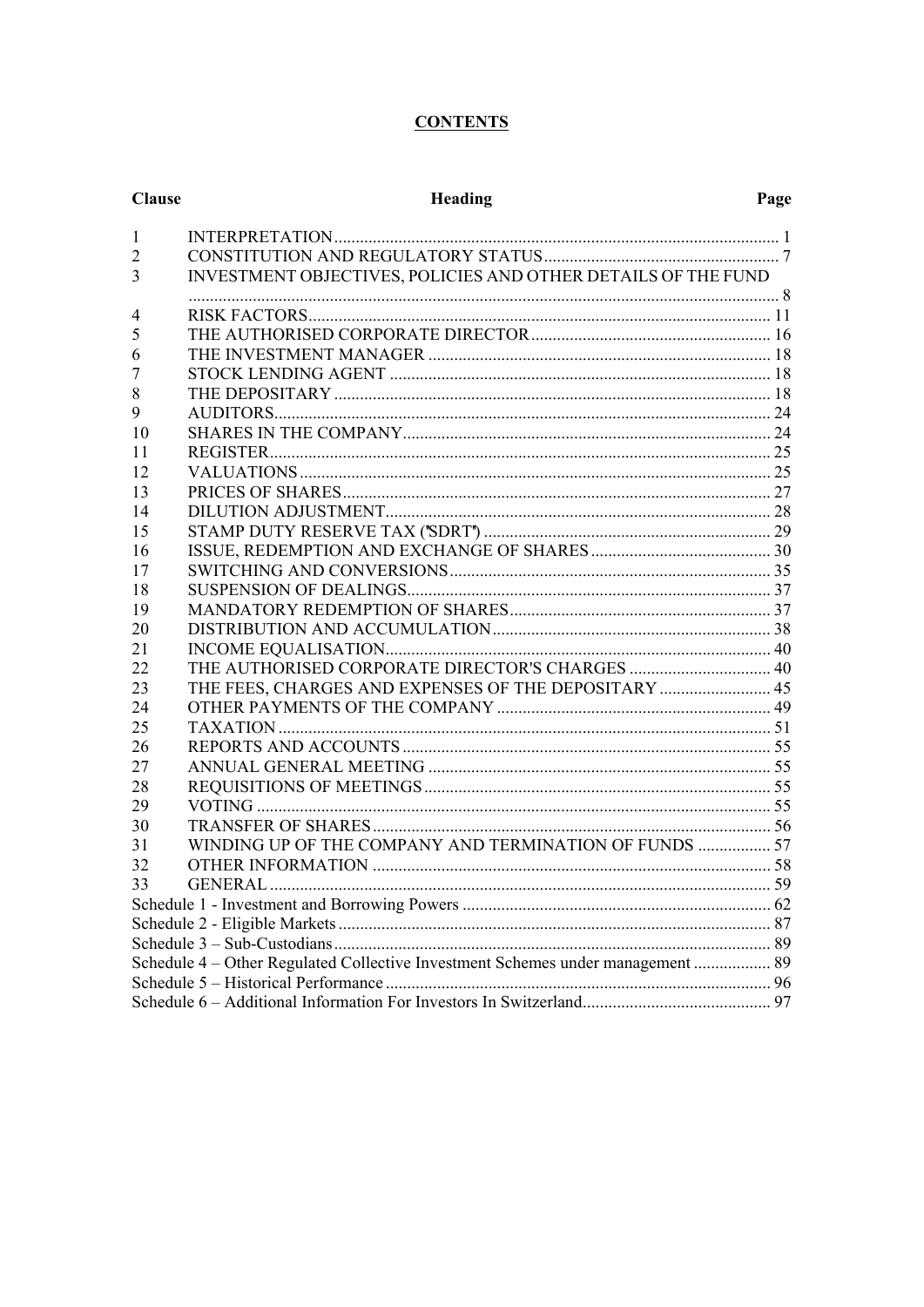# **1 INTERPRETATION**

In this Prospectus the words and expressions set out in the first column below shall have the meanings set opposite them unless the context requires otherwise. Words and expressions contained in this Prospectus but not defined herein shall have the same meanings as in the Act or Regulations (as defined below) unless the contrary is stated. The definitions are as follows:

| "ACD"           | the Authorised Corporate Director holding office from time to time<br>pursuant to FCA Regulations being Thesis Unit Trust Management<br>Limited at the date of this Prospectus; |                                                                                                                                                                                                                                                                                                                                                               |                                                                                                                                          |  |
|-----------------|---------------------------------------------------------------------------------------------------------------------------------------------------------------------------------|---------------------------------------------------------------------------------------------------------------------------------------------------------------------------------------------------------------------------------------------------------------------------------------------------------------------------------------------------------------|------------------------------------------------------------------------------------------------------------------------------------------|--|
| "Act"           | the Financial Services and Markets Act 2000 as amended, restated, re-<br>enacted or replaced from time to time;                                                                 |                                                                                                                                                                                                                                                                                                                                                               |                                                                                                                                          |  |
| "Administrator" | State Street Bank and Trust Company or such other person appointed<br>from time to time to be the administrator to the Company;                                                 |                                                                                                                                                                                                                                                                                                                                                               |                                                                                                                                          |  |
| "Approved Bank" |                                                                                                                                                                                 | in relation to a bank account opened by the Company:                                                                                                                                                                                                                                                                                                          |                                                                                                                                          |  |
|                 | (a)                                                                                                                                                                             |                                                                                                                                                                                                                                                                                                                                                               | if the account is opened at a branch in the UK:                                                                                          |  |
|                 |                                                                                                                                                                                 | (i)                                                                                                                                                                                                                                                                                                                                                           | the Bank of England; or                                                                                                                  |  |
|                 |                                                                                                                                                                                 | (ii)                                                                                                                                                                                                                                                                                                                                                          | the central bank of a member state of the OECD; or                                                                                       |  |
|                 |                                                                                                                                                                                 | (iii)                                                                                                                                                                                                                                                                                                                                                         | a bank; or                                                                                                                               |  |
|                 |                                                                                                                                                                                 | (iv)                                                                                                                                                                                                                                                                                                                                                          | a building society; or                                                                                                                   |  |
|                 |                                                                                                                                                                                 | (v)                                                                                                                                                                                                                                                                                                                                                           | a bank which is supervised by the Bank of England or<br>the central bank or other banking regulator of a<br>member state of the OECD; or |  |
|                 | (b)                                                                                                                                                                             |                                                                                                                                                                                                                                                                                                                                                               | if the account is opened elsewhere:                                                                                                      |  |
|                 |                                                                                                                                                                                 | (i)                                                                                                                                                                                                                                                                                                                                                           | a bank in (a); or                                                                                                                        |  |
|                 |                                                                                                                                                                                 | (ii)                                                                                                                                                                                                                                                                                                                                                          | a credit institution established in an EEA State and<br>duly authorised by the relevant Home State Regulator;<br>or                      |  |
|                 |                                                                                                                                                                                 | (iii)                                                                                                                                                                                                                                                                                                                                                         | a bank which is regulated in the Isle of Man or the<br>Channel Islands; or                                                               |  |
|                 | (c)                                                                                                                                                                             |                                                                                                                                                                                                                                                                                                                                                               | a bank supervised by the South African Reserve Bank,                                                                                     |  |
|                 |                                                                                                                                                                                 | as such definition may be updated in the glossary of definitions in the<br>FCA Handbook from time to time.                                                                                                                                                                                                                                                    |                                                                                                                                          |  |
| "Business Day"  |                                                                                                                                                                                 | Monday to Friday excluding public and bank holidays in the UK or any<br>day on which the London Stock Exchange is not open for the normal<br>duration of its trading hours, and excluding any other day on which the<br>ACD has notified the Depositary that it is not open for normal business<br>or as otherwise agreed between the ACD and the Depositary; |                                                                                                                                          |  |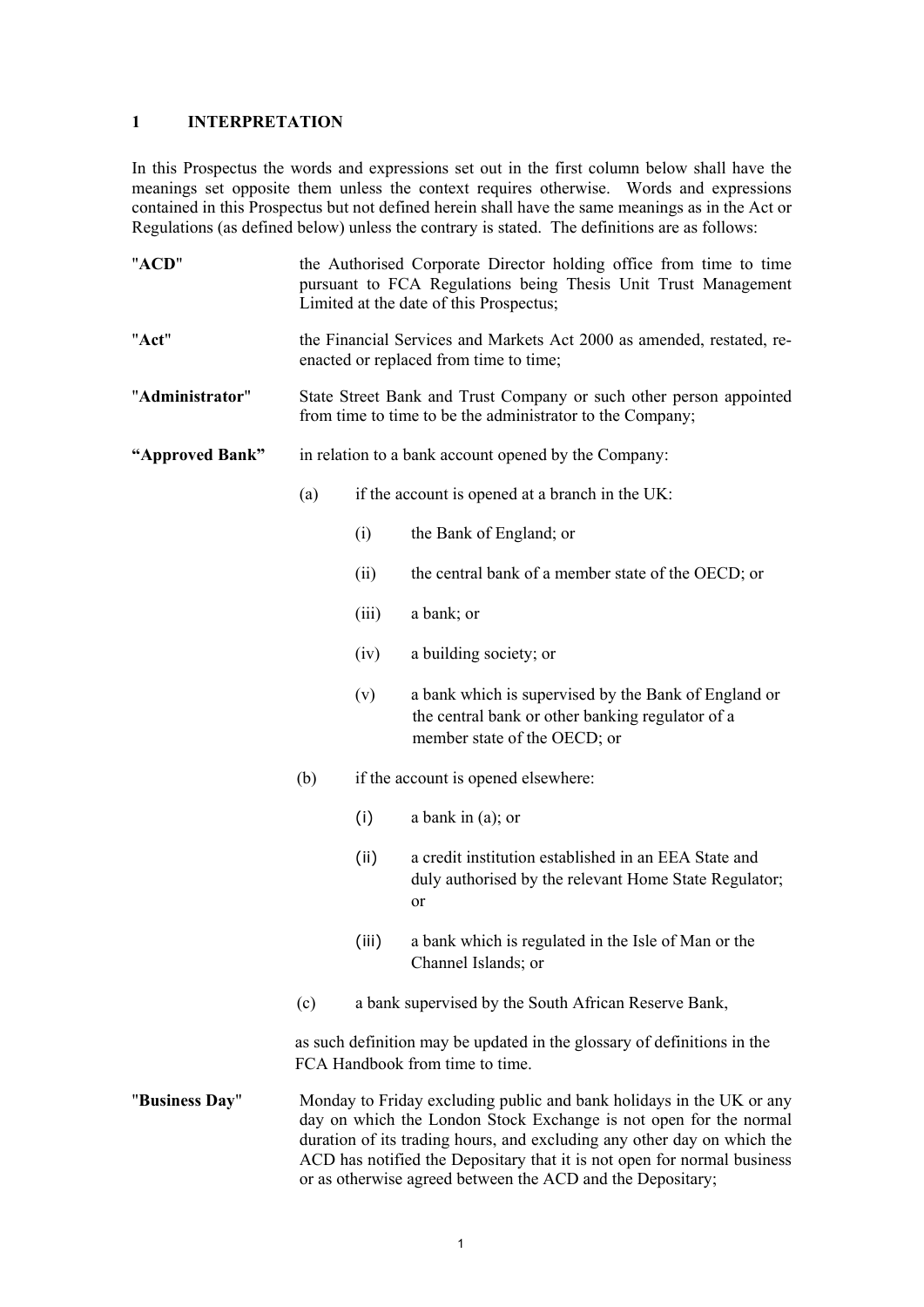| "CASS"                                                               | the requirements relating to holding client assets and client money<br>published by the FCA as part of the FCA Rules, as amended or replaced<br>from time to time.                                                                                                                                                                                                                                                                                                                                                                                                                                                                                                    |  |  |  |
|----------------------------------------------------------------------|-----------------------------------------------------------------------------------------------------------------------------------------------------------------------------------------------------------------------------------------------------------------------------------------------------------------------------------------------------------------------------------------------------------------------------------------------------------------------------------------------------------------------------------------------------------------------------------------------------------------------------------------------------------------------|--|--|--|
| "Collective<br><b>Investment Schemes</b><br>Sourcebook"<br>or "COLL" | the Collective Investment Schemes Sourcebook issued by the FCA<br>pursuant to the Act as amended or replaced from time to time;                                                                                                                                                                                                                                                                                                                                                                                                                                                                                                                                       |  |  |  |
| "Company"                                                            | TM CRUX OEIC;                                                                                                                                                                                                                                                                                                                                                                                                                                                                                                                                                                                                                                                         |  |  |  |
| "Conversion"                                                         | the conversion of Shares in one class in a Fund to Shares of another class<br>in the same Fund and "Convert" shall be construed accordingly;                                                                                                                                                                                                                                                                                                                                                                                                                                                                                                                          |  |  |  |
| "Data Protection<br>Laws"                                            | all applicable laws relating to the processing, privacy and/or use of<br>personal data, including the following laws to the extent applicable in<br>the circumstances:<br>the UK GDPR;<br>(a)<br>(b)<br>the Data Protection Act 2018;<br>any laws which implement any such laws; and<br>(c)<br>any laws which replace, extend, re-enact, consolidate<br>(d)<br>or amend any of the foregoing (whether or not before<br>or after the date of this Prospectus); and<br>all guidance, guidelines and codes of practice issued<br>(e)<br>by any relevant supervisory authority relating to such<br>Data Protection Laws (in each case whether or not<br>legally binding); |  |  |  |
| "Depositary"                                                         | the person appointed from time to time by the Company or otherwise as<br>depositary pursuant to the Regulations being State Street Trustees<br>Limited at the date of this Prospectus;                                                                                                                                                                                                                                                                                                                                                                                                                                                                                |  |  |  |
| "EEA"                                                                | the European Economic Area;                                                                                                                                                                                                                                                                                                                                                                                                                                                                                                                                                                                                                                           |  |  |  |
| "EEA State"                                                          | as defined in the FCA Glossary;                                                                                                                                                                                                                                                                                                                                                                                                                                                                                                                                                                                                                                       |  |  |  |
| "EUWA"                                                               | the European Union (Withdrawal) Act 2018;                                                                                                                                                                                                                                                                                                                                                                                                                                                                                                                                                                                                                             |  |  |  |
| "FATCA"                                                              | the Foreign Account Tax Compliance Act provisions contained in<br>sections 1471 to 1474 of the United States Internal Revenue Code and<br>US Treasury Regulations promulgated thereunder (as amended from<br>time to time);                                                                                                                                                                                                                                                                                                                                                                                                                                           |  |  |  |
| "FCA"                                                                | the Financial Conduct Authority, 12 Endeavour Square, London, E20<br>1JN or any successor regulator from time to time;                                                                                                                                                                                                                                                                                                                                                                                                                                                                                                                                                |  |  |  |
| "FCA Glossary"                                                       | the glossary given the meanings of the defined expressions used in the<br>FCA Handbook as amended from time to time;                                                                                                                                                                                                                                                                                                                                                                                                                                                                                                                                                  |  |  |  |
| "FCA Handbook"                                                       | the handbook of rules and guidance issued by the FCA as amended,<br>updated or replaced from time to time;                                                                                                                                                                                                                                                                                                                                                                                                                                                                                                                                                            |  |  |  |
| "FCA PRN"                                                            | the FCA's product reference number for the Company or one of its sub-<br>funds;                                                                                                                                                                                                                                                                                                                                                                                                                                                                                                                                                                                       |  |  |  |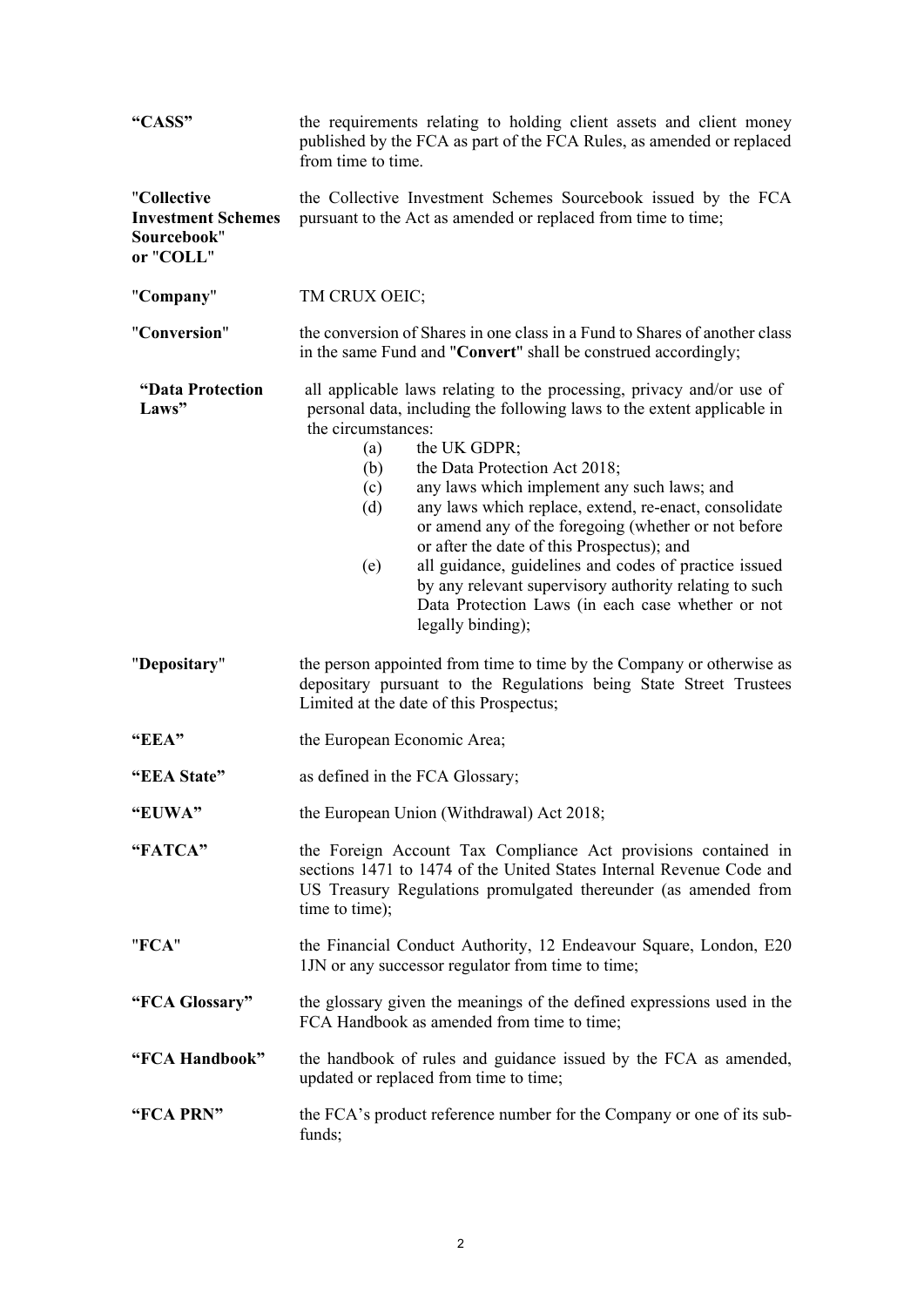| "Fund" or "Funds"        | a sub-fund of the Company (being part of the property of the Company<br>which is pooled separately) to which specific assets and liabilities of the<br>Company may be allocated and which is invested in accordance with the<br>investment objective and policy applicable to such sub-fund; |
|--------------------------|----------------------------------------------------------------------------------------------------------------------------------------------------------------------------------------------------------------------------------------------------------------------------------------------|
| "Home State"             | shall have the meaning as set out in the FCA Glossary;                                                                                                                                                                                                                                       |
| "Instrument"             | the instrument of incorporation constituting the Company, as amended<br>from time to time;                                                                                                                                                                                                   |
|                          | "Investment Manager" CRUX Asset Management Limited;                                                                                                                                                                                                                                          |
| "KIID"                   | the key investor information document prepared in accordance with<br>COLL;                                                                                                                                                                                                                   |
| "ISA"                    | an individual savings account under The Individual Savings Account<br>Regulations 1998 (as amended);                                                                                                                                                                                         |
| "OEIC Regulations"       | Open-Ended Investment Companies Regulations 2001 (as amended or<br>replaced from time to time);                                                                                                                                                                                              |
| "Office Hours"           | every Business Day between 9.00 a.m. and 5.00 p.m. when the London<br>Stock Exchange is open for business;                                                                                                                                                                                   |
| "OTC"                    | over-the-counter derivative: a derivative transaction which is not traded<br>on an investment exchange;                                                                                                                                                                                      |
| "Register"               | the register of Shareholders of the Company;                                                                                                                                                                                                                                                 |
| "Registrar"              | SS&C Financial Services Europe Limited or such other person appointed<br>from time to time to be the Registrar to the Company;                                                                                                                                                               |
| "Regulations"            | the OEIC Regulations and the Collective Investment Schemes<br>Sourcebook;                                                                                                                                                                                                                    |
| "Scheme Property"        | the property of the Company or the Fund as the context requires under<br>the Regulations to be given for safe-keeping to the Depositary;                                                                                                                                                     |
| "SDRT"                   | stamp duty reserve tax;                                                                                                                                                                                                                                                                      |
| "Share" or "Shares"      | a share or shares in the Company (including larger denomination shares<br>and fractions);                                                                                                                                                                                                    |
| "Shareholder"            | a holder of registered Shares in the Company;                                                                                                                                                                                                                                                |
| "Sterling"               | pounds sterling of the UK;                                                                                                                                                                                                                                                                   |
| "Stock Lending<br>Agent" | State Street Bank GmbH;                                                                                                                                                                                                                                                                      |
| "Switch"                 | where permissible, the exchange of shares of one class of a Fund for<br>shares of the same or another class of a different Fund and "Switching"<br>shall be construed accordingly;                                                                                                           |
| "SYSC"                   | the Senior Management Arrangement Systems and Controls sourcebook<br>issued by the FCA pursuant to the Act, as amended or replaced from time<br>to time;                                                                                                                                     |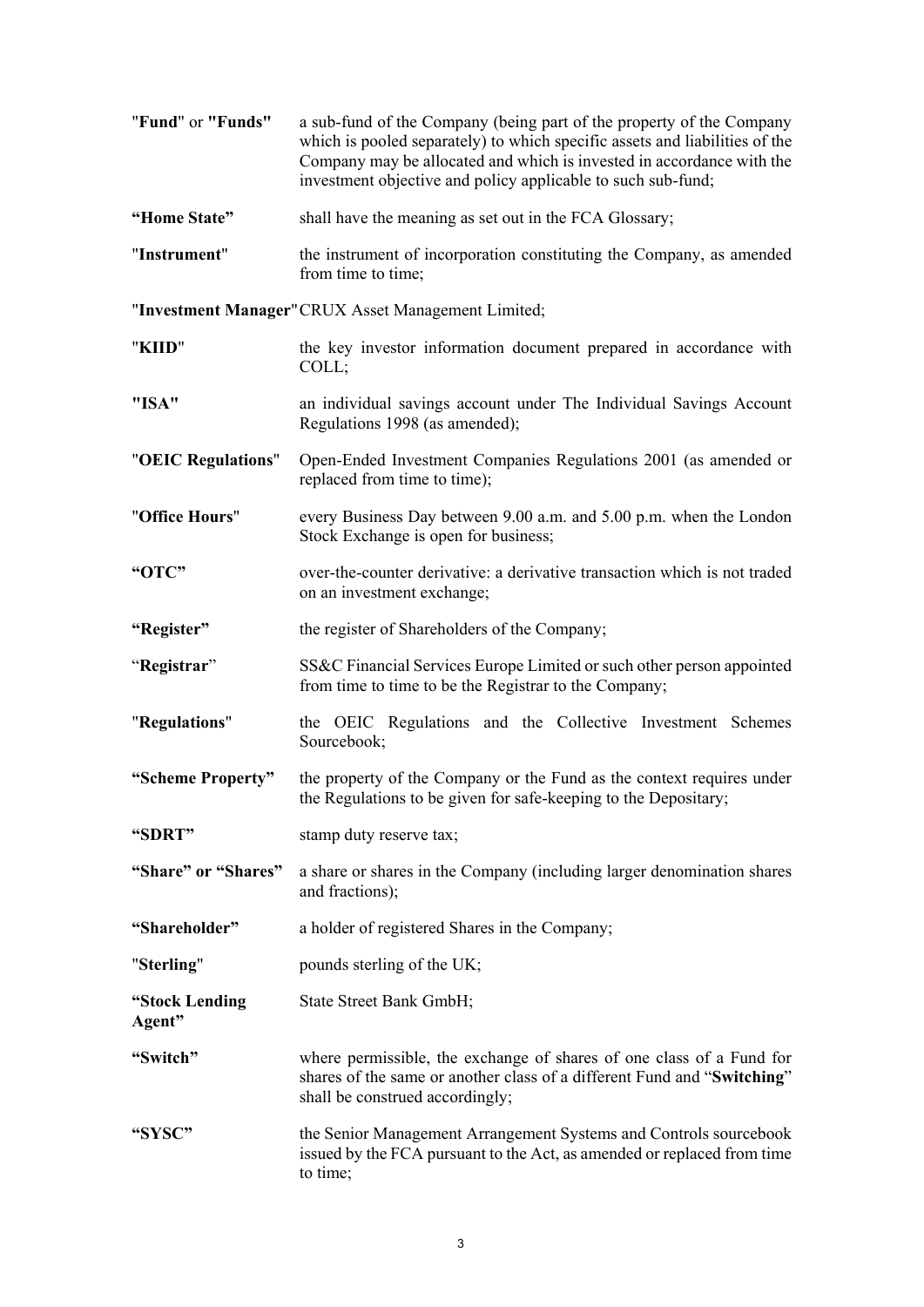- **"Transfer Agent"** SS&C Financial Services Europe Limited or such other person appointed from time to time to be the Transfer Agent to the Company;
- **"UCITS"** Undertaking for Collective Investment in Transferable Securities. This will include a UCITS Scheme or an EEA UCITS scheme, as defined in the FCA rules;
- "**UCITS Scheme**" a UK UCITS;

**"UK"** the United Kingdom of Great Britain and Northern Ireland;

**"UK GDPR"** Regulation 2016/679 of the European Parliament and of the Council of  $27<sup>th</sup>$  April 2016 on the protection of natural persons with regard to the processing of personal data and on the free movement of such data (General Data Protection Regulation) as it forms part of the law of England and Wales, Scotland and Northern Ireland by virtue of section 3 of the EUWA, and any statutory instruments that the UK government makes to amend deficiencies in retained European Union law by virtue of section 8 of the EUWA (as may be amended from time to time) following the UK's withdrawal from the European Union;

**"UK UCITS"** in accordance with sections 236A and 237 of the Financial Services and Markets Act 2000, a collective investment scheme which may consist of several sub-funds, which is either an authorised unit trust scheme, an authorised contractual scheme, or an authorised open-ended investment company, and has identified itself as a UCITS in its prospectus and has been authorised accordingly by the FCA;

# **"UK UCITS**

**Regulations"** means the European Parliament and Council Directive of 13 July 2009 on the coordination of laws, regulations and administrative provisions relating to undertakings for collective investment in transferable securities (UCITS) (No 2009/65/EC) as it forms part of the law of England, Wales, Scotland and Northern Ireland by virtue of section 3 of the EUWA, and any statutory instruments that the UK government makes to amend deficiencies in retained European Union law by virtue of section 8 of the EUWA (as may be amended from time to time) (including, without limitation, the Collective Investment Schemes (Amendment etc.) (EU Exit) Regulations 2019 SI 2019/325 incorporating European directives or other European legislation relating to undertakings for collective investment in transferable securities into UK domestic law following the UK's withdrawal from the European Union)

# **"US Persons" Regulation S definition of US Person**

- 1. Pursuant to Regulation S of the 1933 Act, "US Person" means:
	- (i) any natural person resident in the United States;
	- (ii) any partnership or corporation organised or incorporated under the laws of the United States;
	- (iii) any estate of which any executor or administrator is a US person;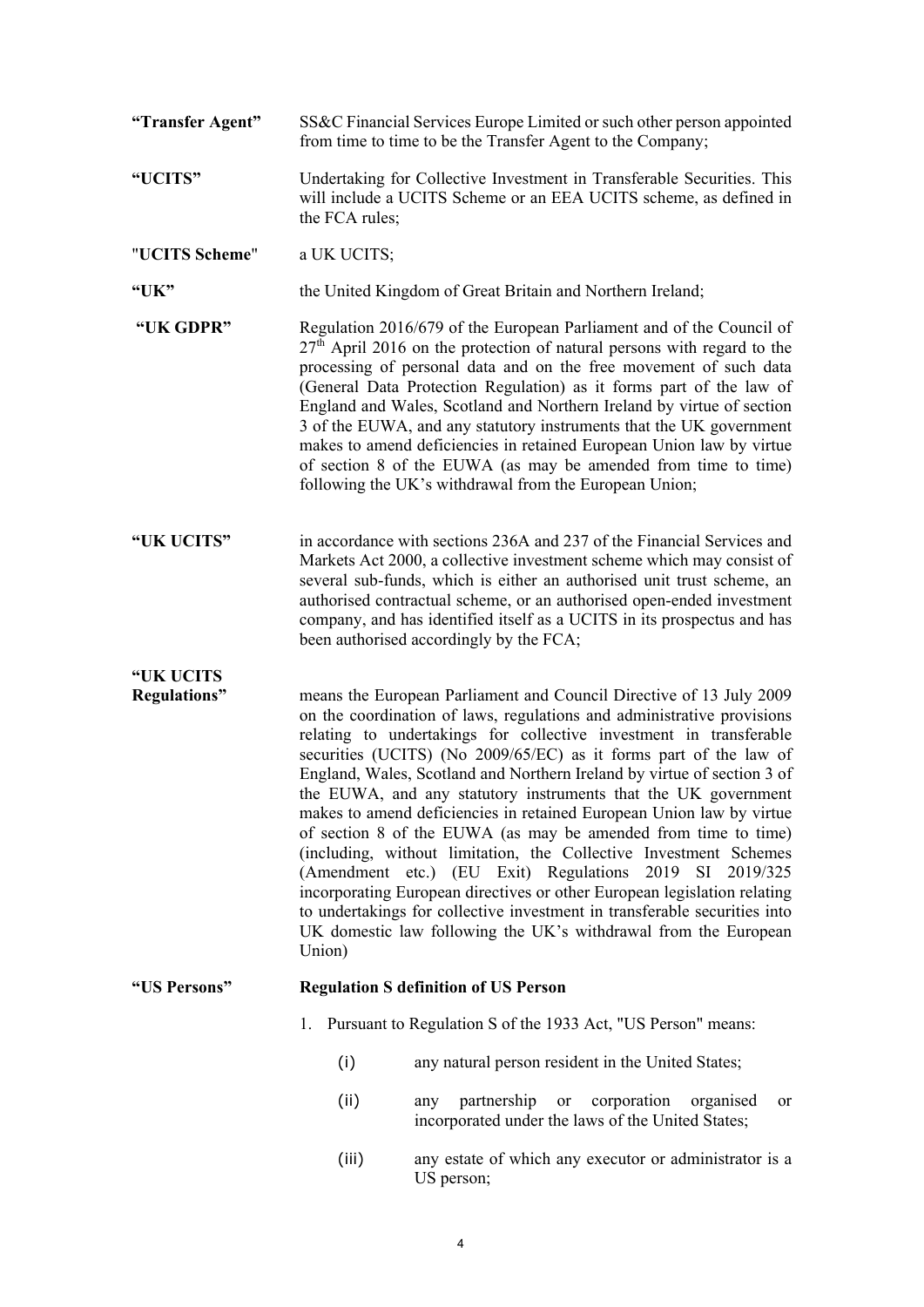- (iv) any trust of which any trustee is a US person;
- (v) any agency or branch of a foreign entity located in the United States;
- (vi) any non-discretionary account or similar account (other than an estate or trust) held by a dealer or other fiduciary for the benefit or account of a US Person;
- (vii) any discretionary account or similar account (other than an estate or trust) held by a dealer or other fiduciary organised, incorporated, or (if an individual) resident in the United States; or
- (viii) any partnership or corporation if:

(A) organised or incorporated under the laws of any non-US jurisdiction; and

(B) formed by a US Person principally for the purpose of investing in securities not registered under the 1933 Act, unless it is organised or incorporated, and owned, by accredited investors (as defined in Rule 501(a) under the 1933 Act) who are not natural persons, estates or trusts;

- 2. Notwithstanding (1) above, any discretionary account or similar account (other than an estate or trust) held for the benefit or account of a non-US Person by a dealer or other professional fiduciary organised, incorporated, or (if an individual) resident in the United States shall not be deemed a "US Person";
- 3. Notwithstanding (1) above, any estate of which any professional fiduciary acting as executor or administrator is a US Person shall not be deemed a "US Person" if:

i) an executor or administrator of the estate who is not a US Person has sole or shared investment discretion with respect to the assets of the estate; and

- ii) the estate is governed by non-US law;
- 4. Notwithstanding (1) above, any trust of which any professional fiduciary acting as trustee is a US Person shall not be deemed a "US Person" if a trustee who is not a US Person has sole or shared investment discretion with respect to the trust assets, and no beneficiary of the trust (and no settlor if the trust is revocable) is a US Person;
- 5. Notwithstanding (1) above, an employee benefit plan established and administered in accordance with the law of a country other than the United States and customary practices and documentation of such country shall not be deemed a "US Person";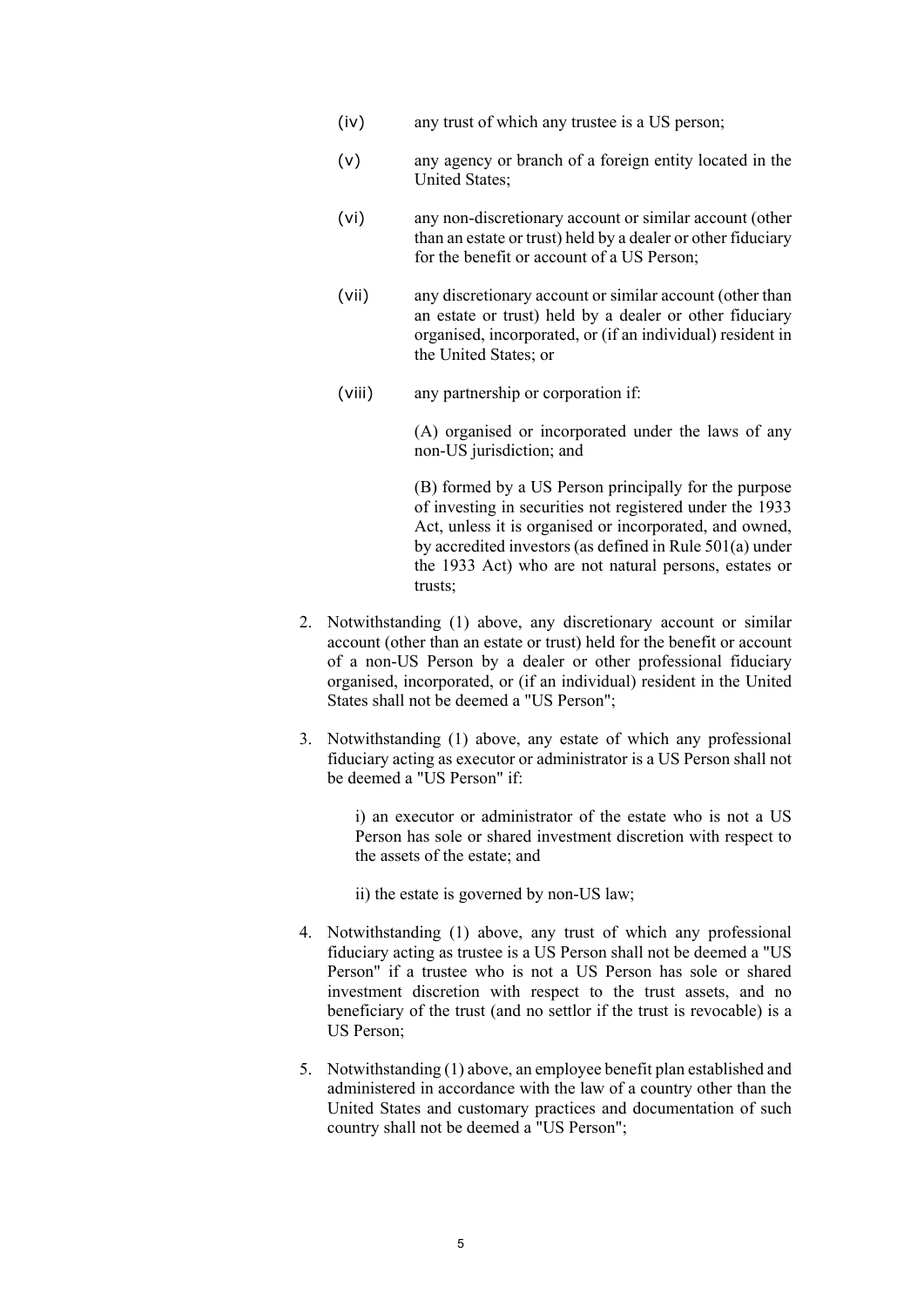6. Notwithstanding (1) above, any agency or branch of a US Person located outside the United States shall not be deemed a "US Person" if:

i) the agency or branch operates for valid business reasons; and

ii) the agency or branch is engaged in the business of insurance or banking and is subject to substantive insurance or banking regulation, respectively, in the jurisdiction where located;

7. The International Monetary Fund, the International Bank for Reconstruction and Development, the Inter-American Development Bank, the Asian Development Bank, the African Development Bank, the United Nations, and their agencies, affiliates and pension plans, and any other similar international organisations, their agencies, affiliates and pension plans shall not be deemed "US Persons".

The ACD may amend the definition of "US Person" without notice to Shareholders as necessary in order best to reflect then-current applicable US law and regulation. Contact your investment adviser for a list of persons or entities that are deemed to be "US Persons"

#### **"Non-United States persons" definition**

CFTC Rule 4.7 currently provides that the following persons are considered "Non-United States persons":

- 1. a natural person who is not a resident of the United States or an enclave of the US government, its agencies or instrumentalities;
- 2. a partnership, corporation or other entity, other than an entity organised principally for passive investment, organised under the laws of a non-US jurisdiction and which has its principal place of business in a non-US jurisdiction;
- 3. an estate or trust, the income of which is not subject to US income tax regardless of source;
- 4. an entity organised principally for passive investment such as a pool, investment company or other similar entity, provided, that shares of participation in the entity held by persons who do not qualify as Non-United States persons or otherwise as qualified eligible persons (as defined in CFTC Rule  $4.7(a)(2)$  or (3)) represent in the aggregate less than ten per cent. of the beneficial interest in the entity, and that such entity was not formed principally for the purpose of facilitating investment by persons who do not qualify as Non-United States persons in a pool with respect to which the operator is exempt from certain requirements of Part 4 of the CFTC's regulations by virtue of its participants being Non-United States persons; and
- 5. a pension plan for the employees, officers or principals of an entity organised and with its principal place of business outside the United **States**
- "**VAT**" UK value added tax.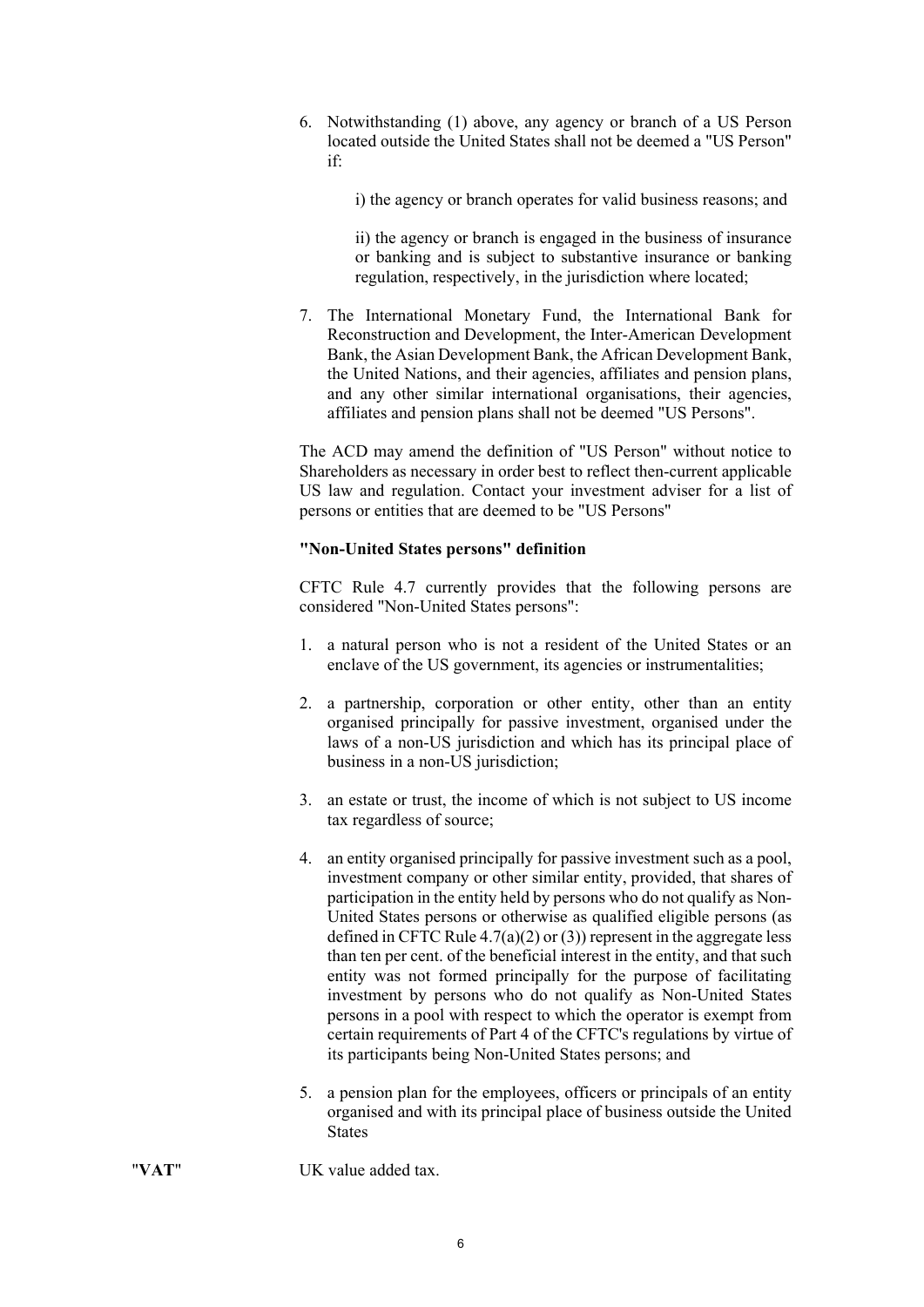# **2 CONSTITUTION AND REGULATORY STATUS**

# *General*

The Company is an investment company with variable capital incorporated in England and Wales under the OEIC Regulations. It is a UK UCITS Scheme as defined in COLL and also an umbrella company for the purposes of the OEIC Regulations. The Company is registered with the FCA with registered number IC001022. The head office of the Company is at Exchange Building, St Johns Street, Chichester, PO19 1UP. This is also the address for the service on the Company of notices or other documents required or authorised to be served on it.

The base currency for the Company is pounds sterling. The maximum size of the Company's capital is  $£1,000,000,000,000$  and the minimum size is £1.

The Company was authorised by an order made by the FCA on 10 December 2014. The FCA product reference number is 650757. The operation of the Company is governed by the Regulations, the Instrument and this Prospectus. The Company has unlimited duration.

#### *Structure of the Company*

The Company is structured as an umbrella company, in that different Funds may be established from time to time by the ACD with the approval of the FCA and the agreement of the Depositary. On the introduction of any new Fund, a revised prospectus will be prepared setting out the relevant details of each Fund.

# The Company currently has three Funds being: **TM CRUX European Special Situations Fund, TM CRUX European Fund and the TM CRUX UK Special Situations Fund.**

The property attributable to the Funds is managed as if the Funds belonged to the "UCITS Scheme" category as specified in Chapter 5 of COLL. Subject to the terms set out in this Prospectus, holders of shares in the Funds are entitled to receive the net income derived from the Funds and to redeem their shares at a price linked to the value of the property of the Funds. Shareholders do not have any proprietary interest in the underlying assets of the Funds. The Shareholders of the Company will not be liable for the debts of the Company.

Where shares in more than one Fund are available, the assets of each Fund will be treated as separate from those assets of every other Fund and will be invested in accordance with the investment objective and investment policy applicable to that Fund. Each Fund has credited to it the proceeds of all shares linked to it, together with the assets in which such proceeds are invested or reinvested and all income, earnings, profits or assets deriving from such investments.

Each Fund will be charged with the liabilities, expenses, costs and charges of the Company attributable to that Fund and within a Fund, the charges will be allocated between classes of shares in accordance with the terms of issue of the shares of those classes (as applicable). Any assets, liabilities, expenses, costs or charges not attributable to a particular Fund may be allocated by the ACD in a manner which is fair to the Shareholders generally but they will be normally allocated by the ACD to all Funds pro rata to the value of the net assets of the relevant Funds.

Investors should note that, (where shares in more than one Fund are available) the Company's Funds are segregated portfolios of assets, and, accordingly, the assets of a Fund belong exclusively to that Fund, and shall not be used or made available to discharge, directly or indirectly, the liabilities of, or claims against, any other person or body, including the Company or any other Fund, and shall not be available for any such purpose.

While the provisions of the OEIC Regulations provide for segregated liability between the Funds, the concept of segregated liability is relatively new and these provisions have yet to be tested in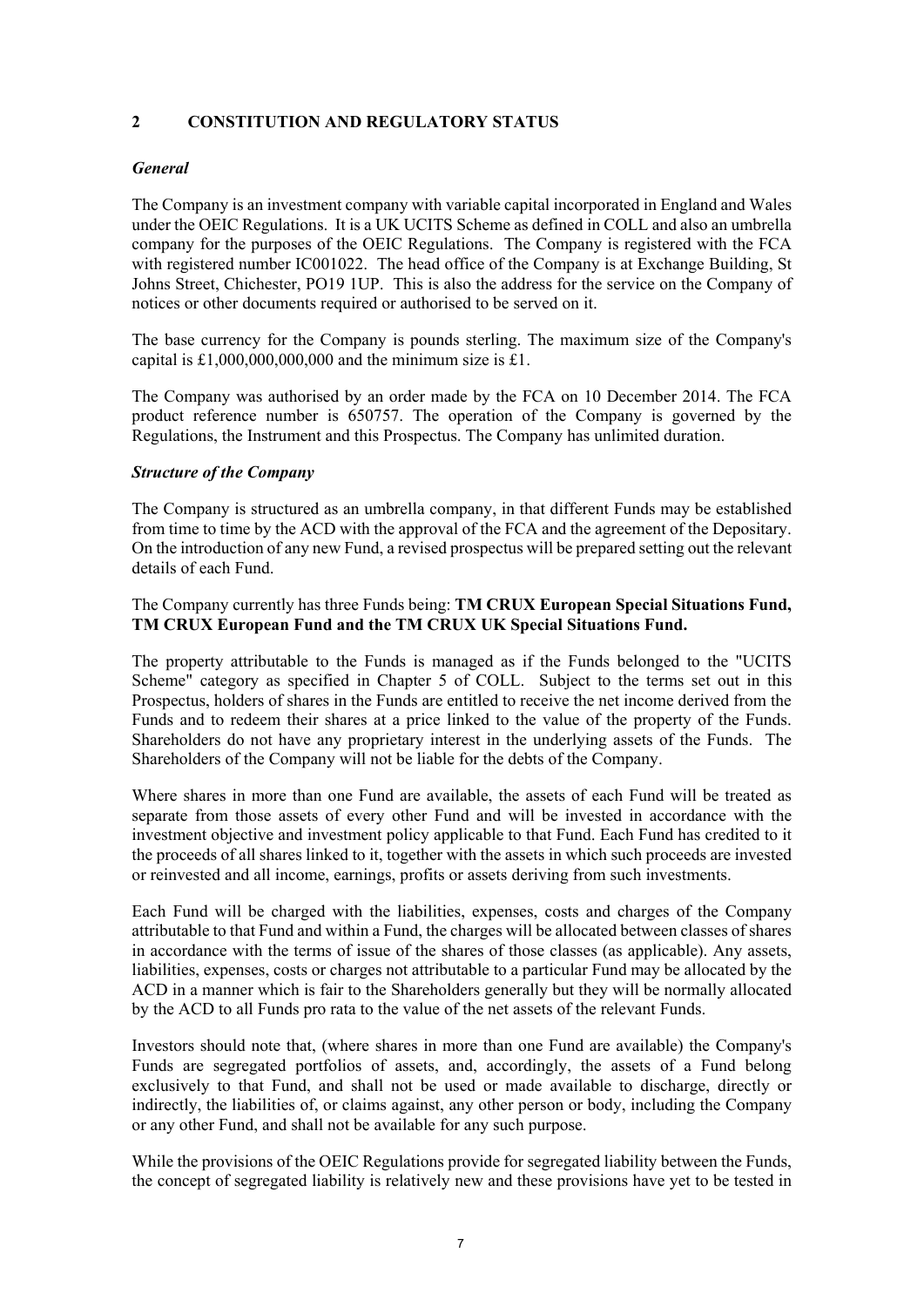the Courts. Accordingly, where claims are brought by local creditors in foreign courts or under foreign law contracts, it is not yet known how those foreign courts will react to the OEIC Regulations. It is therefore not free from doubt that the assets of a Fund will always be "ringfenced" from the liabilities of other Funds of the Company and the assets of one Fund.

In certain circumstances the Company may sue and be sued in respect of a particular Fund and may exercise rights of set-off in relation to that Fund.

# **3 INVESTMENT OBJECTIVES, POLICIES AND OTHER DETAILS OF THE FUNDS**

A detailed statement of the general investment and borrowing restrictions and the extent to which the Company may invest are set out in Schedule 1. The Funds may invest in derivative instruments and forward transactions as explained in Schedule 1. The eligible securities markets and eligible derivatives markets on which the Funds may invest are set out in Schedule 2.

# **TM CRUX European Special Situations Fund**

#### *FCA PRN: 659387*

#### *Investment Objective*

The investment objective of the Fund is to achieve long term capital growth by investing in European (excluding the UK) equities of companies in special situations.

#### *Investment Policy*

The Fund aims to achieve its objective primarily through investment in equity securities of European companies in special situations where it is believed the company is considered undervalued. The Fund's portfolio will be managed on a concentrated basis. The Fund will be able to invest without restriction by market cap or sector.

The Fund may also invest in other transferable securities money market instruments, cash and near cash and deposits.

**The use of derivatives is permitted by the Fund for efficient portfolio management purposes (including hedging), and borrowing will be permitted under the terms of the Regulations. On giving 60 days' notice to Shareholders, the Fund may, in addition to its other investments powers, use derivatives and forward transaction for investment purposes. It is not intended that the use of derivatives in this way will change the risk profile of the Fund.**

Investors should note that while the investment objective of the Fund is to achieve long term capital growth there may be situations in which an income return is also achieved.

Investors' attention is drawn to the detailed risk warnings in this prospectus.

The Fund will be managed in a manner that maintains eligibility for ISAs.

*Performance Comparator* The Fund uses the Investment Association Europe excluding UK Sector for performance comparison purposes only.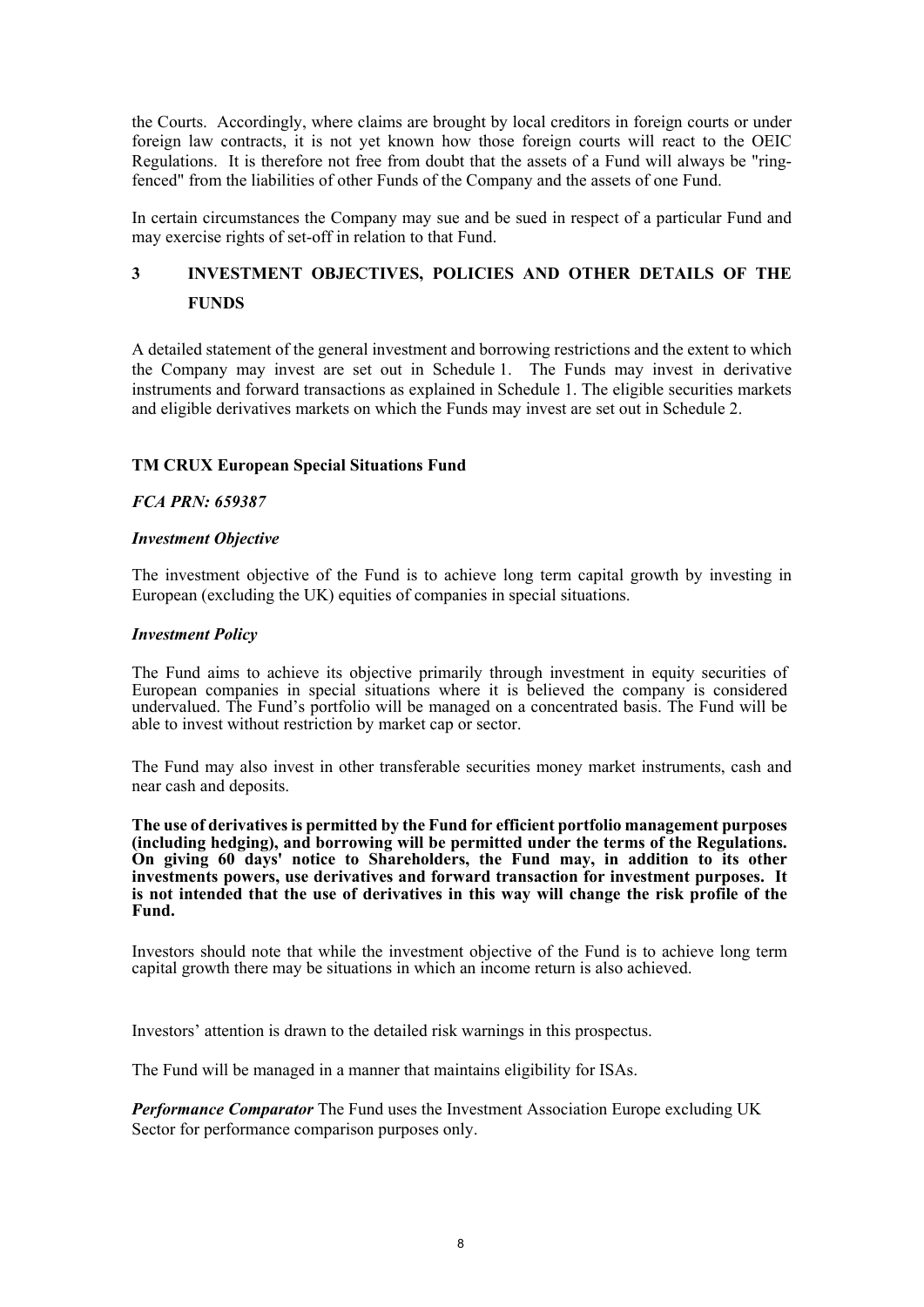The Performance Comparator was chosen because as an actively managed fund the Investment Association Europe excluding UK Sector provides a balanced view of the performance of the TM CRUX European Special Situations Fund in terms of a wider group of available funds with a similar geographical investment universe.

The Performance Comparator is used to compare the Fund's rank or quartile as compared to the performance of other funds in the Investment Association Europe excluding UK Sector over a variety of time frames.

The ACD reserves the right to change the comparator following consultation with the Depositary and in accordance with the rules of COLL. A change could arise, for example, where the ACD determines that an alternative may be more appropriate. Shareholders will be notified of such a change, in accordance with the rules in COLL.

*Date of launch* 4 June 2015

#### **TM CRUX European Fund**

#### *FCA PRN: 720806*

#### *Investment Objective*

The investment objective of the Fund is to achieve long-term capital growth by investing primarily in equities of European companies.

#### *Investment Policy*

The Fund will achieve the investment objective by primarily investing in European (excluding UK) domiciled companies listed on regulated European stock exchanges. The investments will be ordinary shares and other transferable securities including, but not limited to, preference shares and debt securities convertible into ordinary stocks and shares. The Fund may also invest in cash, money-market instruments and deposits.

The Fund will be managed on a concentrated basis in Europe and may also invest outside of Europe if the Investment Manager believes that it should be beneficial for the Fund.

**The use of derivatives is permitted by the Fund for efficient portfolio management purposes (including hedging) and borrowing is permitted under the terms of the Regulations. On giving 60 days' notice to Shareholders, the Fund may, in addition to its other investment powers, use derivatives and forward transaction for investment purposes. It is not intended that the use of derivatives in this way will change the risk profile of the Fund.**

Investors should note that while the investment objective of the Fund is to achieve long term capital growth there may be situations in which an income return is also achieved.

Investors' attention is drawn to the detailed risk warnings in this Prospectus.

The Fund will be managed in a manner that maintains eligibility for ISAs.

#### *Performance Comparator*

The Fund uses the Investment Association Europe excluding UK Sector for performance comparison purposes only.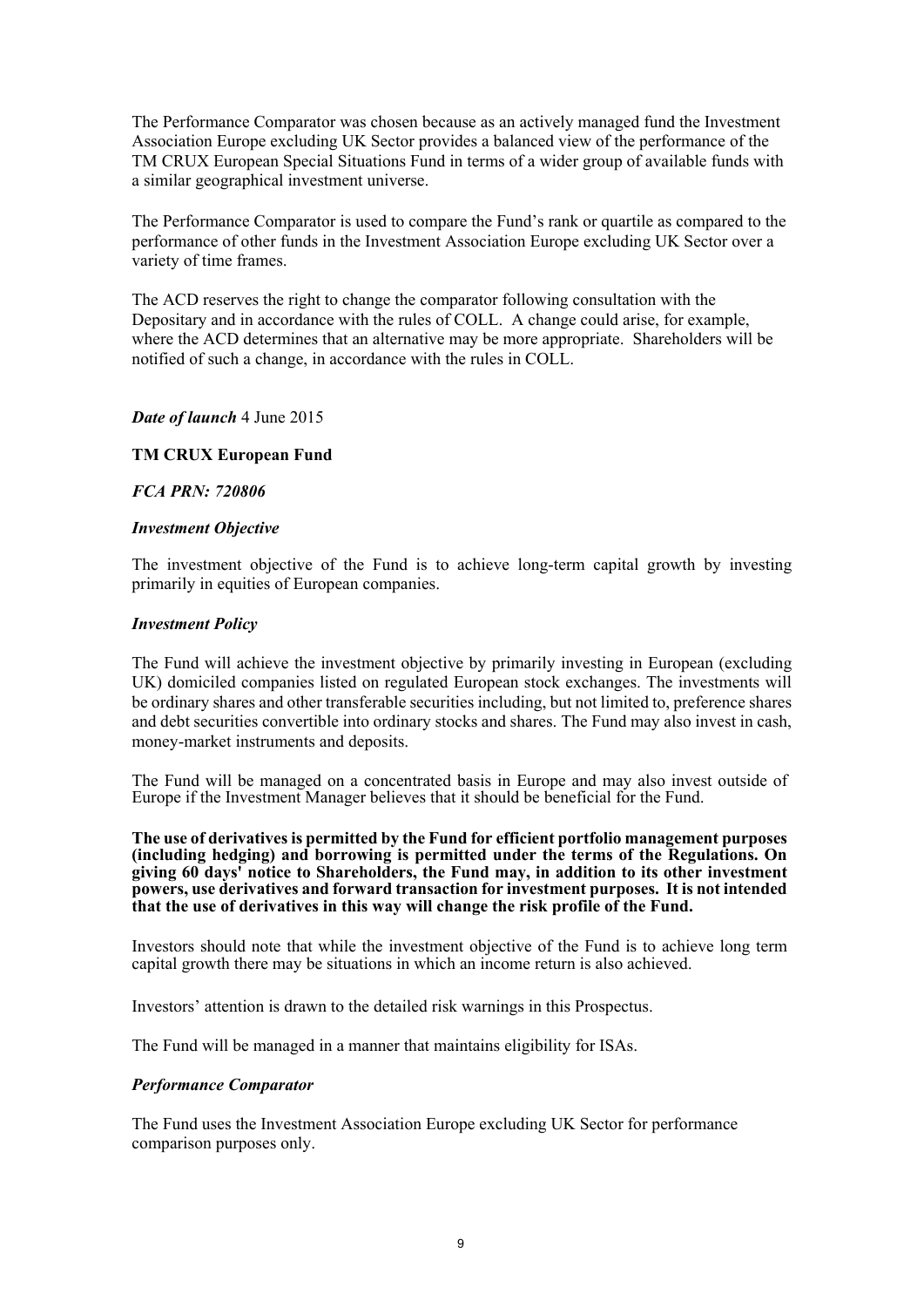The Performance Comparator was chosen because as an actively managed fund the Investment Association Europe excluding UK Sector provides a balanced view of the performance of the TM CRUX European Fund in terms of a wider group of available funds with a similar geographical investment universe.

The Performance Comparator is used to compare the Fund's rank or quartile as compared to the performance of other funds in the Investment Association Europe excluding UK Sector over a variety of time frames.

The ACD reserves the right to change the comparator following consultation with the Depositary and in accordance with the rules of COLL. A change could arise, for example, where the ACD determines that an alternative may be more appropriate. Shareholders will be notified of such a change in accordance with the rules in COLL.

# *Date of launch*

12 October 2015

#### **TM CRUX UK Special Situations Fund**

#### *FCA PRN: 819971*

#### *Investment Objective*

The investment objective of the Fund is to achieve long-term (i.e. over 5 years) capital growth, net of fees.

#### *Investment Policy*

The Fund aims to achieve the investment objective by investing at least 80% of the value of its Scheme Property in shares listed on UK securities markets in companies that are incorporated or domiciled in the UK. These companies may or may not be headquartered in the UK and may or may not have a significant part of their business activities in the UK.

The Scheme Property will be invested in listed companies with any market capitalisation except that no more than 40% of the Scheme Property will be invested in: (i) small companies or (ii) companies listed on the Alternative Investment Market. A small company means a company with a primary listing on the London Stock Exchange whose market capitalisation is lower than that of the largest 350 companies by capitalisation which have their primary listing on the London Stock Exchange. In very broad terms, market capitalisation means the value of a company that is traded on the stock market.

The Fund's portfolio will be managed on a concentrated basis (meaning the Fund will hold a limited number of investments).

The Fund may also invest in cash and cash-like instruments (including money market instruments and deposits), warrants and exchange traded derivatives.

**The use of derivatives is permitted by the Fund for efficient portfolio management purposes (including hedging), and borrowing will be permitted under the terms of the Regulations. On giving 60 days' notice to Shareholders, the Fund may, in addition to its other investments powers, use derivatives and forward transaction for investment purposes. It is not intended that the use of derivatives in this way will change the risk profile of the Fund.**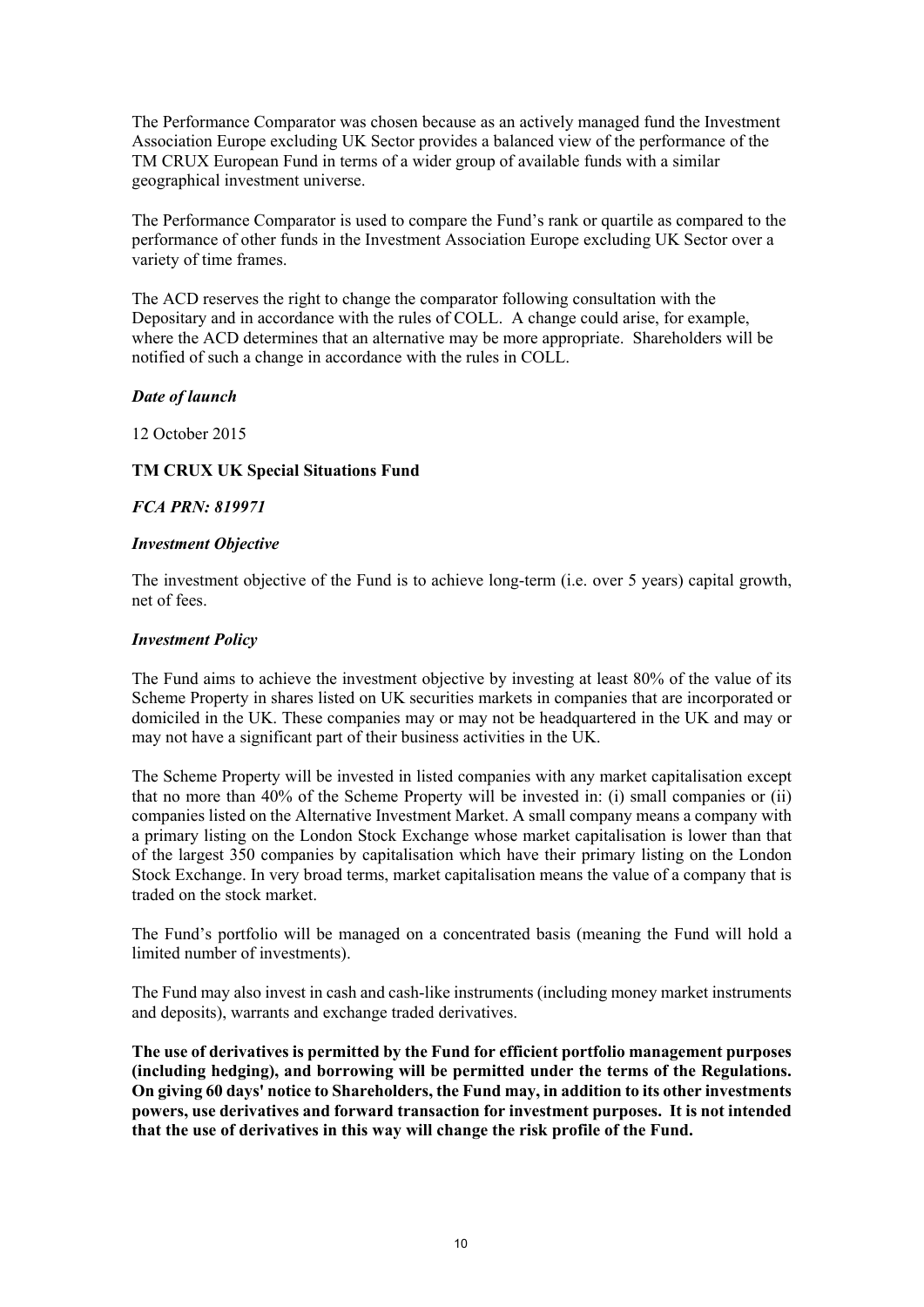The Investment Manager may adjust the Fund's exposure to certain asset classes and investment types in response to adverse market and/or economic conditions, when, in the Investment Manager's opinion, it would be in the best interests of the Fund and its Shareholders to do so; this is expected to be for short periods of time.

Investment strategy: The Fund's investment portfolio is actively managed. This means that the Investment Manager actively makes decisions about how to invest the Scheme Property instead of simply following a market index. The Investment Manager favours shares which it considers to be undervalued due to the specific situation of the relevant company, its group and/or any member of its group. For example, it may be that the relevant company is subject to recovery action, management change, strong potential growth, is undervalued or is refinancing or it may hold assets which the Investment Manager considers to be undervalued.

The Investment Manager is not restricted in its selection of investments for the Fund by any geographic or industry specialisation.

Investors should note that while the investment objective of the Fund is to achieve long term (i.e. over 5 years) capital growth there may be situations in which an income return is also achieved.

Investors' attention is drawn to the detailed risk warnings in the Prospectus.

The Fund will be managed in a manner that maintains eligibility for ISAs.

# *Performance Comparator*

The Fund uses the Investment Association's IA UK All Companies Sector for performance comparison purposes only.

The Performance Comparator was chosen because as an actively managed fund IA UK All Companies Sector provides a balanced view of the performance of the TM CRUX UK Special Situations Fund in terms of a wider group of available funds with a similar geographical investment universe.

The Performance Comparator is used to compare the Fund's rank or quartile as compared to the performance of other funds in the IA UK All Companies Sector over a variety of time frames.

The ACD reserves the right to change the comparator following consultation with the Depositary and in accordance with the rules of COLL. A change could arise, for example, where the ACD determines that an alternative may be more appropriate. Shareholders will be notified of such a change in accordance with the rules in COLL,

# *Date of launch*

17 September 2018

# **4 RISK FACTORS**

- 1.1 Investors should bear in mind that all investment carries risk and in particular should be aware of the following:
	- 1.1.1 Past performance is not a guide to future performance. The value of Shares is not guaranteed and the income from them may fall as well as rise. You may get back less than you originally invested. What you get back may depend on:
		- (i) investment performance, which is not guaranteed;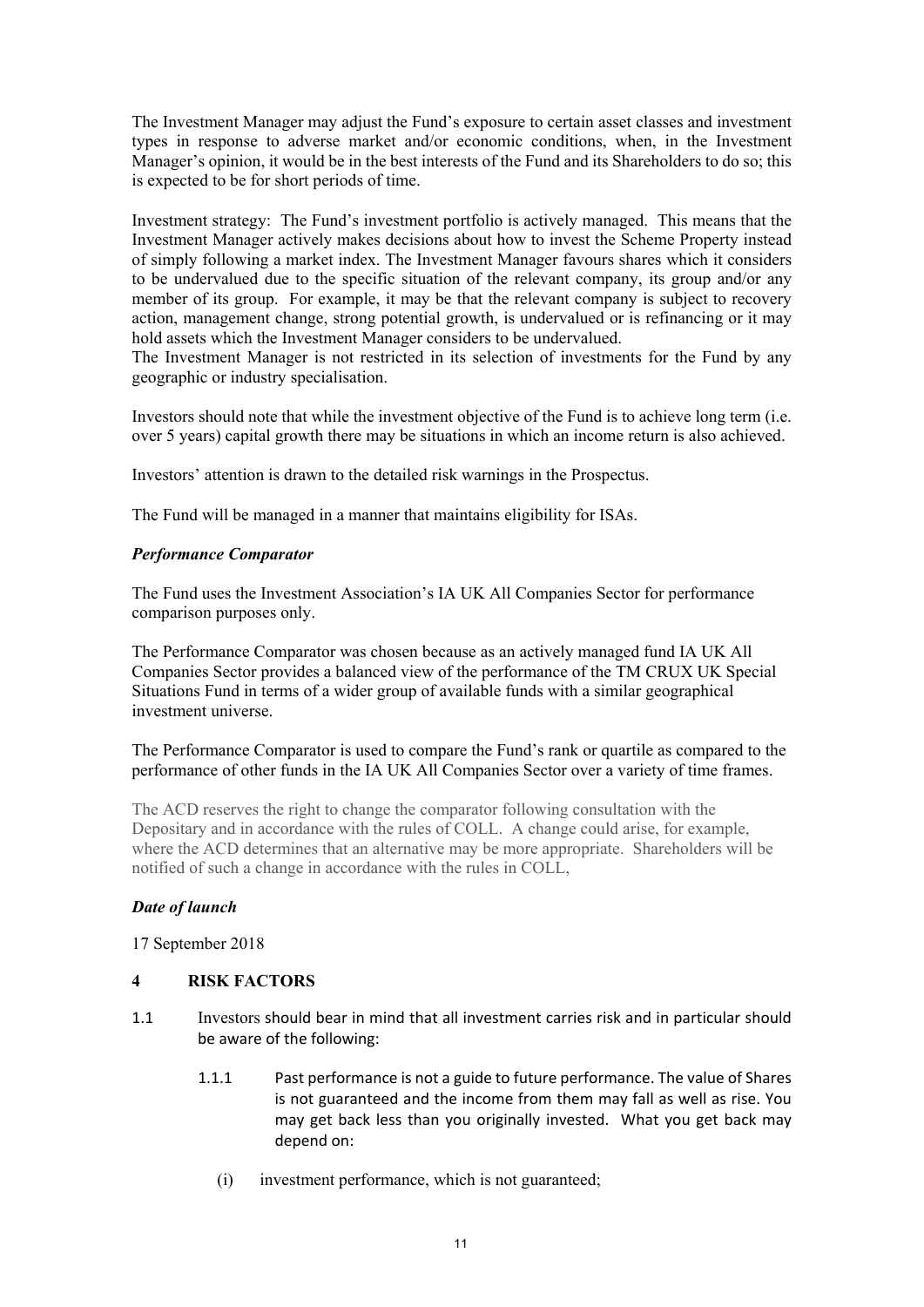- (ii) how much you have invested and whether you have previously taken any money out;
- (iii) the effect of an initial charge. If you sell your investment after a short period you may not get back what you originally invested, even if the price of your investment has not fallen.
- 1.1.2 In certain circumstances, for the purposes of efficient portfolio management, including hedging, (as explained under the heading "**Efficient Portfolio Management**" below) the Funds may enter into certain derivatives transactions, including, without limitation, forward transactions, futures and options. The value of these investments may fluctuate significantly. By holding these types of investments there is a risk of capital depreciation in relation to certain Fund assets. There is also the potential for capital appreciation of such assets. **The ACD does not anticipate that the use of derivatives will alter the risk profile of the Funds**;
- 1.1.3 The summary of tax treatment in section 26 of this Prospectus is based on current law and practice which may change. The tax treatment and levels of relief from taxation will depend upon individual circumstances. Please note current tax levels and reliefs may change and their availability and value will depend on the investor's individual circumstances;
- 1.1.4 Investments in emerging markets may be more volatile than investments in more developed markets. Some of these markets may have relatively unstable governments, economies based on only a few industries and securities markets that trade only a limited number of securities. Many emerging markets do not have well developed regulatory systems and disclosure standards may be less stringent than those of developed markets;
- 1.1.5 A Fund may invest in other currencies. As a result, changes in the rates of exchange between currencies may cause the value of the shares to go up or down. Accordingly, investors may not receive back the amount invested;
- 1.1.6 A Fund may invest in other collective investment schemes and as such a Fund will bear its portion of the expenses of the other collective investment scheme, including management, performance and/or other fees. These fees will be in addition to the management fees and other expenses which a Fund bears directly with its own operations;
- 1.1.7 There is also a valuation risk to a Fund from investing in other collective investment schemes;
- 1.1.8 Where assets are held in custody, there may be a risk of loss resulting from the insolvency, negligence or fraudulent action of the custodian or sub‐ custodian;
- 1.1.9 Where cash is held with the Depositary or an Affiliate or its sub-custodians, particularly in "Off Book Currencies", there may be a risk of loss resulting from the insolvency, negligence or fraudulent action of the relevant Affiliate or sub‐custodian.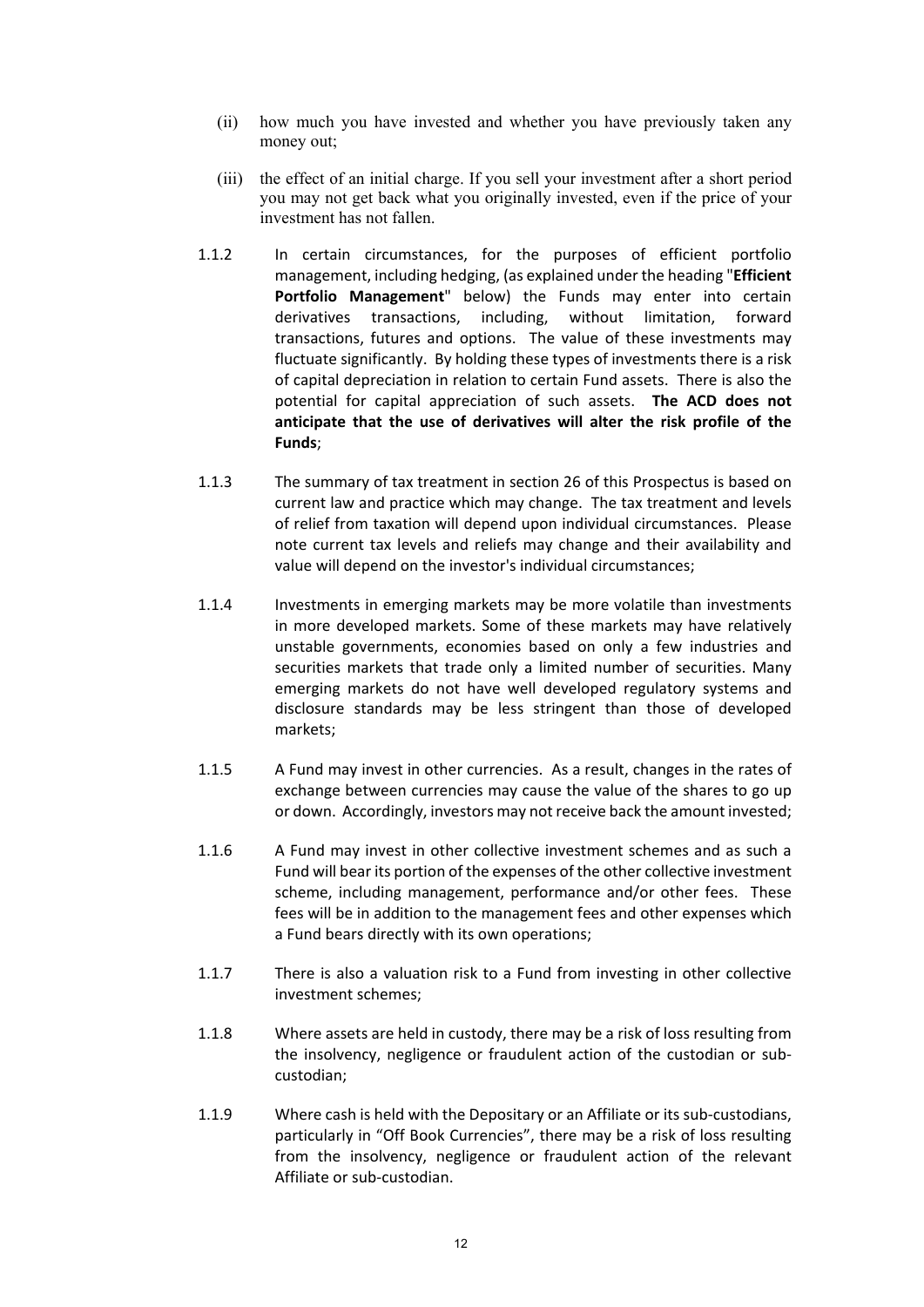- 1.1.10 Fixed interest securities (bonds) are particularly affected by trends in interest rates and inflation. If interest rates go up, the value of the capital may fall, and vice versa. Inflation will also decrease the real value of capital. The value of a fixed interest security will fall in the event of a default or reduced credit rating of the issuer. Generally, the higher, the rate of interest, the higher the perceived credit risk of the issuer;
- 1.1.11 Certain investment transactions may result in the payment of SDRT or similar taxes by the Funds, such payment may result in a diminution in value of the shares.
- 1.1.12 Investors are reminded that in certain circumstances their right to redeem shares (including redemption by way of switching) may be suspended (as explained in section 16);
- 1.1.13 Whilst equity investments carry potential for attractive returns over the longer term, the volatility of these returns can also be relatively high;
- 1.1.14 Inflation may affect the real value of Shareholder's savings and investments, which may reduce the buying power of the money a Shareholder has saved and their investments;
- 1.1.15 Where cancellation rights are applicable, if Shareholders choose to exercise their cancellation rights and the value of their investment falls before notice of cancellation is received by the ACD in writing, a full refund of the original investment may not be provided but rather the original amount less the fall in value;
- 1.1.16 A Fund may also invest in "options". There are many different types of options with different characteristics, subject to the following conditions:
	- (i) Buying options generally involves less risk than selling options because, if the price of the asset underlying the option moves against the Fund, the Fund can simply allow the option to lapse. The maximum loss is limited to the premium paid for the option, plus any commission or other transaction charges. However, if the Fund buys a "call" option on a futures transaction, and the Fund later exercises that option, the Fund will acquire the future. This will expose the Fund to the risks described at (b) above;
	- (ii) Certain London Stock Exchange member firms write a particular type of option under special exchange rules called a "traditional option". These may involve a greater risk than other options. Two-way prices are not usually quoted and there is no secondary exchange market on which to close-out an open position or to effect an equal and opposite transaction to reverse an open position. It may be difficult to assess the value of such an option, or for the seller of the option to manage its exposure to risk;
	- (iii) Certain options markets operate on a margined basis under which buyers do not pay the full premium on the option at the time they purchase it. In this situation, the Fund may subsequently be called upon to pay margin on the option up to the level of the full premium. If the Fund fails to do so as required, the position may be closed or liquidated in the same way as a futures position;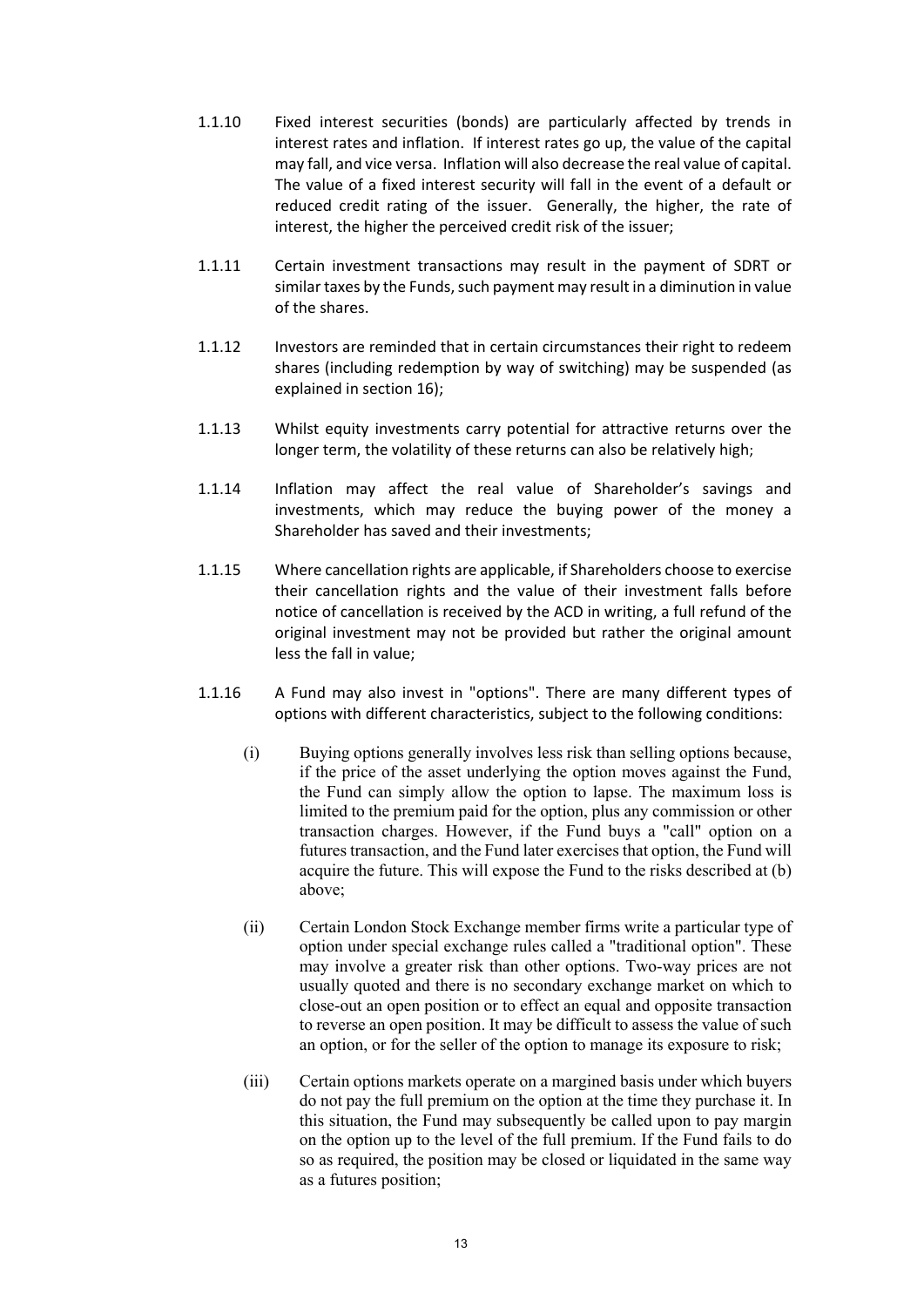- 1.1.17 The Company's investments may be subject to liquidity constraints, which means that the investments may trade infrequently and in small volumes, or that a particular instrument is difficult to buy or sell. Normally liquid investments may also be subject to periods of disruption in difficult market conditions. As a result, changes in the value of investments may be unpredictable and, in certain circumstances, it may be difficult to deal an investment at the latest market price quoted or at a value considered by the ACD to be fair;
- 1.1.18 An average OEIC sub‐fund will invest in 80 to 150 different companies. The TM CRUX European Special Situations Fund, TM CRUX European Fund and TM CRUX UK Special Situations Fund however, typically hold more concentrated portfolios than the average OEIC sub‐fund. Whilst increasing the potential reward, the nature of these funds can increase risk. As such, the returns may be more volatile and will be impacted more by fluctuations in the value of underlying stock;
- **1.1.19** Where a Fund invests in derivatives in the pursuit of the Fund's objectives, the net asset value of the Fund may at times be volatile (in the absence of compensating investment techniques). **It is not intended that the use of derivatives for the purposes of investment will cause the net asset value of the relevant Fund to have high volatility however investors should be aware that use of derivatives may cause the risk profile of the Fund to change on occasion.**
- 1.1.20 Fundsinvesting in smaller companiesinvest in transferable securities which may be less liquid than the securities of larger companies, as a result of inadequate trading volume or restrictions on trading. Securities in smaller companies may possess greater potential for capital appreciation, but also involve risks, such as limited product lines, markets and financial or managerial resources and trading in such securities may be subject to more abrupt price movements than trading in the securities of larger companies;
- 1.1.21 Where Funds invest in technology stocks, their potential volatility may increase the risk to the value of these investments in which above average price movements can be expected. Technology and technology-related industries may also be subject to greater government regulation than many other industries. Accordingly, changes in government policies and the need for regulatory approvals may have a materially adverse effect on these industries. Additionally, these companies may be subject to risks of developing technologies, competitive pressures and the risk of obsolescence caused by other scientific advances. Many companies in the technology sector are smaller companies and are therefore also subject to the risks attendant on investing in such companies set out above.
- 1.1.22 Efficient portfolio management (or "EPM") is used by the Funds to reduce risk and/or costs in the Funds and to produce additional capital or income in the Funds. The Funds may use derivatives, borrowing, cash holding and stock lending for efficient portfolio management. It is not intended that using derivatives for efficient portfolio management will increase the volatility of the Funds. In adverse situations, however, a Fund's use of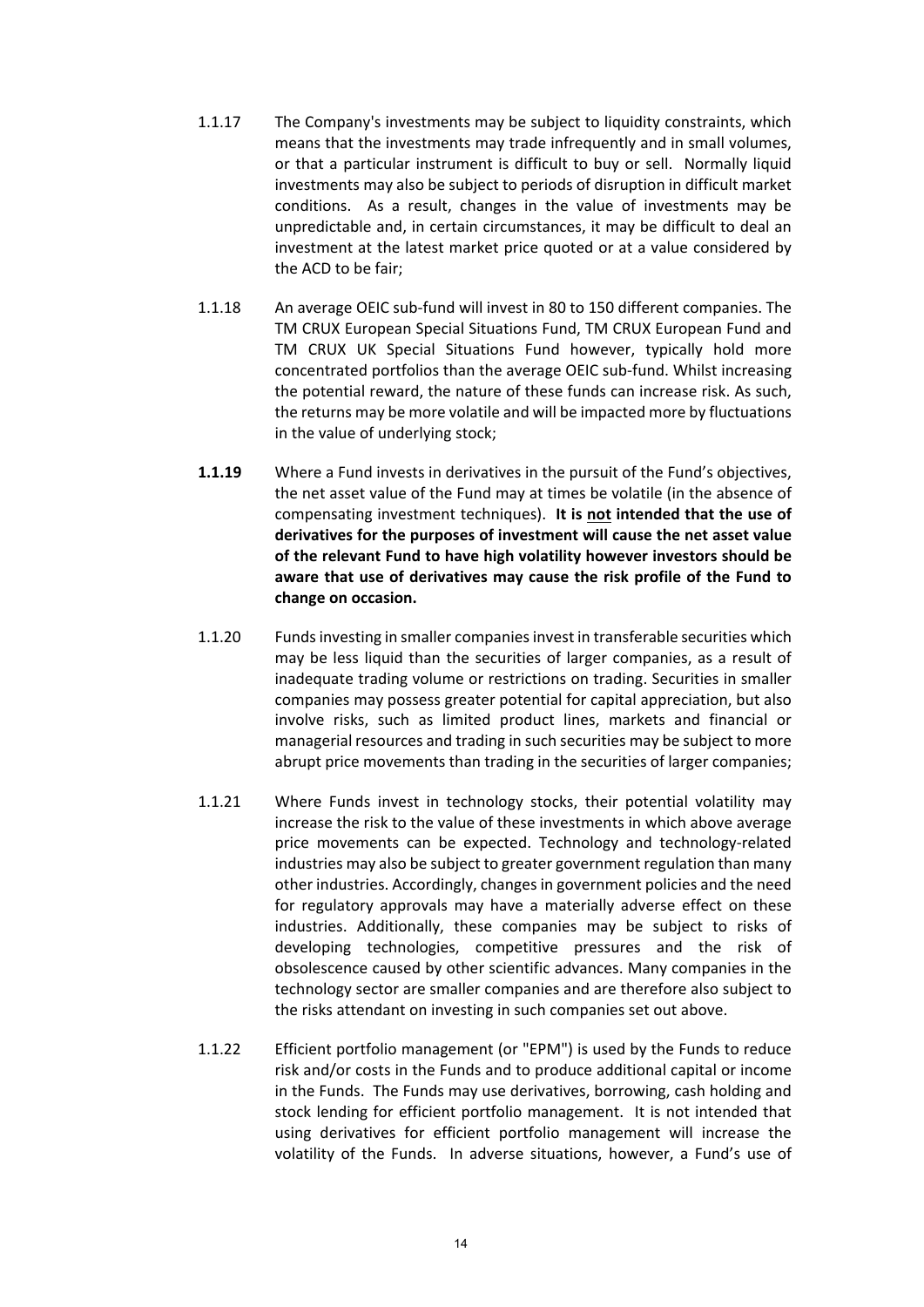derivatives may become ineffective in hedging or EPM and a Fund may suffer significant loss as a result.

- 1.1.23 A Fund's ability to use EPM strategies may be limited by market conditions, regulatory limits and tax considerations. Any income or capital generated by efficient portfolio management techniques will be paid to the Funds net of direct or indirect operational costs.
- 1.1.24 Use of one or more separate counterparties will be made to undertake derivative transactions on behalf of these Funds. The Fund may be required to pledge or transfer collateral paid from within the assets of the relevant Fund to secure such contracts entered into for efficient portfolio management including in relation to derivatives and stock lending. There may be a risk that a counterparty will wholly or partially fail to honour their contractual arrangements under the arrangement with regards the return of collateral and any other payments due to the relevant Fund. The ACD measures the creditworthiness of counterparties as part of the risk management process. The counterparties of these transactions will be highly rated financial institutions specialising in these types of transactions and approved by the Investment Manager.
- 1.2 Risk Management
	- 1.2.1 The ACD uses a risk management process (which includes a risk management policy) enabling it to monitor and measure at any time the risk of the scheme's positions and their contribution to the overall risk profile of the scheme.
	- 1.2.2 The ACD must regularly notify the following information to the FCA (and at least on an annual basis):
		- (a) a true and fair view of the types of derivatives and forward transactions to be used within the Company together with their underlying risks and any relevant quantitative limits; and
		- (b) the methods for estimating risks in derivative and forward transactions.
	- 1.2.3 The ACD must assess, monitor and periodically review:
		- (a) the adequacy and effectiveness of the risk management policy and of the arrangements, processes and techniques referred to in COLL 6.12.5 R;
		- (b) the level of compliance by the ACD with the risk management policy and with those arrangements, processes and techniques referred to in COLL 6.12.5 R; and
		- (c) the adequacy and effectiveness of measures taken to address any deficiencies in the performance of the risk management process.
	- 1.2.4 The ACD must notify the FCA of any material changes to the risk management process.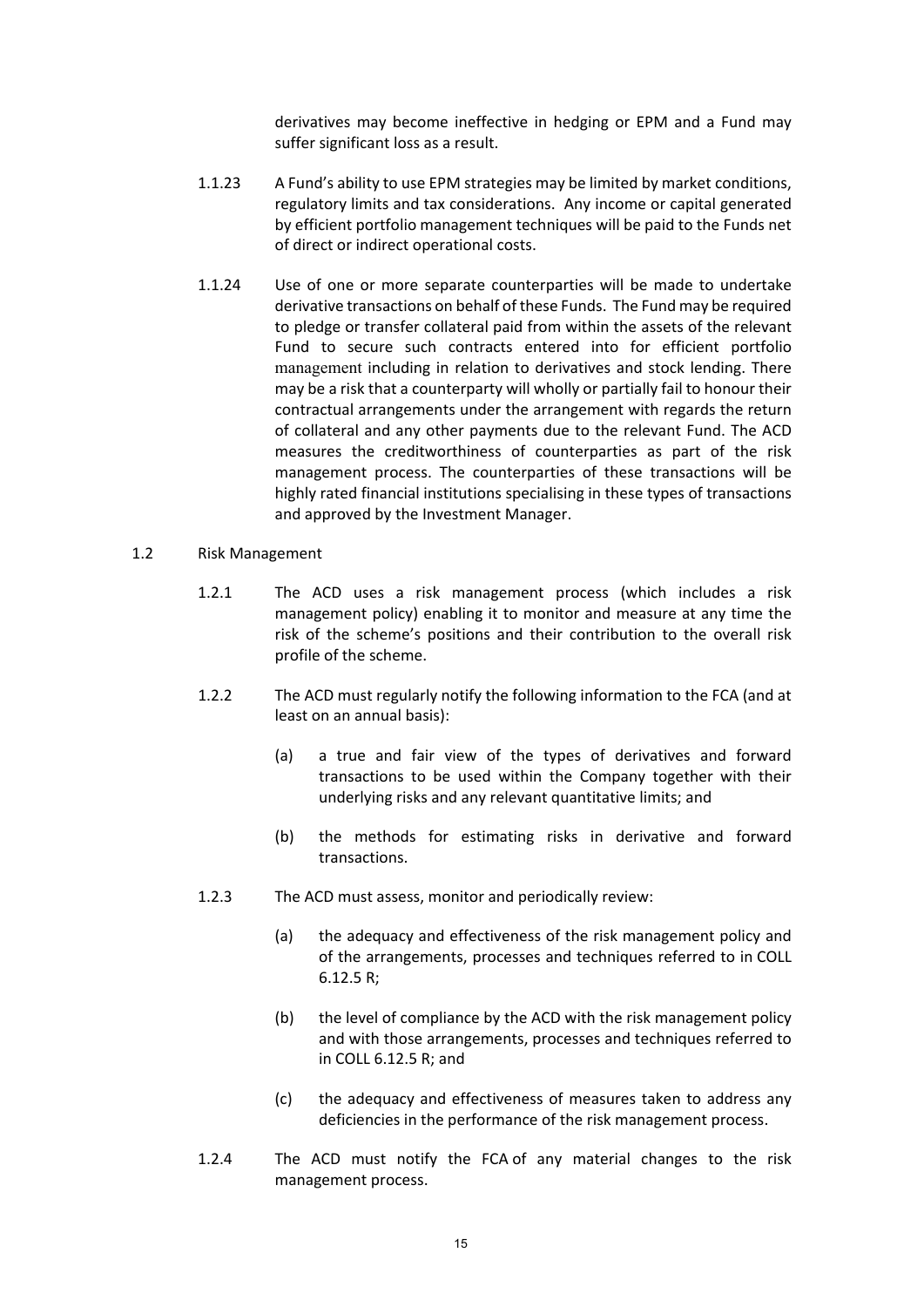# **Typical Investor**

In accordance with the UCITS regime, this Prospectus sets out below a description of the profile of the typical investor for whom each Fund has been designed. Please note however that this description is not the ACD's assessment of the target market for the Funds for the purposes of the EU's Product Governance regime which may be obtained separately by distributors and other intermediaries from the ACD.

The Funds may be suitable for you if you consider collective investment schemes to be a convenient way of participating in investment markets and wish to seek to achieve defined investment objectives. The Funds may be suitable for you if you can set aside your capital for at least 5 years.

All investors in the Company should understand and appreciate the risks associated with investing capital in shares in the Company, and must be able to accept losses. The ACD recommends that investors seek suitable advice from an authorised independent intermediary before investing in shares. Investors should also note the "Risk Factors" section above.

Investors and potential investors should note that neither the description of the typical investor profile as set out above nor any other information contained in this Prospectus constitutes investment advice and investors and potential investors should consult their own professional advisers concerning the acquisition, holding or disposal of any shares in any of the Funds. Neither the Company, the ACD nor the Investment Manager makes any statement or representation in relation to the suitability, appropriateness or otherwise of any transaction in shares in any of the Funds.

# **5 THE AUTHORISED CORPORATE DIRECTOR**

The authorised corporate director ("**ACD**") of the Company is Thesis Unit Trust Management Limited, a private company limited by shares, incorporated in England and Wales under the Companies Act 1985 on 6 February 1998 with company number 3508646. The registered and head office of the ACD is at Exchange Building, St Johns Street, Chichester, PO19 1UP with company number 3508646. This is the address at which notices or other documents may be served on the Company. The ACD has an issued share capital of £5,673,167 represented by 5,673,167 ordinary share of 100 pence fully paid. The ACD is a wholly-owned subsidiary of Thesis Asset Management Limited.

The ACD is authorised and regulated by the FCA.

The ACD may provide investment services to other clients and funds and to companies in which the Company may invest in accordance with the Regulations.

When managing investments of the Company, the ACD will not be obliged to make use of information which in doing so would be a breach of duty or confidence to any other person or which comes to the notice of an employee or agent of the ACD but properly does not come to the notice of an individual managing the assets of the Company.

The directors of the ACD are:

- S R Mugford Finance Director
- D W Tyerman Chief Executive Officer
- S E Noone Client Service Director
- D K Mytnik Non-Executive Director
- V R Smith Non-Executive Director
- W D Prew Independent Non-Executive Director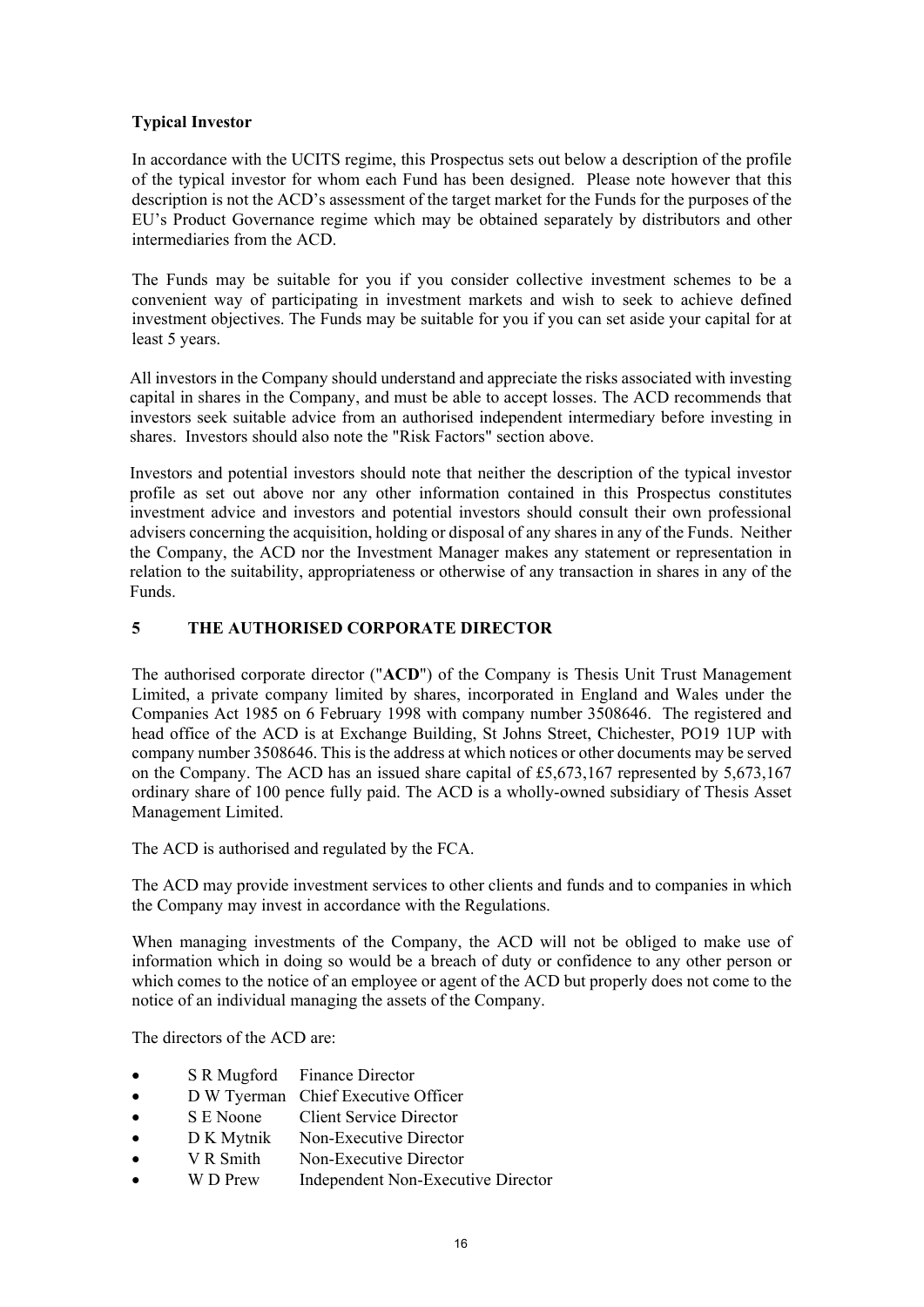- C J Willson Independent Non-Executive Director
- N C Palios Non-Executive Chair

D W Tyerman and S R Mugford also hold directorships of other companies within the Thesis group and perform senior management roles within these companies, particularly Thesis Asset Management Limited, which acts as an investment manager for some authorised funds operated by the ACD.

D K Mytnik, V R Smith and N C Palios also hold non-executive directorships of other companies within the Thesis group. They are not engaged in other business activities that are of significance to the Company. W D Prew is a director of INDOS Financial Limited, the primary business of which is the provision of Alternative Investment Fund Managers Directive independent depositary services to alternative investment funds. INDOS Financial Limited is a wholly owned subsidiary within the JTC plc group, a fund, corporate services and private clients service provider. Neither INDOS Financial Limited nor JTC plc provide services to the investment funds managed by the ACD.

# **Terms of Appointment**

The ACD provides its services to the Company under the terms of a service agreement (the "**ACD Agreement**"). The ACD Agreement provides that the appointment may be terminated by either party after the expiry of 6 months written notice or forthwith by the Company in the case of fraud, wilful default or gross negligence on the part of the ACD. The ACD Agreement will also terminate on expiry of notice given by the Depositary in accordance with Rule 6.5.4(3) of COLL (liquidation, receivership or an administration order in respect of the ACD). The ACD is entitled to payment of its fees to the date of termination but no additional compensation.

The ACD Agreement provides that the Company will indemnify the ACD against any liability incurred by it in managing the Company and carrying out its duties as authorised corporate director of the Company except to the extent such liability arises from the gross negligence, wilful default or fraud of the ACD or its breach of the Act or the regulatory system under the Act.

In accordance with the Regulations the ACD has in place a number of policies which set out how it operates and manages the Funds in a number of key areas. The ACD's (and the Investment Manager's) voting policy (which sets out how and when voting rights attached to the Funds' investments are to be exercised), execution policy (which sets out the procedures to be followed when transactions are carried out on behalf of the Funds) and inducement policy (which sets out the types of payments, including fees, commissions and non-monetary benefits, which may be received or made by a third party in respect of the Funds) are available on request from the ACD. Further information on how the ACD's policies are reviewed are also available on request.

Note that investors in the Funds may request from the ACD information about entities where trade orders are transmitted or placed for execution.

The ACD has delegated the following functions to third-parties:

*General Administration* – the fund valuation and fund accounting functions have been delegated to the Administrator.

*Investment Management* – the management of the investments held by the Funds from time-totime has been delegated to the Investment Manager.

The ACD remains responsible for ensuring that the parties to whom it delegates such functions perform those delegated functions in compliance with the Regulations.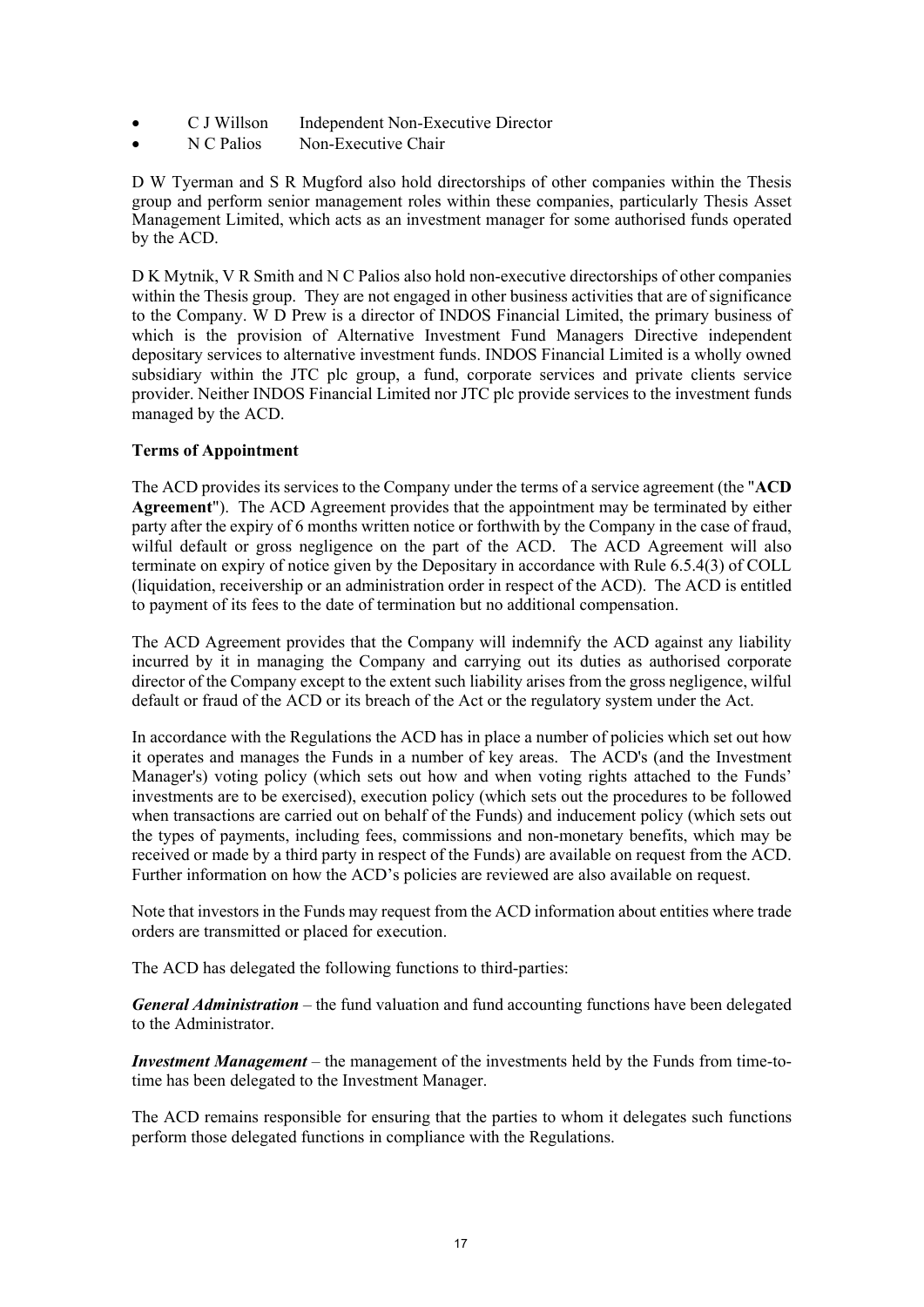# **6 THE INVESTMENT MANAGER**

The ACD has appointed CRUX Asset Management Limited (the "**Investment Manager**") as the investment adviser to the ACD in relation to the Funds. The Investment Manager is authorised and regulated by the FCA. The Investment Manager's principal activity is the provision of investment management services.

Under the terms of an agreement effective from 28<sup>th</sup> September 2019 between the Investment Manager and the ACD (the "**Investment Management Agreement**"), the Investment Manager has the authority of the ACD to make decisions on behalf of the ACD in respect of the investments of the Funds, subject always to the provisions of the Instrument, the Prospectus, the Regulations, and the investment objectives and policies of the Funds. The Investment Manager is also authorised to deal on behalf of the Funds and has, inter alia, been granted all necessary authorities to give instructions (on behalf of the ACD and the Company) to the Depositary to pay from the resources of such Fund as the Investment Manager directs research charges and costs to either (a) Research Payment Accounts of the Investment Manager; or (b) such third parties as directed by the Investment Manager for the purposes of that third party collecting such Research Charges on behalf of the Investment Manager alongside its transaction fees and commissions for that third party to then pay such Research Charges to the Research Payment Accounts of the Investment Manager (as described in more detail in section 25 of this Prospectus.

Subject to instances where the agreement may be terminated with immediate effect in the interests of the Shareholders, the Investment Management Agreement may be terminated by either party giving the other no less than 3 months' written notice.

Under the terms of the Investment Management Agreement, the Investment Manager may delegate to any person the performance of its duties and services required to be performed by it under the agreement.

# **7 STOCK LENDING AGENT**

The Depositary has appointed the Stock Lending Agent to act for the Funds. Subject to appropriate controls imposed by the Depositary, all relevant laws, the FCA Rules, this Prospectus and the Instrument of Incorporation, the Stock Lending Agent will have the discretion to take day to day decisions in relation to the stock lending for the Funds, without prior reference to the Depositary. The terms of the agreement under which securities are to be reacquired by the Funds must be in a form which is acceptable to the Depositary and be in accordance with good market practice.

The Funds are not currently undertaking stock lending as at the date of this Prospectus. This may change in the future, at which point the Prospectus will be updated accordingly.

# **THE DEPOSITARY 8**

The Company's Depositary is State Street Trustees Limited, registered number 2982384. The Depositary is a private company limited by shares and incorporated in the UK on 24 October 1994. Its registered office is 20 Churchill Place, London E14 5HJ.

The Head office of the Depositary and the address which should be used for correspondence is Quartermile 3, 10 Nightingale Way, Edinburgh, EH3 9EG.

The principal business activity of the Depositary is the provision of Trustee and Depositary services. The Depositary is authorised and regulated by the Financial Conduct Authority.

The ultimate holding company of the Depositary is State Street Corporation, a company incorporated in the state of Massachusetts, USA.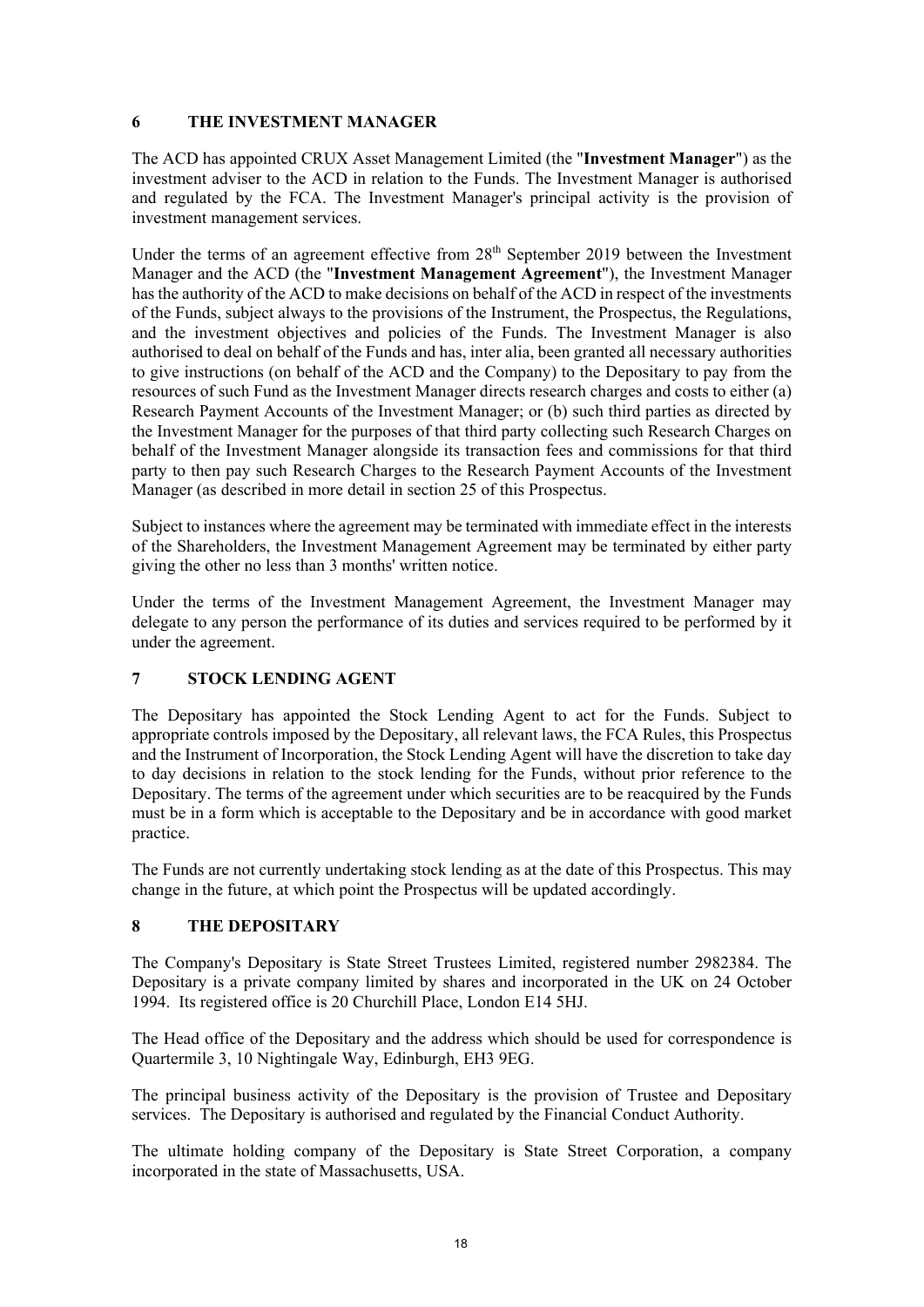The Depositary provides its services under the terms of an agreement between the Company and the Depositary (the "Depositary Agreement") which may be terminated by 3 months' notice by either the Company or the Depositary. The Depositary may not retire voluntarily except on the appointment of a new Depositary. The Depositary is entitled to the fees, charges and expenses as set out in more detail below in the section headed "The Fees, Charges and Expenses of the Depositary".

# *Depositary's functions*

The Depositary has been entrusted with following main functions:

ensuring that the sale, issue, repurchase, redemption and cancellation of shares/units are carried out in accordance with applicable law and the management regulations/articles of incorporation.

- ensuring that the value of the Shares is calculated in accordance with applicable law and the management regulations/articles of incorporation.

- carrying out the instructions of the ACD or the Company unless they conflict with applicable law and the management regulations/articles of incorporation.

ensuring that in transactions involving the assets of each Fund any consideration is remitted within the usual time limits.

ensuring that the income of each Fund is applied in accordance with applicable law and the instrument of incorporation.

monitoring of each Fund's cash and cash flows.

safe-keeping of the Fund's assets, including the safekeeping of financial instruments to be held in custody and ownership verification and record keeping in relation to other assets.

#### *Depositary's liability*

In carrying out its duties the Depositary shall act honestly, fairly, professionally, independently and solely in the interests of each Fund and its Shareholders.

In the event of a loss of a financial instrument held in custody, determined in accordance with the UCITS Directive, and in particular Article 18 of the UCITS Regulation, the Depositary shall return financial instruments of identical type or the corresponding amount to the relevant Fund or the ACD acting on behalf of the relevant Fund without undue delay.

The Depositary shall not be liable if it can prove that the loss of a financial instrument held in custody has arisen as a result of an external event beyond its reasonable control, the consequences of which would have been unavoidable despite all reasonable efforts to the contrary pursuant to the UCITS Directive.

In case of a loss of financial instruments held in custody, the Shareholders may invoke the liability of the Depositary directly or indirectly through the Company or ACD provided that this does not lead to a duplication of redress or to unequal treatment of the Shareholders.

The Depositary is indemnified by the Fund against all liabilities suffered or incurred by the Depositary by reason of the proper performance of the Depositary's duties under the terms of the Depositary Agreement save where any such liabilities arise as a result of the Depositary's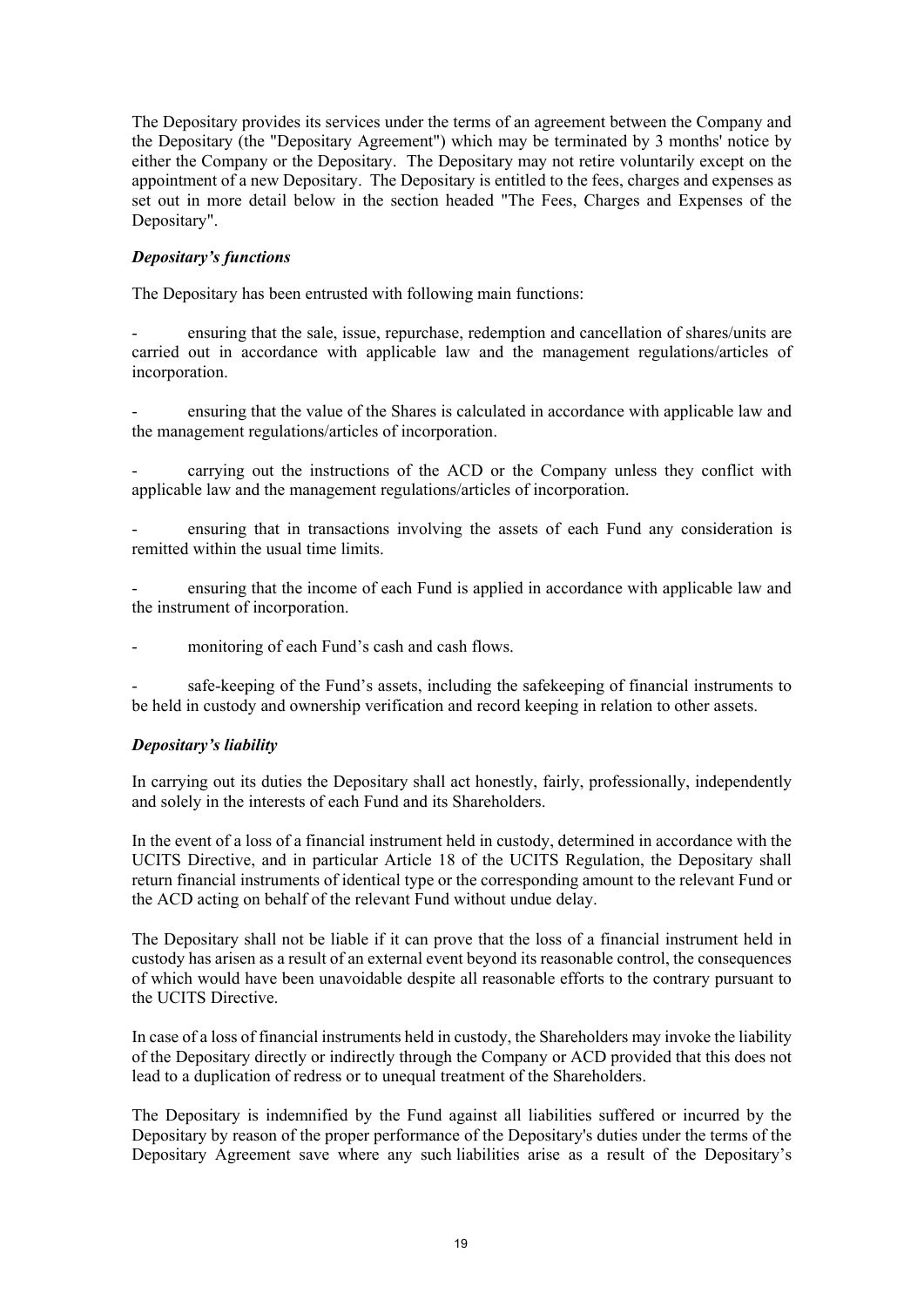negligence, fraud, bad faith, wilful default or recklessness of the Depositary or the loss of financial instruments held in custody.

The Depositary will be liable to the Fund for all other losses suffered by the Fund as a result of the Depositary's negligent or intentional failure to properly fulfil its obligations pursuant to the UCITS Directive.

The Depositary shall not be liable for consequential or indirect or special damages or losses, arising out of or in connection with the performance or non-performance by the Depositary of its duties and obligations.

# *Delegation*

The Depositary has full power to delegate the whole or any part of its safe-keeping functions but its liability will not be affected by the fact that it has entrusted to a third party some or all of the assets in its safekeeping. The Depositary's liability shall not be affected by any delegation of its safe-keeping functions under the Depositary Agreement.

The Depositary has delegated those safekeeping duties set out in COLL 6.6B.25R to State Street Bank and Trust Company with registered office at State Street Financial Center, One Lincoln Street, Boston, Massachusetts, 02111, USA, with an office at 20 Churchill Place, Canary Wharf, London E14 5HJ, UK, whom it has appointed as its global sub-custodian.

Information about the safe-keeping functions which have been delegated and the identification of the relevant delegates and sub-delegates are contained in Schedule 3 to the Prospectus.

# *Conflicts of Interest*

The Depositary is part of an international group of companies and businesses ("State Street") that, in the ordinary course of their business, act simultaneously for a large number of clients, as well as for their own account, which may result in actual or potential conflicts. Conflicts of interest arise where the Depositary or its affiliates engage in activities under the Depositary Agreement or under separate contractual or other arrangements. Such activities may include:

- (i) providing nominee, administration, registrar and transfer agency, research, agent securities lending, investment management, financial advice and/or other advisory services to a Fund;
- (ii) engaging in banking, sales and trading transactions including foreign exchange, derivative, principal lending, broking, market making or other financial transactions with a Fund either as principal and in the interests of itself, or for other clients.

In connection with the above activities the Depositary or its affiliates:

- (i) will seek to profit from such activities and are entitled to receive and retain any profits or compensation in any form and, except as required by law, are not bound to disclose to, the Fund, the nature or amount of any such profits or compensation including any fee, charge, commission, revenue share, spread, mark-up, mark-down, interest, rebate, discount, or other benefit received in connection with any such activities;
- (ii) may buy, sell, issue, deal with or hold, securities or other financial products or instruments as principal acting in its own interests, the interests of its affiliates or for its other clients;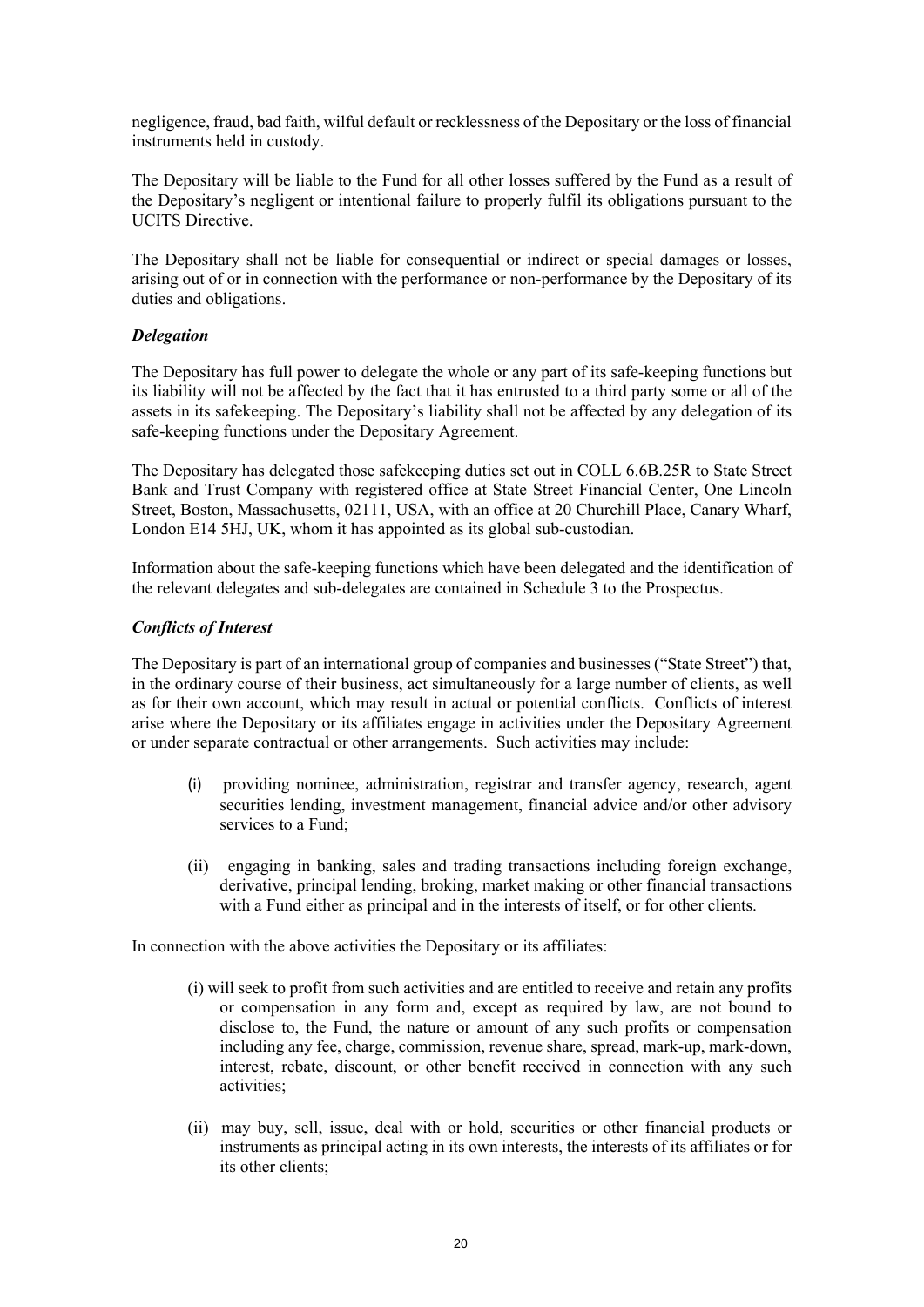- (iii) may trade in the same or opposite direction to the transactions undertaken, including based upon information in its possession that is not available to a Fund;
- (iv) may provide the same or similar services to other clients including competitors of the Company and the fee arrangements it has in place will vary;
- (v) may be granted creditors' and other rights by a Fund, eg indemnification which it may exercise in its own interest. In exercising such rights the Depositary or its affiliates may have the advantage of an increased knowledge about the affairs of the Fund relative to third party creditors thus improving its ability to enforce and may exercise such rights in a way that may conflict with the Fund's strategy.

The Company may use an affiliate of the Depositary to execute foreign exchange, spot or swap transactions for the account of a Fund. In such instances the affiliate shall be acting in a principal capacity and not as a broker, agent or fiduciary of the relevant Fund. The affiliate will seek to profit from these transactions and is entitled to retain and not disclose any profit to the Fund. The affiliate shall enter into such transactions on the terms and conditions agreed with the Company. The Depositary will not, except as required by law, disclose any profit made by such affiliates.

Where cash belonging to a Fund is deposited with an affiliate being a bank, a potential conflict arises in relation to the interest (if any) which the affiliate may pay or charge to such account and the fees or other benefits which it may derive from holding such cash as banker and not as trustee.

The ACD may also be a client or counterparty of the Depositary or its affiliates and a conflict may arise where the Depositary refuses to act if the ACD or the Company directs or otherwise instructs the Depositary to take certain actions that might be in direct conflict with the interests of the investors in a Fund.

The types and levels of risk that the Depositary is willing to accept may conflict with the Fund's preferred investment policy and strategy.

Potential conflicts that may arise in the Depositary's use of sub-custodians include four broad categories:

- (1) conflicts from the sub-custodian selection and asset allocation among multiple subcustodians influenced by (a) cost factors, including lowest fees charged, fee rebates or similar incentives and (b) broad two-way commercial relationships in which the Depositary may act based on the economic value of the broader relationship, in addition to objective evaluation criteria;
- (2) The Depositary will typically only provide depositary services where global custody is delegated to an affiliate of the Depositary. Our global custodian in turn appoints a network of affiliated and non-affiliated sub-custodians. Multiple factors influence the determination of our global custodian to engage a particular sub-custodian or allocate assets to them, including their expertise and capabilities, financial condition, service platforms and commitment to the custody business as well as the negotiated fee structure (which may include terms that result in fee reductions or rebates to the global custodian), significant business relationships and competitive considerations;
- (3) sub-custodians, both affiliated and non-affiliated, act for other clients and in their own proprietary interest, which might conflict with clients' interests and the fee arrangements they have in place will vary;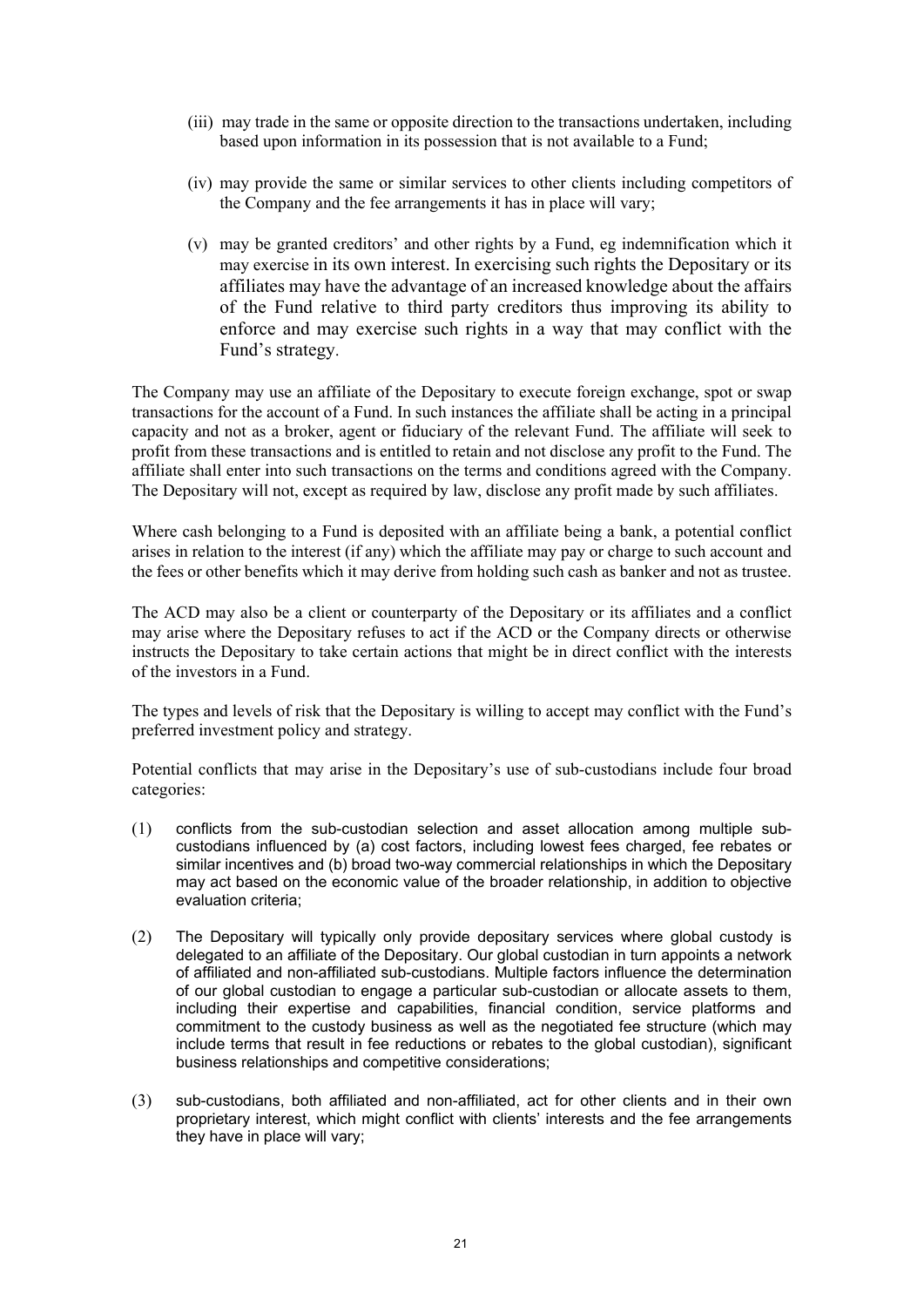- (4) sub-custodians, both affiliated and non-affiliated, have only indirect relationships with clients and look to the Depositary as its counterparty, which might create incentive for the Depositary to act in its self-interest, or other clients' interests to the detriment of clients; and
- (5) sub-custodians may have market-based creditors' rights against client assets that they have an interest in enforcing if not paid for securities transactions.

In carrying out its duties the Depositary shall act honestly, fairly, professionally, independently and solely in the interests of the Company and its Shareholders.

The Depositary has functionally and hierarchically separated the performance of its depositary tasks from its other potentially conflicting tasks. The system of internal controls, the different reporting lines, the allocation of tasks and the management reporting allow potential conflicts of interest and the Depositary issues to be properly identified, managed and monitored. Additionally, in the context of the Depositary's use of sub-custodians, the Depositary imposes contractual restrictions to address some of the potential conflicts and maintains due diligence and oversight of sub-custodians to ensure a high level of client service by those agents. The Depositary further provides frequent reporting on clients' activity and holdings, with the underlying functions subject to internal and external control audits. Finally, the Depositary internally separates the performance of its custodial tasks from its proprietary activity and follows a standard of conduct that requires employees to act ethically, fairly and transparently with clients.

#### **Global Conflicts of Interest policy**

State Street has implemented a global policy laying down the standards required for identifying, assessing, recording and managing all conflicts of interest which may arise in the course of business. Each State Street business unit, including the Depositary, is responsible for establishing and maintaining a Conflicts of Interest Program for the purpose of identifying and managing organizational conflicts of interest that may arise within the business unit in connection with providing services to its Clients or in delivering its functional responsibilities.

Up-to-date information on the Depositary, its duties, any conflicts that may arise, the safe-keeping functions delegated by the depositary, the list of delegates and sub-delegates and any conflicts of interest that may arise from such a delegation will be made available to Shareholders on request.

#### **Links**

For the purposes of this section, the following definitions shall apply:

"Accounting Regulations" means Directive 2013/34/EU of the European Parliament and of the Council of 26 June 2013 on the annual financial statements, consolidated financial statements and related reports of certain types of undertakings, amending Directive 2006/43/EC of the European Parliament and of the Council and repealing Council Directives 78/660/EEC and 83/349/EEC or Regulation (EC) No 1606/2002 of the European Parliament and of the Council of 19 July 2002 on the application of international accounting standards, as each forms part of the law of England and Wales, Scotland and Northern Ireland by virtue of section 3 of the EUWA and any statutory instruments that the UK government makes to amend deficiencies in retained European Union law by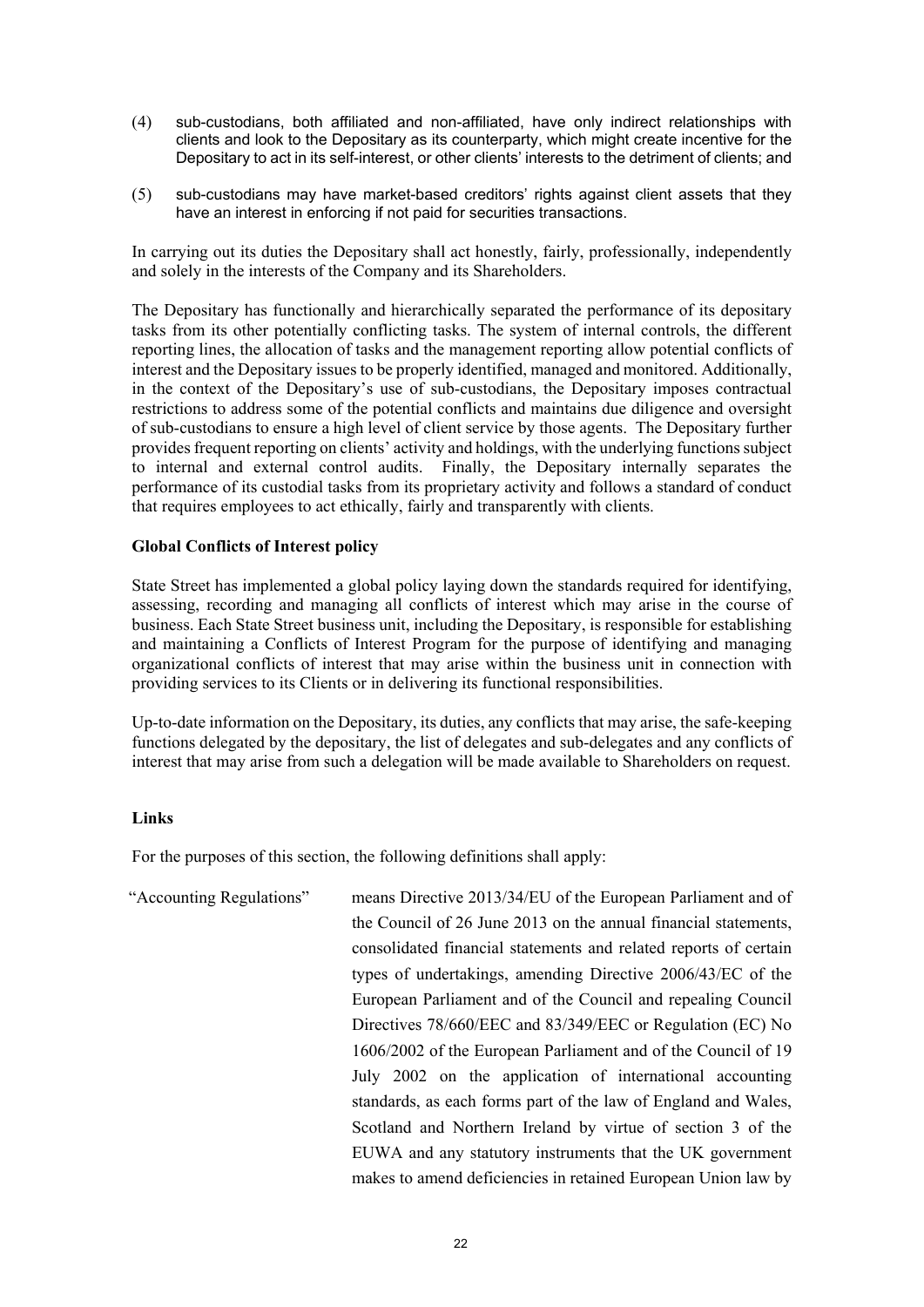virtue of section 8 of the EUWA (as may be amended from time to time) following the UK's withdrawal from the European Union.

- "Link" means a situation in which two or more natural or legal persons are either linked by a direct or indirect holding in an undertaking which represents 10% or more of the capital or of the voting rights or which makes it possible to exercise a significant influence over the management of the undertaking in which that holding subsists.
- "Group Link" means a situation in which two or more undertakings or entities belong to the same group within the meaning of the Accounting Regulations.

The ACD may delegate certain administrative functions to an entity within the same corporate group as the Depositary. If the ACD does so, the Depositary shall ensure that policies and procedures are in place to identify all conflicts of interests arising and shall take all reasonable steps to avoid such conflicts of interests.

At present the ACD delegates certain administrative functions to State Street Bank and Trust Company including fund accounting, valuation, calculation and maintenance of the Register.

Where such Group Link exists, the Depositary and the ACD will ensure that such conflicts of interests are managed, monitored and disclosed in order to prevent adverse effects on the interests of the Company and its Shareholders.

The Depositary may delegate the safekeeping of the Scheme Property to an entity in the same corporate group as the Depositary and a Group Link exists where the Depositary has delegated, or where any global sub-custodian has sub-delegated, the safekeeping of the Scheme Property to an entity within the same corporate group.

The Depositary shall ensure that policies and procedures are in place to identify all conflicts of interests arising and shall take all reasonable steps to avoid such conflicts of interests. Where such conflicts of interests cannot be avoided, the Depositary will ensure that such conflicts of interests are managed, monitored and disclosed in order to prevent adverse effects on the interests of the Company and its Shareholders.

Where a Link exists, for example where one party can exercise significant influence over the management of the other, between the Depositary and any Shareholders in the Company, the Depositary shall take all reasonable steps to avoid conflicts of interests arising, and ensure that it complies with the applicable regulations for a UK UCITS Scheme.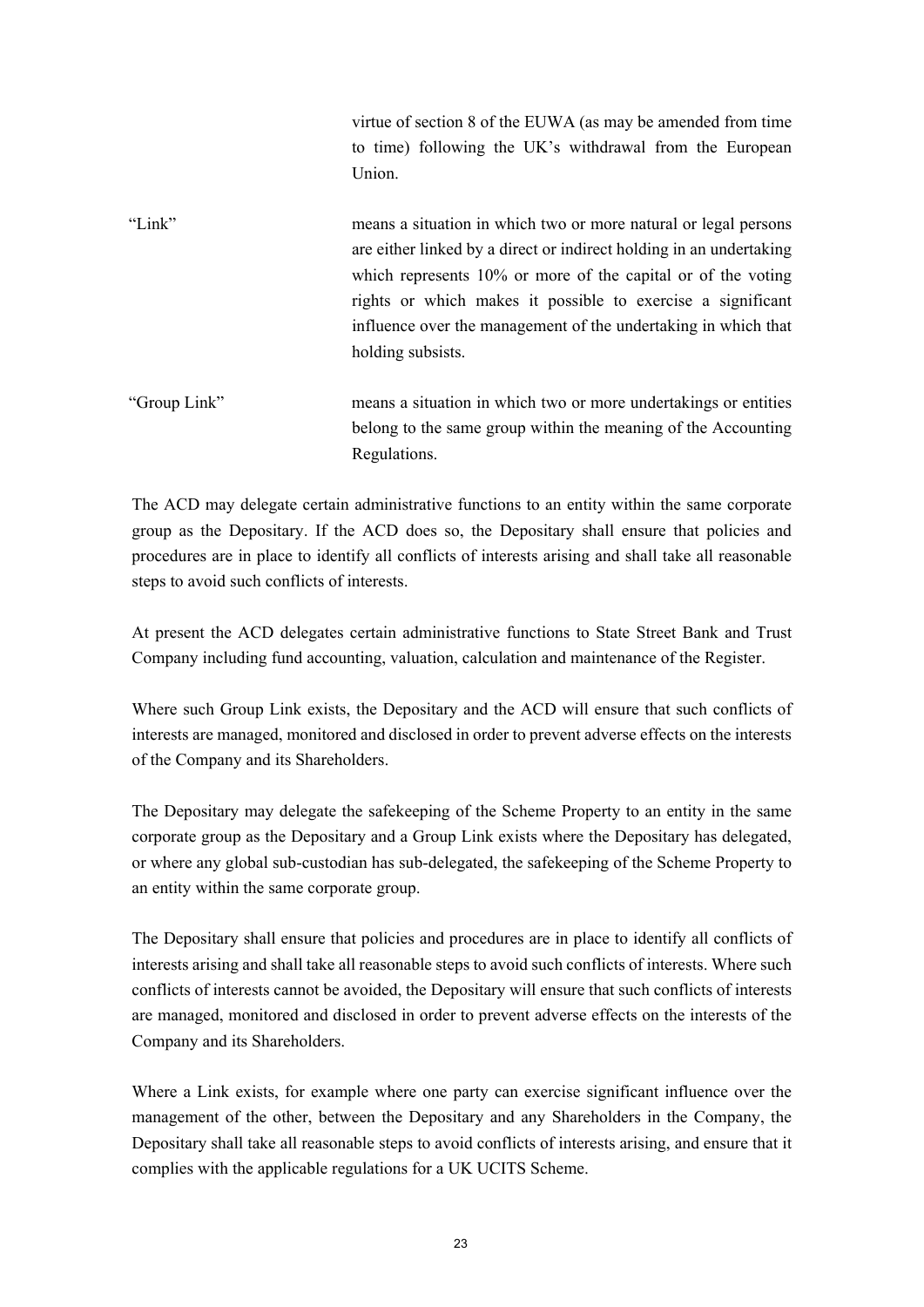The Depositary may act as the depositary of other open-ended investment companies and as trustee or custodian of other collective investment schemes.

# **9 AUDITOR**

The Auditor of the Company is Deloitte LLP, whose address is Saltire Court, 20 Castle Terrace, Edinburgh, EH1 2DB.

# **10 SHARES IN THE COMPANY**

The Company's Instrument permits income and accumulation shares to be issued by the Company under such designation as the ACD may decide and as set out in this Prospectus. The following classes of share are currently available in the respective Funds:

# **TM CRUX European Special Situations Fund**

- Class I GBP Shares (Income or Accumulation);
- Class I EUR Shares (Accumulation);

# **TM CRUX European Fund**

- Class I GBP Shares (Income or Accumulation);
- Class I EUR Shares (Income or Accumulation);
- Class S GBP Shares (Income or Accumulation);
- Class Z GBP Shares (Income);
- Class Z EUR Shares (Income)

#### **TM CRUX UK Special Situations Fund**

- Class I GBP Shares (Income or Accumulation);
- Class S GBP Shares (Income or Accumulation)

No bearer Shares are issued.

Further classes of shares may be established from time to time by the ACD in accordance with the Company's Instrument and the applicable Regulations. On the introduction of a new share class, a revised Prospectus will be prepared setting out the details of the new share class.

Each share is deemed to represent one undivided unit of entitlement in the property of the respective Fund. The number of undivided units of entitlement in the property of the Fund represented by each accumulation share increases as income is accumulated by the Fund. In relation to accumulation shares, any income arising in relation to such shares attributable to the Fund shall be credited automatically to capital which will be reflected in the price of such accumulation share.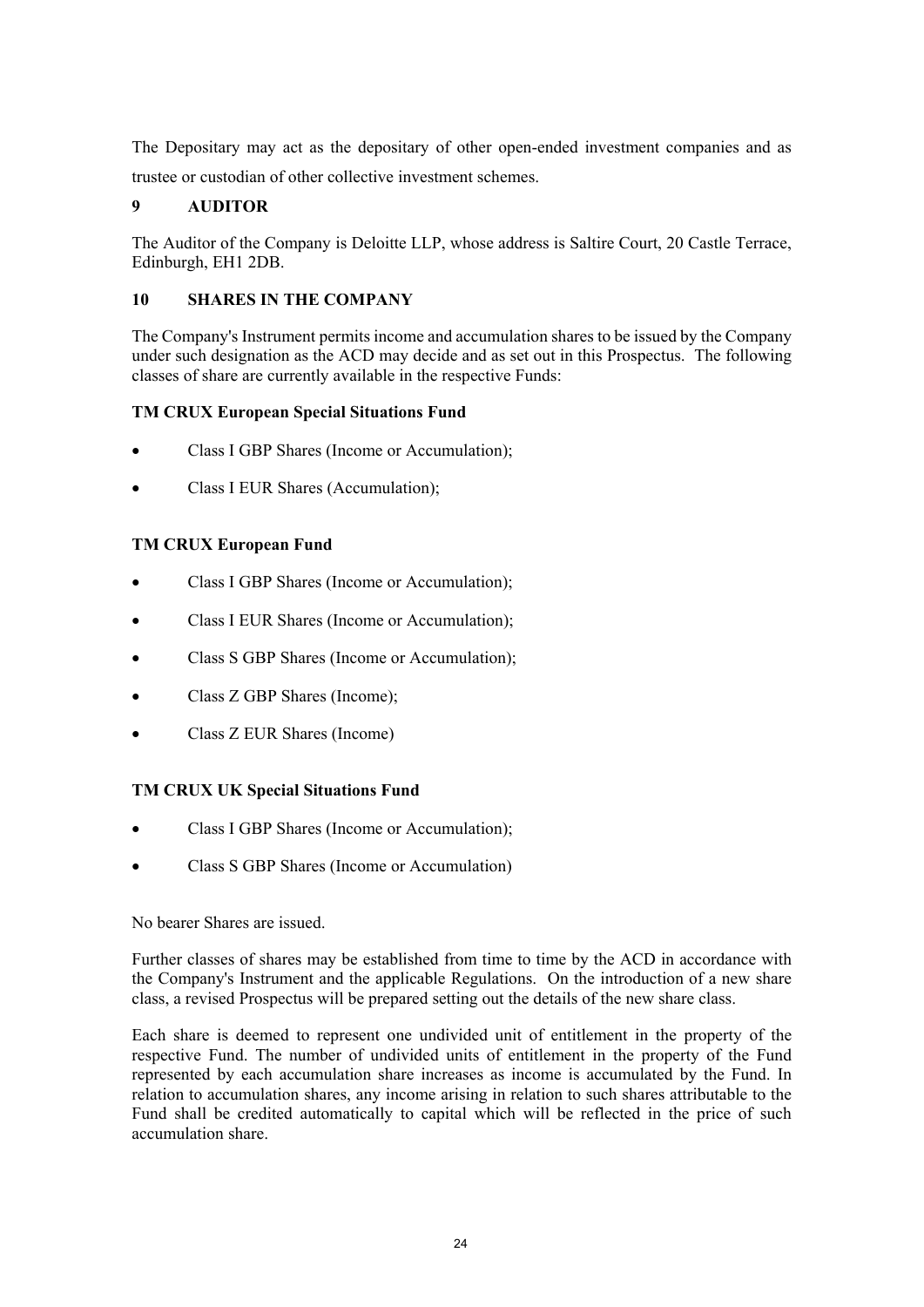Any income arising in respect of an income share attributable to a Fund shall be determined and distributed as summarised on page 25 under the heading "**Distribution and Accumulation**".

Any accumulation, distribution or other allocation of income is made gross without any tax being deducted or accounted for by the Company, unless otherwise required by law. Further details concerning taxation may be found in section 26.

Where both income and accumulation shares are in existence in relation to a Fund, the income of the Fund is allocated as between income shares and accumulation shares according to the respective units of entitlement in the property of the Fund represented by the accumulation shares and income shares in existence at the end of the relevant accounting period.

The rights attaching to the shares of all classes may be expressed in two denominations and, in each of these classes, the proportion of a larger denomination share represented by a smaller denomination share shall be one thousandth of the larger denomination.

The Company is permitted to issue currency share classes.

# **11 REGISTER**

The Register will be maintained by the Registrar at the address of its registered office as noted above, and may be inspected at that address during normal business hours by any Shareholder or any Shareholder's duly authorised agent.

No certificates will be issued in respect of a holding of shares and should any Shareholder require evidence of title to shares the Registrar will, upon such proof of identity and the payment of such fee (if any) as the Registrar may reasonably require, supply the Shareholder with a certified copy of the relevant entry in the Register relating to the Shareholder's holding of shares.

Shareholders should notify the Registrar in writing of any change to their name or address and provide such evidence as the Registrar may reasonably request.

# **12 VALUATIONS**

Valuations of property of the Funds for the purposes of the calculation of Share prices will be carried out in accordance with the rules for single priced funds in COLL. Each share linked to a Fund represents a proportional share of the overall property attributable to that Fund. Therefore, the value of a share attributable to a Fund will be calculated, in broad outline, by calculating the net value of the property attributable to that Fund, and dividing that value (or that part of that value attributed to shares of the class in question) by the number of shares (of the class in question) in issue.

Valuations will normally be carried out on each Business Day. The valuation point for the Funds is 12 noon on each Business Day.

The ACD may carry out additional valuations if it considers it desirable to do so and may use the price obtained at such additional valuation points as the price for the relevant day. Valuations will not be made during a period of suspension of dealings (see "**Suspension of Dealings**" below). The ACD is required to notify the Depositary if it carries out an additional valuation.

The value of the Scheme Property attributable to the Company or the Funds (as the case may be) shall be the value of their assets less the value of their liabilities determined in accordance with the following provisions (which are set out in full in the Instrument):

1 All the Scheme Property (including receivables) is to be included, subject to the following provisions.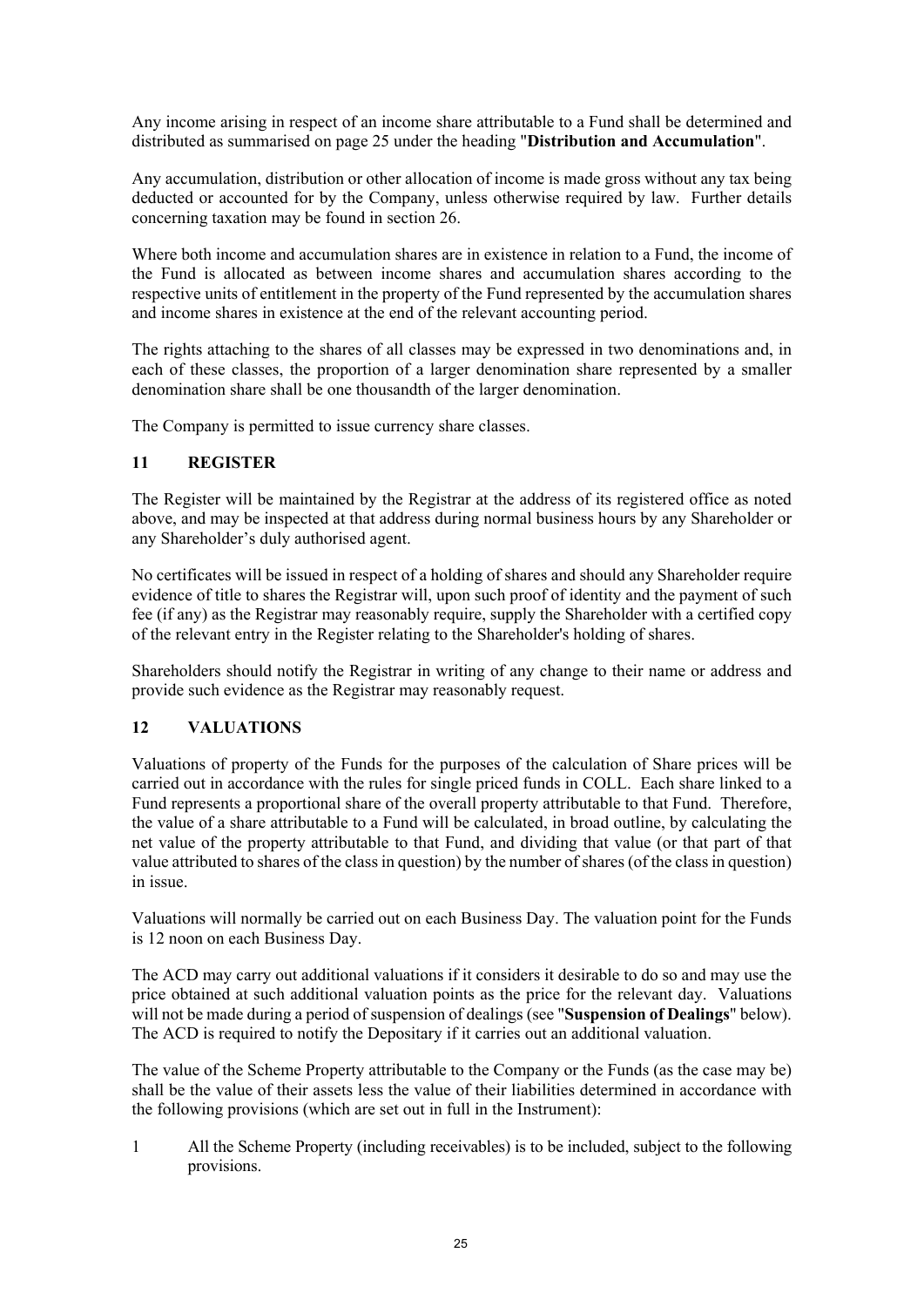- 2 Scheme Property which is not cash (or other assets dealt with in paragraphs 3 and 4 below) shall be valued as follows and the prices used shall (subject as follows) be the most recent prices which it is practicable to obtain:
	- (a) units or shares in a collective investment scheme:
		- (i) if a single price for buying and selling units or shares is quoted, at that price; or
		- (ii) if separate buying and selling prices are quoted, at the average of the two prices provided the buying price has been reduced by any initial charge included therein and the selling price has been increased by any exit or redemption charge attributable thereto; or
		- (iii) if, in the opinion of the ACD, the price obtained is unreliable or no recent traded price is available or if no recent price exists, at a value which, in the opinion of the ACD, is fair and reasonable;
	- (b) exchange traded derivatives will be valued at their quoted price if a single price for buying and selling the exchange-traded derivative is quoted, or if a separate buying and selling price is quoted, at the average of the two prices;
	- (c) Over-the-counter derivative contracts will be valued in accordance with the method of valuation as shall have been agreed between the ACD and the Depositary.
	- (d) Any other investment will be valued at their quoted price (if a single buying and selling price is quoted) or if separate buying and selling prices are quoted, at the average of the two prices, or if, in the opinion of the ACD, the price is unreliable or no recent traded price is available or if the most recent price available does not reflect the ACD's best estimate of fair value, at a value which, in the opinion of the ACD, is fair and reasonable;
	- (e) Property other than that described above will be valued at what the ACD considers a fair and reasonable mid-market price.
- 3 Cash and amounts held in current, margin and deposit accounts and in other time-related deposits shall be valued at their nominal values.
- 4 In determining the value of the Scheme Property, all instructions given to issue or cancel shares shall be assumed (unless the contrary is shown) to have been carried out and any cash payment made or received and all consequential action required by the Regulations or the Instrument shall be assumed (unless the contrary has been shown) to have taken place.
- 5 Subject to paragraphs 6 and 7 below, agreements for the unconditional sale or purchase of property which are in existence but uncompleted shall be assumed to have been completed and all consequential action required to have been taken. Such unconditional agreements need not be taken into account if made shortly before the valuation takes place and, in the opinion of the ACD, their omission shall not materially affect the final net asset amount.
- 6 Futures or contracts for differences which are not yet due to be performed and unexpired and unexercised written or purchased options shall not be included under paragraph 5.
- 7 All agreements are to be included under paragraph 5 which are, or ought reasonably to have been, known to the person valuing the property assuming that all other persons in the ACD's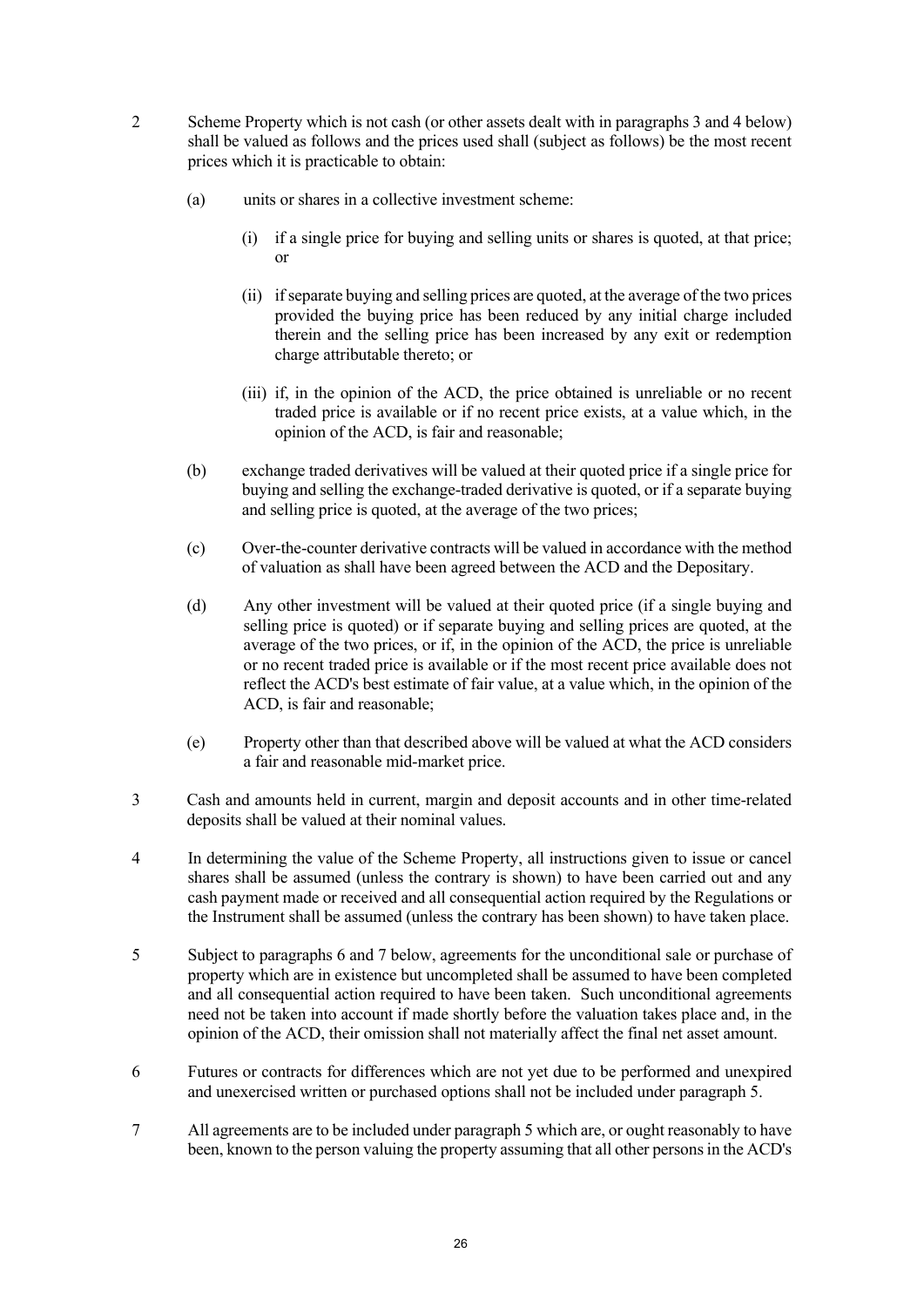employment take all reasonable steps to inform it immediately of the making of any agreement.

- 8 An estimated amount for anticipated tax liabilities (including on unrealised capital gains where the liabilities have accrued and are payable out of the property of the Scheme; on realised capital gains in respect of previously completed and current accounting periods; and on income where liabilities have accrued) including (as applicable and without limitation) capital gains tax, income tax, corporation tax, value added tax, stamp duty, SDRT and any foreign taxes or duties will be deducted.
- 9 An estimated amount for any liabilities payable out of the Scheme Property and any tax thereon treating periodic items as accruing from day to day will be deducted.
- 10 The principal amount of any outstanding borrowings whenever payable and any accrued but unpaid interest on borrowings will be deducted.
- 11 An estimated amount for accrued claims for tax of whatever nature which may be recoverable; any other credits or amounts due to be paid into the Scheme Property, and a sum representing any interest or any income accrued due or deemed to have accrued but not received, will be added
- 12 Currencies or values in currencies other than base currency shall be converted at the relevant valuation point at a rate of exchange that is not likely to result in any material prejudice to the interests of Shareholders or potential Shareholders.

Where Shares in more than one Fund are available, each Fund will have credited to them the proceeds of all shares attributed to the relevant Fund, together with the assets in which such proceeds are invested or reinvested and all income, earnings, profits, or assets deriving from such investments. All liabilities and expenses attributable to each Fund will be charged to it.

Where Shares in more than one Fund are available, the Company is required to allocate (and the ACD may from time to time reallocate) any assets, costs, charges or expenses which are not attributable to a particular Fund against all the Funds in a manner which is fair to the Shareholders of the Company generally.

#### *Fair value pricing*

Where the ACD has reasonable grounds to believe that:

- *(a)* no reasonable price exists for a security at a valuation point; or
- *(b)* the most recent price available does not reflect the ACD's best estimate of the value of a security at a valuation point,

it will value an investment at a price which, in its opinion, reflects a fair and reasonable price for that investment (the fair value price).

The circumstance which may give rise to a fair value price being used includes: where there has been no recent trade in the security concerned; or where there has been the occurrence of a significant event since the most recent closure of the market where the price of the security is taken.

# **13 PRICES OF SHARES**

The Company deals on a forward pricing basis. A forward price is the price calculated at the next valuation of the Scheme Property after the purchase, redemption, conversion or switch of Shares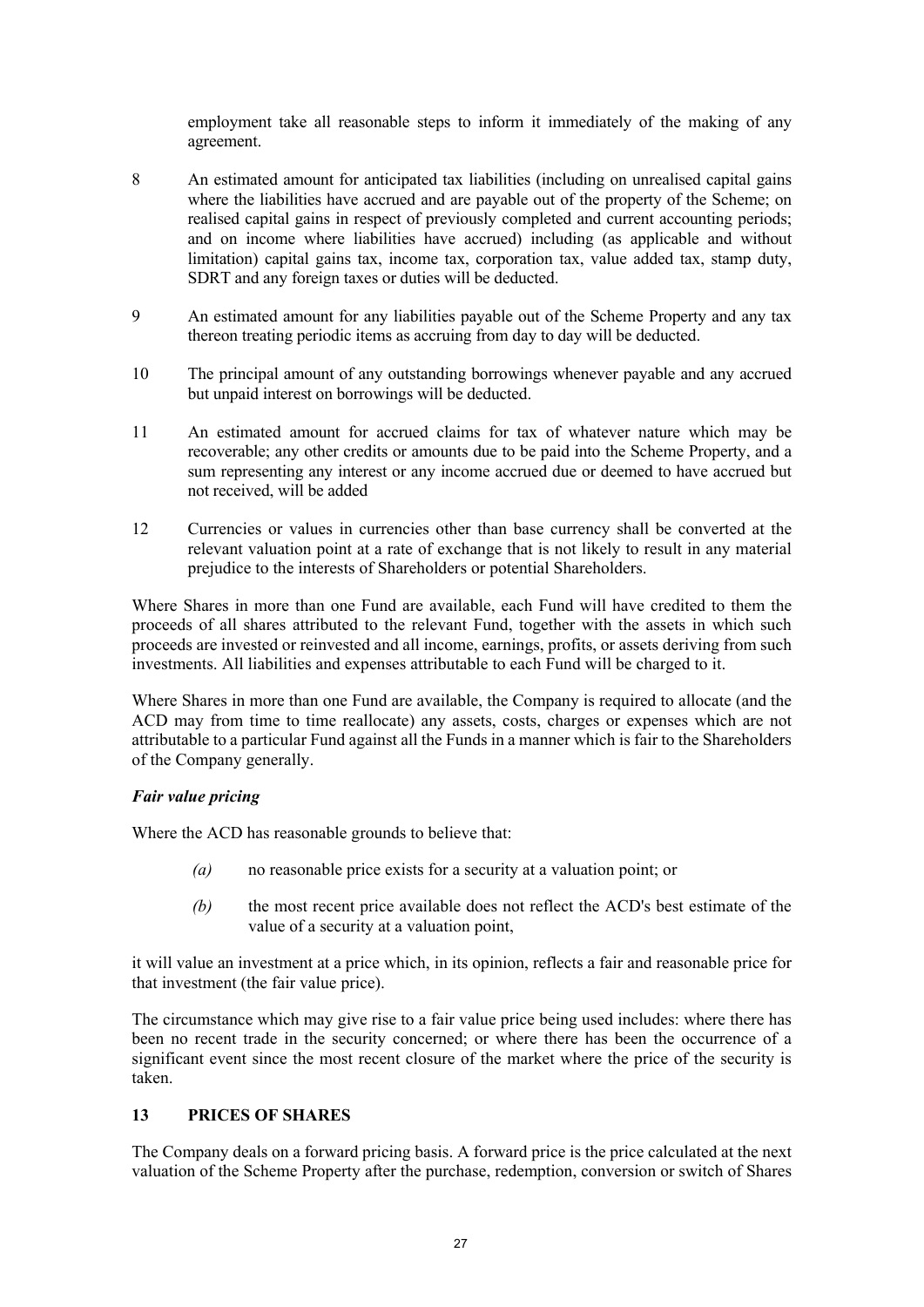is agreed. As noted above, Shares in the Company are "single priced". This means that subject to the dilution adjustment referred to below and any preliminary charge (as set out in section 22 under the heading "**The Authorised Corporate Director's Charges**"), the price of a share for both buying and selling purposes will be the same and determined by reference to a particular valuation point.

The price of a share will be calculated at or about the valuation point each Business Day (to at least four significant figures) by:

- taking the value of the property attributable to the respective Fund and therefore all shares (of the relevant class) in issue (on the basis of the units of entitlement in the property of the Fund attributable to that class at the most recent valuation of the Fund); and
- dividing the result by the number of shares of the relevant class in issue immediately before the valuation concerned;

# *Publication of Prices*

The most recent prices will appear daily on the Trustnet website at www.trustnet.com and can also be obtained by telephone on 01483 783 900.

For reasons beyond the control of the ACD, these may not necessarily be the current prices.

The cancellation price last notified to the Depositary is available from the ACD upon request.

The prices of Shares may also be obtained by calling 0345 113 6965 during the Administrator's normal business hours. As the ACD deals on a forward pricing basis, the price that appears in these sources will not necessarily be the same as the one at which investors can currently deal. The ACD may also, at its sole discretion, decide to publish certain Share prices on third party websites or in publications but the ACD does not accept responsibility for the accuracy of the prices published in, or for the non-publication of prices by, these sources for reasons beyond the control of the ACD.

# **14 DILUTION ADJUSTMENT**

#### *What is 'dilution'?*

Where a Fund buys or sells underlying investments in response to a request for the issue or redemption of shares, it will generally incur a cost which is not reflected in the issue or redemption price paid by or to the Shareholder, made up of dealing costs and any spread between the bid and offer prices of the investments concerned. These costs could have an adverse effect on the value of a Fund, known as "**dilution**".

#### *Dilution Adjustment*

In order to mitigate the effect of dilution, the Regulations allow the ACD to adjust the sale and purchase price of Shares in the Funds to take into account the possible effects of dilution. This practise is known as making a "**dilution adjustment**" or operating swinging single pricing. The power to make a dilution adjustment may only be exercised for the purpose of reducing dilution in the Funds.

The price of each Class of Share in each Fund will be calculated separately but any dilution adjustment will in percentage terms affect the price of Shares of each Class identically.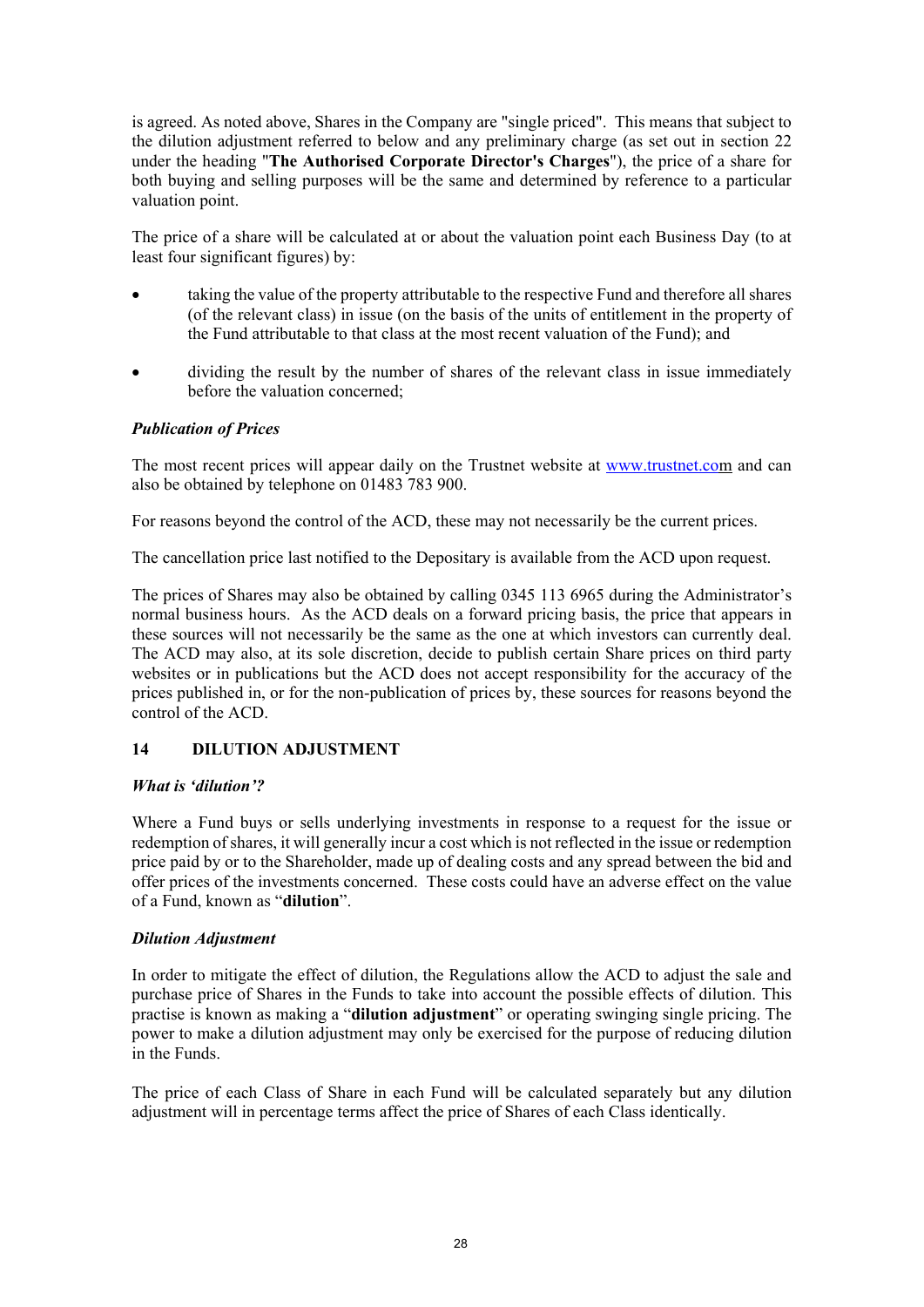The ACD reserves the right to make a dilution adjustment every day. The dilution adjustment is calculated using the estimated dealing costs of a Fund's underlying investments and taking into consideration any dealing spreads, commission and transfer taxes. The need to make a dilution adjustment will depend on the difference between the value of Shares being acquired and the value of Shares being redeemed as a proportion of the total value of that Fund. The measurement period will typically be a single day but, where a trend develops so that for a number of days in a row there is a surplus of acquisitions or redemptions on each and every day, the aggregate effect of such acquisitions or redemptions as a proportion of the total relevant Fund value will be considered.

Where a Fund is experiencing net acquisitions of its Shares the dilution adjustment would increase the price of Shares above their mid-market value. Where a Fund is experiencing net redemptions the dilution adjustment would decrease the price of Shares to below their mid-market value.

It is the ACD's policy to reserve the right to impose a dilution adjustment on purchases, sales and switches of Shares of whatever size and whenever made. In the event that a dilution adjustment is made it will be applied to all transactions in a Fund during the relevant measurement period and all transactions during the relevant measurement period will be dealt on the same price inclusive of the dilution adjustment.

The ACD's decision on whether or not to make this adjustment, and at what level this adjustment might be made in a particular case or generally, will not prevent it from making a different decision on future similar transactions.

On the occasions when a dilution adjustment is not applied if a Fund is experiencing net acquisitions of Shares or net redemptions there may be an adverse impact on the assets of that Fund attributable to each underlying Share, although the ACD does not consider this to be likely to be material in relation to the potential future growth in value of a Share. As dilution is directly related to the inflows and outflows of monies from a Fund it is not possible to accurately predict whether dilution will occur at any future point in time. Consequently, it is also not possible to accurately predict how frequently the ACD will need to make a dilution adjustment.

The dilution adjustment will be applied to the mid-price for the Shares resulting in a figure calculated up to six decimal places. The final digit in this figure will then be rounded either up or down in accordance with standard mathematical principles resulting in the final price for the Shares.

The dilution adjustment for any one Fund may vary over time because the dilution adjustment for each Fund will be calculated by reference to the costs of dealing in the underlying investments of that Fund, including any dealing spreads, and these can vary with market conditions. A typical dilution adjustment may range from 0% to 1.5% when buying or selling Shares.

# **15 STAMP DUTY RESERVE TAX (SDRT)**

There is no longer any Stamp Duty Reserve Tax (**SDRT**) charge levied on the surrender of Shares in the Company, except in the case of an in-specie redemption which is not settled pro-rata to the assets held by the Company. In that event, the redeeming Shareholder will be liable to SDRT at the rate of 0.5% of the value of the Shares surrendered.

In the event of a change to the UK law on stamp duty or SDRT, the ACD reserves the right to make a charge to the Shareholders or to the Scheme. A notification to Shareholders will be made in the event of such a change.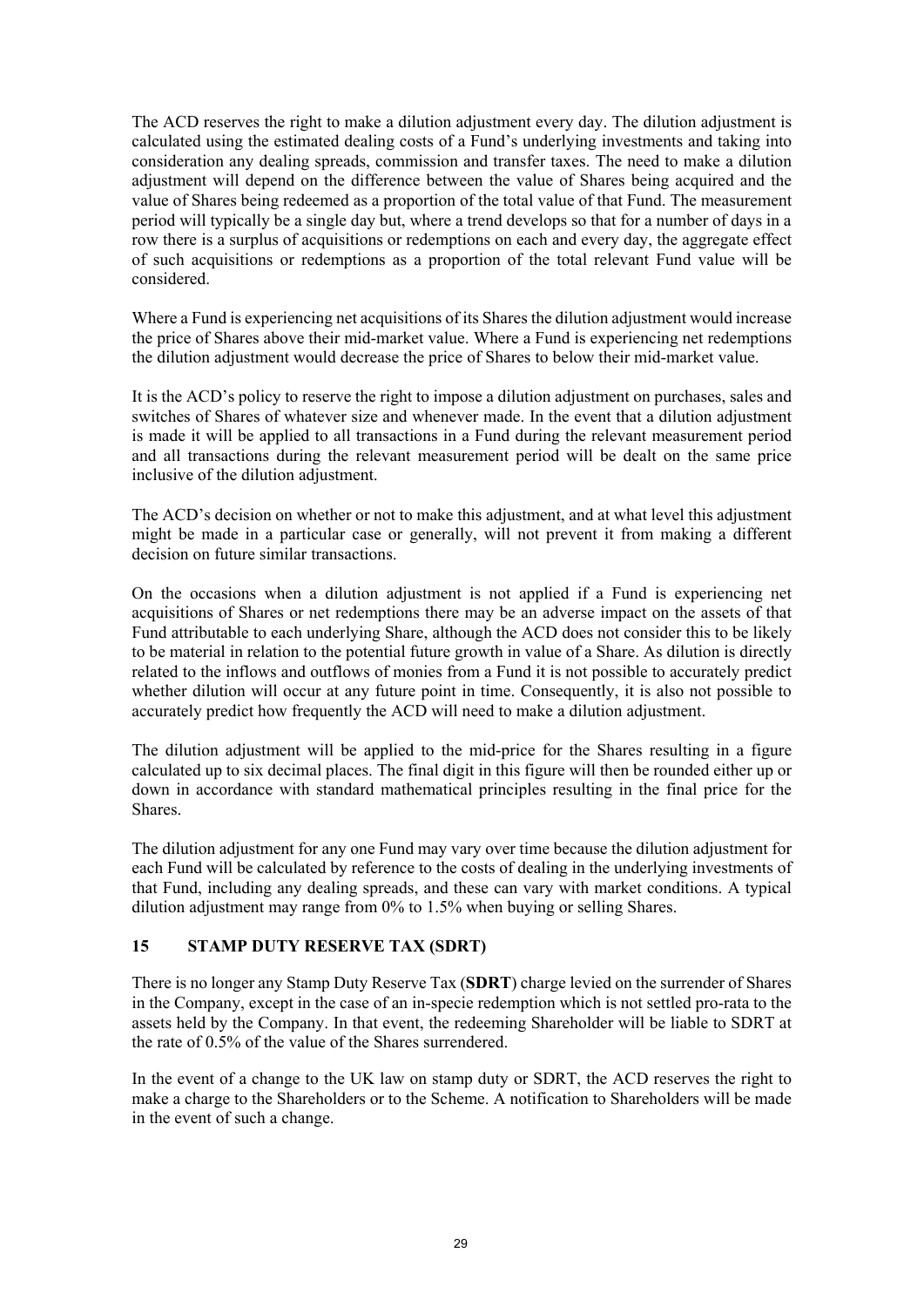#### **16 ISSUE, REDEMPTION AND EXCHANGE OF SHARES**

#### **Issue**

#### *Applications*

The ACD is required to procure the issue or cancellation of shares by the Company where necessary to meet any obligations to sell or redeem shares. Applications for shares linked to one of the Funds may be made by any eligible person. Dealings shall be effected at forward prices i.e. at prices calculated by reference to the next valuation following acceptance of the application (see "**Valuations**" for details of the valuation points). Therefore shares to satisfy an application will be issued at a price based on the valuation made at the next valuation point following acceptance of the application.

Applications may be made by completing an application form and delivering it to the ACD at Thesis Unit Trust Management Limited – CRUX Asset Management, PO Box 12248, Chelmsford CM99 2EG or by telephoning the ACD on 0345 113 6965. Instructions received by telephone must be confirmed in writing prior to the remittance of proceeds. Application forms are available from the ACD. Applications, however made, are irrevocable (except in the case where cancellation rights are applied - see below). Subject to its obligations under COLL, the ACD reserves the right to reject any application in whole or in part. In that event application monies or any balance will be returned to the applicant by post at the applicant's risk.

The ACD does not currently accept applications for shares on the authority of electronic communications (e.g. e-mail) from Applicants; however, the ACD may decide to accept such electronic communications in the future and will update this Prospectus with the conditions that must be satisfied to effect an electronic communication accordingly.

Applications will not be acknowledged but a contract note will be sent on or before the Business Day next following the relevant Business Day. Certificates will not be issued. Where the total price payable for all shares for which the application is made would include a fraction of one penny it will be rounded up or down to the nearest penny.

Payment in respect of applications must be received in cleared funds no later than the fourth Business Day after the relevant Business Day. However, the ACD reserves the right to request that payment in respect of applications be received prior to the relevant Business Day.

If an Applicant defaults in making any payment in money, or by way of a transfer of property, due to the ACD in respect of the sale or issue of shares, the Company is entitled to make any necessary amendment to the Register and the ACD will become entitled to the shares in place of the Applicant, subject, in the case of an issue of shares, to the ACD's payment of the purchase price to the Company. The ACD reserves the right to cancel investments for which settlement is not received, or fails to clear, and to recover from an Applicant, the amount of any decrease in value of the investment if this occurs.

Applicants who have received advice may have the right to cancel their application to buy Shares at any time during the 14 days after the date on which they receive a cancellation notice from the ACD. If an applicant decides to cancel the contract, and the value of the investment has fallen at the time the ACD receives the completed cancellation notice, they will not receive a full refund as an amount equal to any fall in value will be deducted from the sum originally invested.

The UK has implemented the Foreign Account Tax Compliant Act (FATCA) and the OECD Common Reporting Standard for Automatic Exchange of Financial Account Information (CRS) pursuant to the International Tax Compliance Regulations 2015. As a result of UK legislation, the Company may be required to obtain confirmation of certain information from Shareholders and (where applicable) their beneficial owners, such as where you are resident for tax purposes, your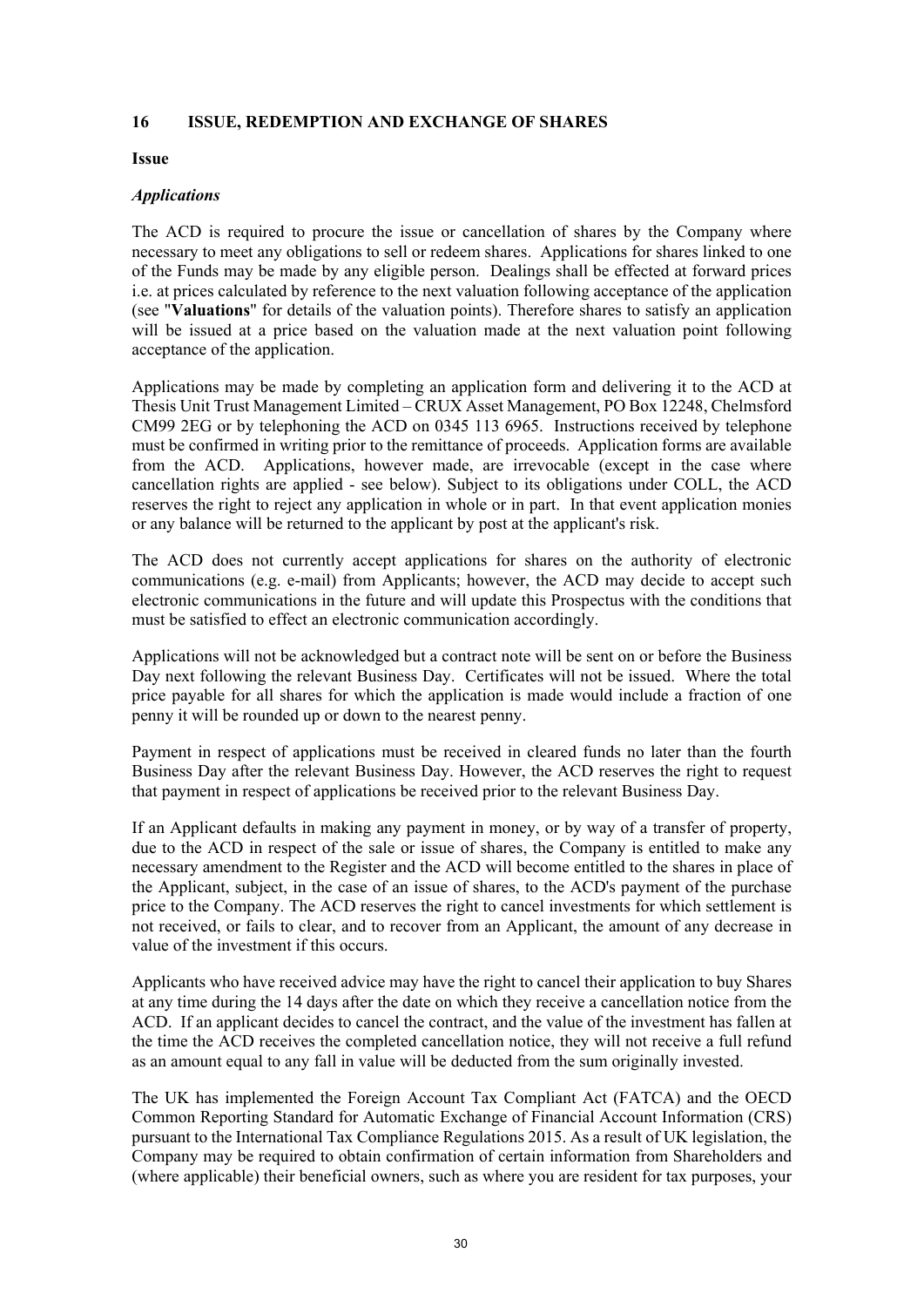tax identification number, and your place and date of birth, and your tax status classification and place of incorporation if you are a corporate body. Under certain circumstances (including where you do not supply us with the information we request), we will be obliged to report your personal details as well as the details of your Investment to HM Revenue & Customs. This information may then be passed to other tax authorities. Any Shareholder that fails to provide the required information may be subject to a compulsory redemption of their Shares and/or monetary penalties.

The extent to which the Company is able to report to HM Revenue & Customs will depend on each affected Shareholder in the Company, providing the Company or its delegate with any information, that the Company determines is necessary to satisfy such obligations.

By signing the application form to subscribe for Shares in the Company, each affected Shareholder is agreeing to provide such information upon request from the Company or its delegate.

Shareholders are encouraged to consult with their own professional tax advisors regarding the possible implications of FATCA or CRS (or UK law on information reporting) any other similar legislation and/or regulations on their interest in the Company.

# *Anti-Money Laundering Procedures*

The Company is subject to the UK's anti-money laundering regulations and the ACD may in its absolute discretion require verification of identity from any person applying for shares (the "**Applicant**") including, without limitation, any Applicant who:

- (a) tenders payment by way of cheque or banker's draft on an account in the name of a person or persons other than the Applicant; or
- (b) appears to the ACD to be acting on behalf of some other person.

In the former case verification of the identity of the Applicant may be required. In the latter case, verification of the identity of any person on whose behalf the Applicant appears to be acting may be required.

Until satisfactory proof of identity is provided, the ACD reserves the right to refuse to issue shares, pay the proceeds of a redemption of shares, or pay income on shares to investors. In the case of a purchase of shares where the Applicant is not willing or is unable to provide the information request within a reasonable period, the ACD also reserves the right to sell the shares purchased and return the proceeds to the account from which the subscription was made. These proceeds may be less than the original investment. The ACD will not be liable for any share price movements occurring during delays while money laundering checks are carried out.

The ACD will, where possible, verify identity using information from credit reference agencies. Where this is not possible, or where the ACD decides (at its discretion) that it is appropriate, further documentation will be requested.

#### *Market Timing*

The ACD may refuse to accept a new investment if, in the opinion of the ACD, it has reasonable grounds for refusing to accept an investment. In particular, the ACD may exercise this discretion if it reasonably believes the Shareholder has been or intends to engage in market timing activities.

For these purposes, market timing activities include investment techniques which involve short term trading in and out of shares generally to take advantage of variations in the price of shares between the daily valuation points of the respective Fund. Short term trading of this nature may often be detrimental to long term Shareholders, in particular the frequency of dealing may lead to additional dealing costs which can affect long term performance.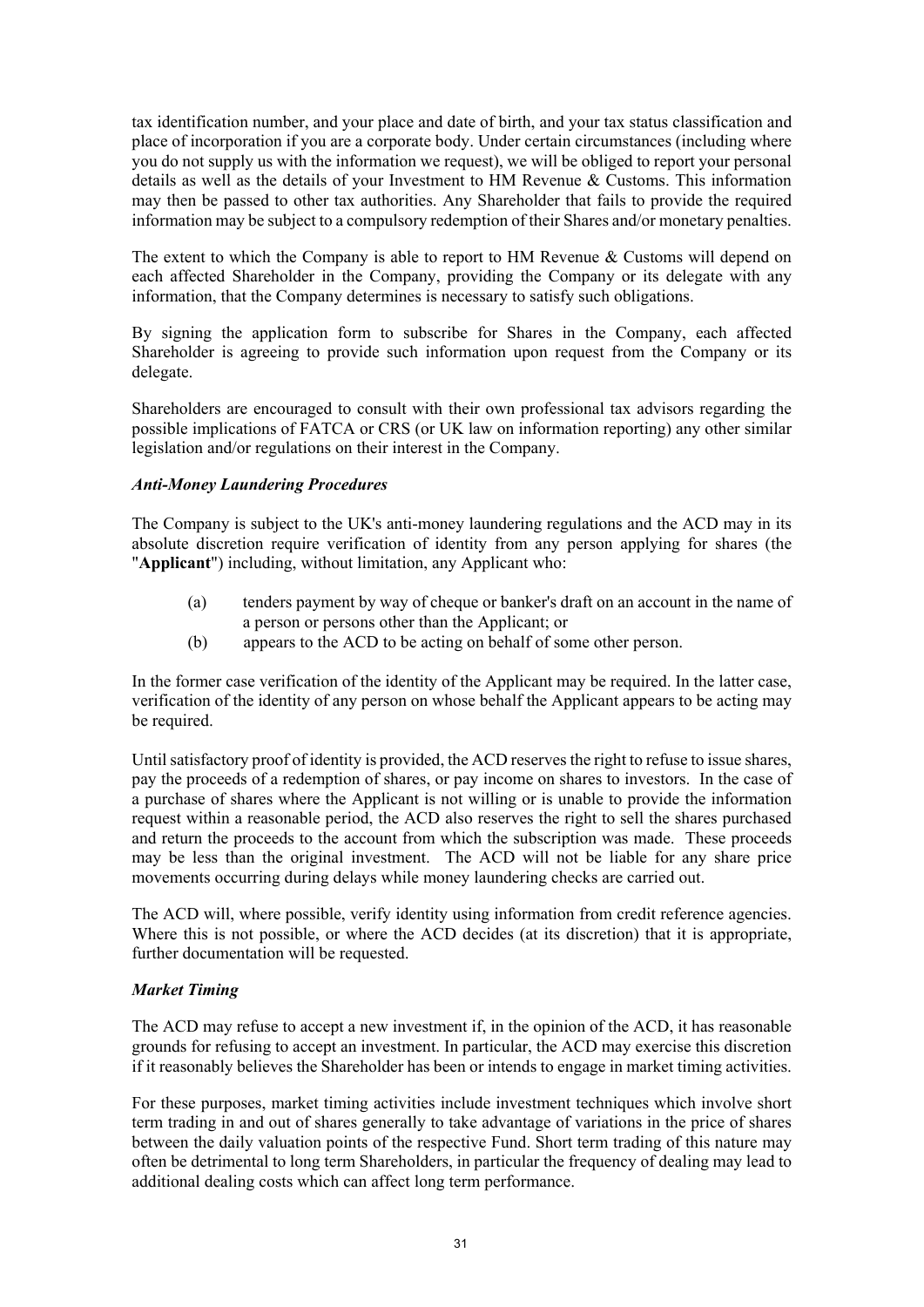Investments may be made into the respective Fund via nominee or similar omnibus accounts. For the purposes of monitoring and detecting potential market timing activity, the ACD's responsibilities will be restricted to the registered legal holder of shares rather than any underlying beneficial holder. The ACD will co-operate in helping to deter any potential market timing activities that the registered legal holder has detected in his monitoring of his underlying beneficial holders.

# *In Specie Application*

The ACD may by special arrangement and at its discretion, in consultation with the Depositary, accept assets other than cash as payment for the issue of shares. The acceptance of the assets will be on the basis that the receipt of the property should not adversely affect the interests of the existing Shareholders of the respective Fund and subject to the investment restrictions of that Fund.

# *Minimum Subscription*

| Fund                                              | <b>Share class</b>   | Minimum initial<br>investment<br>requirement | <b>Minimum</b><br>subsequent<br>investment<br>requirement |
|---------------------------------------------------|----------------------|----------------------------------------------|-----------------------------------------------------------|
| <b>TM CRUX</b>                                    | Class I Shares (GBP) | £100                                         | £100                                                      |
| <b>European Special</b><br><b>Situations Fund</b> | Class I Shares (EUR) | £100                                         | £100                                                      |
|                                                   | Class I Shares (GBP) | £100                                         | £100                                                      |
| <b>TM CRUX</b><br><b>European Fund</b>            | Class I Shares (EUR) | €100                                         | £100                                                      |
|                                                   | Class S Shares (GBP) | £15,000,000                                  | £100                                                      |
|                                                   | Class Z Shares (GBP) | £50,000,000                                  | £100                                                      |
|                                                   | Class Z Shares (EUR) | €50,000,000                                  | €100                                                      |
| <b>TM CRUX UK</b>                                 | Class I Shares (GBP) | £100                                         | £100                                                      |
| <b>Special Situations</b><br>Fund                 | Class S Shares (GBP) | £15,000,000                                  | £100                                                      |

The minimum investment requirements in respect of the current share classes are as follows:

However, the ACD may, by special arrangement and at its discretion, either agree on an individual basis a lower amount in relation to the minimum transaction sizes, or waive such requirements.

# *Regular Savings Plan*

A Regular Savings Plan is available for investors in Class I GBP Shares. The minimum monthly contribution is £100 per month in any single Fund. A direct debit will need to be arranged in accordance with the ACD's procedures to permit contributions to the regular savings plan to be made. Monthly contributions may be increased, decreased (subject to maintaining the minimum level of contribution) or stopped at any time by notifying in writing such party as the ACD may direct. If, however, payments are not made into the regular savings plan for more than three months and the Shareholder holds less than the minimum holding, then the ACD reserves the right to redeem that Shareholder's entire holding. Contract notes will not be issued to Shareholders investing through a regular savings plan.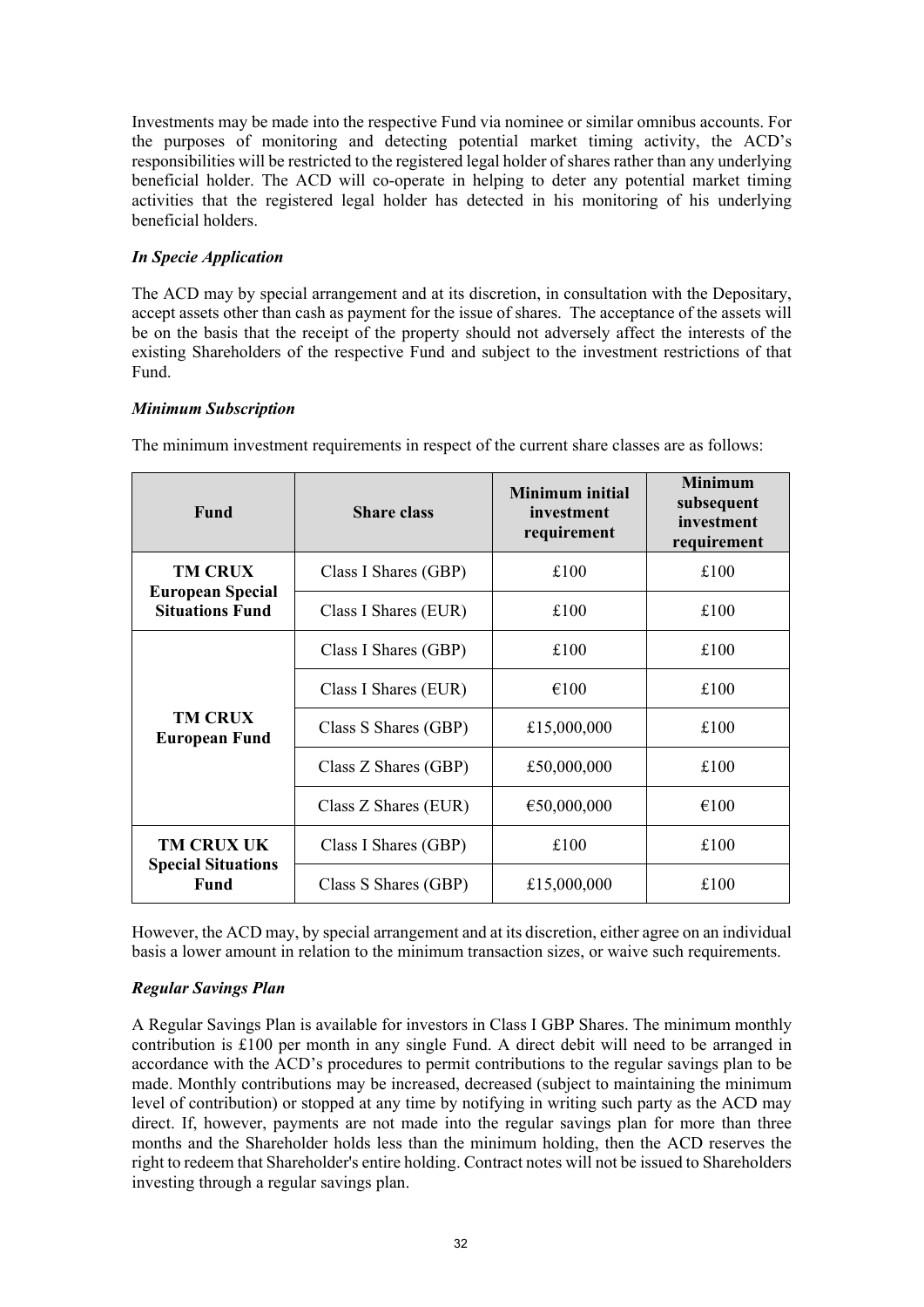# *Redemption*

Shares in the Company may be redeemed on any Business Day. Dealings are on a forward price basis as explained in the paragraph headed "**Issue**" above. Shares to be redeemed pursuant to a redemption request will be redeemed at a price based on the next available valuation point following receipt of the request. Redemption instructions may be given by delivery to the ACD of written instructions for redemption by letter to Thesis Unit Trust Management Limited – CRUX Asset Management, PO Box 12248, Chelmsford CM99 2EGon any Business Day. The ACD may also, at its sole discretion, accept instructions by facsimile on 0870 700 2305 or telephone on 0345 113 6965 on such terms as it may specify provided that where a redemption instruction is received outside of Office Hours it shall be deemed to be received at 9am on the next following Business Day. Unless a coverall renunciation is in place, redemption instructions given by telephone and facsimile must be confirmed in writing to the ACD prior to redemption proceeds being remitted. Redemption instructions are irrevocable.

The ACD does not currently accept redemption instructions on the authority of electronic communications received from Shareholders.

A redemption contract note will be sent on or before the next Business Day following the relevant Business Day. Where the total consideration for the transaction would include a fraction of one penny it will be rounded up or down to the nearest penny. There may also be deducted, if the consideration is to be remitted outside the UK, the cost of remitting the proceeds (if any). If a redeeming Shareholder wishes to be paid other than by cheque, the ACD will endeavour to arrange this but at the cost of the Shareholder. The redemption proceeds will be paid not later than the close of business on the fourth Business Day after the later of the following times:

- *(a)* the valuation point immediately following the receipt by the ACD of the request to redeem the shares; or
- *(b)* the time when the ACD has received all duly executed instruments and authorisations which effect (or enable the ACD to effect) transfer of title to the shares.

However, neither the Company nor the ACD is required to make payment in respect of a redemption of shares where the money due on the earlier issue of those shares has not yet been received or where the ACD considers it necessary to carry out or complete identification procedures in relation to the holder or another person pursuant to a statutory, regulatory or European Union obligation (such as the UK's anti-money laundering regulations).

### *In Specie Redemption*

Where a Shareholder requests redemption of a number of shares, the ACD at its discretion may, by serving a notice of election on the Shareholder not later than the close of business on the second Business Day following the day of receipt of the request, elect that the Shareholder shall not be paid the redemption price of his shares but instead there shall be a transfer to that holder of property of the relevant Fund having the appropriate value. Where such a notice is so served on a Shareholder, the Shareholder may serve a further notice on the ACD not later than the close of business on the fourth Business Day following the day of receipt by the Shareholder of the first mentioned notice requiring the ACD, instead of arranging for a transfer of property, to arrange for a sale of that property and the payment to the Shareholder of the net proceeds of that sale.

The selection of Scheme Property to be transferred (or sold) is made by the ACD in consultation with the Depositary, with a view to achieving no more advantage or disadvantage to the Shareholder requesting redemption of his shares than to continuing Shareholders. The Company may retain out of the property to be transferred (or the proceeds of sale) property or cash of value or amount equivalent to any SDRT to be paid in relation to the cancellation of the shares.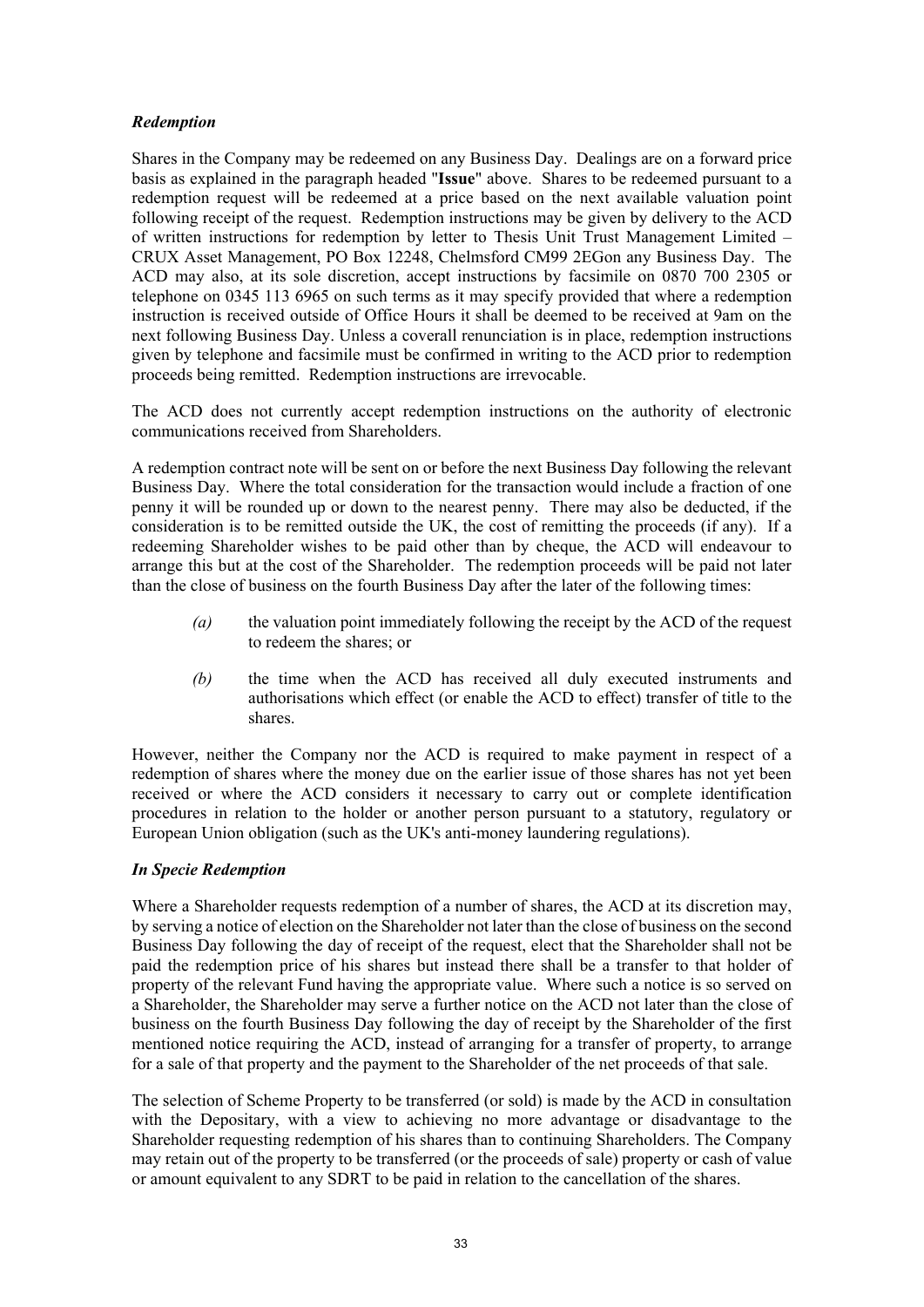# *Minimum Redemption and Minimum Holding*

In respect of each class of share in the Funds, if the redemption request is in respect of only some of the shares held, the minimum value of shares which may be the subject of one act of redemption and the minimum holding requirements are as follows:

| <b>Fund</b>                                       | <b>Share class</b>   | <b>Minimum</b><br>redemption | <b>Minimum holding</b> |
|---------------------------------------------------|----------------------|------------------------------|------------------------|
| <b>TM CRUX</b>                                    | Class I Shares (GBP) | n/a                          | £1                     |
| <b>European Special</b><br><b>Situations Fund</b> | Class I Shares (EUR) | n/a                          | $\epsilon_1$           |
|                                                   | Class I Shares (GBP) | n/a                          | £1                     |
| <b>TM CRUX</b><br><b>European Fund</b>            | Class I Shares (EUR) | n/a                          | €1                     |
|                                                   | Class S Shares (GBP) | n/a                          | £1                     |
|                                                   | Class Z Shares (GBP) | n/a                          | £1                     |
|                                                   | Class Z Shares (EUR) | n/a                          | £1                     |
| <b>TM CRUX UK</b>                                 | Class I Shares (GBP) | n/a                          | £1                     |
| <b>Special Situations</b><br><b>Fund</b>          | Class S Shares (GBP) | n/a                          | £1                     |

The ACD may at its sole discretion accept holdings lower than the minimum amounts.

For the purpose of calculate the minimum holding value, the value of shares for this purpose is calculated by reference to the current price, net of any preliminary charge and before any application of a dilution adjustment. However, the ACD may, by special arrangement and at its discretion, agree on an individual basis a lower amount in relation to the minimum redemption size.

### *Mandatory Conversions*

The ACD may also, in its sole discretion, convert some or all of the Shares held by any Shareholder from one class to another class, provided that the terms of the original Shares are substantially similar to the New Shares and, in any event, the conversion does not materially prejudice any such Shareholder. The ACD will provide the Shareholder with 60 days' prior written notice of any such conversion. Please note that, under current tax law, a conversion of Shares between different classes in the same fund will not be deemed to be a realisation for the purposes of capital gains taxation.

### *Restrictions on Redemption*

Subject to COLL and the Company's Instrument, the ACD may defer redemptions on a particular Dealing Day to the next Dealing Day where the total value of requested redemptions exceeds 10 per cent of the respective Fund's value. The ACD will ensure the consistent treatment of all Shareholders who have sought to redeem shares on any Dealing Day on which redemptions have been deferred. The ACD will pro rate all such redemption requests to the stated level (i.e. 10 per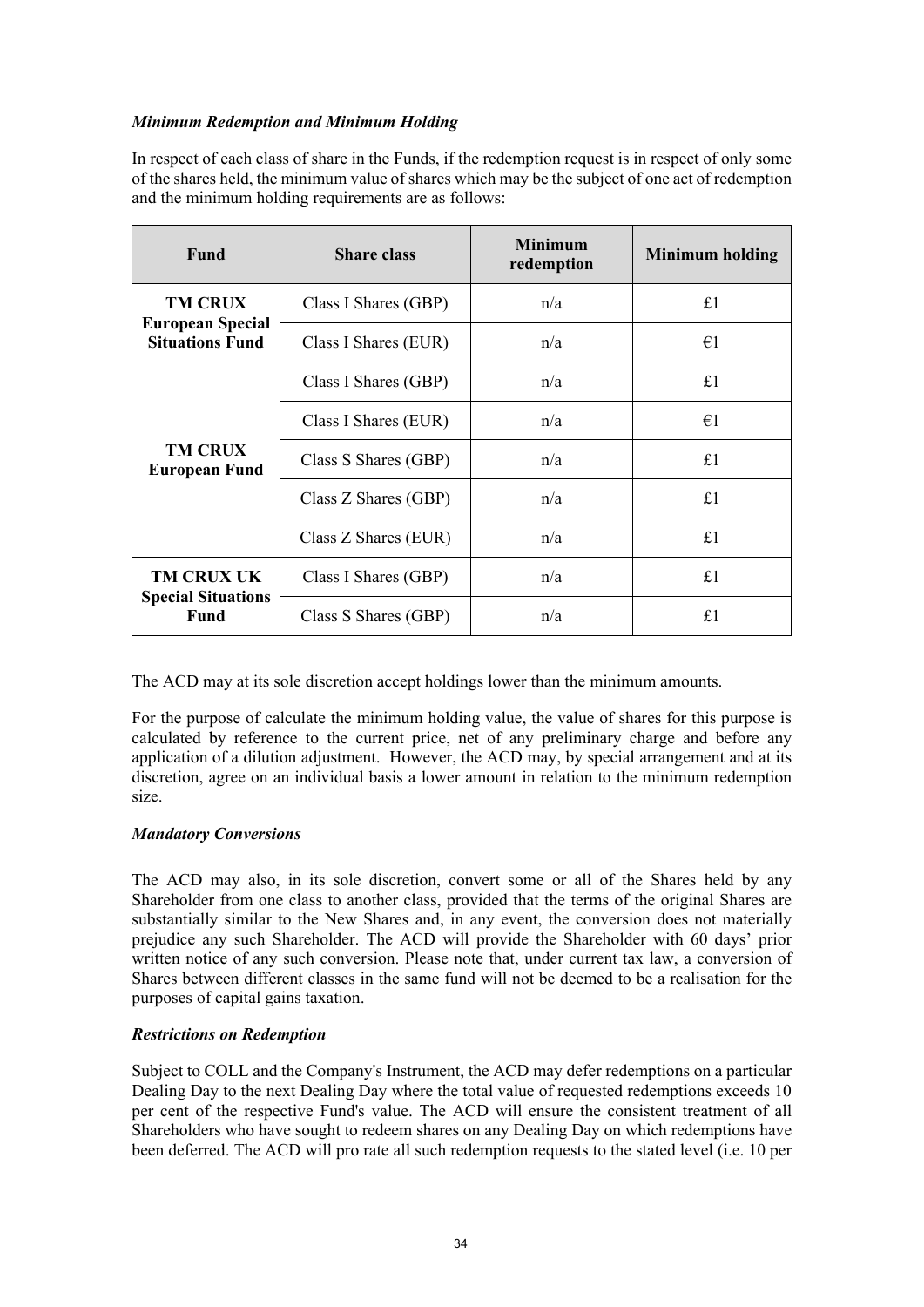cent of the Fund's value) and will defer the remainder to the next Dealing Day (subject to sufficient liquidity being raised).

The ACD will ensure that all redemption requests relating to an earlier Dealing Day are completed before those relating to a later Dealing Day are considered.

## *Recording of telephone calls and electronic communications*

Telephone calls and electronic communications will be recorded. The ACD will keep a copy of telephone calls and electronic communications. A copy of the record is available from the ACD on request. The records will be kept for up to five years and where requested by the FCA, for up to seven years.

# **17 CLIENT MONEY**

The FCA Rules contain provisions (known as the Client Money Rules) designed to safeguard client money in the hands of authorised persons. However, the CASS rules also provide that money need not be treated as client money in respect of a delivery versus payment transaction, for the purpose of settling a transaction in relation to units in a regulated collective investment scheme such as the Company, provided that:

- (a) the ACD receives the money from a client in relation to the ACD's obligation to issue shares in the Company in accordance with COLL; or
- (b) the money is held in the course of redeeming shares, where the proceeds are paid to the client within the timeframe specified in COLL.

Where money is received in either of the circumstances set out in paragraph (a) or (b) above, the ACD must cease to operate the exemption if, by close of business on the Business Day following receipt of the money, it has not paid it over to the Depositary or the client or, if direct issues and cancellations of shares by the Company are permitted, to the Company, as applicable.

In order to facilitate management of the Company, the ACD makes use of the delivery versus payment exemption on the issue of shares in respect of money received other than in the form of cheques. Money received in other payment forms for the issue of shares is, therefore, not protected under the Client Money Rules until the delivery versus payment exemption period has expired. Money received by the ACD in the form of redemptions, cheques or other remittances is paid directly into a client money account maintained by the ACD with an Approved Bank, as defined in the FCA Rules, and protected in line with the Client Money Rules. No interest is payable by the ACD on moneys credited to this account.

Money deposited into an account with a third party may have a security interest, lien or right of set-off in relation to the money, to the extent permitted by the Client Money Rules.

# **18 SWITCHING AND CONVERSIONS**

### *Conversions between share classes*

Subject to any restrictions on the eligibility of investors for a particular share class, a Shareholder may opt to convert shares in one class of a Fund for shares in a different class in the same Fund subject to the investment minima as set out in this Prospectus.

Conversions will be effected by the ACD recording the change of share class on the Register.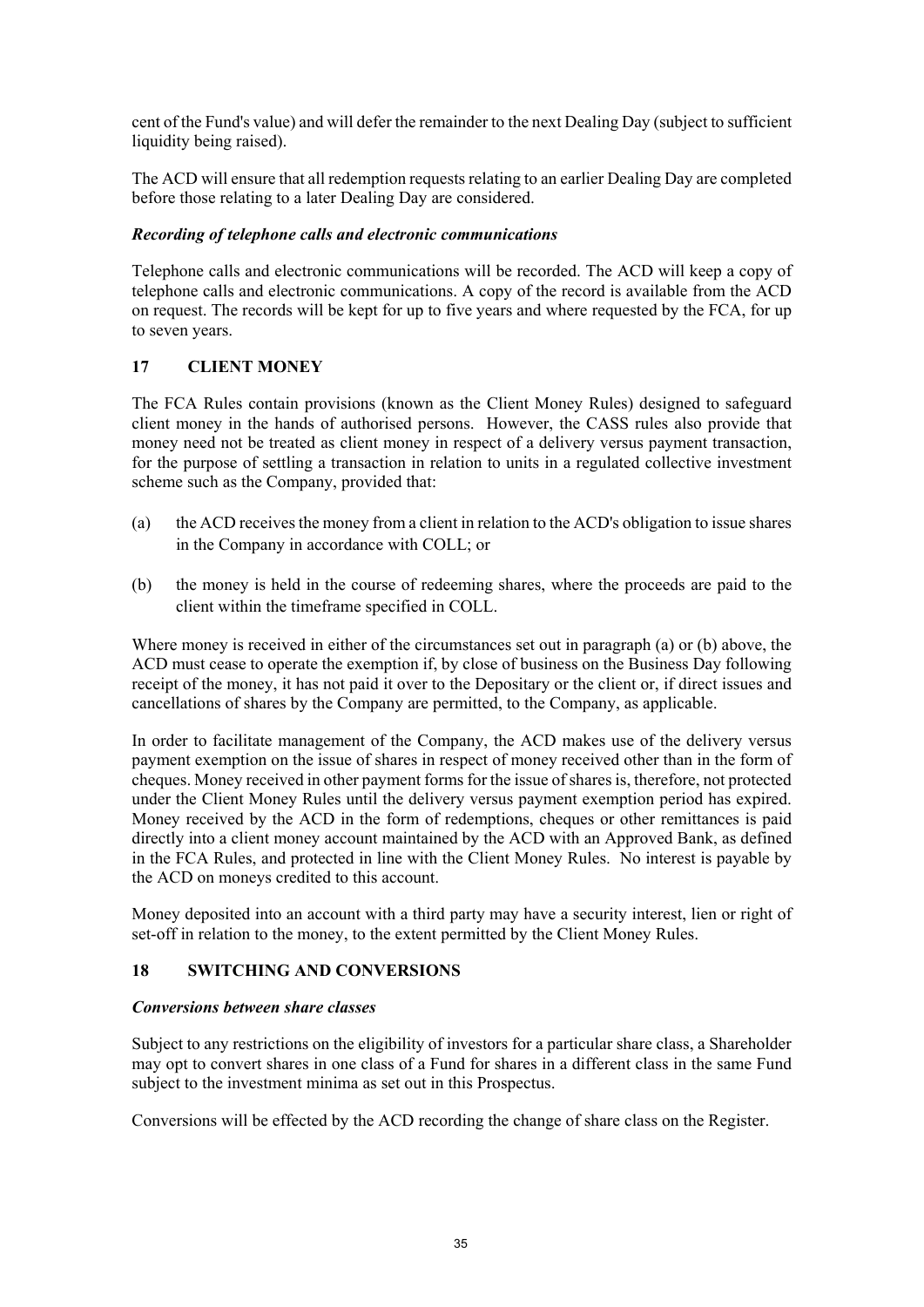Conversions will be effected at the next valuation point. The number of shares to be issued in the new class will be calculated relative to the price of shares being converted from. The ACD will notify Shareholders once the conversion has been effected.

In certain circumstances the ACD may seek to implement mandatory conversions.

There is no fee on a conversion between classes of the same Fund.

Conversions of Shares from one Class in a Fund for Shares of another Class in the same Fund (where no other consideration is given or received) will generally not be treated as a disposal for capital gains tax purposes provided the property subject to the scheme and the rights of participants to share in the capital and income in relation to that property are the same immediately before and after the event (ignoring any changes as a result of a variation in management charges). Other conversions of Shares, including from or to a Class of Share that is hedged, may be treated as a disposal for capital gains tax purposes. Shareholders who are in any doubt as to their tax treatment in respect of any conversion of Shares should seek their own professional advice.

## *Switches between funds*

Where shares in more than one Fund are available, Shareholders may (subject to the qualifications below) exchange shares in one Fund for shares in a different Fund.

The right to exchange is subject to the following:

- the ACD and the Depositary are not obliged to give effect to a request for exchange of shares if the value of the shares to be exchanged is less than the minimum permitted transaction (see above) or if it would result in the Shareholder holding shares of any class of less than the minimum holding for that class of share (see above);
- the ACD may decline to permit an exchange into a Fund or share class within a Fund where it would be entitled under COLL to refuse to give effect to a request by the Shareholder for the redemption of shares of the old class or the issue of shares of the new class.

Exchanges between classes of shares may be subject to a charge (See "**Switching Charge**" below).

It should be noted that an exchange of shares in a Fund for shares in any other Fund is treated as a redemption and sale and will, for persons subject to UK taxation, be a realisation for the purposes of capital gains taxation.

In no circumstances will a Shareholder who exchanges shares in one Fund for shares in any other Fund (or who converts between classes of shares) be given a right by law to withdraw from or cancel the transaction.

# *Application*

A Shareholder wishing to switch or convert shares should apply in the same way as for a redemption (see above). A switch will be effected at prices based on the valuation made on the next Business Day following acceptance of the request.

A contract note giving details of the exchange will be sent on or before the next Business Day following the relevant Business Day.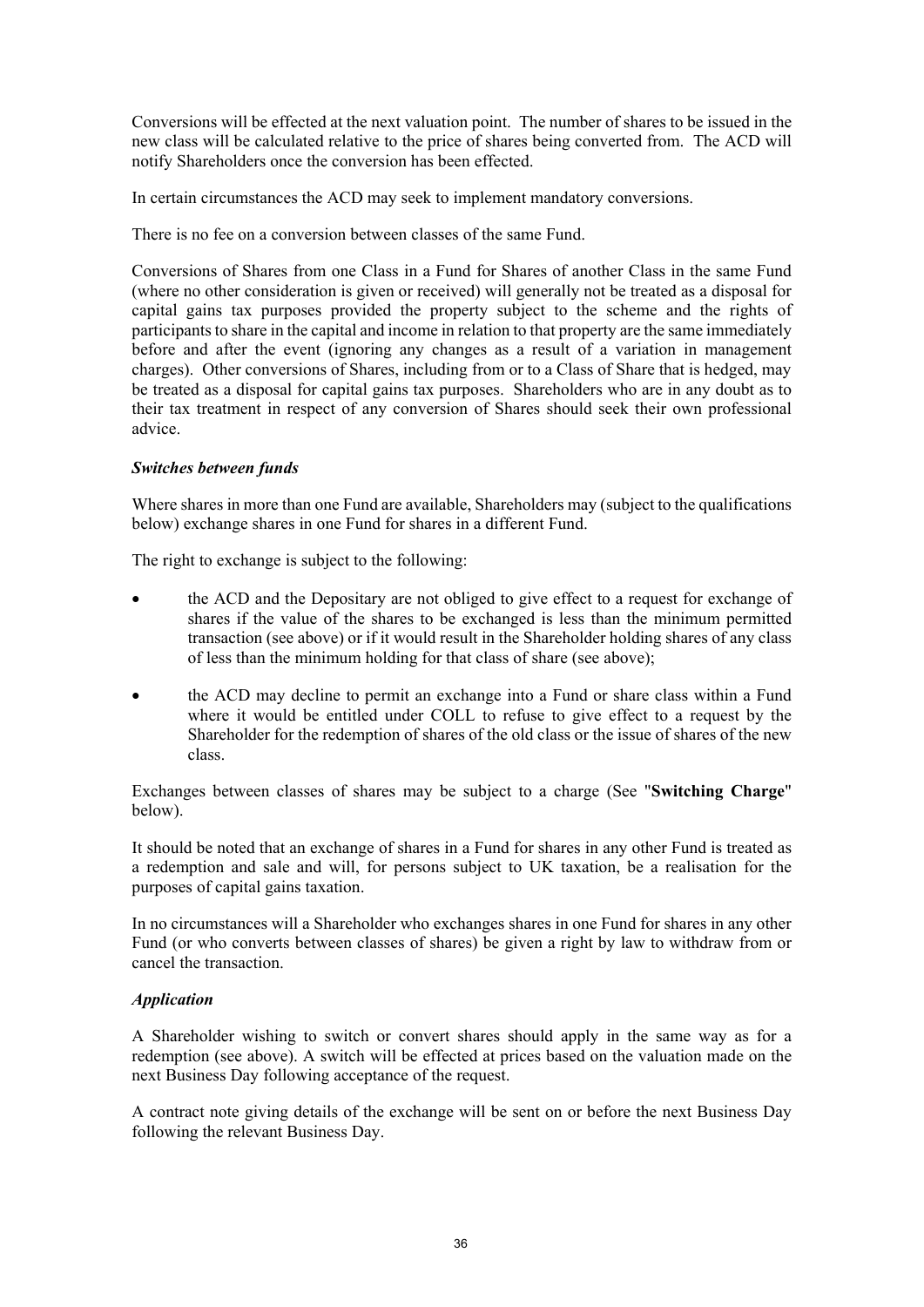### **19 SUSPENSION OF DEALINGS**

The ACD may with the prior agreement of the Depositary, and must without delay, if the Depositary so requires, temporarily suspend the issue, cancellation, sale, redemption and exchange of any shares in any of the Funds ("dealing") where due to exceptional circumstances it is in the interests of all Shareholders in the Funds.

The ACD and the Depositary must ensure that the suspension is only allowed to continue for so long as it is justified having regard to the interests of the Shareholders. On suspension, the ACD, or the Depositary (if the Depositary has required the ACD to suspend dealings) will immediately inform the FCA stating the reason for the suspension and as soon as practicable give written confirmation of the suspension and the reasons for it to the FCA.

The ACD will notify Shareholders of the suspension as soon as practicable after suspension commences, drawing Shareholders' particular attention to the exceptional circumstances which resulted in the suspension in a manner that is clear, fair and not misleading, and will inform Shareholders of how to obtain further information regarding the suspension with a view to keeping Shareholders sufficiently informed. The ACD shall publish on its website and/or by other general means sufficient details to keep Shareholders appropriately informed about the suspension including, if known, its likely duration.

During a suspension, none of the obligations in COLL 6.2 (Dealing) apply; and the ACD shall comply with as much of COLL 6.3 (Valuation and pricing) as is practicable in the light of the suspension. The suspension of dealings in shares must cease as soon as practicable after the exceptional circumstances which led to the suspension, have ceased.

The ACD and the Depositary shall formally review the suspension at least every 28 days and inform the FCA of the results of this review and any change to the information provided to the FCA in respect of the reasons for the suspension.

The ACD shall inform the FCA of the proposed restart of dealing in Shares and immediately after the restart shall confirm this by giving notice to the FCA.

The ACD may agree, during the suspension, to deal in shares in which case all deals accepted during, and outstanding prior to, the suspension will be undertaken at a price calculated at the first valuation point after restart of dealing in shares, provided that if the ACD operates limited redemption arrangements, and the event leading to the suspension of dealing has affected a valuation point, the ACD shall declare an additional valuation point as soon as possible after the restart of dealing in shares.

# **20 MANDATORY REDEMPTION OF SHARES**

If the ACD reasonably believes that any shares are owned directly or beneficially in circumstances which:

- *(a)* constitute a breach of the law or governmental regulation (or any interpretation of a law or regulation by a competent authority) of any country or territory; or
- *(b)* may (or may if other shares are acquired or held in like circumstances) result in the Company incurring any liability to taxation or suffering any other adverse consequence (including a requirement to register under any securities or investment or similar laws or governmental regulation of any country or territory);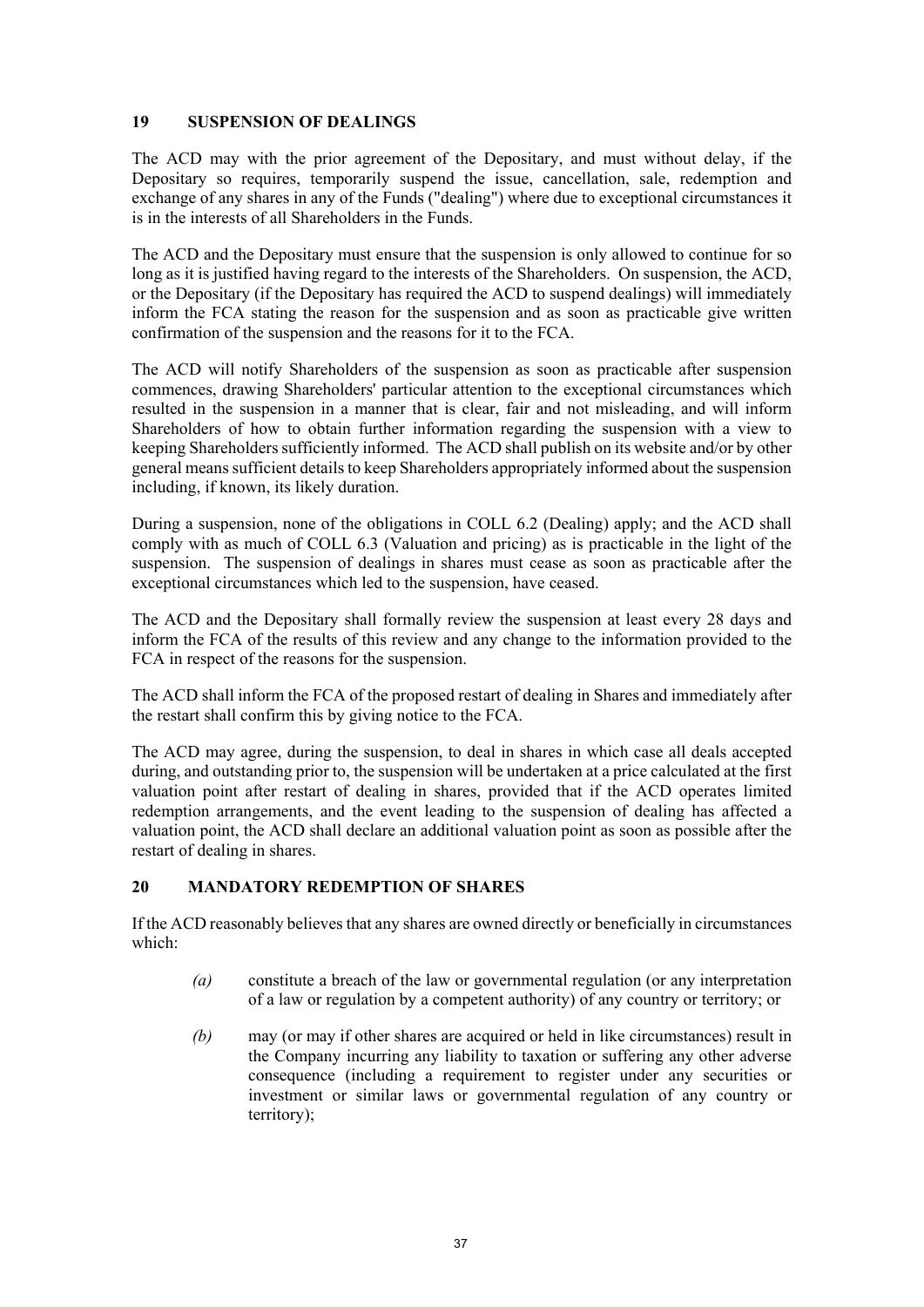- *(c)* are held in any manner by virtue of which the Shareholder(s) in question is not qualified to hold such shares or if the ACD reasonably believes this to be the case;
- *(d)* are owned by a Shareholder who is registered in a jurisdiction (where the respective Fund is not registered or recognised by the relevant competent authority) whereby communication with that Shareholder by the ACD, on behalf of that Fund, might constitute a breach of the regulations in that jurisdiction (unless specific action is taken by the ACD to prevent such communications constituting a breach),

or if the ACD is not satisfied that any Shares many not give rise to a situation discussed in (a) to (d) above, it may give notice to the holder of such shares requiring him or her to transfer them to a person who is qualified or entitled to own them, or to request the redemption of the shares by the Company. If the holder does not either transfer the shares to a qualified person or establish to the ACD's satisfaction that he or she and any person on whose behalf he or she holds the shares are qualified and entitled to hold and own them, he or she will be deemed on the expiry of a thirtyday period to have requested their redemption.

# **21 DISTRIBUTION AND ACCUMULATION**

The annual accounting period for the Company and the Funds ends on 30 September (the "**accounting reference date**"). The half-yearly accounting period ends on 31 March (the "**interim accounting reference date**"). The amount of income to be distributed or accumulated in respect of each Fund is calculated on the last day of each accounting period.

## **The first annual accounting reference date will be 30 September 2016**.

Allocations and distributions of income will be made on or before 30 November and on or before the 31 May each year. The first distribution of income was paid on 31 May 2016 for the TM CRUX European Special Situations Fund. The TM CRUX European Fund has quarterly distributions and the first distribution of income was paid on 31 May 2016.

| <b>Fund</b>                                  | <b>Report</b><br><b>Type</b> | <b>Reporting</b><br><b>Period End</b>  | <b>Ex-dividend</b><br>Date         | Pay Date /<br><b>Accumulation</b><br>Date | <b>Long Report</b><br><b>Issue Date</b> |
|----------------------------------------------|------------------------------|----------------------------------------|------------------------------------|-------------------------------------------|-----------------------------------------|
| <b>TM CRUX</b><br>European<br><b>Special</b> | Final                        | 30 September                           | 1 October                          | 30 November                               | 31 January                              |
| <b>Situations</b><br><b>Fund</b>             | Interim                      | 31 March                               | 1 April                            | 31 May                                    | 31 May                                  |
| <b>TM CRUX</b>                               | Final                        | 30 September                           | 1 October                          | 30 November                               | 31 January                              |
| <b>European</b><br><b>Fund</b>               | Interim                      | 31 March;<br>$30$ June;<br>31 December | 1 April;<br>$1$ July;<br>1 January | 31 May;<br>31 August;<br>28 February      | 31 May                                  |
| <b>TM CRUX</b><br><b>UK Special</b>          | Final                        | 30 September                           | 1 October                          | 30 November                               | 31 January                              |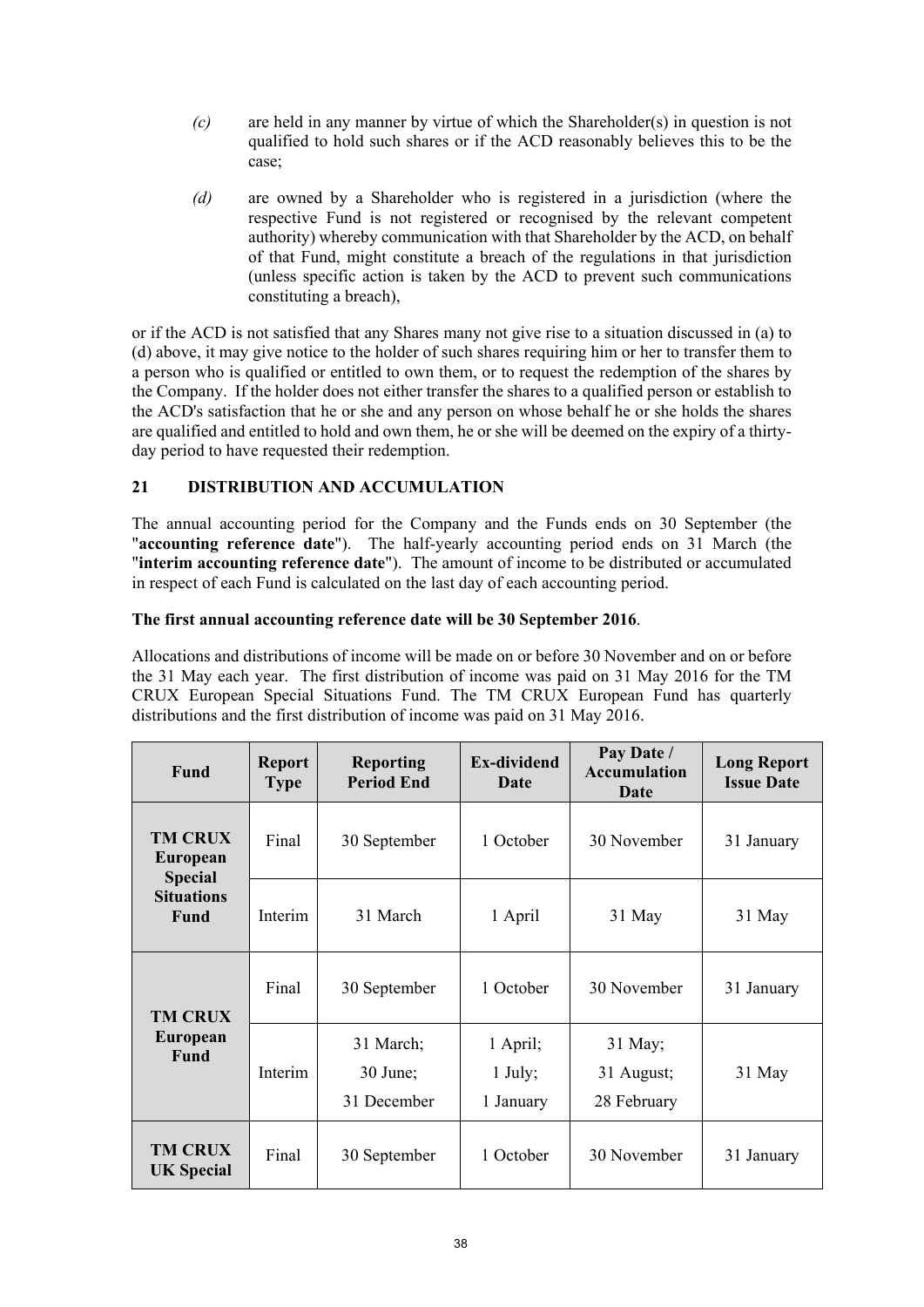| <b>Fund</b>                      | <b>Report</b><br><b>Type</b> | Reporting<br><b>Period End</b> | Ex-dividend<br>Date | Pay Date /<br><b>Accumulation</b><br>Date | <b>Long Report</b><br><b>Issue Date</b> |
|----------------------------------|------------------------------|--------------------------------|---------------------|-------------------------------------------|-----------------------------------------|
| <b>Situations</b><br><b>Fund</b> | Interim                      | 31 March                       | 1 April             | 31 May                                    | 31 May                                  |

For accumulation shares, income is transferred to the capital account of the respective Fund on each distribution date. In accordance with the Regulations, the ACD and the Depositary, have agreed that in the event the income available for distribution or accumulation is less than £20 per Shareholder for A Shares and less than £200 in respect of I Shares and S Shares, income, if any will revert to the Fund.

If applicable, tax vouchers will be sent to Shareholders in the Funds at each income distribution date. A direct credit or warrant for the amount of the distribution will, where applicable, be sent to the bank account nominated on the application form, or such account as is instructed and verified thereafter. Where bank details have not been supplied, income will be reinvested automatically.

All distributions unclaimed for a period of six years after having become due for payment shall be forfeited and shall revert to the Company and such reclaimed distribution shall become part of the capital of the Funds for the benefit of all Shareholders. The payment of any unclaimed distribution, interest or other sum payable by the Company on or in respect of a share into a separate account shall not constitute the Company a trustee thereof.

## *Determination of Distributable Income*

As at the end of each annual and interim accounting period, the ACD must arrange for the Depositary to transfer the income payable for distribution attributable to the respective Fund to the distribution account.

The income available for distribution or accumulation in relation to each Fund is determined in accordance with the Regulations. Broadly it comprises all sums deemed by the Company, after consultation with the Auditor, to be in the nature of income received or receivable for the account of the Company and attributable to the Fund in respect of the accounting period concerned, after deducting net charges and expenses paid or payable out of such income in respect of the period and adding the ACD's best estimate of any relief from tax on such charges and expenses and making such adjustments as the ACD considers appropriate, after consulting the Auditor in accordance with the Regulations, in relation to taxation and other matters.

On or before each annual or interim income distribution date, the ACD must calculate the amount available for income distribution for the immediately preceding interim accounting period and must inform the Depositary of such amount.

The amount available for income distribution is calculated by taking the aggregate of the income property received or receivable for the account of the Fund in respect of the relevant period, deducting the charges and expenses of the Company paid or payable out of the income property in respect of that period and adding the ACD's best estimate of any relief from tax on those charges and expenses. Further adjustments may be made as the ACD considers appropriate (after consultation with the auditor) in relation to taxation and the proportion of the prices received or paid for shares that relate to income (taking account of any provisions in the Instrument constituting the scheme relating to income equalisation (see section 19 below), potential income which is unlikely to be received until 12 months after the relevant allocation date, income which should not be accounted for on an accrual basis because of lack of information about how it accrues, any transfer between the income and the capital account (regarding payments from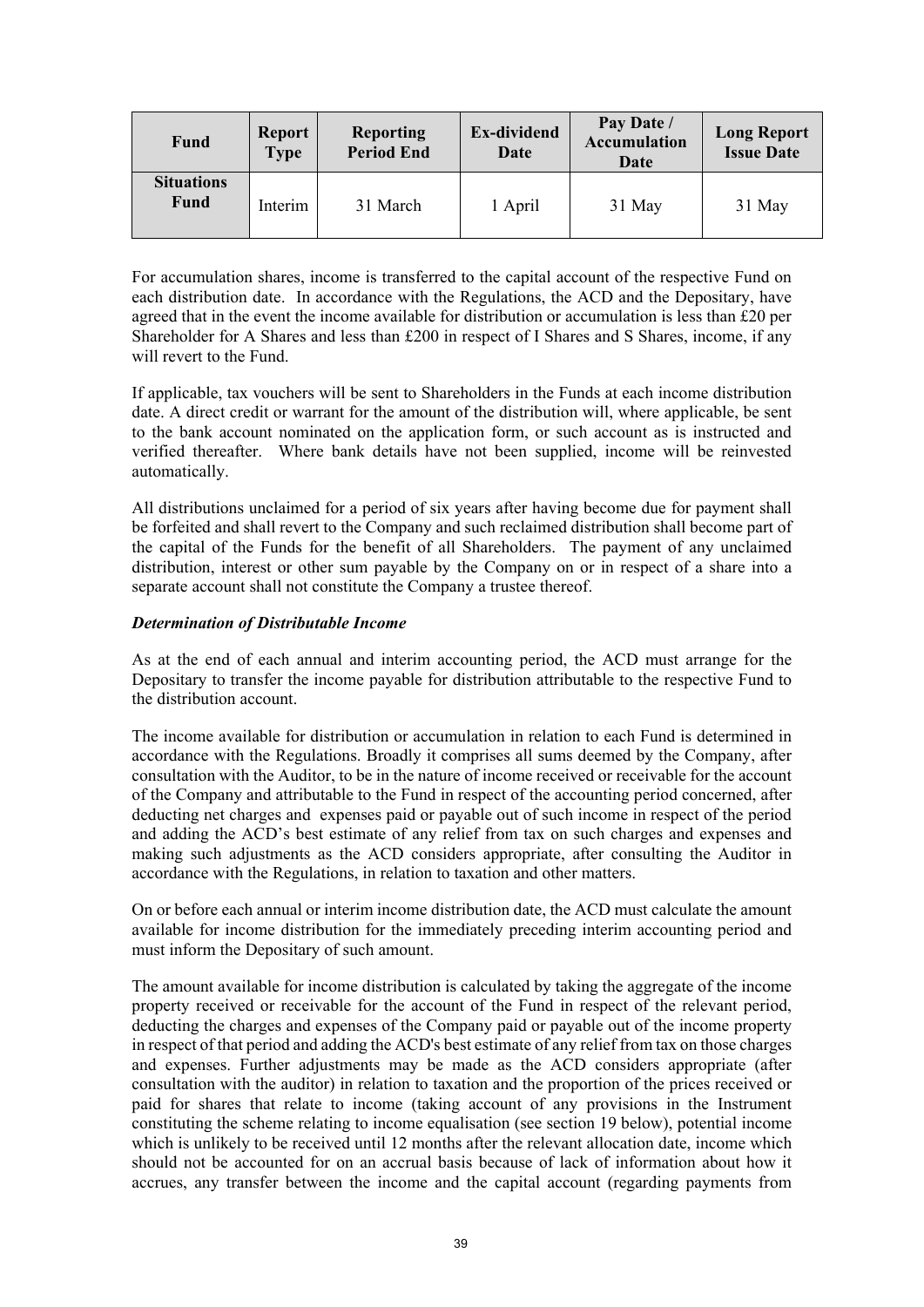capital or income) and making any other adjustments which the ACD considers appropriate (after consultation with the auditor).

In relation to income shares, on or before each relevant income distribution date, the ACD will instruct the Depositary to enable it to distribute the income allocated to income shares among the holders of such shares and the ACD in proportion to the number of such shares held, or treated as held, by them respectively at the end of the relevant period.

The amount of income allocated to accumulation shares becomes part of the capital property and to the extent that shares of any other class (such as income shares) were in issue in relation to the relevant period, the interests of holders of accumulation shares in that amount must be satisfied by an adjustment at the end of the relevant period in the proportion of the Scheme Property to which the price of an accumulation share is related. This ensures that the price of an accumulation share remains unchanged despite the transfer of income to capital property.

In calculating the amount to be distributed, the ACD must deduct any amounts previously allocated by way of interim allocation of income for that annual accounting period and deduct and carry forward in the income account such amount as is necessary to adjust the allocation of income in accordance with the Regulations.

# **22 INCOME EQUALISATION**

The price of a share of a particular class in a Fund is based on the value of that class's entitlement in that Fund including the income of the Fund since the previous distribution or, in the case of accumulation shares, deemed distribution. In the case of the first distribution received or accumulation made in respect of a share (except where shares have been purchased during the initial offer period for the Company or one of its Funds) part of the amount, namely the equalisation payment, is a return of capital and is not taxable as income in the hands of the Shareholder. This amount is, however, in the case of income shares, deducted from the cost of the share in computing any capital gains. In the case of accumulation shares, the equalisation amount may only be eligible for taper relief/indexation allowance from the date of allocation (as distinct from the date of acquisition of the original shares).

Equalisation applies only to shares purchased during the relevant accounting period. It is calculated as the average amount of income included in the issue price of all shares of the Fund concerned issued during the period.

# **23 THE AUTHORISED CORPORATE DIRECTOR'S CHARGES**

### *General Administration Charge*

The General Administration Charge ("GAC") reimburses the ACD for its services as well as the following costs, charges, fees and expenses which it pays on behalf of the Funds:

- the fees and expenses payable in respect of fund administration (including fund accounting costs) and to their respective delegates, unless otherwise specified in this Prospectus;
- fees and expenses in respect of establishing and maintaining the Register (and any subregister(s)) and charges made by the Administrator, the Transfer Agent, the Registrar, their respective delegates or any other entity relating to dealings in Shares and related functions;
- any costs incurred in producing, distributing and dispatching income and other payments to Shareholders;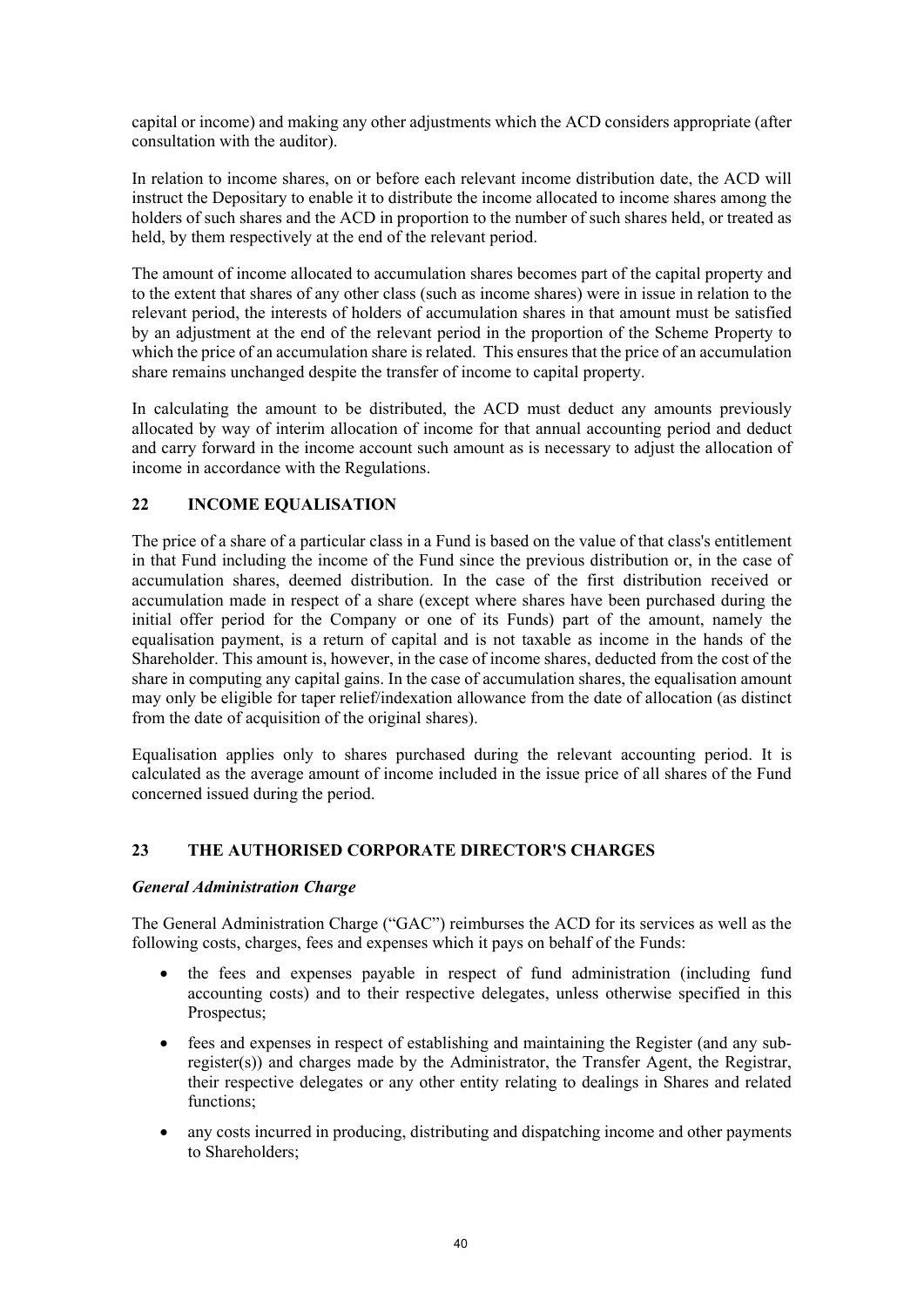- any costs in respect of the preparation and calculation of the net asset value and prices of Shares in the Funds and the publication and circulation thereof (including the costs of electronic data/information sources) and the costs of obtaining fund ratings and benchmark costs;
- fees of the FCA under the Financial Services and Markets Act 2000 and the corresponding fees of any regulatory authority in a country or territory outside the country in which Shares are or may lawfully be marketed;
- the fees, charges, expenses and disbursements of the auditors and any tax, legal and other professional service provider or adviser of the Company including (for the avoidance of doubt) any legal costs arising from any Shareholder action;
- any costs incurred in respect of any meeting of holders (including meetings convened on a requisition by holders and not including the ACD or an associate of the ACD);
- any costs incurred in producing and despatching dividend or other payments of the Company;
- any costs incurred in modifying the Instrument of Incorporation, the ACD Agreement, the Prospectus, the Key Investor Information Document or any other pre-contractual disclosure required by law or regulation or any other relevant document required under the Regulations;
- costs incurred in taking out and maintaining any insurance policy in relation to the Company and/or its Directors (including the ACD) and the Depositary;
- any costs incurred in company secretarial duties, including the cost of minute books and other documentation required to be maintained by the Company;
- any costs incurred in the preparation, translation, production (including printing) and distribution of annual, half yearly or other reports or information provided for Shareholders, accounts, statements, contract notes and other like documentation, any prospectuses and any key investor information documents (apart from the costs of distributing any key investor information document or any other pre-contractual disclosure required by law or regulation) or any other pre-contractual disclosure document required by law or regulation (either in respect of the Company or a Fund)), any instrument of incorporation and any costs incurred as a result of periodic updates of or changes to any prospectus or instrument of incorporation and any other administrative expenses;
- any amount payable by the Company under any indemnity provisions contained in the Instrument of Incorporation or any agreement with any functionary of the Company;
- any payments otherwise due by virtue of the COLL Sourcebook;
- all costs incurred in connection with communicating with investors;
- all fees and expenses incurred in relation to the addition and initial organisation of any new Funds, the listing of Shares on any stock exchange, any offer of Shares (including the preparation, translation, printing and distribution of any Prospectus (apart from the costs and expenses of distributing any key investor information document) and listing documents) and the creation, conversion and cancellation of Shares in a new or existing Fund;
- certain liabilities on amalgamation or reconstruction arising after transfer of property to the Company in consideration for the issue of Shares as more fully detailed in the FCA Rules;
- the fees and expenses of any paying agents, information agents or other entities which are required to be appointed by the Company by any regulatory authority;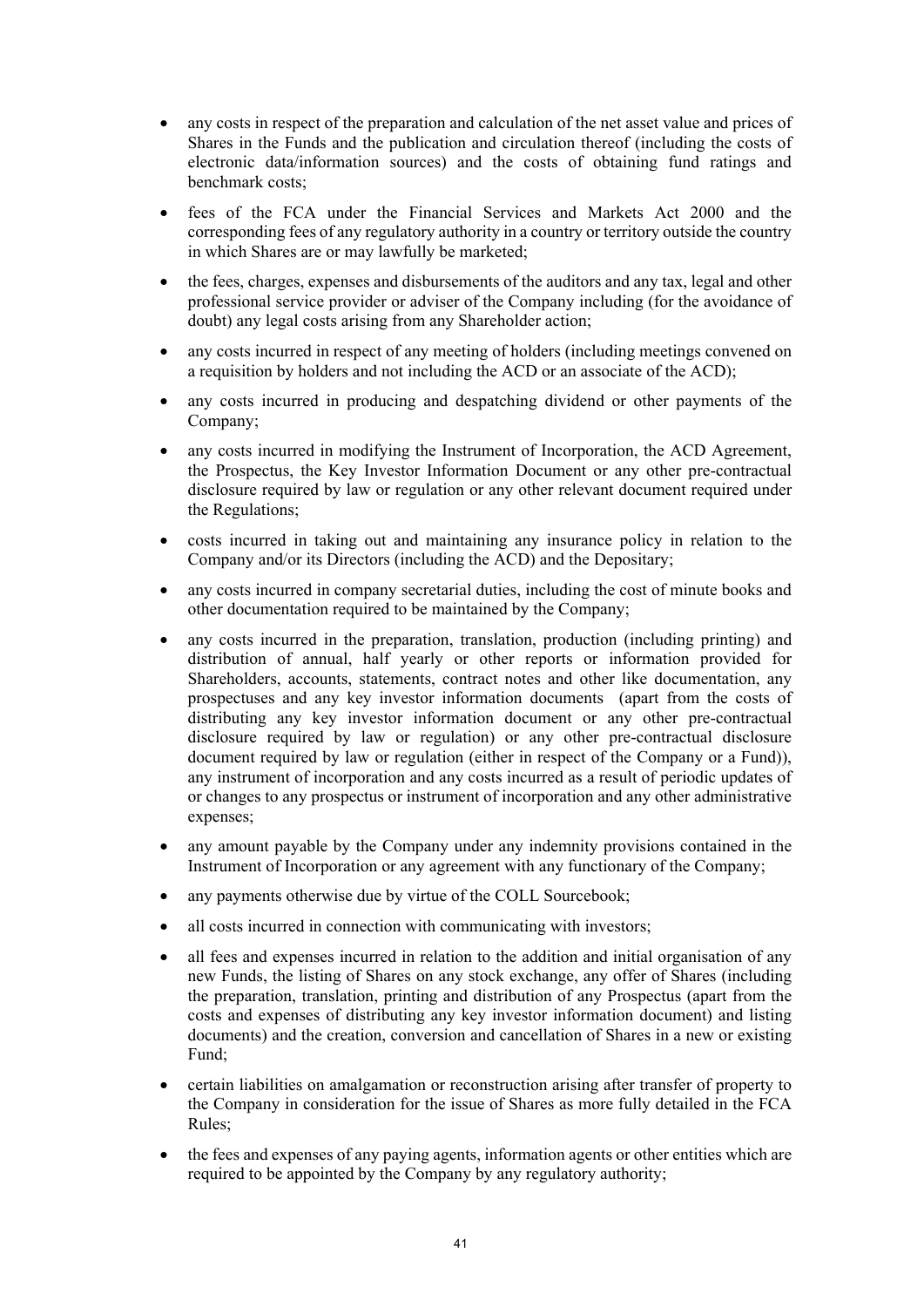- royalties, licensing fees and other like payments in relation to the use of intellectual property; and
- any VAT that is payable on these charges where appropriate.

The current GAC for each class of each Fund is as follows:

| Fund                                                      | <b>Share Class</b>                                                          | <b>GAC</b> rate |
|-----------------------------------------------------------|-----------------------------------------------------------------------------|-----------------|
| <b>TM CRUX European</b><br><b>Special Situations Fund</b> | Class I Shares<br>(all available currencies)                                | $0.065\%$       |
| <b>TM CRUX European</b><br>Fund                           | Class I, Class S Shares and<br>Class Z Shares<br>(all available currencies) | $0.12\%$        |
| <b>TM CRUX UK Special</b><br><b>Situations Fund</b>       | Class I and Class S Shares                                                  | $0.12\%$        |

The GAC rate applied each month is at the discretion of the ACD up to and without exceeding the maximum rates in the table above. There may be times when a lower rate is applied.

The GAC is calculated and accrued on a daily basis by reference to the Net Asset Value of the Fund on the previous Dealing Day and the amount due for each month is payable in respect of each calendar month as soon as practicable after the month end as a percentage of the Scheme Property per share class per annum.

VAT at the prevailing may be payable on these charges.

The rate of the GAC will be reviewed by the ACD periodically and at least once a year and, if necessary, adjusted to ensure that it continues to reflect the fund costs which the ACD incurs.

Unless specifically referred to in this section, all other fees and expenses are levied directly to the Funds.

Where the GAC exceeds the value of the expenses listed above, the excess fee will be retained by the ACD and allocated at the ACD's discretion. Where the GAC is lower than the value of the expenses listed above, the excess fees will be paid by the ACD.

# *Preliminary charge*

The ACD may impose a charge payable by the Shareholder on the issue of shares (the "**preliminary charge**"). The current preliminary charges are as follows: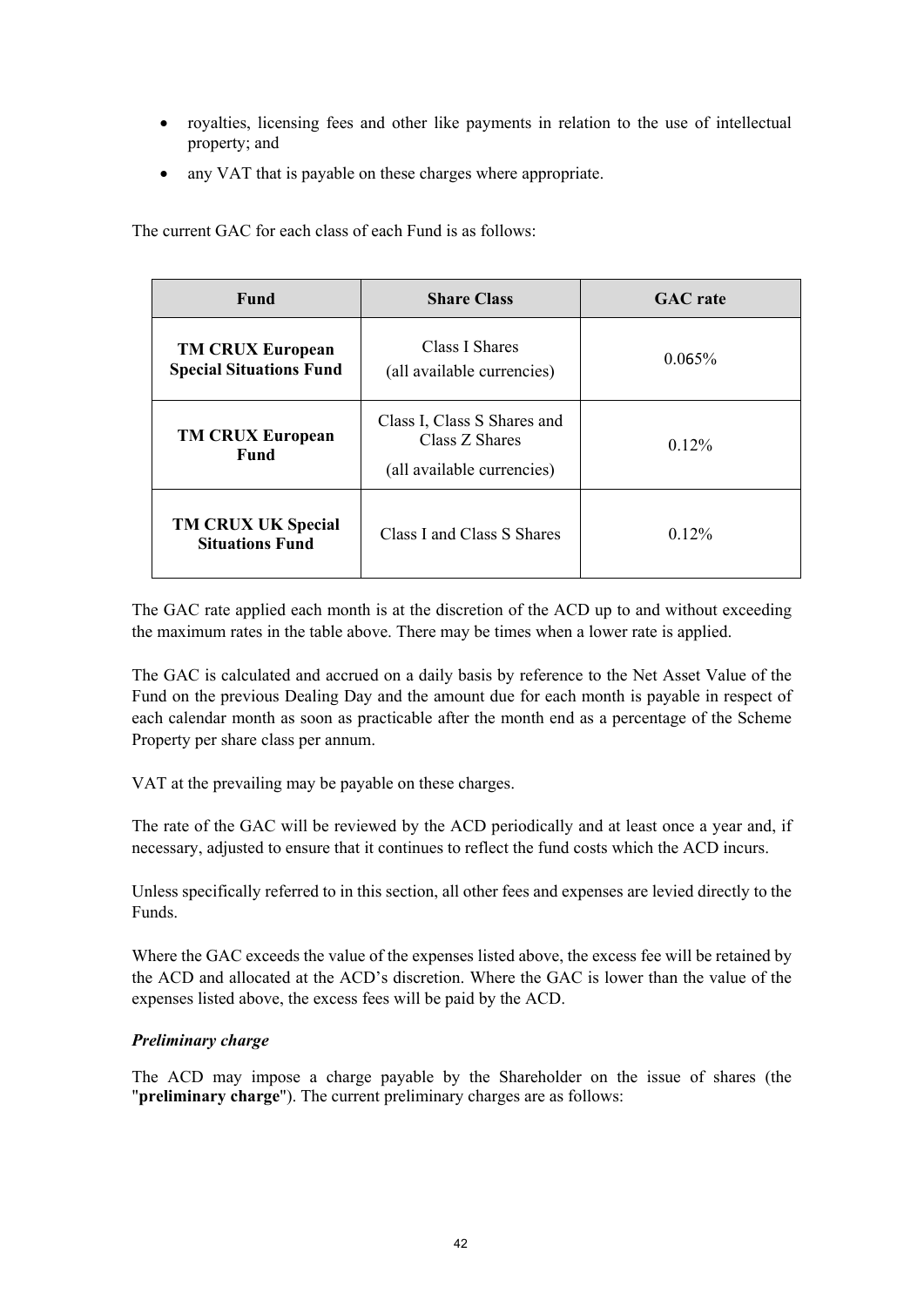| <b>Fund</b>          | <b>Share Class</b>              | <b>Current preliminary</b><br>charge |
|----------------------|---------------------------------|--------------------------------------|
|                      | Class I Shares (all currencies) | $0.00\%$                             |
| <b>All Sub-funds</b> | Class S Shares (GBP)            | $0.00\%$                             |
|                      | Class Z Shares (all currencies) | 5.00%                                |

If at any time the ACD decides to increase a preliminary charge on the issue of shares, the ACD is required to give not less than 60 days' prior notice in writing to all affected Shareholders.

In the event that a preliminary charge is charged, it is payable to the ACD. The preliminary charge is exclusive of VAT which shall, if applicable, be payable in addition.

## *Switching Charge*

The ACD does not currently impose a charge on conversions or switches, however a dilution adjustment may be made where a switch is from one Fund to another (see pages 15 and 16 for the ACD's policy on Dilution Adjustment).

## *Periodic Charge*

The ACD is entitled to make a periodic charge, calculated and accruing on each Business Day at each valuation point (the "**Calculation Date**"), and payable out of the property of the respective Fund, by way of remuneration for the services of the ACD. The periodic charge is payable to the ACD monthly in arrears. The periodic charge will be calculated separately in respect of the Fund, as a percentage rate per annum of the total value of the units of entitlement in the property of the Fund represented by the class on the Calculation Date.

The current periodic charges are as follows:

| <b>Fund</b>                    | <b>Share Class</b>              | Current periodic charge |
|--------------------------------|---------------------------------|-------------------------|
| <b>TM CRUX European</b>        | Class I Shares (GBP)            | $0.75\%$                |
| <b>Special Situations Fund</b> | Class I Shares (EUR)            | 0.75%                   |
|                                | Class I Shares (all currencies) | 0.75%                   |
| <b>TM CRUX European Fund</b>   | Class S Shares (GBP)            | $0.60\%$                |
|                                | Class Z Shares (GBP)            | $0.40\%$                |
|                                | Class Z Shares (EUR)            | 0.40%                   |
|                                | Class I Shares (GBP)            | $0.65\%$                |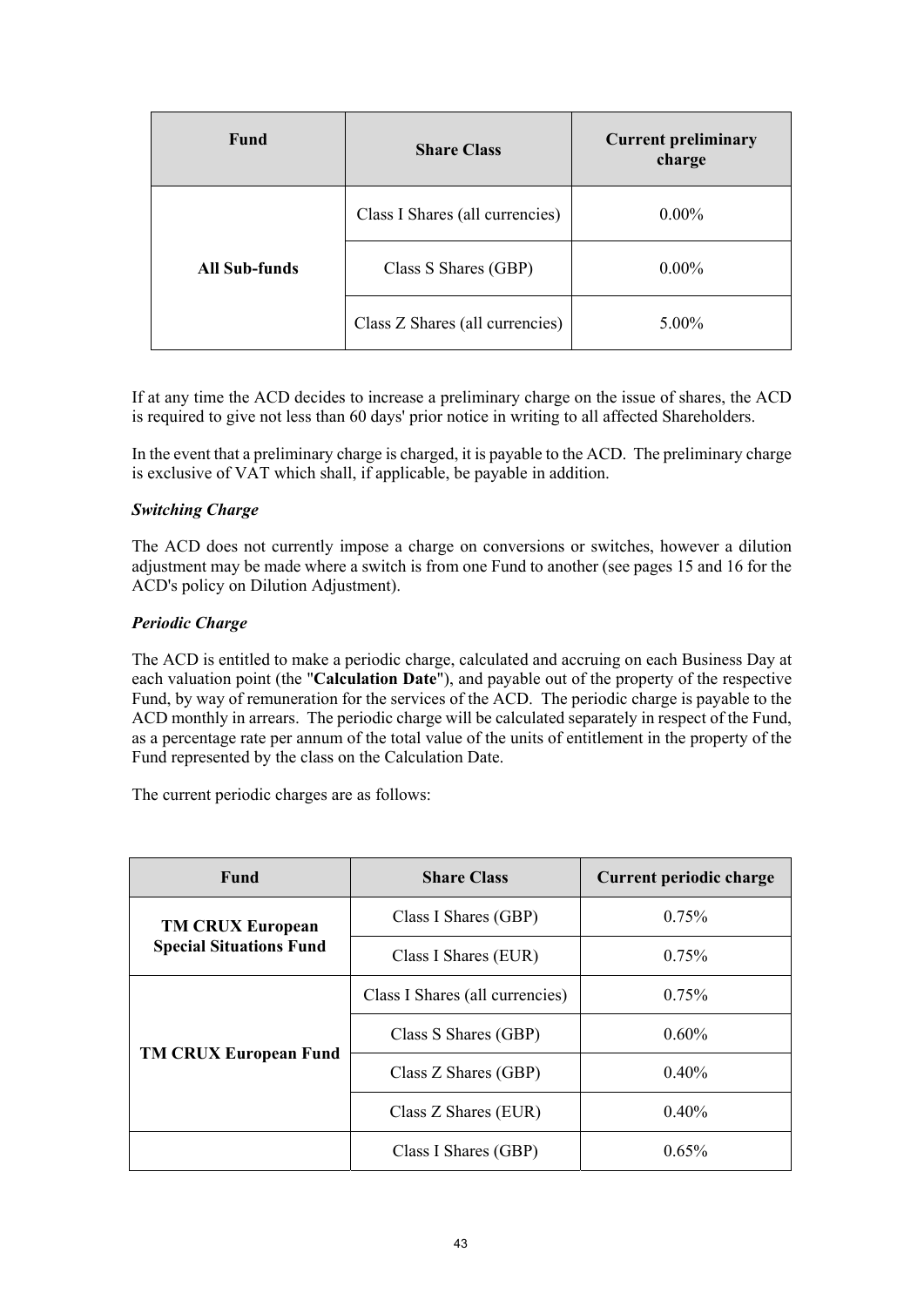| <b>TM CRUX UK Special</b><br><b>Situations Fund</b> | Class S Shares (GBP) | $0.50\%$ |
|-----------------------------------------------------|----------------------|----------|
|-----------------------------------------------------|----------------------|----------|

The current allocation of the Periodic Charge for each share class is as follows:

| <b>Class I Accumulation</b><br>Income<br>(all currencies)<br><b>TM CRUX European</b><br><b>Special Situations Fund</b><br>Class I Income (GBP)<br>Capital<br>Class I Accumulation<br>Income<br>(all currencies)<br>Class I Income<br>Capital<br>(all currencies)<br><b>TM CRUX European Fund</b><br>Class S Accumulation (GBP)<br>Income<br>Class S Income (GBP)<br>Capital<br>Class Z Income<br>Capital<br>(all currencies)<br>Class I Accumulation (GBP)<br>Income<br>Class I Income (GBP)<br>Capital | Fund                                                | <b>Share Class</b> | <b>Periodic Charge fund</b><br>account allocation |
|---------------------------------------------------------------------------------------------------------------------------------------------------------------------------------------------------------------------------------------------------------------------------------------------------------------------------------------------------------------------------------------------------------------------------------------------------------------------------------------------------------|-----------------------------------------------------|--------------------|---------------------------------------------------|
|                                                                                                                                                                                                                                                                                                                                                                                                                                                                                                         |                                                     |                    |                                                   |
|                                                                                                                                                                                                                                                                                                                                                                                                                                                                                                         |                                                     |                    |                                                   |
|                                                                                                                                                                                                                                                                                                                                                                                                                                                                                                         |                                                     |                    |                                                   |
|                                                                                                                                                                                                                                                                                                                                                                                                                                                                                                         |                                                     |                    |                                                   |
|                                                                                                                                                                                                                                                                                                                                                                                                                                                                                                         |                                                     |                    |                                                   |
|                                                                                                                                                                                                                                                                                                                                                                                                                                                                                                         |                                                     |                    |                                                   |
|                                                                                                                                                                                                                                                                                                                                                                                                                                                                                                         |                                                     |                    |                                                   |
|                                                                                                                                                                                                                                                                                                                                                                                                                                                                                                         |                                                     |                    |                                                   |
|                                                                                                                                                                                                                                                                                                                                                                                                                                                                                                         | <b>TM CRUX UK Special</b><br><b>Situations Fund</b> |                    |                                                   |
| Class S Accumulation (GBP)<br>Income                                                                                                                                                                                                                                                                                                                                                                                                                                                                    |                                                     |                    |                                                   |
| Class S Income (GBP)<br>Capital                                                                                                                                                                                                                                                                                                                                                                                                                                                                         |                                                     |                    |                                                   |

The first accrual will be in respect of the day on which the first valuations of the Fund in question are made.

Any increase in the above rate requires not less than 60 days' prior notice in writing to the Shareholders before such increase may take effect. Also, the ACD is required to revise the Prospectus to reflect the new current rate and the date of its commencement.

The periodic charge will cease to be payable (in relation to a Fund) on the date of commencement of its termination, and (in relation to the Company as a whole) on the date of the commencement of its winding up or, if earlier, the date of the termination of the ACD's appointment as such.

The periodic charge is exclusive of VAT which shall, if applicable, be payable in addition.

# *Redemption charge*

The ACD may make a charge on the redemption of Shares in each class.

The ACD may only introduce a new redemption charge in accordance with the Regulations.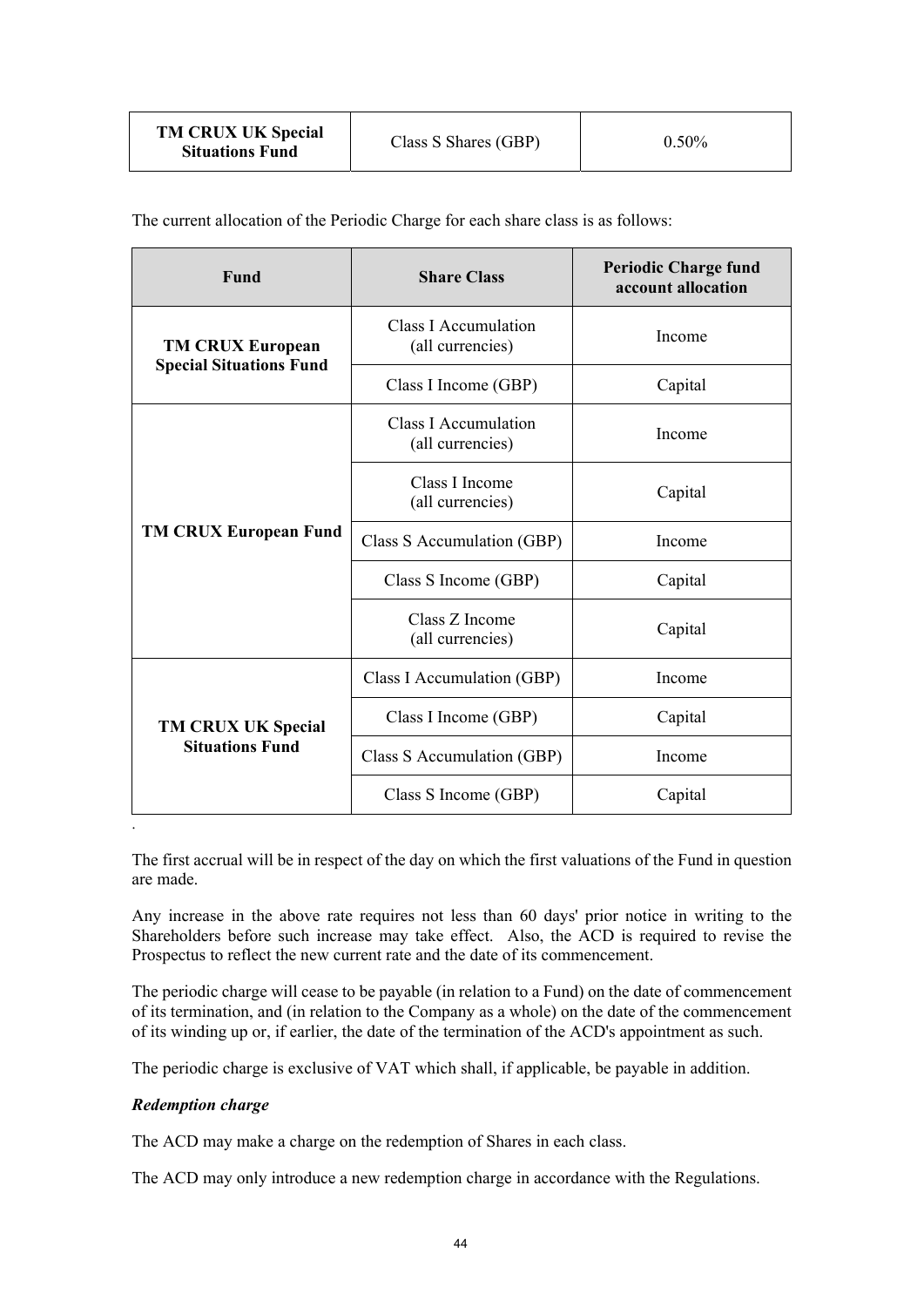In relation to the imposition of a redemption charge as set out above, where Shares of the class in question in the relevant Fund have been purchased at different times by a redeeming Shareholder, the Shares to be redeemed shall be deemed to be the Shares purchased first in time by that Shareholder.

In the event of a change to the rate or method of calculation of a redemption charge, details of the previous rate or method of calculation will be available from the ACD.

# **THE FEES, CHARGES AND EXPENSES OF THE DEPOSITARY 24**

The Depositary is paid a monthly periodic fee plus VAT in remuneration for its services from the property of the respective Fund. The Depositary's fee is calculated and accrued daily based on the Net Asset Value of each Fund on the previous business day. This is on a similar basis to the ACD's periodic charge except that if the Fund in question is being wound up, the periodic fee will cease to be payable in relation to the Fund on the date of the final distribution of the Fund or in the case of a winding up following the passing of an extraordinary resolution approving a scheme of amalgamation or scheme of construction in relation to the Fund, down to and including the final day on which the Depositary is responsible for the safekeeping of the Scheme Property of that Fund.

| <b>Net Asset Value (NAV)</b>                                                | Rates  |  |
|-----------------------------------------------------------------------------|--------|--|
| Greater than £0 and up to and including £1 billion                          | 0.015% |  |
| Greater than £1 billion<br>$0.0125\%$                                       |        |  |
| Subject to a minimum fee of £12,000 per annum per sub-fund (excluding VAT). |        |  |

The current fee payable for each Fund is set out below.

VAT at the prevailing standard rate is added to this fee.

For the launch of new sub-funds, the minimum fee is waived for a period to 12 months from the sub-fund's launch date.

In addition to the above periodic fee, the Depositary levies transaction charges and custody charges. These fees are levied directly to the Funds and are currently as follows:

# **UK Assets**

- Safekeeping fee of 0.0075% (based on mid-market asset values at the end of a calendar month) on all Funds;
- Transaction charges of £10 per payment; and
- Cash payment charges of £12.50 to £35 per payment.

### **Non-UK assets**

Non-UK assets will be dependent on the individual market and the safe keeping fees applicable for that market and will range between the following:

 Safekeeping fees currently range from 0.0075% per annum to 0.5% per annum. These fees are based on mid-market asset values at the end of a calendar month;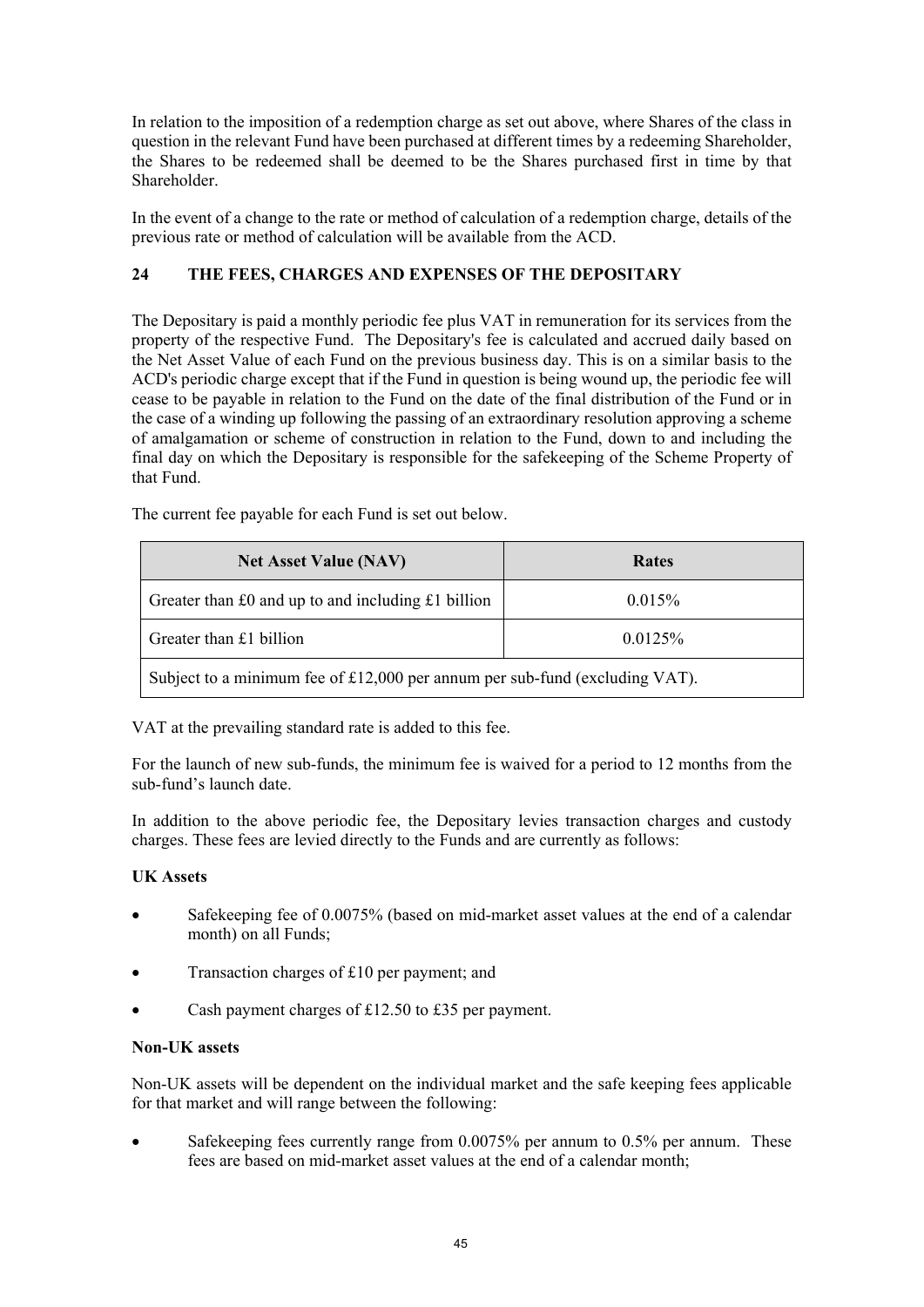- Transaction charges currently range from £10 to £100 per transaction; and
- Cash payment charges will range from £12.50 to £35 per payment.

Custody of assets is subject to a minimum fee of  $£10,000$  per annum (exempt from VAT).

Charges are accrued within the Funds on a daily basis and paid monthly in arrears.

In addition to payment of the periodic charge, the amount payable to the Depositary out of the property of the Fund by way of remuneration for its services may include charges in connection with its duties (or the exercise of powers conferred upon it by the Regulations or the general law) as depositary of the Company referable to: (i) custody of assets (including overseas custody services) as specified above; (ii) the acquisition holding and disposal of property; (iii) the collection of dividends, interest and any other income; (iv) the maintenance of distribution accounts; (v) the conversion of foreign currency; (vi) registration of assets in the name of the Depositary or its nominees or agents; (vii) borrowings, stocklending or other permitted transactions (including any deposit or loan authorised under the Instrument or the Regulations); (viii) communications with any parties (including telex, facsimile, SWIFT and electronic mail);  $(ix)$  taxation matters;  $(x)$  insurance matters; or  $(xi)$  the Depositary's report as set out in annual reports of the Company.

## **Expenses**

The Depositary is entitled to be reimbursed out of the property of the Funds for expenses properly incurred in performing duties imposed on it or exercising powers conferred upon it by the Regulations, together with any VAT payable.

In addition, the Depositary may be paid the following expenses or disbursements (plus VAT):

- *(a)* all expenses of registration of assets in the name of the Depositary or its nominees or agents, of acquiring, holding, realising or otherwise dealing with any asset; of custody of documents; of insurance of documents and of collecting income or capital; of opening bank accounts, effecting currency transactions and transmitting money; relating to borrowings or other permitted transactions; of obtaining advice, including legal, accountancy or other advice, of conducting legal proceedings, of communicating with Shareholders, the ACD, the Registrar or other persons in respect of the Funds, relating to any inquiry by the Depositary into the conduct of the ACD and any report to holders; or otherwise relating to the performance by the Depositary of its duties or the exercise by the Depositary of its powers;
- *(b)* all charges of nominees or agents in connection with any of the matters referred to in (a) above; and
- *(c)* any other costs, disbursements or expenses accepted under the laws of England and Wales from time to time as being properly chargeable by Depositaries. If any person, at the request of the Depositary in accordance with the Regulations, provides services including but not limited to those of a custodian of property of the Funds, the expenses and disbursements hereby authorised to be paid to the Depositary out of the property of the Funds shall extend to the remuneration of such persons as approved by the Depositary and the ACD provided that in respect of a custodian such expenses to be paid out of the property of the Funds as relates to its remuneration shall be equal to (or less than) the current rates stated above under "UK Assets" and "Non-UK Assets".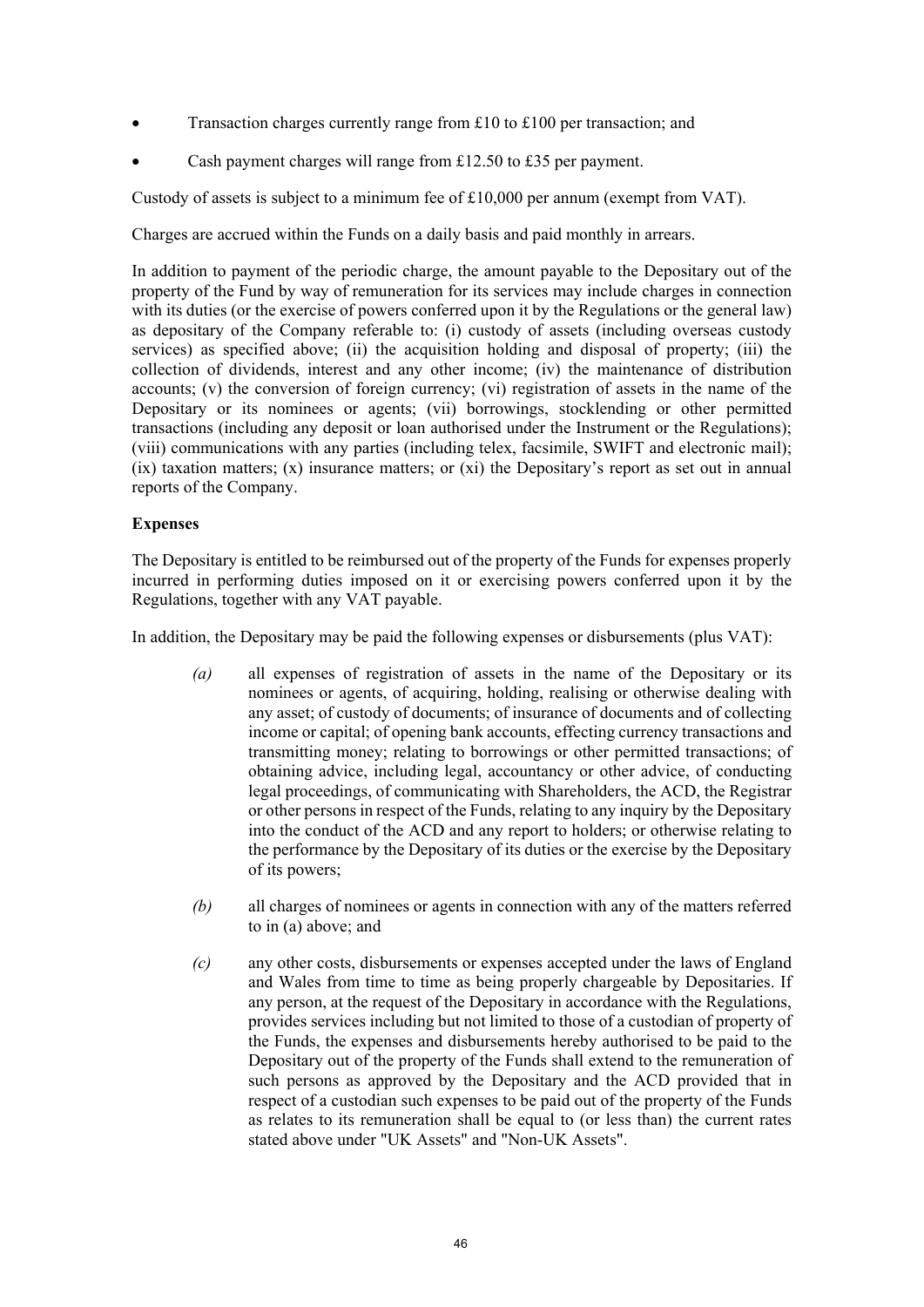No compensation for loss of office is provided for in the agreement with the Depositary. Where shares in more than one Fund are available, expenses not directly attributable to a particular Fund will be allocated between Funds. In each such case such expenses and disbursements may also be payable if incurred by any person (including the ACD or an associate or nominee of the Depositary or of the ACD) who has had the relevant duty delegated to it pursuant to COLL by the Depositary.

# **25 RESEARCH CHARGES AND RESEARCH PAYMENT ACCOUNTS**

## **The following paragraphs apply to the TM CRUX European Special Situations Fund, TM CRUX UK Special Situations Fund and TM CRUX European Fund.**

# *Introduction*

To assist the ACD and the Investment Manager in the pursuit of the investment strategies and objectives of the Funds, the ACD has agreed with the Investment Manager that each of the Funds will pay to the Investment Manager charges (**"Research Charges"**) for its purchase and use of certain types of investment research (referred to here as "**Research"**).

The Research Charges will fund a research payment account (referred to here as a **"RPA"**) which is a bank account that has been established by the Investment Manager in its name under FCA rules. The purpose of the RPA is to pay for Research received in connection with the portfolio management services the Investment Manager provides to the ACD (on behalf of the Company as its agent) for the benefit of the Funds. Such research may, subject to the FCA Rules, include research reports on companies, industries and securities and/or economic and financial information and analysis.

# *The Investment Manager's use of Research*

In accordance with the FCA Rules applicable to it the Investment Manager regularly assesses the quality of the Research purchased based on robust quality criteria, and its ability to contribute to better investment decisions for the benefit of the Funds. The quality criteria used by the Investment Manager includes analysis around whether the Research materials it receives provides:

- new insights that assist the Investment Manager when making decisions about the client portfolio;
- specialist sector and market knowledge;
- whatever form the output takes, represent original thought and objectivity in the critical and careful consideration and assessment of new and existing facts;
- are based on intellectual rigour, and do not state what is common place;
- present the Investment Manager with meaningful conclusions; including a summary, statement of opinion, or reasoned deduction(s) or inference, based on critical analysis and/or the expert manipulation/interpretation of data.

# *How Research benefits the Funds*

The ACD has determined in conjunction with the Investment Manager that the purchase and use of Research (as described above) benefits the Funds by enhancing the quality of the investment decisions which the Investment Manager is able to take on behalf of the Funds.

# *Setting the Research Budget and estimated Research Charges*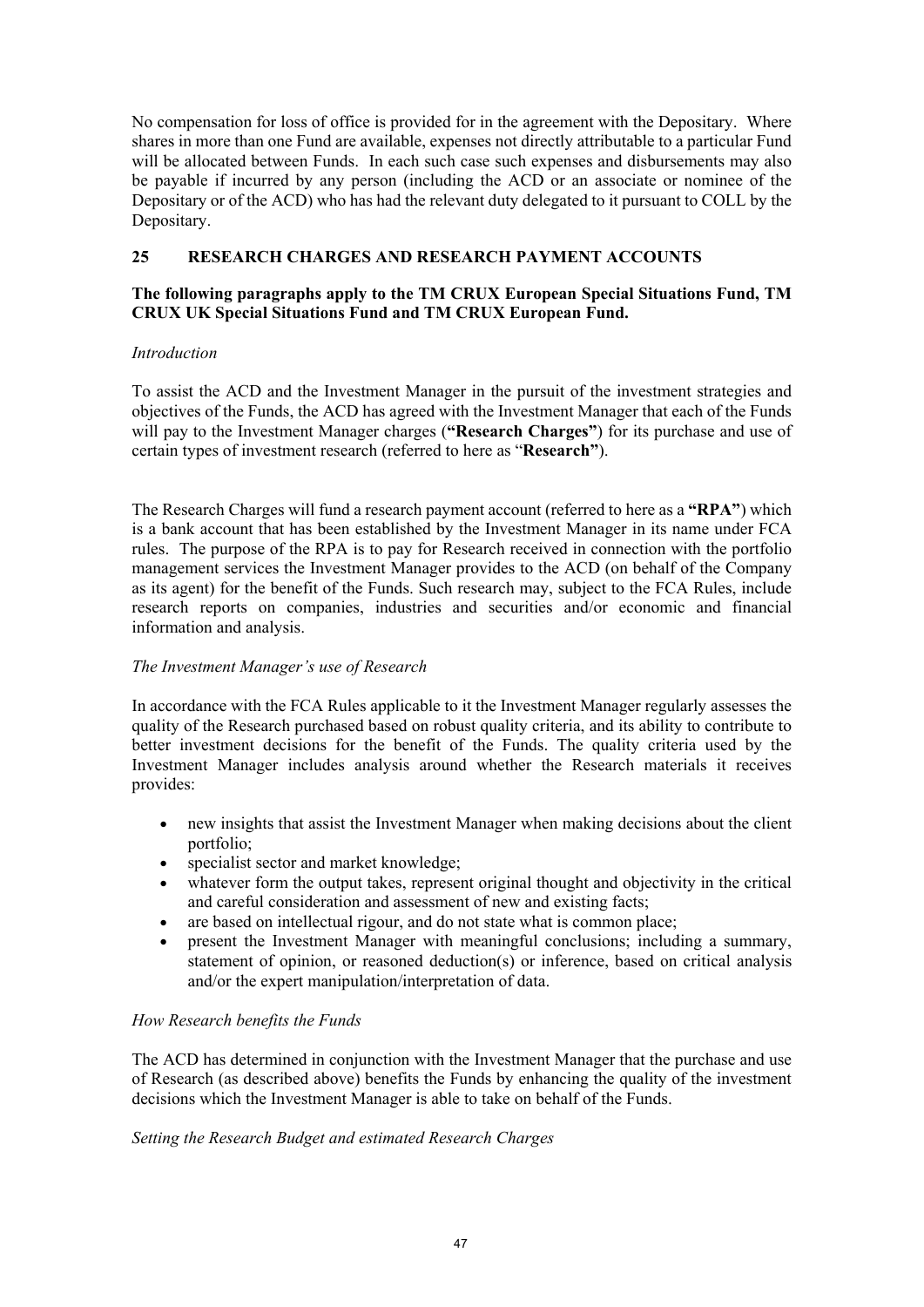The Investment Manager, in respect of the period from  $3<sup>rd</sup>$  January 2018 to  $30<sup>th</sup>$  September 2018 (the "**First RPA Period**") and thereafter each annual accounting period of the Company (the First Period and the annual periods thereafter being generally referred to as an "**RPA Period**"), sets a budget (the "**Research Budget**") for the Funds. The Research Budget will have to be agreed and approved by the ACD. The Investment Manager will also set for each RPA Period, the *estimated* Research Charges for each Fund.

Up-to-date information on the Research Budget and the *estimated* Research Charges for each Fund in respect of the current RPA Period may be obtained by contacting the ACD on 0345 113 6965.

The Investment Manager proposes to primarily use the "Transaction Method" for the collection of Research Charges. This means that the Investment Manager will instruct brokers to collect amounts in respect of Research Charges alongside its own transaction costs and fees. These amounts are normally calculated as a percentage of the relevant transaction value and will be deducted from the Fund's assets on or around the time of the relevant transaction. The brokers will then pay such sums into the Investment Manager's RPA which the Investment Manager will then use to pay research providers. Further information on the rate used to calculate amounts to be deducted from the assets of the Funds may be obtained by contacting the ACD on 0345 113 6965.

When entering into relationships with research providers, the Investment Manager's policy is generally to set measureable *ex ante* criteria as to how it will value the types, level and quality of service. The Investment Manager intends that this will form a framework with each service provider on the level of payment expected for the anticipated provision of services. At the end of the RPA Period, based on actual services received, the Investment Manager may adjust the payment made to the research provider in a proportionate and predictable manner, based on those criteria.

If at the end of an RPA Period the Research Budget has not been met but amounts standing to the credit of the RPA are insufficient to meet the total Research Charges owed to the Investment Manager (from which it pays research providers), the Investment Manager shall be entitled to either (a) recover any shortfall (keeping within the relevant Research Budget) directly from the assets of the Funds as a balancing payment to the RPA in respect of that RPA Period; or (b) waive any entitlement to recover such sum in respect of the relevant RPA Period. In the event that the Investment Manager elects to recover any shortfall from the assets of the Funds it shall do so in a way that is agreed with the ACD and is in the interests of the Funds and its Shareholders.

If at the end of an RPA Period there are any surplus amounts standing to the credit of the RPA, the Investment Manager may elect to either (a) pay such surplus amount back to the Funds; or (b) carry over such surplus as a credit against the following year's Research Charges. When making such election the Investment Manager and the ACD shall act in the best interests of the relevant funds and its Shareholders.

The total Research Charges for any RPA Period may not exceed the applicable RPA Budget. Any increase to either the Research Budget or the estimated Research Charges will only be introduced in accordance with applicable FCA Rules.

### *Allocation of costs amongst Funds*

The Investment Manager has informed the ACD that, where it operates RPAs with its clients (which includes the ACD for and on behalf of the Company and the Funds), it will always seek to allocate research costs fairly to its various clients' portfolios.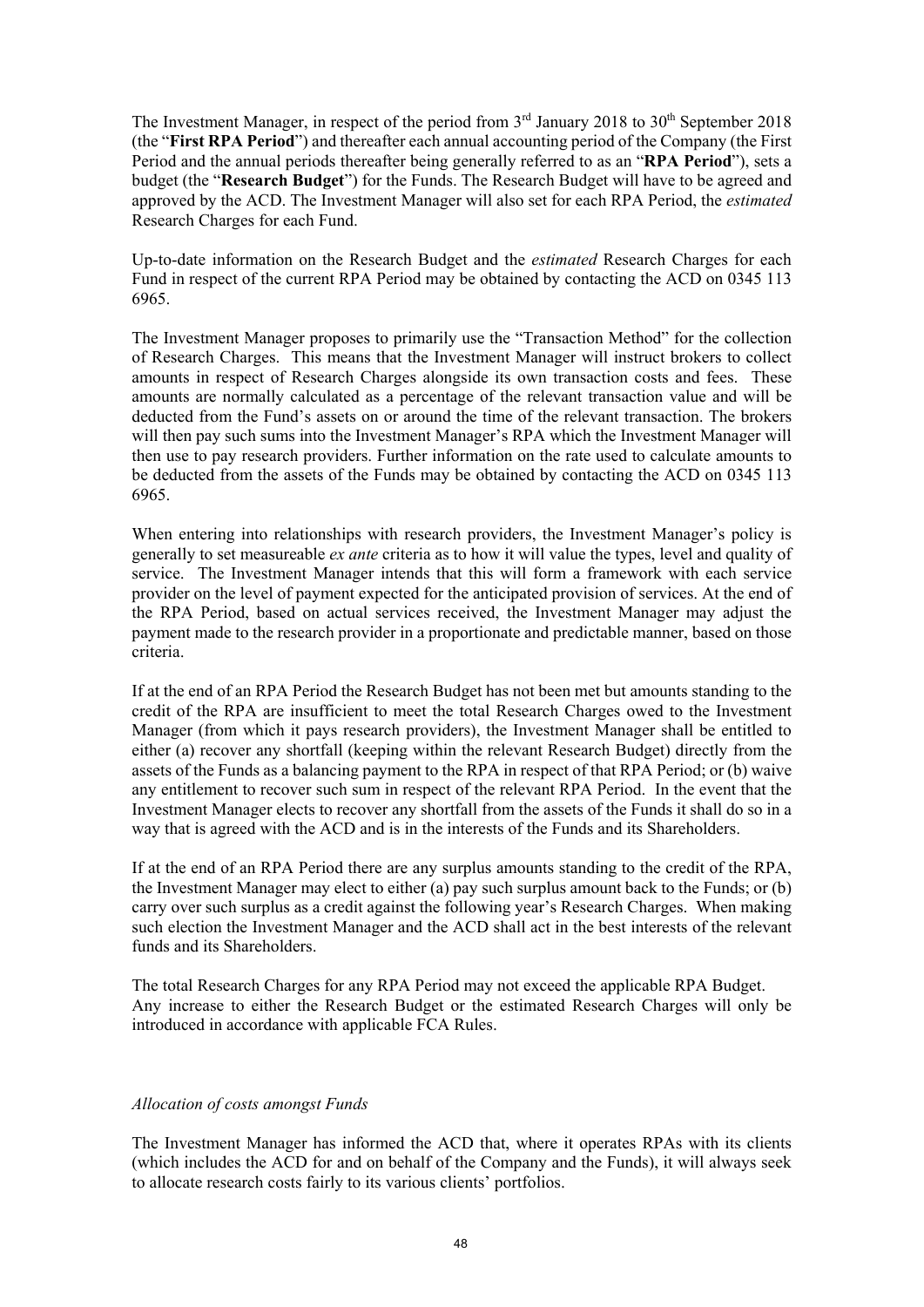The Investment Manager is entitled to set a single Research Budget and operate a RPA for more than one client at a time. However, the Investment Manager has informed the ACD that it will not set a Research Budget for a group of client portfolios or accounts that do not share sufficiently similar investment objectives and research needs. For example, if portfolios have material differences in the types of financial instruments and/or geographic regions or market sectors they can invest or are invested in, such that their research needs and the potential costs of acquiring those inputs are different, they will not be subject to the same Research Budget or, therefore, RPA. The Investment Manager has informed the ACD that the Funds share sufficiently similar objectives and research needs to benefit from the same Research Budget and RPA.

The Investment Manager's general approach to allocating costs will ordinarily be based on the relevancy of the expected service of each research provider to the applicable Fund's investment strategy and where Research is equally relevant to multiple Funds and clients, the costs will be apportioned based on the total assets under management of each of them.

In its capacity as ACD of the Company, Thesis Unit Trust Management Limited conducts appropriate oversight of the Investment Manager's operation of the RPA and its compliance with the Regulations (including COBS 2.3B).

### *Further information on Research Charges and the RPA*

Information on the total costs each Fund has incurred in respect of Research for the most recent accounting period will be set out in the applicable annual long report of the Company.

A summary of the following information will also be available from the ACD from January 2019 to investors on request in respect of the most recent annual accounting period:

- the research providers paid by the Investment Manager from the RPA;
- the total amount each research provider was paid;
- the benefits and services received by the Investment Manager; and
- how the total amount spent from the RPA compares to the budget set by Investment Manager, noting any rebate or carry-over if residual monies are held in the account.

# **26 OTHER PAYMENTS OF THE COMPANY**

The following expenses (being the actual amounts incurred together with any applicable VAT thereon) may also be payable by the Company out of its capital or income at the discretion of the ACD:

- *(a)* transaction costs, including (without limitation) the fees and/or expenses incurred in acquiring, registering and disposing of investments, such as (for example) broker's commissions, fiscal charges and other disbursements which are necessarily incurred in effecting transactions for the Funds and normally shown on contract notes, confirmation notes and difference accounts as appropriate;
- *(b)* the fees and costs incurred in connection with the purchase of investment research used in the management of the assets of the Funds (subject at all times with the ACD's and the Investment Manager's compliance with applicable FCA requirements). (Please refer to section 25 above of this Prospectus for further details);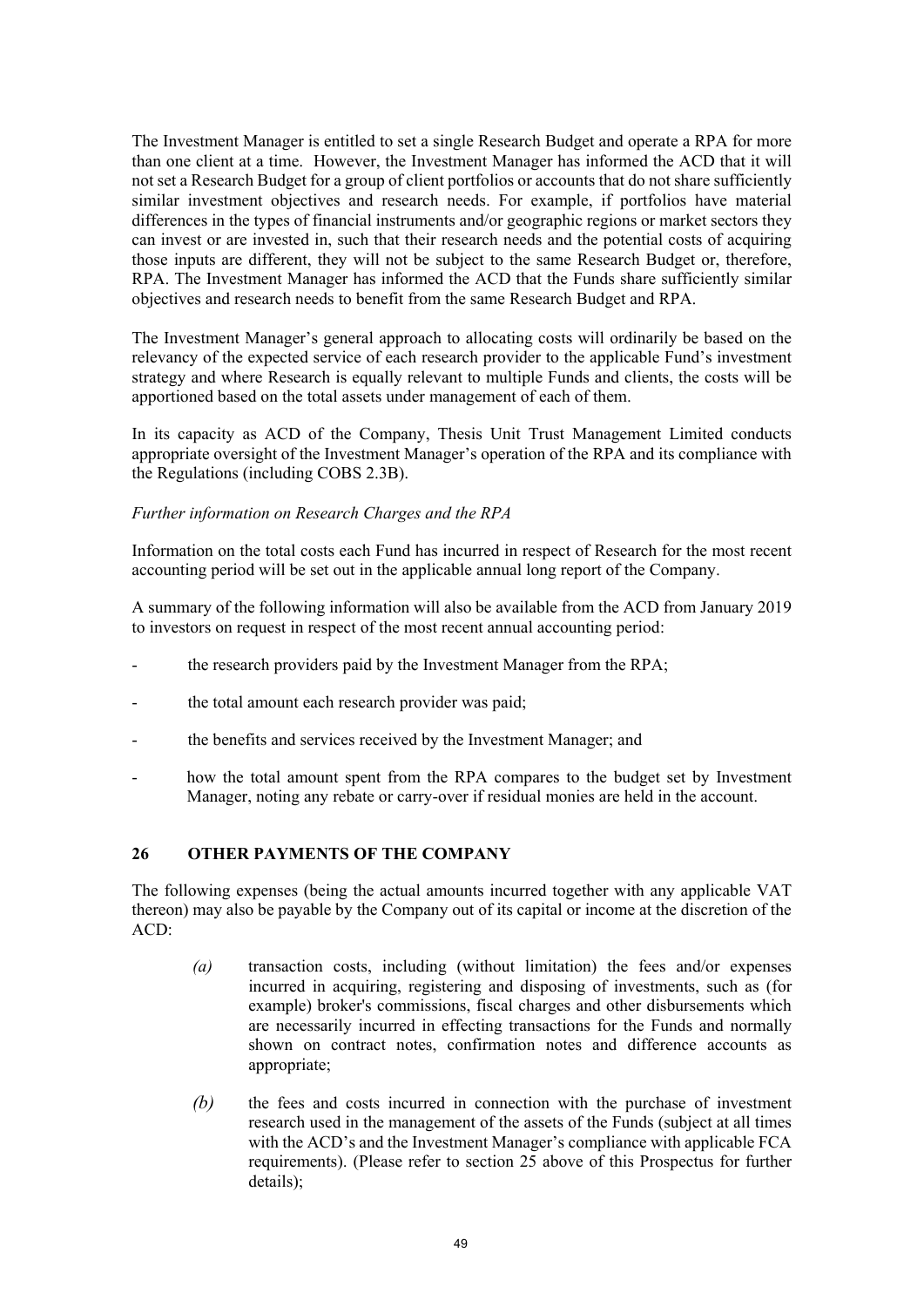- *(c)* subject at all times to the ACD's and, as applicable, the Investment Manager's compliance with applicable FCA requirements, where either the ACD or the Investment Manager has delegated the function of portfolio management to an entity not governed by the rules on inducements and research under the EU's Markets in Financial Instruments Directive, broker commissions, fees, expenses and remuneration which, in addition to the fees, expenses and commissions payable to the broker in relation to the relevant transaction may, in addition, include the costs of other services provided to the Manager, Investment Manager or other third party for the benefit of one or all of the Funds.
- *(d)* interest on borrowings permitted under the Instrument and this Prospectus and other charges incurred in reporting, entering into, varying, carrying into effect with or without variation, maintaining and terminating the borrowing arrangements;
- *(e)* taxation and other duties payable in respect of the property of the Company and the Funds, the Instrument or the issue of shares;
- *(f)* any costs incurred in relation to a unitisation, amalgamation or reconstruction where the property of a body corporate (such as an investment company) or of another collective investment scheme is transferred to the Company in consideration of the issue of shares in the Company to Shareholders in that body corporate or to participants in that other scheme, any liability arising after the transfer which, had it arisen before the transfer, could properly have been paid out of that other property provided the ACD is of the opinion that proper provision was made for meeting such liabilities as were known or could reasonably have been anticipated at the time of the transfer;
- *(g)* any sum due by virtue of any provision of the Regulations, such as cancellation proceeds and reasonable stock lending expenses;
- *(h)* any costs or fees arising in connection with pursuing or defending litigation on behalf of the Company or any Fund;
- *(i)* the periodic fees of any regulatory authority in a country or territory outside the UK in which shares in the Company are or may be marketed;
- *(j)* any costs associated with the admission of shares to listings on any stock exchange and with the maintenance of that listing (including, for the avoidance of doubt, the fees levied by the exchange in question as a condition of the admission to listing of the shares and the periodic renewal of that listing), any offer of shares, including the preparation and printing of any prospectus and the creation, conversion and cancellation of shares associated with such prospectus;
- *(k)* value added tax in respect of any of the costs, expenses, fees and charges payable by the Company; and
- *(l)* any other charges/expenses that may be taken out of the Company's property in accordance with the Regulations.

VAT where applicable on any fees, charges or expenses will be added to such fees, charges or expenses and will be payable by the Company.

Expenses not directly attributable to a particular Fund will be allocated proportionately between all Funds.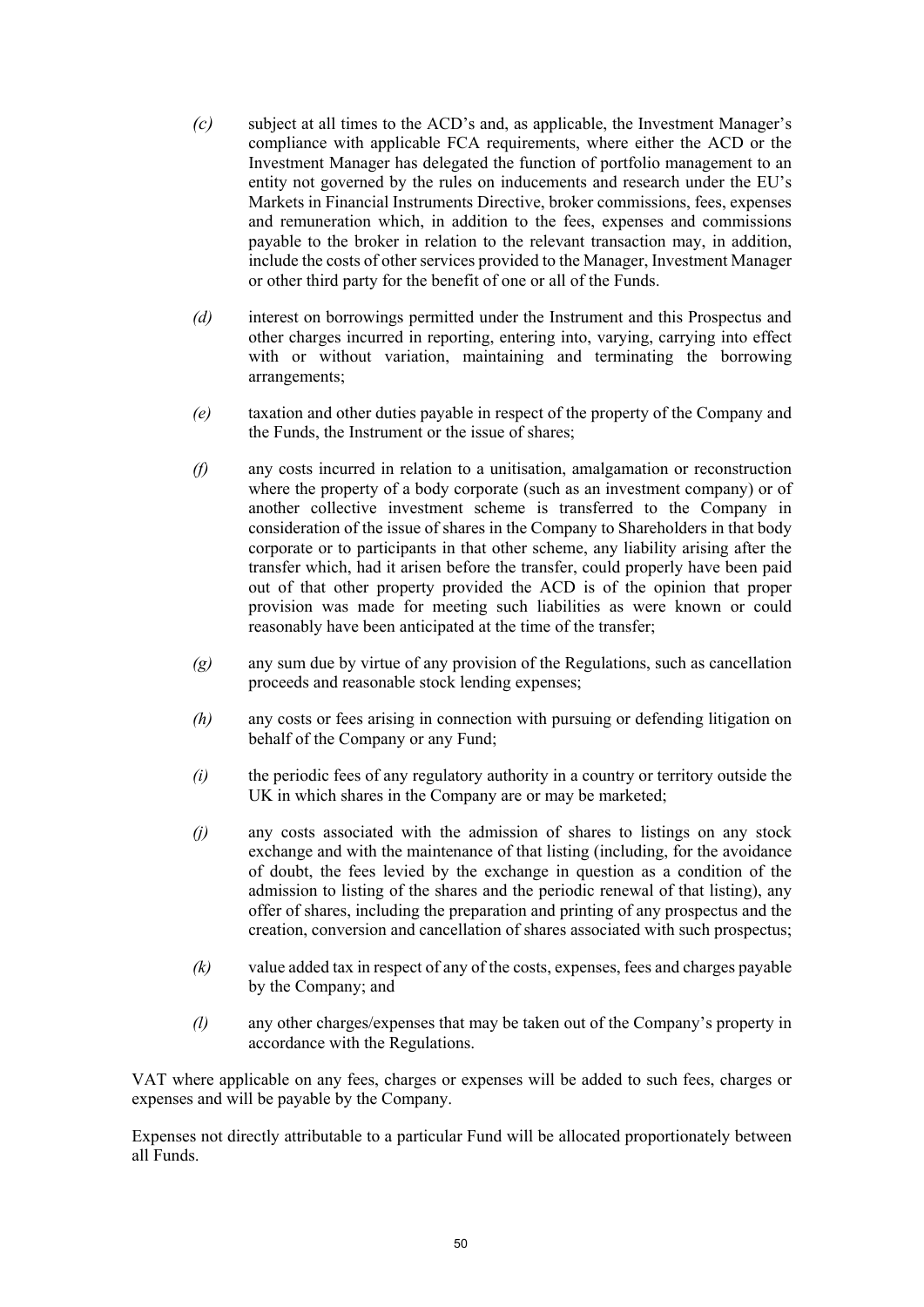## *Costs relating to EPM*

Certain direct and indirect operational costs and/or fees may arise from time to time as a result of Efficient Portfolio Management techniques being used for the benefit of the Company and/or the Funds. These costs and/or fees are regarded as transaction costs and, therefore, would fall within (a) above. Further details on the payment of costs and/or fees relating to Efficient Portfolio Management techniques will be set out in the Annual Report.

## *Charges to Capital*

The expenses of individual Funds, including the ACD's periodic charge, may be charged to the capital account of the relevant Fund, subject to any restrictions contained in the Instrument, this Prospectus and the Regulations. Where such payments are to be made from the capital account of a Fund, this policy may result in capital erosion or constrain the capital growth of a Fund. Where charges are to be levied against capital, further details will be found under the "*Periodic charge*" in section 22 of this Prospectus.

## **27 TAXATION**

**The following summary is based on current UK law and HM Revenue & Customs practice. It is intended to offer guidance to persons (other than dealers in securities) on the UK taxation of Investment Companies with Variable Capital ("ICVC"). However, it should not be regarded as definitive nor as removing the desirability of taking separate professional advice. If investors are in any doubt as to their taxation position they should consult their professional adviser. Levels and bases of, and reliefs from, taxation are subject to change in the future.**.

**Any Shareholder or prospective Shareholder who is in any doubt as to the taxation implications of making an investment in the Company (including as regards the acquisition, holding or disposal of any Shares), or who may be subject to taxation or exchange control provisions in any jurisdiction other than the UK should consult their own professional advisers immediately.** 

### *Taxation of the Company*

The Company is an ICVC. Each Sub-fund is treated as a separate authorised investment fund for tax purposes.

Each Sub-fund will make dividend distributions except where over 60% of the Sub-fund's property has been invested at all times throughout the distribution period in interest paying and related investments, in which case it will make interest distributions. A fund that makes interest distributions is referred to as a Bond Fund and a fund that makes dividend distributions is referred to as an Equity Fund for UK tax purposes.

### **Income**

Each Sub-fund is liable to corporation tax on most sources of its income after relief for management expenses (which include fees payable to the ACD and to the Depositary). The rate of corporation tax applicable to the Sub-funds is equal to the basic rate of income tax, currently 20%.

Income received by a Bond Fund is generally charged to corporation tax but the gross amount of taxable income allocated as an interest distribution gives rise to an allowable expense for corporation tax purposes and no tax will actually be paid on that part of the income.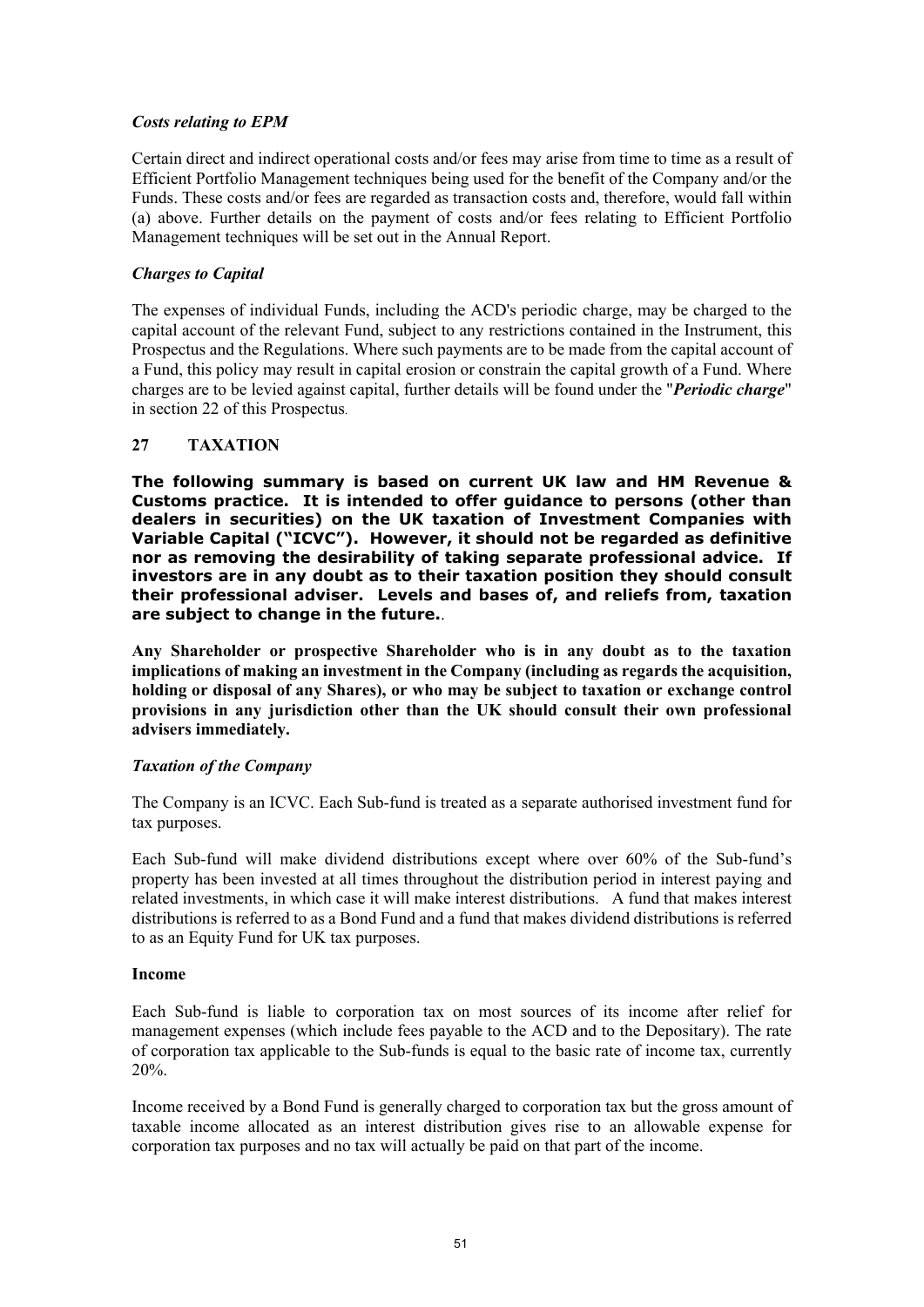Dividend income received by each Sub-fund from investments in UK resident and overseas companies should fall within an exemption from corporation tax. Dividend income received from foreign companies may be subject to withholding tax or other taxation in the foreign jurisdiction. The foreign tax suffered by a fund may normally be deducted from the UK tax due on that income or treated as an expense.

## **Capital gains**

Capital gains realised by the Company on a disposal of its investments are exempt from corporation tax on chargeable gains. In the unlikely event that the Company should be considered to be trading in securities for tax purposes, any gains made would be treated as income and taxed accordingly..

### **Stamp duty reserve tax**

No stamp duty reserve tax ("SDRT") charge arises on the issue or surrender of shares of ICVCs. However, an investor will be subject to a SDRT charge on surrendering Shares in a Sub-fund and receiving assets including UK equities from the Sub-fund (rather than cash) if the UK equities are not in proportion to that investor's share of the total assets held by the relevant Sub-fund.

SDRT also arises on any agreements to transfer shares of ICVCs to third parties where the transfer is not reregistered through the fund manager with the rate being 0.5% of the consideration.

## *Taxation of Shareholders*

## **Income**

For tax purposes, an ICVC is treated as distributing the whole of the income available for distribution in each of its distribution periods, whether it is actually distributed or accumulated by it. Distributions may be made as interest distributions or dividend distributions as set out below.

The distribution accounts of the Company for any of its distribution periods may show income available for distribution by the Sub-funds as either (a) an interest distribution or (b) a dividend distribution. The type of distribution that each Sub-fund makes, or is deemed to make in the case of accumulation Shares, depends on the source and composition of the income within the relevant Sub-fund.

Where more than 60% by value of a Sub-fund's investments consist of "qualifying investments" (broadly speaking interest paying investments) at all times throughout the distribution period, distributions made by the Company in respect of such Sub-fund will be interest distributions. Where this is not the case, the Company will make a dividend distribution in respect of the Subfund.

All Shareholders will be sent tax vouchers stating the make-up of their distributions and showing their taxable income.

## **Dividend distributions**

Dividend distributions paid by the Company are treated as if they are dividends.

# UK resident individuals

UK resident individuals are liable to income tax on dividend distributions at the following rates: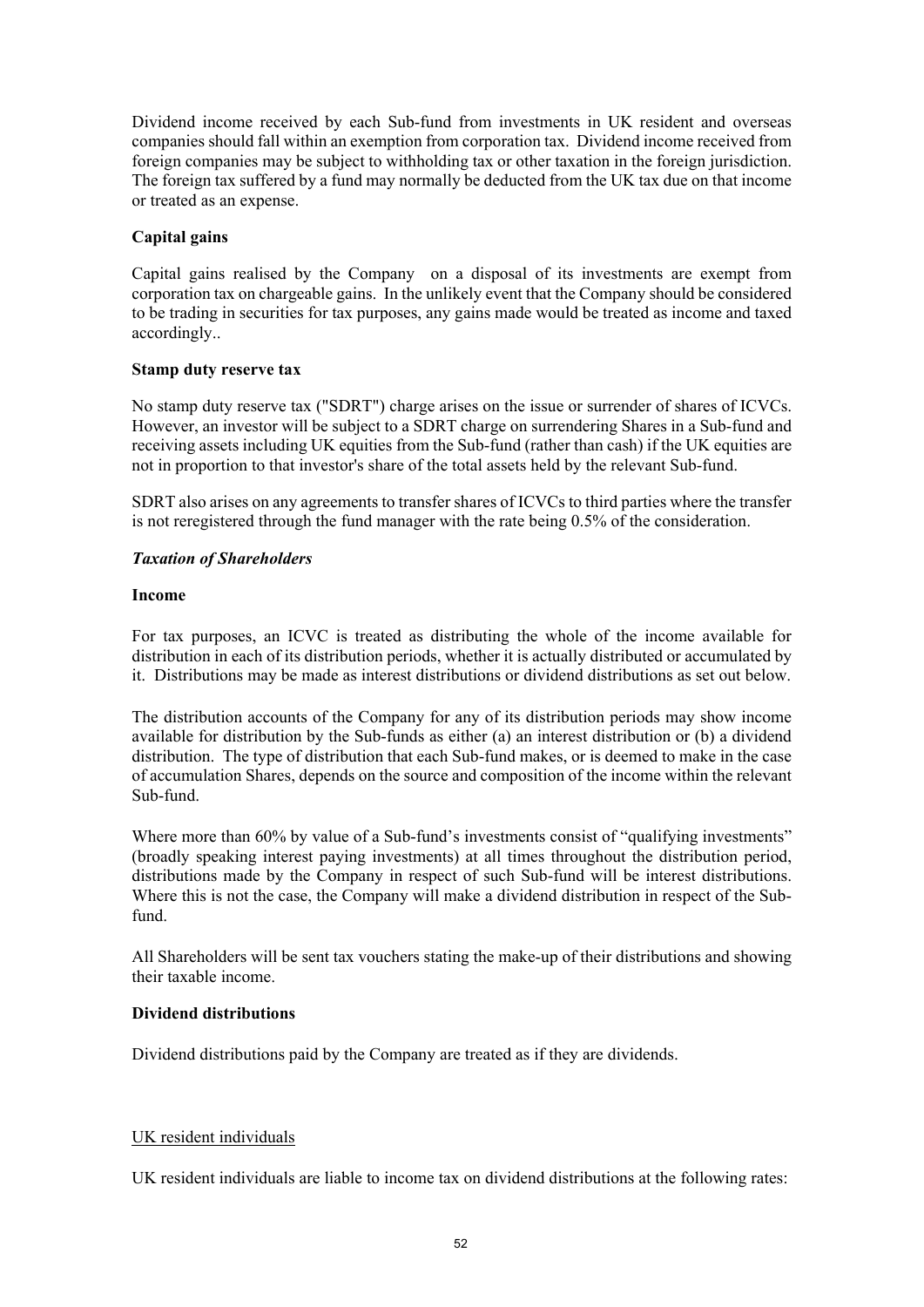- $\bullet$  0% for the first £2,000;
- 7.5% for dividends falling within the basic rate band;
- 32.5% for dividends falling within the higher rate band; and
- 38.1% for dividends falling within the additional rate band.

### UK corporate Shareholders

UK resident corporate Shareholders must split their dividend distributions into franked and unfranked income portions according to the percentage split given on the voucher. The unfranked portion is generally treated as an annual payment received after deduction of income tax at the basic rate, whereas the balance is treated as franked income – i.e. a dividend. Both annual payments and dividends are liable to corporation tax in the hands of UK corporate Shareholders although the dividend portion should fall within an exemption from corporation tax.

#### **Interest distributions**

#### UK resident individuals

UK resident individuals are liable to income tax on interest distributions paid by the Company.

Basic rate taxpayers are entitled to a personal savings allowance of  $\pounds$ 1,000. Higher rate taxpayers are entitled to a reduced personal savings allowance of £500. Additional rate tax payers are not entitled to any tax free allowance on interest income.

Basic rate, higher rate and additional rate taxpayers are liable to income tax (in the case of basic rate and higher rate taxpayers, on the amount in excess of the applicable personal savings allowance) at the rates of 20%, 40% or 45% respectively.

### UK corporate Shareholders

If a Sub-fund at any point in an accounting period fails to satisfy the "qualifying investment" test, Shares held by UK corporate Shareholders in respect of such Sub-fund are treated as if they were a holding of rights under a creditor loan relationship of the corporate Shareholder, with the result that all returns on the Shares in respect of such a corporate's accounting period (including gains, profits and losses) will be taxed or relieved as an income receipt or expense on a "fair value accounting" basis. Accordingly, such a corporate Shareholder may, depending on its own circumstances, incur a charge to corporation tax on an unrealised increase in the value of its holding of Shares (and, likewise, obtain relief against corporation tax for an unrealised reduction in the value of its holding of Shares).

A Sub-fund will fail to satisfy the "qualifying investments" test at any time when more than 60% of its assets by market value comprise government and corporate debt securities or cash on deposit or certain derivative contracts or holdings in other collective investment schemes which at any time in the relevant accounting period do not themselves satisfy the "qualifying investments" test, or other interest bearing securities.

### **Chargeable Gains**

### UK resident individuals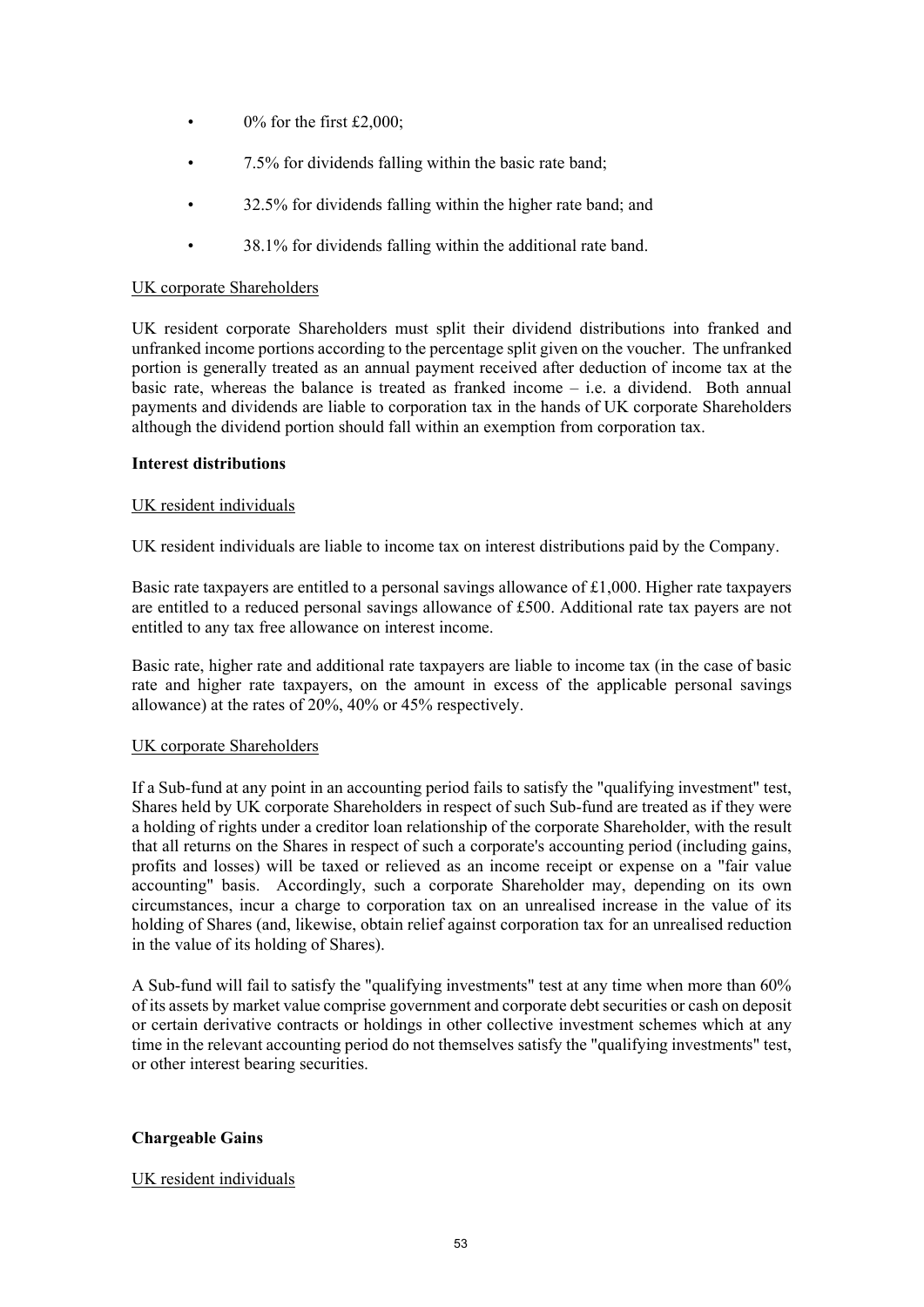UK resident Shareholders will be liable to UK taxation on capital gains arising from the sale or other disposal, including a redemption, of Shares. A switch of Shares between Sub-funds is treated as a disposal for capital gains tax purposes. Gains will be tax-free if after deduction of allowable losses they fall within an individual's annual capital gains exemption. For the tax year 2020/2021, the annual exemption is £12,300.

An individual's gains in excess of the annual exempt amount are taxed at 10% to the extent that, together with the individual's taxable income, they do not exceed the upper limit of the basic rate income tax band (£50,000 for 2020/2021) and at 20% to the extent that they exceed that limit.

## **UK corporate Shareholders**

UK corporate Shareholders (whose Shares are not treated as creditor loan relationships) will be charged to corporation tax on any gains realised after the deduction of allowable losses (if any).

### **Income Equalisation**

Where income equalisation applies, the first distribution or accumulation of income after shares are issued may include an amount of income equalised. This is effectively a repayment of an amount reflecting accrued income included in the issue price paid by the investor. It is treated as a return of capital for tax purposes and is not subject to tax as income. Rather it should be deducted from the acquisition cost of the Shares in computing any capital gains realised on a subsequent disposal of the Shares.

## **Shareholding in the Company treated as a loan relationship**

Special rules apply to Shareholders within the charge to corporation tax which in certain circumstances could result in their shares being treated for the purposes of the UK's loan relationship rules as rights under a creditor relationship. A fair value basis of accounting would have to be used, for corporation tax purposes, with regard to the deemed creditor relationship.

# **Capital Gains**

The price of a Share of a particular Class is based on the value of that Class' entitlement in the relevant Sub-fund, including the income of the relevant Sub-fund since the previous distribution or, in the case of accumulation Shares, deemed distribution. In the case of the first distribution received or accumulation made in respect of a Share, part of the amount, namely the equalisation payment, is treated as a return of capital and is not taxable as income in the hands of the Shareholder. This amount is, however, in the case of income Shares, deducted from the cost of the Share in computing any capital gains. Equalisation applies only to Shares purchased during the relevant accounting period. It is calculated as the average amount of income included in the issue price of all Shares of the relevant class issued during the period.

### **International tax reporting**

The Company (or its agent) may be required to report information about Shareholders and their investments to HM Revenue & Customs to comply with their obligations under United Kingdom legislation relating to the automatic exchange of information for international tax compliance (including the United States provisions commonly known as FATCA, the international common reporting standard, and any other intergovernmental information sharing agreements entered into from time to time).

HM Revenue & Customs will, in turn, pass information on to all relevant foreign tax authorities.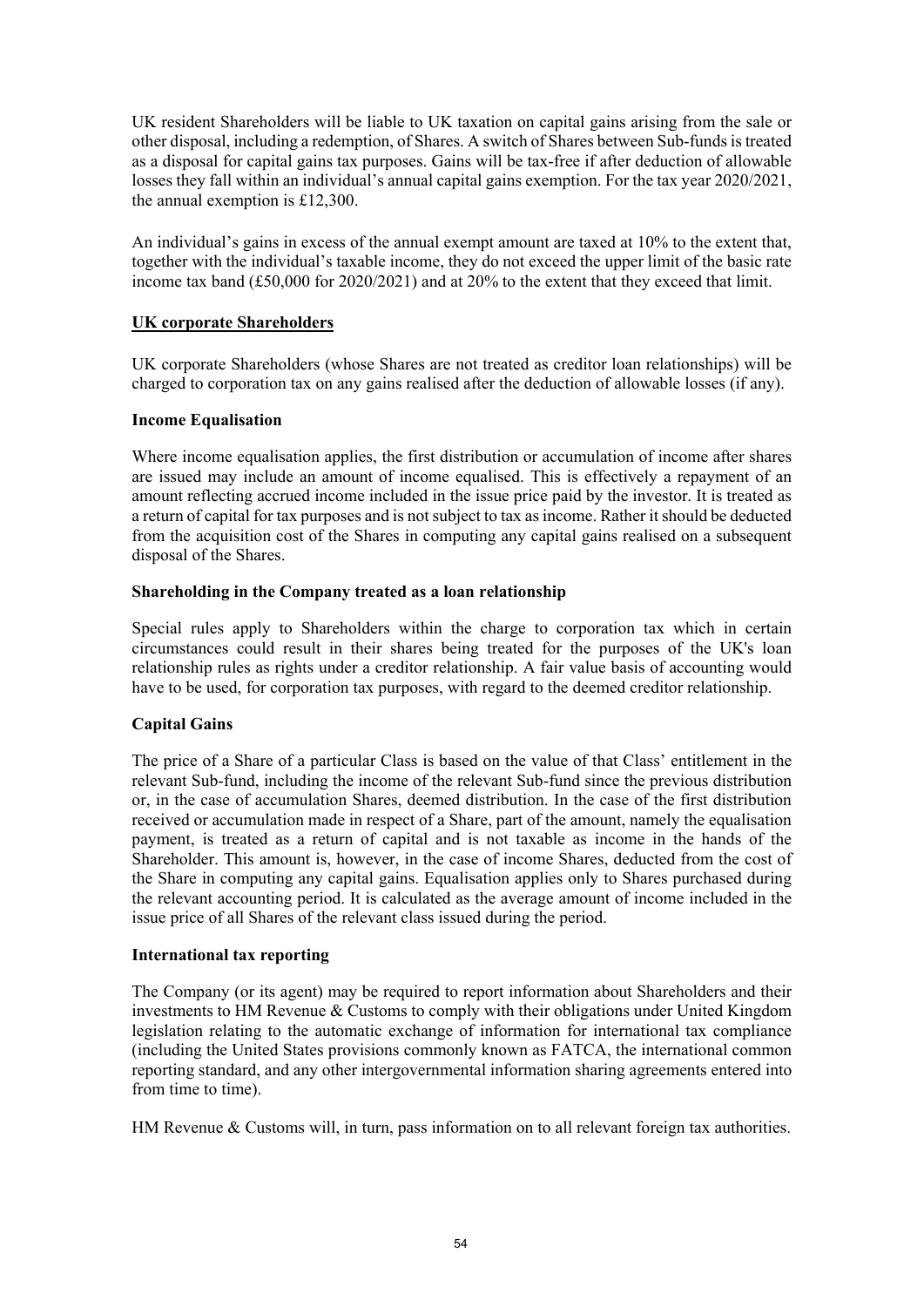If a Shareholder does not provide the necessary information, the Company will be required to report this to HM Revenue & Customs who will in turn pass the information on to all relevant tax authorities including the United States'.

# **UK information reporting regime**

Open-ended investment companies are required to report details of interest distributions paid to UK, and any non-UK investors. Dividend distributions and payments made to ISA investors are not within the scope of these rules.

# **28 REPORTS AND ACCOUNTS**

The annual accounting period of the Company ends on  $30<sup>th</sup>$  September.

The annual report of the Company (the "**long report**") will be available on the ACD's website at www.tutman.co.uk on or before the end of January and the half-yearly long report on or before the end of May in each year. Copies of these long reports may be inspected at, and copies obtained free of charge from the ACD at its operating address. These reports may also be inspected at the Depositary's office during normal office hours.

# **29 ANNUAL GENERAL MEETING**

In accordance with the OEIC Regulations the Company has elected to dispense with the holding of an annual general meeting. Shareholders have the right to request copies of the service contracts in place between the Company and its service providers.

# **30 REQUISITIONS OF MEETINGS**

The ACD and/or the Depositary may requisition a general meeting at any time.

Shareholders may also requisition a general meeting of the company. A requisition by Shareholders must state the objects of the meeting, be dated, be signed by Shareholders who, at the date of the requisition, are registered as holding not less than one-tenth in value of all shares then in issue and the requisition, must be deposited at the head office of the company. The ACD must convene a general meeting no later than eight weeks after receipt of such requisition.

# **31 VOTING**

Entitlement to receive notice of a particular meeting or adjourned meeting and to vote at such a meeting is determined by reference to those persons who are holders of shares in the Company on the date seven days before the notice is sent ("**the cut-off date**"), but excluding any persons who are known not to be holders at the date of the meeting or other relevant date.

At a meeting of Shareholders, on a show of hands every holder who (being an individual) is present in person or by proxy or, if a corporation, is present by a properly authorised representative, has one vote. On a poll votes may be given either personally or by proxy and the voting rights attached to a share are such proportion of the total voting rights attached to all shares in issue as the price of the share bears to the aggregate price of shares in issue on the cut-off date. A holder entitled to more than one vote need not, if he votes, use all his votes or cast all the votes he uses in the same way. A vote will be decided on a show of hands unless a poll is (before or on the declaration of the result of the show of hands) demanded by the chairman, by the Depositary or by two Shareholders present or by proxy.

An instrument appointing a proxy may be in any usual or common form or in any other form approved by the ACD. It should be in writing under the hand of the appointor or his attorney or, if the appointer is a corporation, either under the common seal, executed as a Deed or under the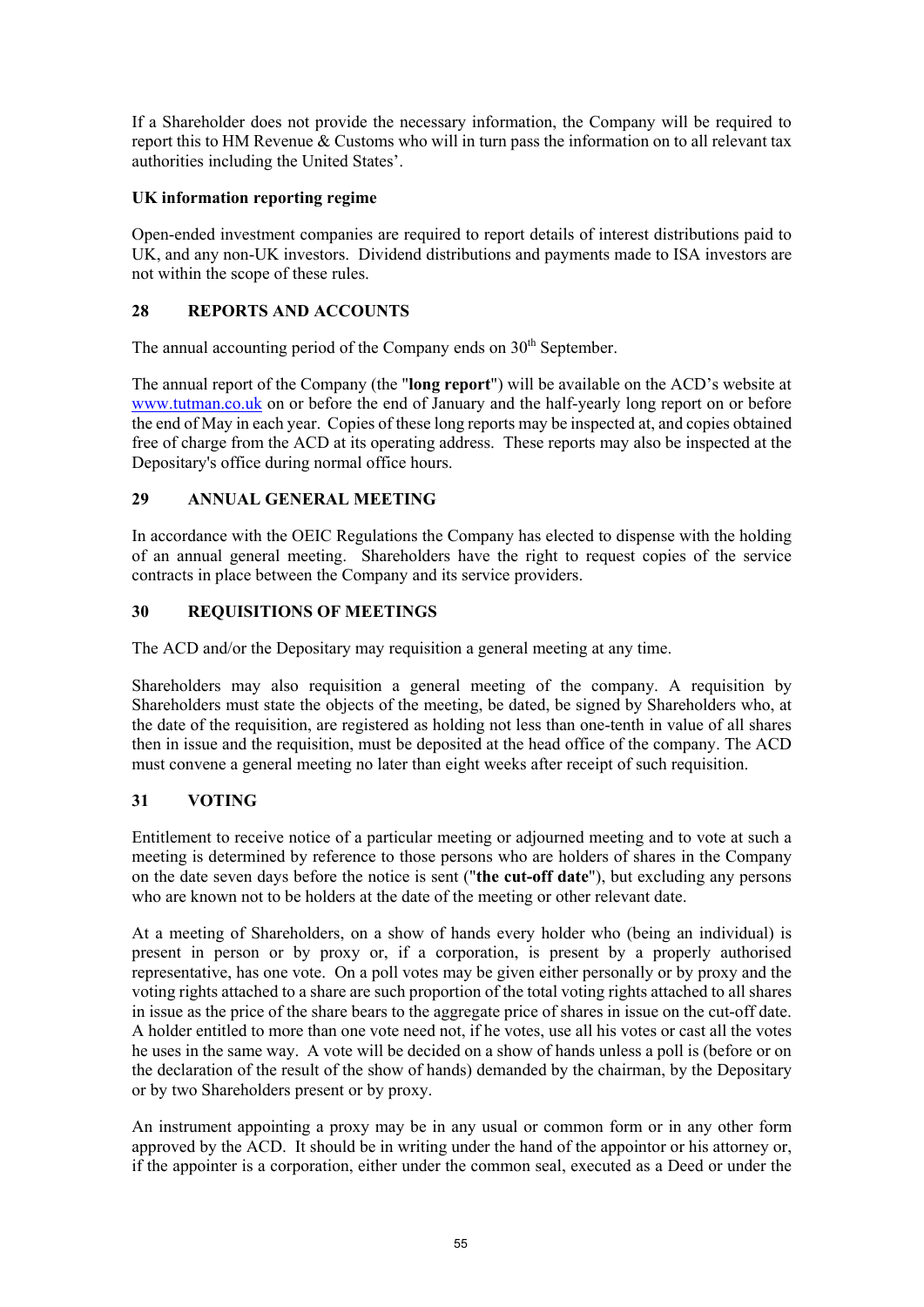hand of a duly authorised officer or attorney. A person appointed to act as a proxy need not be a holder.

The quorum at a meeting of holders is two Shareholders present in person or by proxy or (in the case of a corporation) by a duly authorised representative. If a quorum is not present within half an hour of the time appointed the meeting will (if requisitioned by Shareholders) be dissolved and in any other case will be adjourned. If at such adjourned meeting a quorum is not present within 15 minutes from the appointed time, one person entitled to count in a quorum will be a quorum.

A corporation, being a holder, may by resolution of its directors or other governing body, authorise such person as it thinks fit to act as its representative at any meeting of holders and the person so authorised is entitled to exercise the same powers on behalf of the corporation which he represents as the corporation could exercise if it were an individual holder.

In the case of joint holders the vote of the senior who tenders a vote, whether in person or by proxy, will be accepted to the exclusion of the votes of the other joint holders and for this purpose seniority is determined by the order in which the names stand in the Register .

The ACD is entitled to attend any meeting but, except in relation to third party shares, is not entitled to vote or be counted in the quorum and any shares it holds are treated as not being in issue for the purpose of such meeting. An associate of the ACD is entitled to attend any meeting and may be counted in the quorum, but may not vote except in relation to third party shares. For this purpose, third party shares are shares held on behalf of or jointly with a person who, if himself the registered Shareholder, would be entitled to vote, and from whom the ACD or the associate (as relevant) has received voting instructions.

## *Meetings and Modifications*

The convening and conduct of meetings of Shareholders and the voting rights of Shareholders at such meetings is governed by the Regulations, as amended from time to time. The requirement for a meeting depends on the proposed change to the Company.

Changes to the Company may fall within one of the following three categories:

- **Fundamental** events which change the purpose or nature of the Company or the basis on which the investor invested, for example changes to an investment objective, its risk profile or something that would cause material prejudice to the investors would require investor approval. Fundamental changes require prior approval at a meeting of Shareholders.
- **Significant** events are those which would materially affect an investor's investment, affect a Shareholder's ability to exercise his rights in relation to this investment, result in material increased payments out of the Company, or could reasonably be expected to cause investors to reconsider their participation in the Company. Those should be notified pre-event to the investors and in sufficient time to enable them to leave the Company, if they wish, before the change takes effect. 60 days minimum notice is required for these changes.
- **Notifiable** events for which the ACD would decide when and how Shareholders should be notified, depending on the type of event. In these cases notification could be before or after the event. This may take the form of the sending of an immediate notification to Shareholders or the information being included in the next long report of the Company.

# **32 TRANSFER OF SHARES**

A Shareholder is entitled (subject to as mentioned below) to transfer shares by an instrument of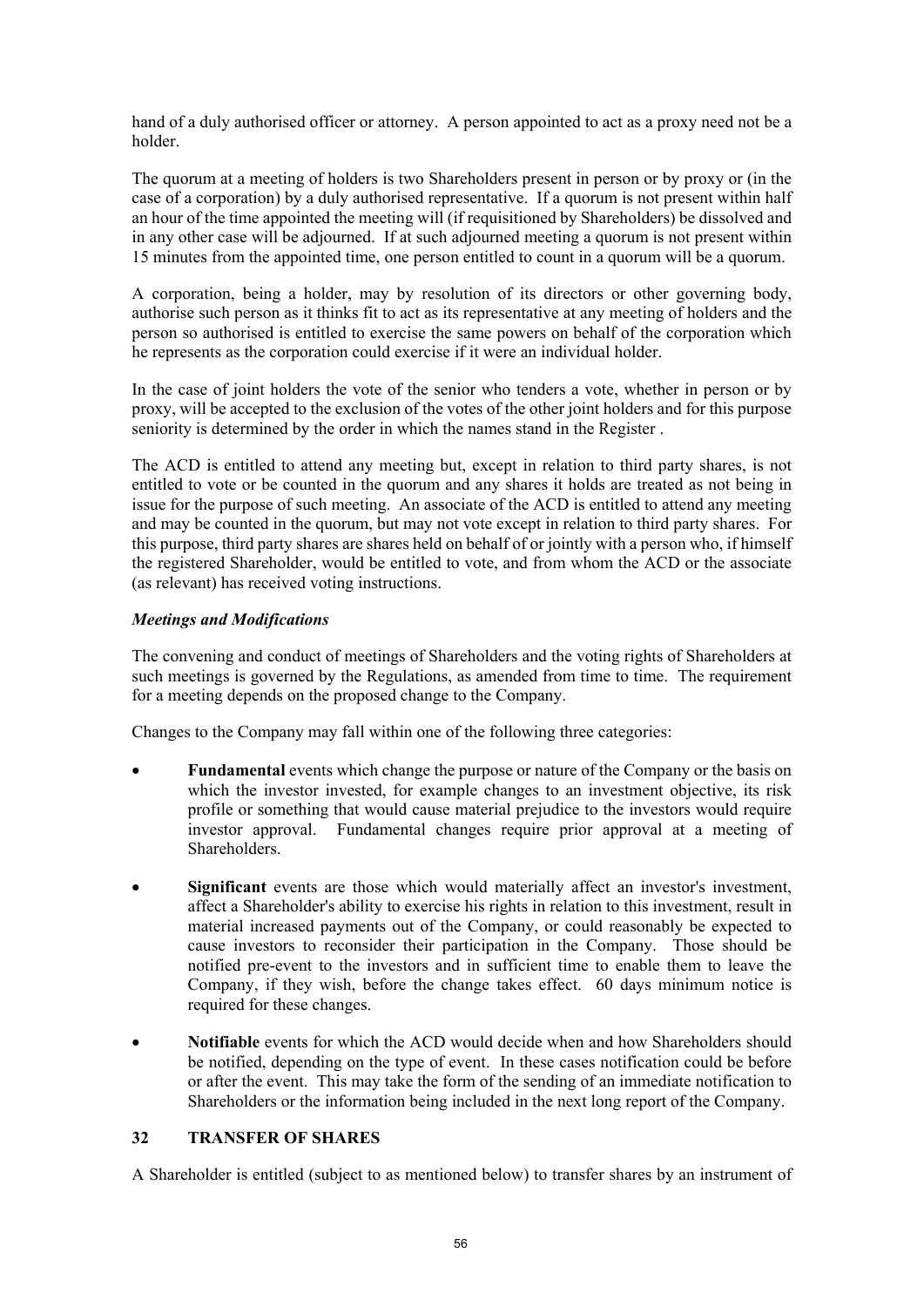transfer in any usual or common form or in any other form approved by the ACD. The ACD is not obliged to accept a transfer if it would result in the holder, or the transferee, holding less than the minimum holding of shares of the class in question. The instrument of transfer, duly stamped if it is required to be stamped, must be lodged with the Registrar for registration. The transferor remains the holder until the name of the transferee has been entered in the Register.

The Company or the Registrar may require the payment of such reasonable fee as the ACD and the company may agree for the registration of any grant of probate, letters of administration or any other documents relating to or affecting the title to any share.

# **33 WINDING UP OF THE COMPANY AND TERMINATION OF FUNDS**

The Company may be wound up under chapter 7.3 of COLL or as an unregistered company under Part V of the Insolvency Act 1986. Winding up of the Company or termination of the Funds under COLL is only permitted with the approval of the FCA and if a statement has been lodged with the FCA by the ACD confirming that the Company or the Funds will be able to meet all their liabilities within twelve months of the date of the statement (a "**solvency statement**").

Subject to the foregoing, the Company or the Fund(s) in question will be wound up or terminated (as appropriate) under COLL:

- if an extraordinary resolution of Shareholders of either the Company or the relevant Fund (as appropriate) to that effect is passed; or
- on the date stated in any agreement by the FCA in response to a request from the ACD for the winding up of the Company or a request for the termination of the Fund(s); or
- on the effective date of a duly approved scheme of arrangement which is to result in the Company ceasing to hold any Scheme Property, or
- on the effective date of a duly approved scheme of arrangement which is to result in a Fund ceasing to hold any Scheme Property.

On the occurrence of any of the above COLL 6.2 (Dealing), COLL 6.3 (Valuation and Pricing) and COLL 5 (Investment and Borrowing Powers) will cease to apply to the Company or the relevant Fund.

The ACD may request that a Fund be terminated in certain situations such as if, at any time after the first anniversary of the issue of the first shares linked to a Fund the net value of the assets of the Company attributable to such Fund is less than £1 million.

The winding up of the Company or termination of a Fund under COLL is carried out by the ACD which will, as soon as practicable, cause the property of the Company or that property attributable to that Fund to be realised and the liabilities to be met out of the proceeds. Provided that there are sufficient liquid funds available after making provision for the expenses of winding up and the discharge of the liabilities of the Company or the relevant Fund (as the case may be) the ACD may arrange for interim distribution(s) to be made to Shareholders. When all liabilities have been met, the balance (net of a provision for any further expenses) will be distributed to Shareholders. The distribution made in respect of the Fund in question will be made to the holders of shares linked to that Fund, in proportion to the units of entitlement in the property of that Fund which their shares represent.

Shareholders will be notified of any proposal to wind up the Company or terminate any of the Funds. On commencement of such winding up or termination the Company will cease to issue and cancel shares and transfers of such shares shall cease to be registered.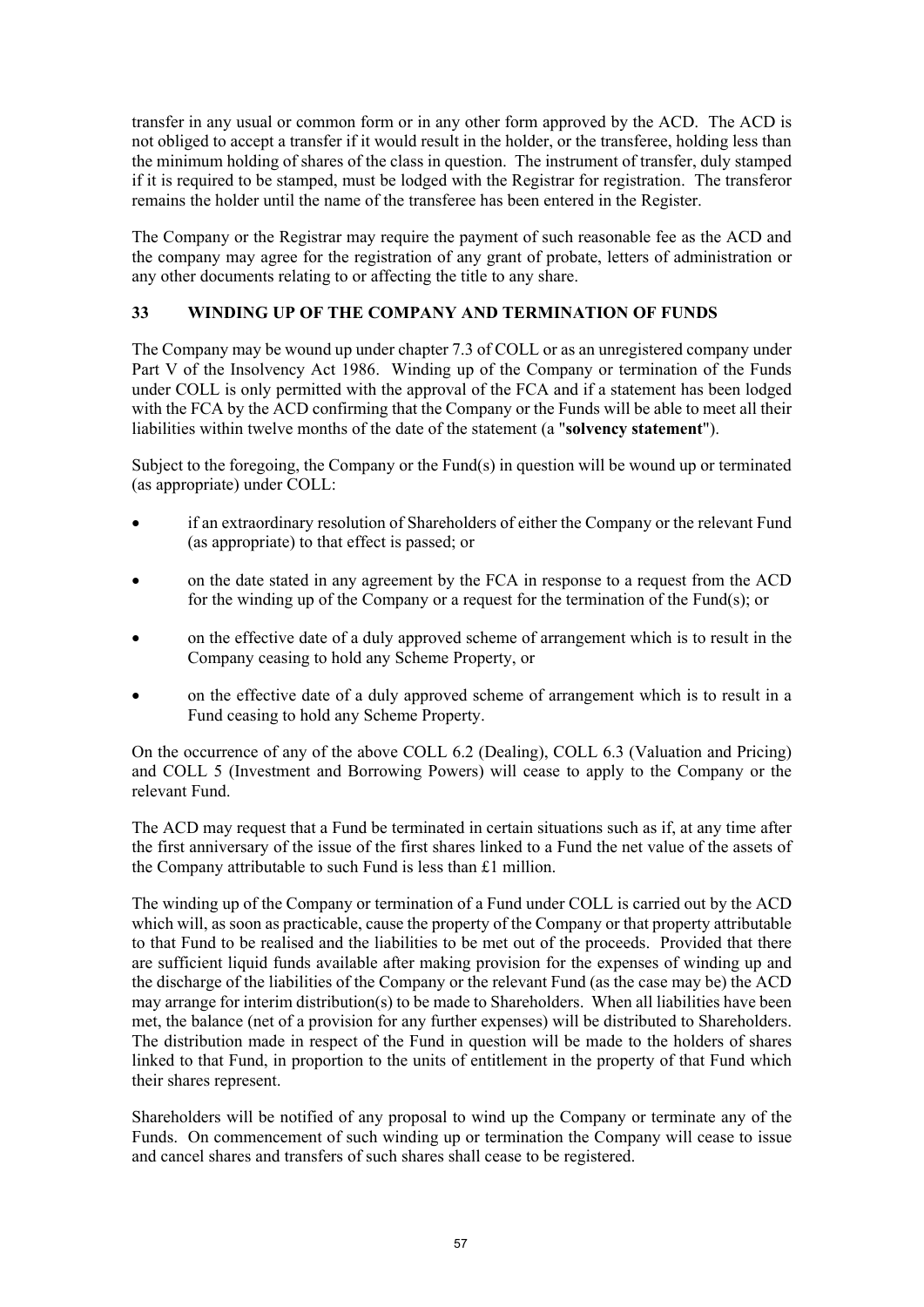On completion of the winding up of the Company will be dissolved and any money (including unclaimed distributions) standing to the account of the Company will be paid into court within one month of dissolution.

# **34 OTHER INFORMATION**

## *Delegation*

The ACD and the Depositary, subject to exceptions specified in COLL, may retain (or arrange for the Company to retain) the services of other persons to assist them in the performance of their respective functions. Subject to certain relevant legal and/or regulatory requirements, in relation to certain functions, the ACD or the Depositary (as applicable) will not be liable for the actions of the persons so appointed provided certain provisions of COLL apply.

## *Conflicts of Interest*

The Depositary or any associate of the Depositary, or of any investment adviser may (subject to COLL) hold money on deposit from, lend money to, or engage in stocklending transactions in relation to the Company, so long as the services concerned are provided on arm's length terms.

The Depositary, the ACD, the Investment Manager or any investment adviser or any associate of any of them may sell or deal in the sale of property to the Company or purchase property from the Company provided the applicable provisions of the COLL apply and are observed.

Subject to compliance with COLL the ACD may be party to or interested in any contract, arrangement or transaction to which the Company is a party or in which it is interested. The ACD is entitled in its own discretion to determine the terms of its appointment as such, and consequently to amend the terms of the service agreement referred to under "**The Authorised Corporate Director**" above.

The ACD, the Investment Manager and other companies within their respective groups may, from time to time, act as investment advisers or advisers to other schemes, funds or sub-funds which follow similar investment objectives to those of the Funds. It is therefore possible that the ACD and/or the Investment Manager may in the course of their business have potential conflicts of interest with the Company. Each of the ACD and the Investment Manager will, however, have regard in such event to its obligations under the Instrument and, in particular, to its obligation to act in the best interests of the Company so far as practicable, having regard to its obligations to other clients, when undertaking any investment business where potential conflicts of interest may arise.

The Depositary may, from time to time, act as trustee, depositary or custodian of other collective investment schemes.

The Investment Manager may manage other accounts/portfolios with similar investment objectives to the Funds.

### *No liability to Account*

Subject to applicable laws and regulation, the Depositary, the ACD, or any investment adviser or any associate of any of them will not be liable to account to the Company or any other person, including the holders of shares or any of them, for any profit or benefit made or derived from or in connection with:

*(a)* their acting as agent for the Company in the sale or purchase of property to or from a Fund; or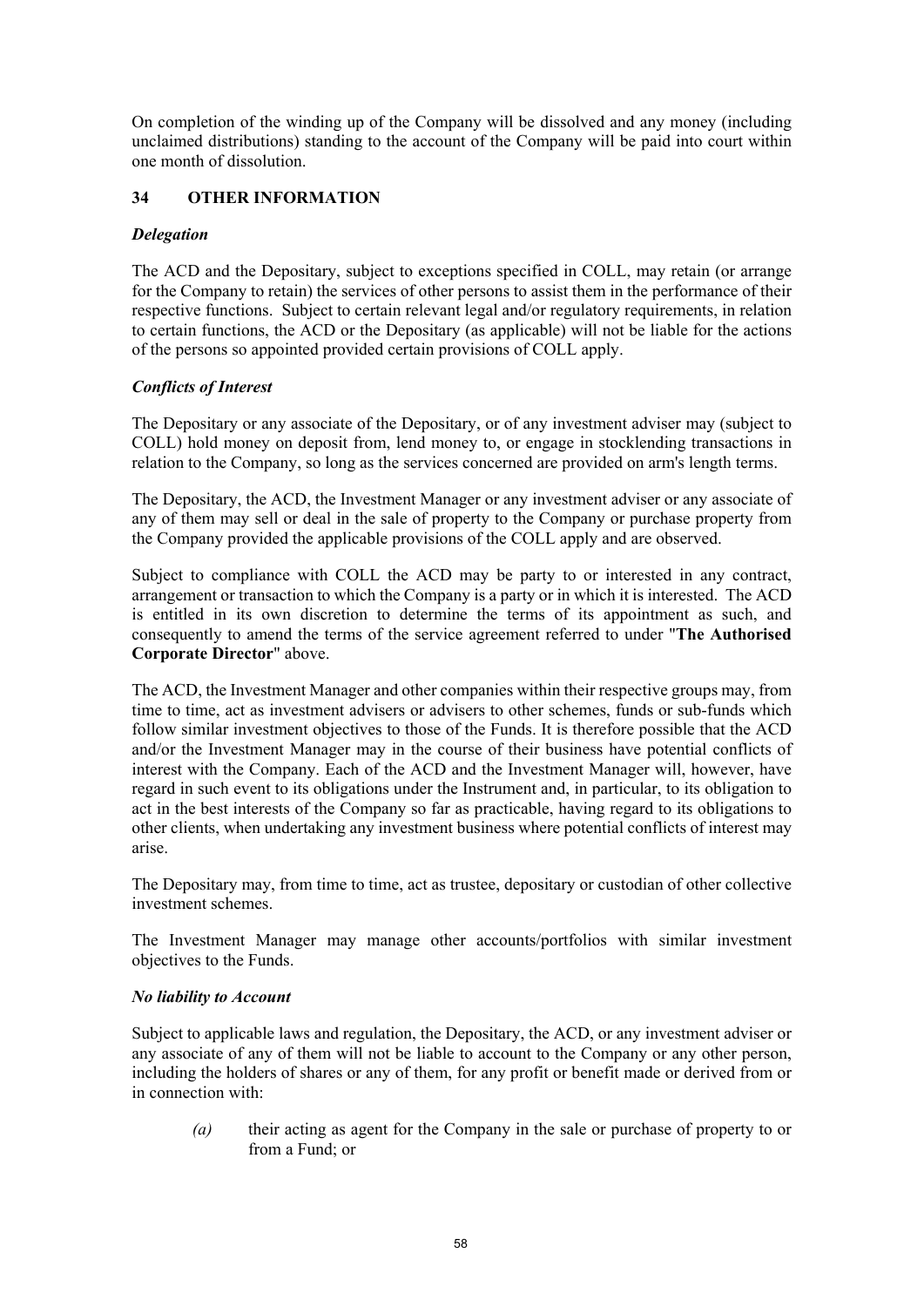- *(b)* their part in any transaction or the supply of services permitted by the COLL; or
- *(c)* their dealing in property equivalent to any owned by (or dealt in for the account of) the Company.

Subject to the Regulations, neither the ACD, Depositary, Administrator, Registrar, Investment Manager or any other person involved with the establishment and/or operation of the Company are liable to account to each other or to the Shareholders or former Shareholders of the Company for any profits or benefits they may make or receive which are made, derived from or in connection with:

- *(a)* dealings in the shares of the Company;
- *(b)* any transaction in the underlying property of the Company; or
- *(c)* the supply of services to the Company.

Investors buy and redeem Shares through the ACD who nets them to reduce the number of Shares issued/cancelled by the Company. When carrying out deals in Shares, the ACD acts as principal but does not profit from this activity.

## *Liability and Indemnity*

With the exception mentioned below:

- The ACD, the Depositary and the Auditor are each entitled under the Instrument to be indemnified against any liability incurred by them in defending any proceedings in relation to the Company in which judgement or relief is given in their favour; and
- the ACD and the Depositary are, under the terms of their respective agreements with the Company, exempted from any liability for any loss or damage suffered by the Company.

The above provisions will not, however, apply in the case of:

- any liability which would otherwise attach to the ACD or the Auditor in respect of any negligence, default, breach of duty or breach of trust in relation to the Company;
- any liability on the part of the Depositary for any failure to exercise due care and diligence in the discharge of its functions.

### **35 GENERAL**

### *Complaints*

Any complaint should be referred to the ACD at its registered office. If a complaint cannot be resolved satisfactorily with the ACD it may be referred to the Financial Ombudsman Service, South Quay Plaza, 183 Marsh Wall, London E14 9SR. More details about the Financial Ombudsman Service and a copy of the ACD's complaints procedure are available from the ACD.

# *Cancellation rights*

When the investment is a lump sum investment (or the first payment, being larger than the second payment, in a regular payment savings plan) an applicant who is entitled to cancel and does so will not get a full refund of the money paid by him if the purchase price of the shares falls before the cancellation notice is received by the ACD, because an amount equal to such fall (the "**shortfall**") will be deducted from the refund he would otherwise receive. Where the purchase price has not yet been paid the applicant will be required to pay the amount of the shortfall to the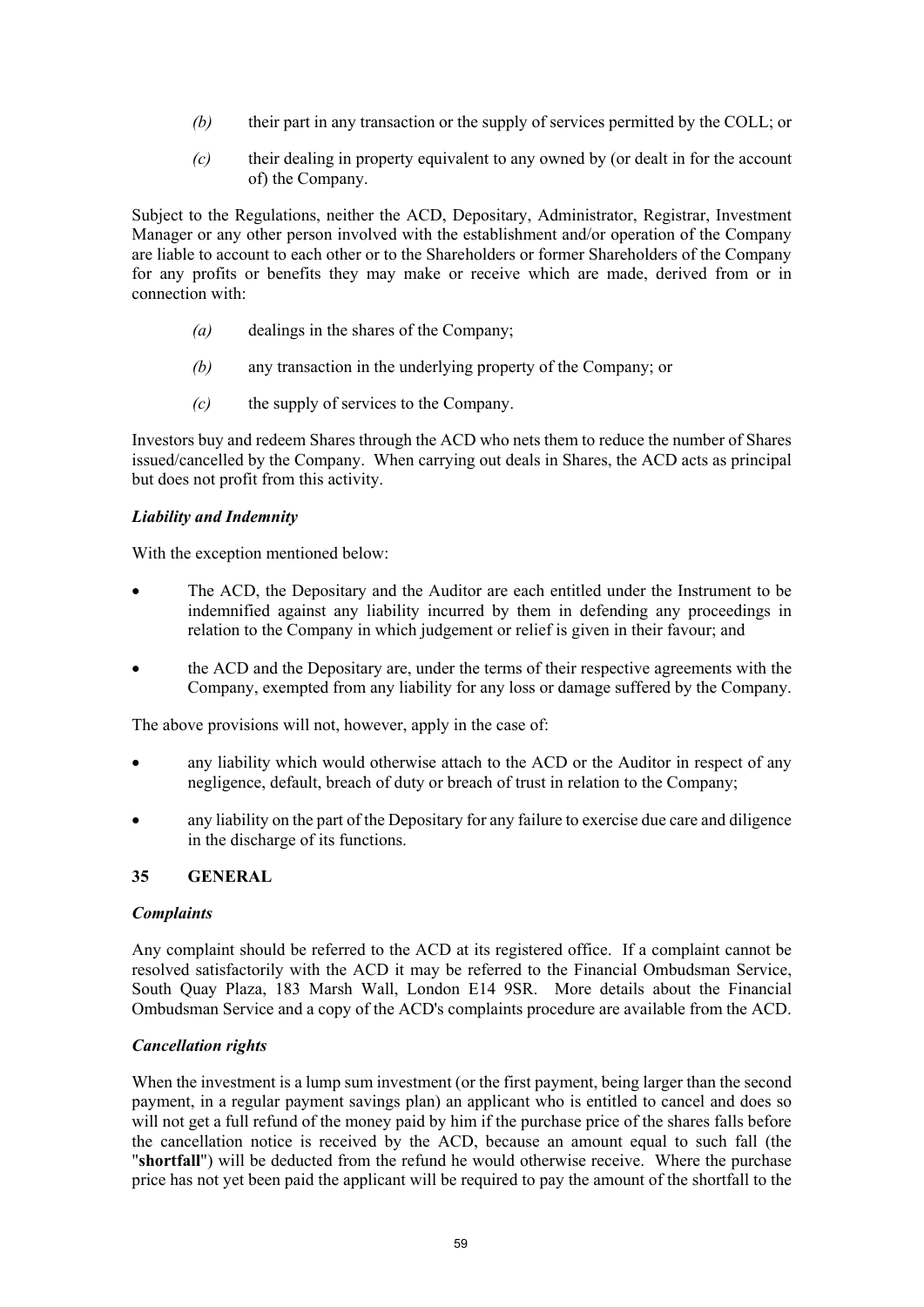ACD. The deduction does not apply where the service of the notice of the right to cancel precedes the entering into of the agreement. Cancellation rights must be exercised by posting a cancellation notice to the ACD on or before the 14<sup>th</sup> day after the date of receipt of the notice of the right to cancel.

A notice of an applicant's right to cancel the agreement to purchase shares will be forwarded, where this is required by rules made under the Act.

## *Provisions to facilitate any future election for tax-elected fund status*

The Funds may not have a UK property business or an overseas property business (as defined for regulation 69Z46 of the Authorised Investment Funds (Tax) Regulations 2006).

No Fund may enter into or be a party to any form of debt, the interest on which is dependent on the results of that Fund (or all or part of its business) or the value of its assets, or where the interest exceeds a reasonable commercial return on the consideration lent, or where the capital to be repaid exceeds the amount lent or is not reasonably comparable with amounts generally repayable on listed securities (as provided in regulation 69Z47 of the Authorised Investment Funds (Tax) Regulations 2006).

## *Notices, remittances and service of other documents*

The address for service on the Company of notices or other documents required or authorised to be served on it is C/O Thesis Unit Trust Management Limited, Exchange Building, St Johns Street, Chichester, PO19 1UP.

Shares in the Funds are not listed or dealt in on any investment exchange.

All notices or documents required to be served on Shareholders shall be served by post to the address of such Shareholder as evidenced on the Register.

All documents and remittances are sent at the risk of the Shareholder.

### *Financial Services Compensation Scheme*

The Financial Services Compensation Scheme has been established under the rules of the FCA as a "rescue fund" for certain clients of firms authorised and regulated by the FCA which have gone out of business. The ACD will supply you with further details of the scheme on written request to its operating address. Alternatively, you can visit the scheme's website at www.fscs.org.uk or by writing to the Financial Services Compensation Scheme, P.O Box 300, Mitcheldean, GL17 1DY.

### *Documents and information available*

Copies of the following documents are available for all purchasers of shares on request, free of charge from the ACD at Exchange Building, St Johns Street, Chichester, PO19 1UP:

- latest version of the Prospectus;
- latest version of the KIID;
- latest version of the Instrument which constitutes the Company and the Funds;
- latest annual and half-yearly long reports applying to the Funds;
- the ACD Agreement; and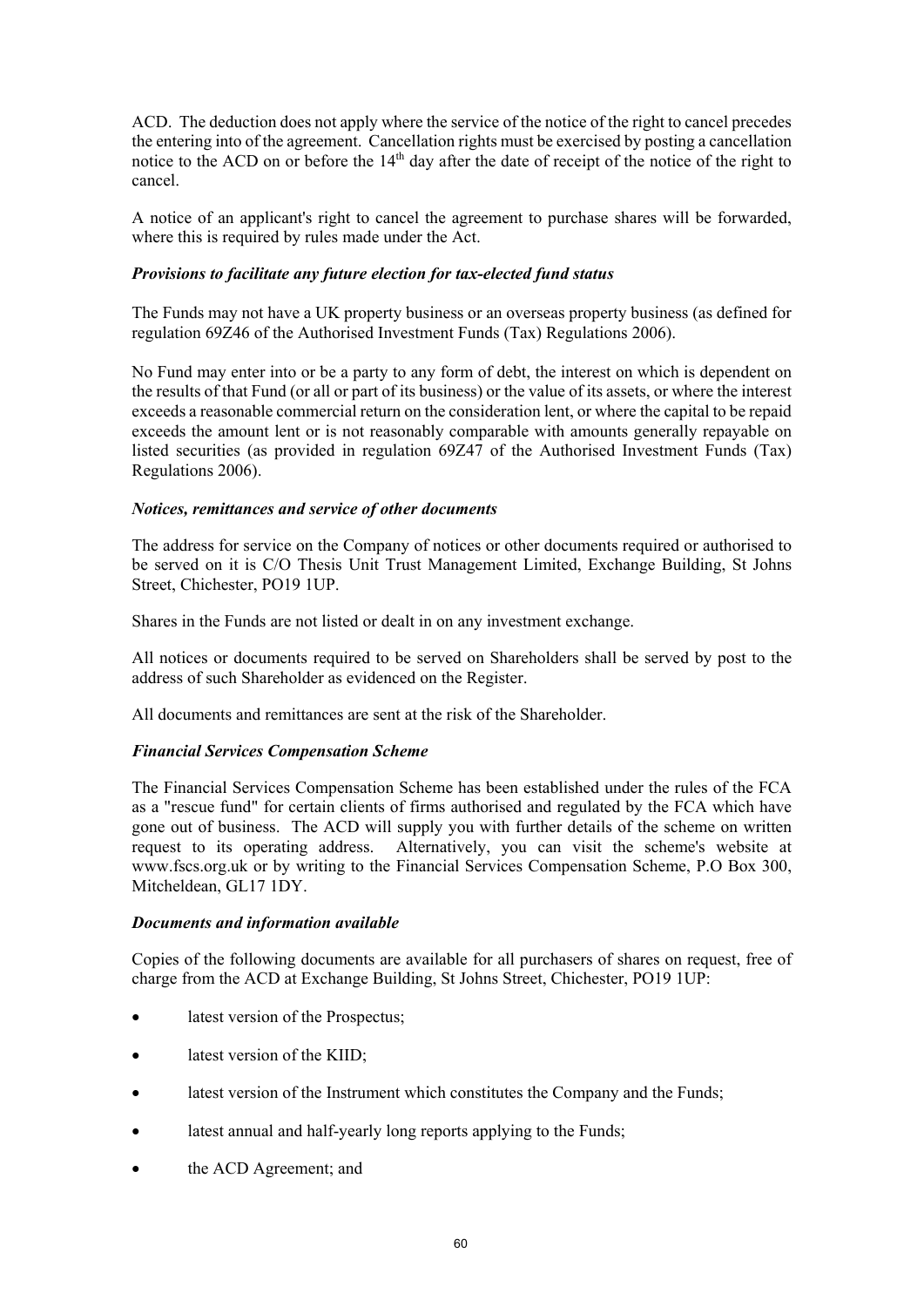supplementary information relating to the quantitative limits which apply to the risk management of the Company and the Funds, the methods used for the purposes of such risk management and any recent developments which relate to the risk and yields of the main categories of investment which apply to the Company and the Funds.

The above documents are also available for inspection on any Business Day during normal business hours at the offices of the ACD.

### **This Prospectus**

This Prospectus describes the constitution and operation of the Company at the date of this Prospectus. In the event of any materially significant change in the matters stated herein or any materially significant new matter arising which ought to be stated herein this Prospectus will be revised. Investors should check with the ACD that this is the latest version and that there have been no revisions or updates.

## **Governing law**

The Company, the Instrument, this Prospectus and any matters arising out of or in connection with a Shareholder's investment in shares in the Company and the establishment, management and administration of the Company shall be governed by and construed in accordance with the laws of England and Wales. The rights of the Shareholders and the construction and effect of the provisions of the Instrument and this Prospectus shall be subject to the exclusive jurisdiction of the courts of England and Wales.

## **Remuneration Disclosure**

Under the requirements of UK UCITS Regulations and the UCITS Remuneration Code as set out in SYSC 19E, Thesis Unit Trust Management, as UCITS Manager, must establish and apply remuneration policies and practices for its staff that have a material impact on the risk profile of Thesis Unit Trust Management or the Fund.

These practices must be consistent with and promote sound and effective risk management, not encourage risk taking which is inconsistent with the risk profile of the Fund as detailed in the Instrument of Incorporation or the Prospectus, and does not impair Thesis Unit Trust Management's compliance with its duty to act in the best interest of the Fund it manages. Under the UCITS Remuneration Code, Thesis Unit Trust Management is required to disclose how those individuals whose actions have a material impact on the Fund are remunerated.

Thesis Unit Trust Management considers its activities as non complex due to the fact that regulation limits the UCITS strategies conducted and the scope of investment is in such a way that investor risk is mitigated. The discretion of Thesis Unit Trust Management and the portfolio manager is strictly controlled within certain pre-defined parameters as determined in the prospectus of each UCITS. In its role as UCITS Manager, Thesis Unit Trust Management deems itself as lower risk due to the nature of the activities it conducts and the size of the firm. Therefore the remuneration strategy across Thesis Unit Trust Management is governed by the Thesis Unit Trust Management Board and Thesis Unit Trust Management has chosen not to have a Remuneration Committee. The Thesis Unit Trust Management Board has established a Remuneration Policy designed to ensure the UCITS Remuneration Code in the UK Financial Conduct Authority handbook is met proportionally for all UCITS Remuneration Code Staff.

The annual report of the Company and an up to date version of the ACD's remuneration policy including but not limited to, (i) a description of how remuneration and benefits are calculated, and (ii) the identities of persons responsible for awarding the remuneration and benefits may be obtained free of charge from the ACD at Thesis Unit Trust Management Limited – CRUX Asset Management, PO Box 12248, Chelmsford CM99 2EG or during normal business hours on 0345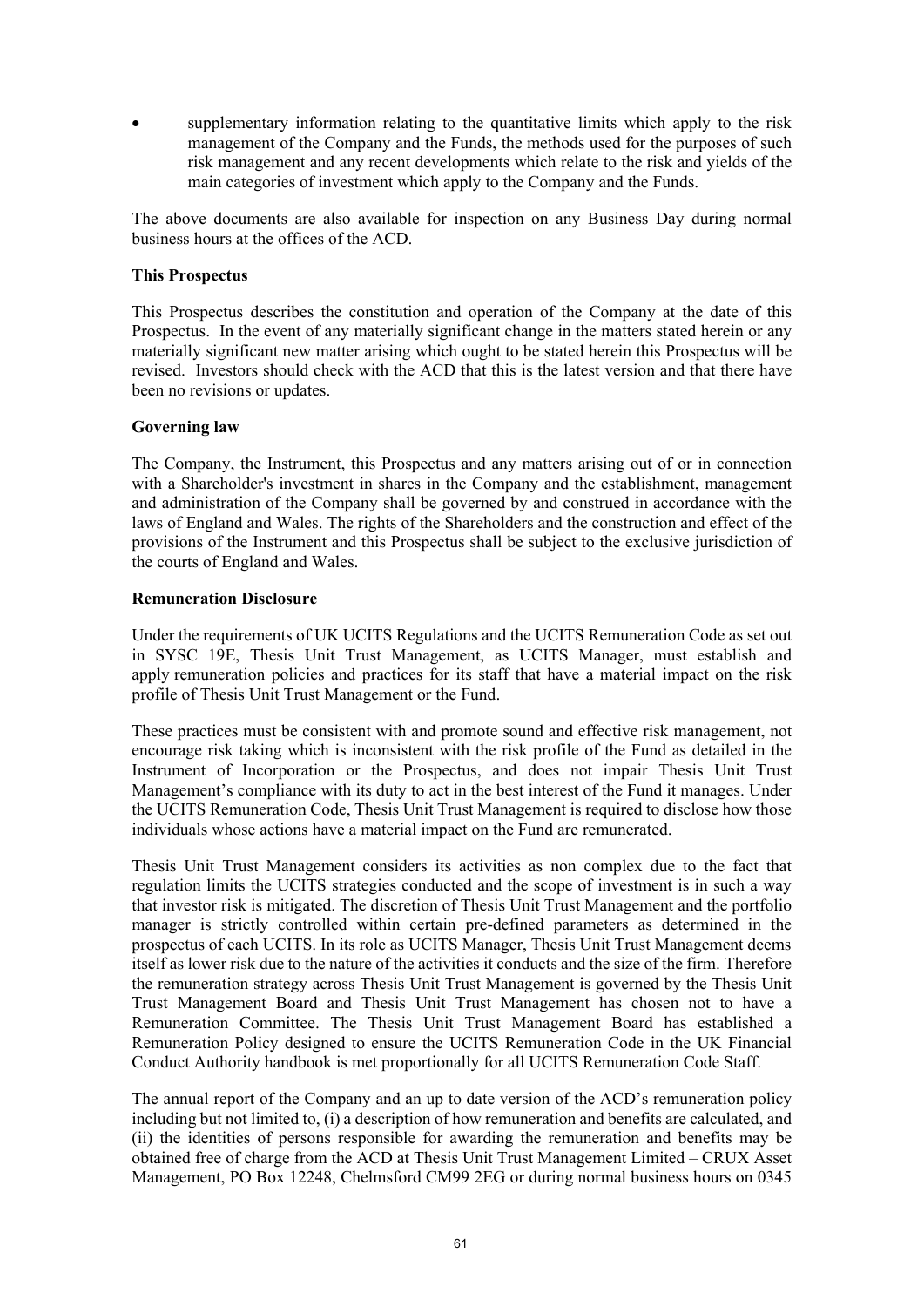113 6965 or from outside the UK on +44 (0) 345 113 6965. The up-to-date remuneration policy can also be obtained from the ACD's website at www.tutman.co.uk. These documents are available in English.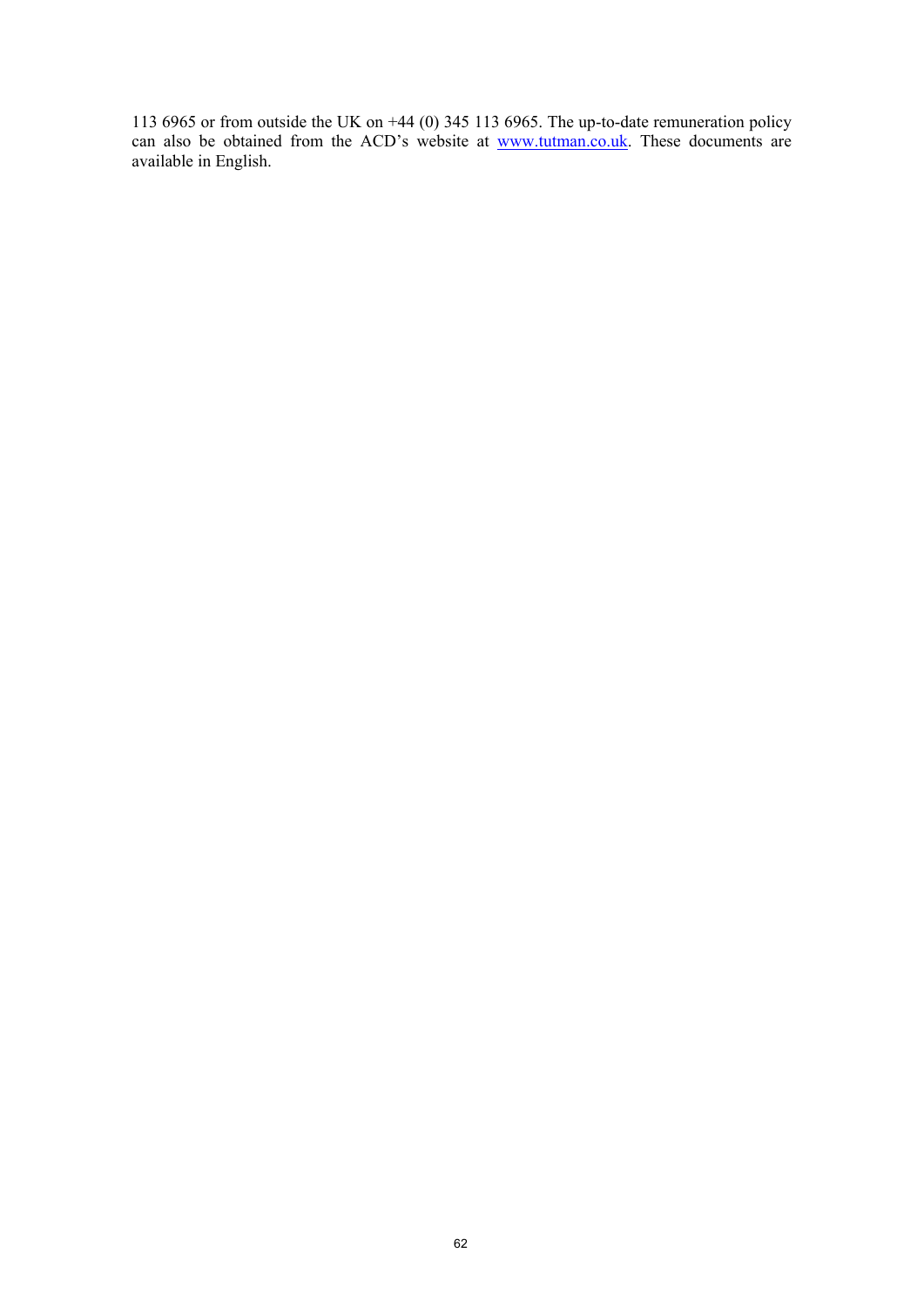# **Schedule 1**

## **Investment and Borrowing Powers**

The Company and the Funds may exercise the full authority and powers permitted by COLL applicable to a UK UCITS Scheme. However, this is subject to the applicable investment limits and restrictions set out in COLL, the Instrument, this Prospectus and the Fund's investment objectives and policy.

## **1. Prudent Spread of Risk**

1.1 Taking account of the investment objectives and policies of the Funds as stated in this Prospectus, the Scheme Property must aim to provide a prudent spread of risk. The limits in this Prospectus and in COLL 5.2 relating to spread of investments do not apply until the expiry of a period of six months after the date of which the authorisation order, in respect of a Fund, takes effect or on which the initial offer commenced, if later, provided that the above is complied with during such period.

### **2. Transferable Securities**

- 2.1 A transferable security is an investment which is a share, a debenture, an alternative debenture, a government and public security, a warrant, or a certificate representing certain securities (as such terms are defined in the Glossary).
- 2.2 An investment is not a transferable security if the title to it cannot be transferred, or can be transferred only with the consent of a third party.
- 2.3 In applying paragraph 2.2 to an investment which is issued by a body corporate, and which is a share or a debenture (as such terms are defined in the Glossary), the need for any consent on the part of the body corporate or any members or debenture holders of it may be ignored.
- 2.4 An investment is not a transferable security unless the liability of the holder of it to contribute to the debts of the issuer is limited to any amount for the time being unpaid by the holder of it in respect of the investment.

### **3. Investment in transferable securities**

- 3.1 A Fund may invest in a transferable security only to the extent that the transferable security fulfils the following criteria:
	- 3.1.1 the potential loss which the Fund may incur with respect to holding the transferable security is limited to the amount paid for it;
	- 3.1.2 its liquidity does not compromise the ability of the ACD to comply with its obligation to redeem units at the request of any qualifying Shareholder (see COLL 6.2.16R(3));
	- 3.1.3 reliable valuation is available for it as follows:
		- (a) in the case of a transferable security admitted to or dealt in on an eligible market, where there are accurate, reliable and regular prices which are either market prices or prices made available by valuation systems independent from issuers;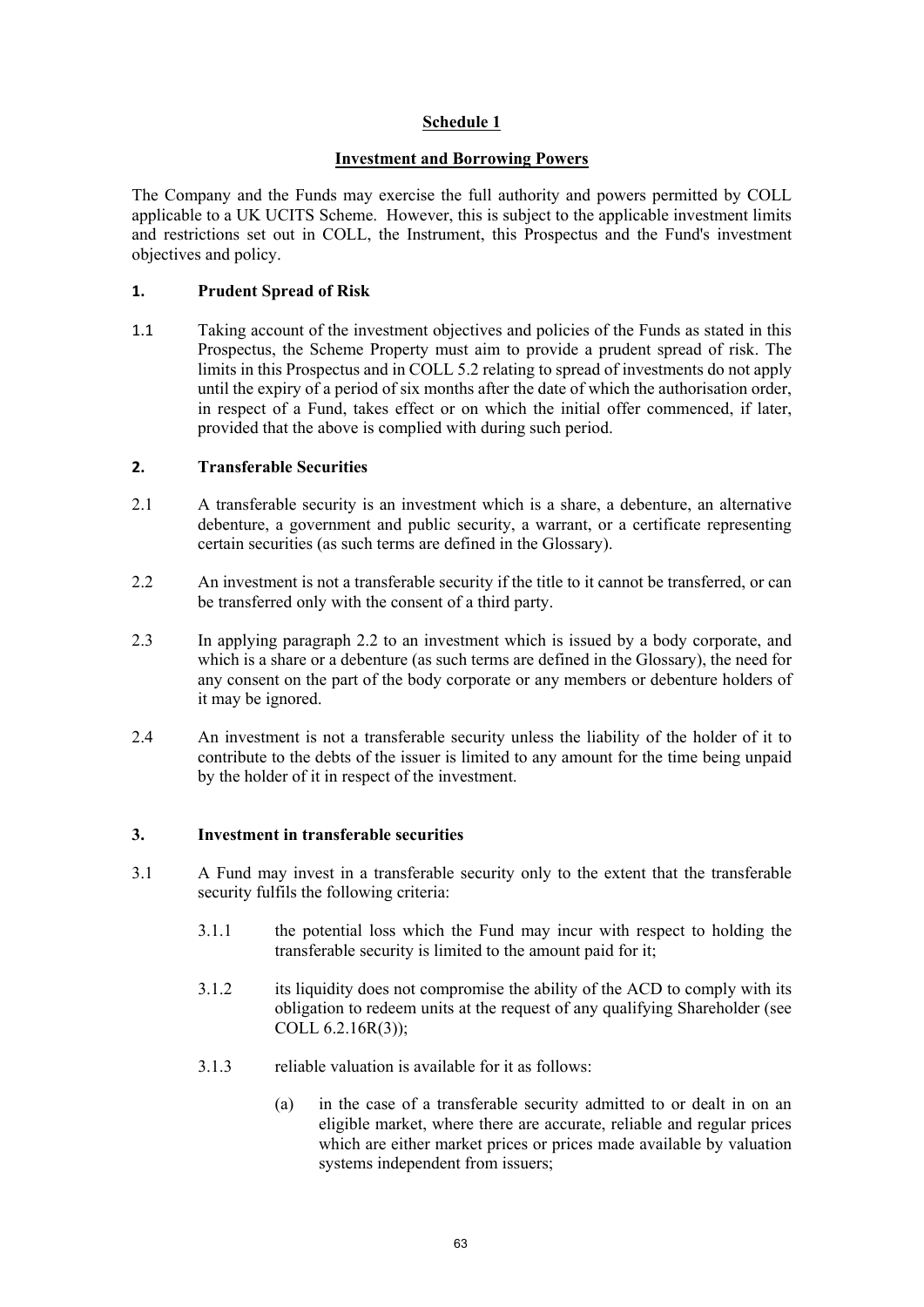- (b) in the case of a transferable security not admitted to or dealt in on an eligible market, where there is a valuation on a periodic basis which is derived from information from the issuer of the transferable security or from competent investment research;
- 3.1.4 appropriate information is available for it as follows:
	- (a) in the case of a transferable security admitted to or dealt in on an eligible market, where there is regular, accurate and comprehensive information available to the market on the transferable security or, where relevant, on the portfolio of the transferable security;
	- (b) in the case of a transferable security not admitted to or dealt in on an eligible market, where there is regular and accurate information available to the ACD on the transferable security or, where relevant, on the portfolio of the transferable security;
- 3.1.5 it is negotiable; and
- 3.1.6 its risks are adequately captured by the risk management process of the ACD.
- 3.2 Unless there is information available to the ACD that would lead to a different determination, a transferable security which is admitted to or dealt in on an eligible market shall be presumed:
	- 3.2.1 not to compromise the ability of the ACD to comply with its obligation to redeem units at the request of any qualifying Shareholder; and
	- 3.2.2 to be negotiable.

### **4. Closed end funds constituting transferable securities**

- 4.1 A unit in a closed end fund shall be taken to be a transferable security for the purposes of investment by a Fund, provided it fulfils the criteria for transferable securities set out in paragraph 3 (Investment in transferable securities), and either:
	- 4.1.1 where the closed end fund is constituted as an investment company or a unit trust:
		- (a) it is subject to corporate governance mechanisms applied to companies; and
		- (b) where another person carries out asset management activity on its behalf, that person is subject to national regulation for the purpose of investor protection; or
	- 4.1.2 where the closed end fund is constituted under the law of contract:
		- (a) it is subject to corporate governance mechanisms equivalent to those applied to companies; and
		- (b) it is managed by a person who is subject to national regulation for the purpose of investor protection.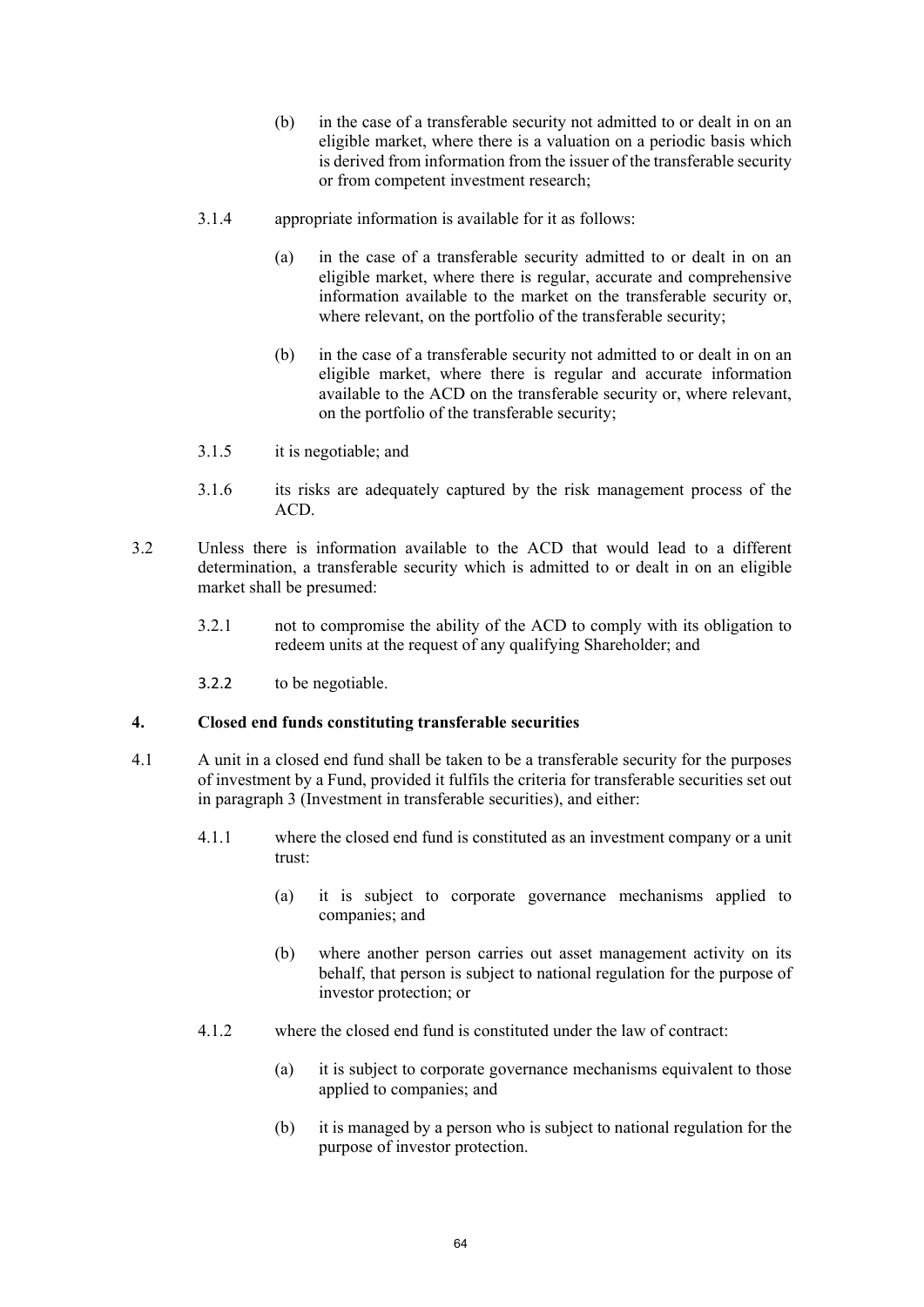### **5. Transferable securities linked to other assets**

- 5.1 A Fund may invest in any other investment which shall be taken to be a transferable security for the purposes of investment by a Fund provided the investment:
	- 5.1.1 fulfils the criteria for transferable securities set out in paragraph 3 (**Investment in transferable securities**) above; and
	- 5.1.2 is backed by or linked to the performance of other assets, which may differ from those in which a Fund can invest.
- 5.2 Where an investment in 8.1 contains an embedded derivative component (see COLL 5.2.19R(3A)), the requirements of COLL 5 with respect to derivatives and forwards will apply to that component.

#### **6. Approved Money Market Instruments**

- 6.1 An approved money-market instrument is a money-market instrument which is normally dealt in on the money market, is liquid and has a value which can be accurately determined at any time.
- 6.2 A money-market instrument shall be regarded as normally dealt in on the money market if it:
	- 6.2.1 has a maturity at issuance of up to and including 397 days;
	- 6.2.2 has a residual maturity of up to and including 397 days;
	- 6.2.3 undergoes regular yield adjustments in line with money market conditions at least every 397 days; or
	- 6.2.4 has a risk profile, including credit and interest rate risks, corresponding to that of an instrument which has a maturity as set out in 6.2.1 or 6.2.2 or is subject to yield adjustments as set out in 6.2.3.
- 6.3 A money-market instrument shall be regarded as liquid if it can be sold at limited cost in an adequately short time frame, taking into account the obligation of the ACD to redeem units at the request of any qualifying Shareholder (see COLL 6.2.16R(3)).
- 6.4 A money-market instrument shall be regarded as having a value which can be accurately determined at any time if accurate and reliable valuations systems, which fulfil the following criteria, are available:
	- 6.4.1 enabling the ACD to calculate a Net Asset Value in accordance with the value at which the instrument held in the portfolio could be exchanged between knowledgeable willing parties in an arm's length transaction; and
	- 6.4.2 based either on market data or on valuation models including systems based on amortised costs.
- 6.5 A money-market instrument that is normally dealt in on the money market and is admitted to or dealt in on an eligible market shall be presumed to be liquid and have a value which can be accurately determined at any time unless there is information available to the ACD that would lead to a different determination.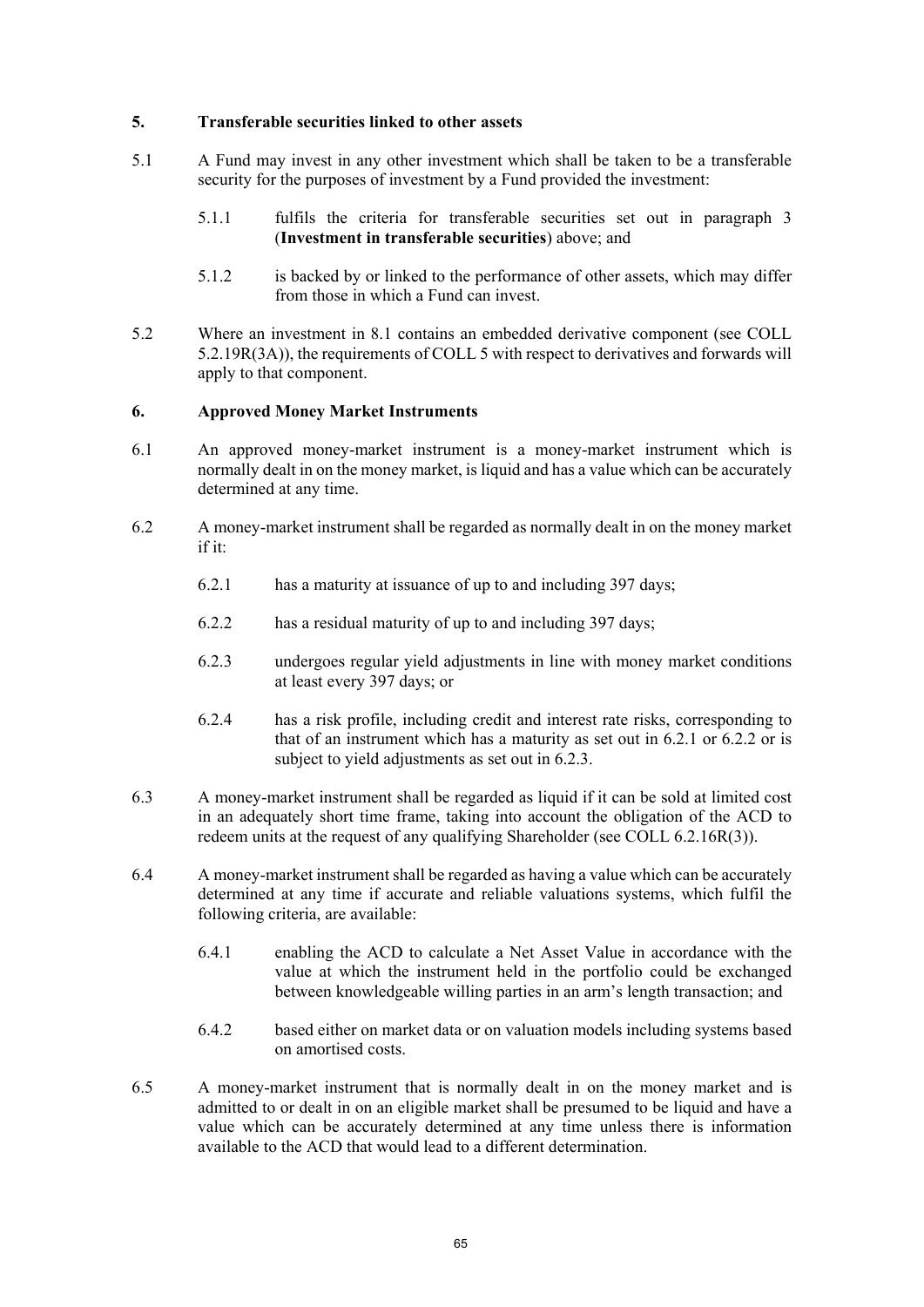## **7. Transferable securities and money market instruments generally to be admitted or dealt in on an Eligible Market**

- 7.1 Transferable securities and approved money market instruments held within a Fund must be:
	- 7.1.1 admitted to or dealt on an eligible market described in paragraph 8.1.1; or
	- 7.1.2 dealt on an eligible market described in paragraph 8.1.2; or
	- 7.1.3 admitted to or dealt in on an eligible market described in 8.2; or
	- 7.1.4 for an approved money market instrument not admitted to or dealt in on an eligible market, within paragraph 9.1; or
	- 7.1.5 recently issued transferable securities provided that:
		- (a) the terms of issue include an undertaking that application will be made to be admitted to an eligible market; and
		- (b) such admission is secured within a year of issue.
- 7.2 However, a Fund may invest no more than 10% of the Scheme Property in transferable securities and approved money-market instruments other than those referred to in paragraph 7.1

### **8. Eligible markets regime: requirements**

- 8.1 A market is eligible for the purposes of the rules if it is:
	- 8.1.1 a regulated market (as defined in the Glossary);
	- 8.1.2 a market in the United Kingdom or an EEA State which is regulated, operates regularly and is open to the public; or
	- 8.1.3 any market within paragraph 8.2.
- 8.2 A market not falling within paragraph 8.1 is eligible for the purposes of COLL 5 if:
	- 8.2.1 the ACD, after consultation with and notification to the Depositary, decides that market is appropriate for investment of, or dealing in, the Scheme Property;
	- 8.2.2 the market is included in a list in this Prospectus; and
	- 8.2.3 the Depositary has taken reasonable care to determine that:
		- (a) adequate custody arrangements can be provided for the investment dealt in on that market; and
		- (b) all reasonable steps have been taken by the ACD in deciding whether that market is eligible.
- 8.3 In paragraph 8.2.1, a market must not be considered appropriate unless it is regulated, operates regularly, is recognised as a market or exchange or as a self-regulatory organisation by an overseas regulator, is open to the public and is adequately liquid and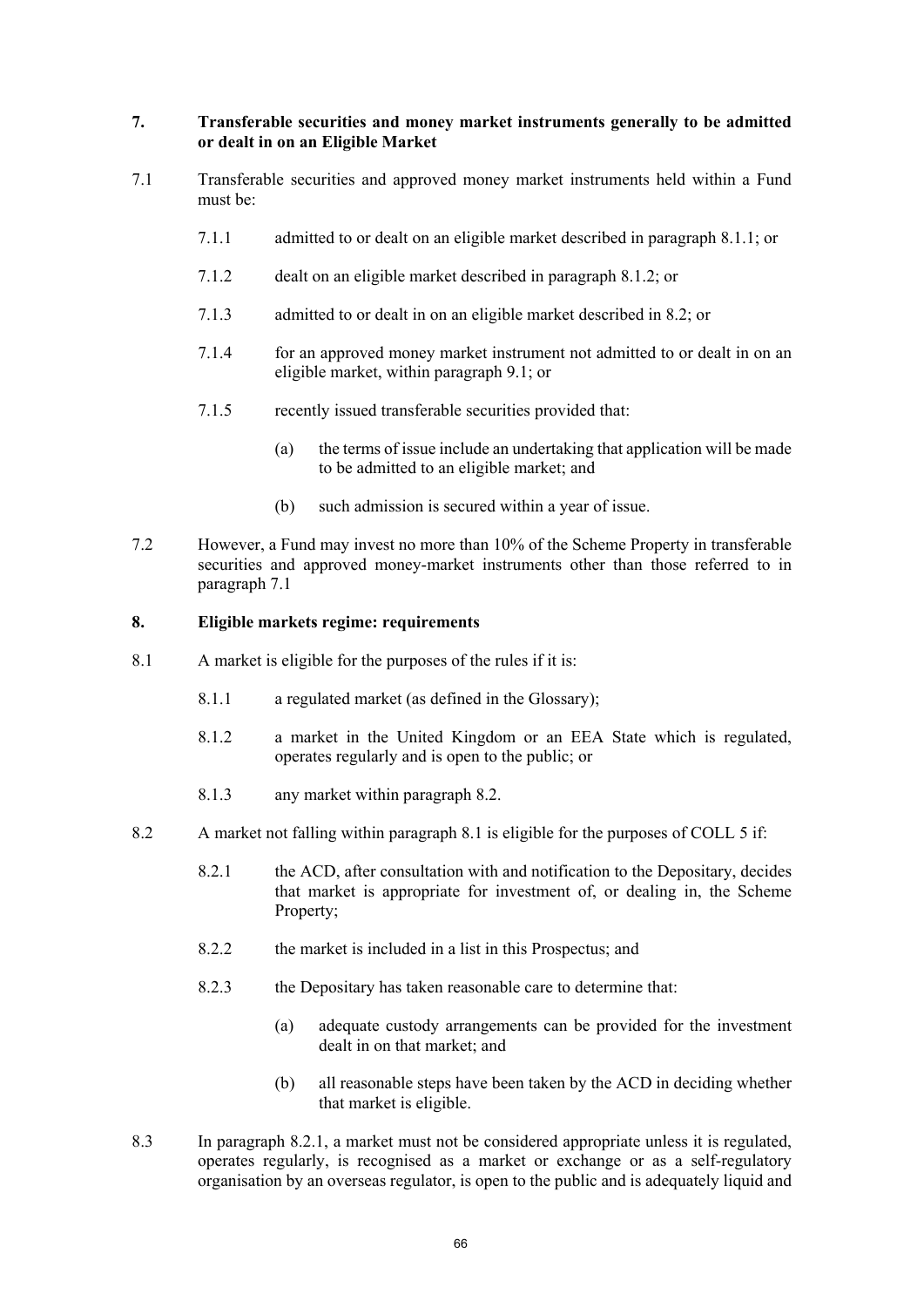has adequate arrangements for unimpeded transmission of income and capital to or for the order of investors.

8.4 The eligible markets in which the Funds may invest are set out in Schedule 2.

### **9. Money-market instruments with a regulated issuer**

- 9.1 In addition to instruments admitted to or dealt in on an eligible market, a Fund may invest in an approved money-market instrument provided it fulfils the following requirements:
	- 9.1.1 the issue or the issuer is regulated for the purpose of protecting investors and savings; and
	- 9.1.2 the instrument is issued or guaranteed in accordance with paragraph 10 (Issuers and guarantors of money-market instruments).
- 9.2 The issue or the issuer of a money-market instrument, other than one dealt in on an eligible market, shall be regarded as regulated for the purpose of protecting investors and savings if:
	- 9.2.1 the instrument is an approved money-market instrument;
	- 9.2.2 appropriate information is available for the instrument (including information which allows an appropriate assessment of the credit risks related to investment in it), in accordance with paragraph 11 (Appropriate information for money-market instruments); and
	- 9.2.3 the instrument is freely transferable.

#### **10. Issuers and guarantors of money-market instruments**

- 10.1 A Fund may invest in an approved money-market instrument if it is:
	- 10.1.1 issued or guaranteed by any one of the following:
		- (a) a central authority of the United Kingdom or an EEA State or, if the EEA State is a federal state, one of the members making up the federation;
		- (b) a regional or local authority of the United Kingdom or an EEA State;
		- (c) the Bank of England, the European Central Bank or a central bank of an EEA State;
		- (d) the European Union or the European Investment Bank;
		- (e) a non-EEA State or, in the case of a federal state, one of the members making up the federation;
		- (f) a public international body to which the United Kingdom or one or more EEA States belong; or
	- 10.1.2 issued by a body, any securities of which are dealt in on an eligible market; or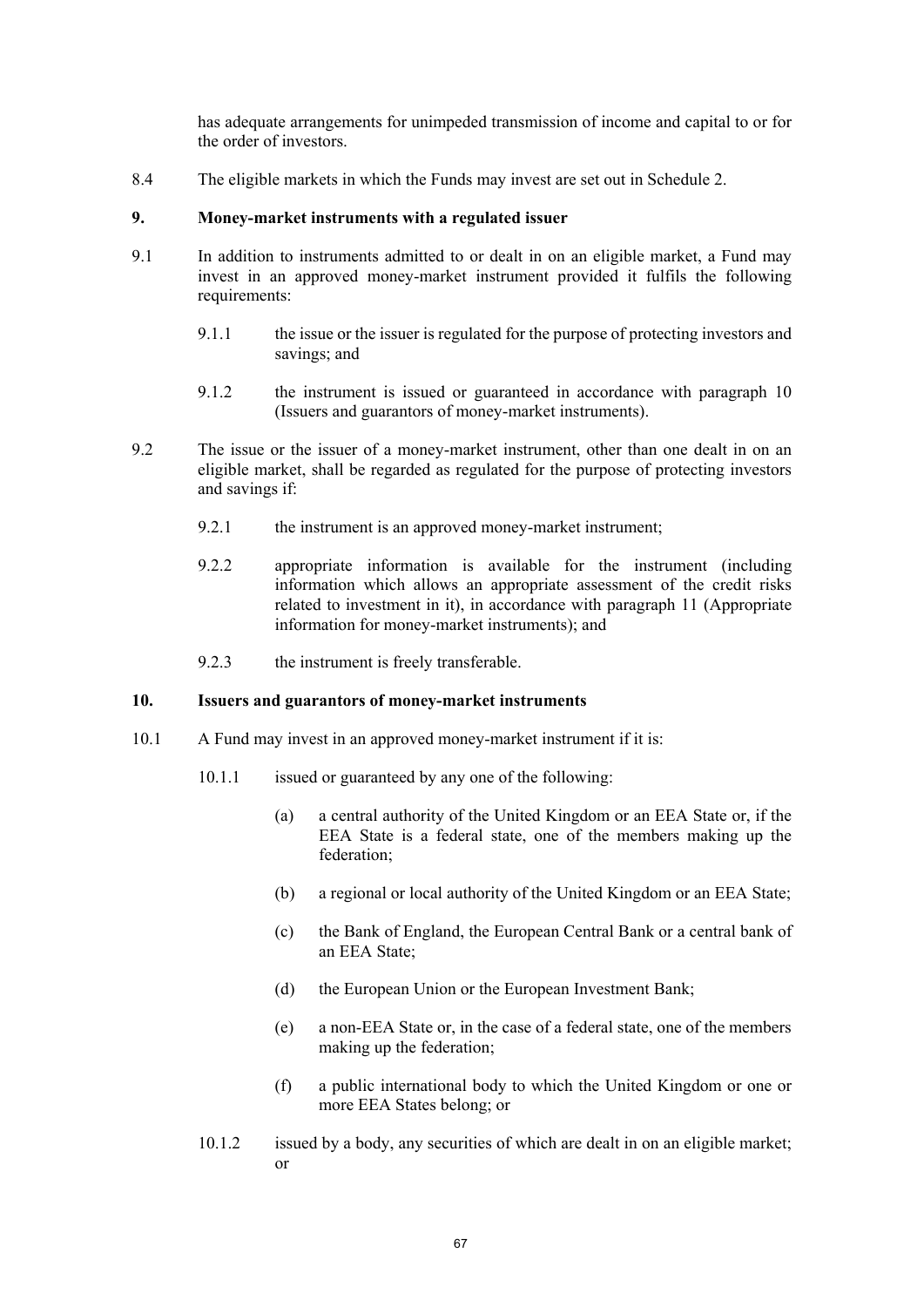- 10.1.3 issued or guaranteed by an establishment which is:
	- (a) subject to prudential supervision in accordance with criteria defined by UK or EU law; or
	- (b) subject to and complies with prudential rules considered by the FCA to be at least as stringent as those laid down by UK or EU law.
- 10.2 An establishment shall be considered to satisfy the requirement in paragraph 10.1.3(b)if it is subject to and complies with prudential rules, and fulfils one or more of the following criteria:
	- 10.2.1 it is located in the European Economic Area;
	- 10.2.2 it is located in an OECD country belonging to the Group of Ten;
	- 10.2.3 it has at least investment grade rating;
	- 10.2.4 on the basis of an in-depth analysis of the issuer, it can be demonstrated that the prudential rules applicable to that issuer are at least as stringent as those laid down by UK or EU law.

#### **11. Appropriate information for money-market instruments**

- 11.1 In the case of an approved money-market instrument within paragraph 10.1.2 or issued by a body of the type referred to in COLL 5.2.10E(G); or which is issued by an authority within paragraph  $10.1.1(b)$  or a public international body within paragraph  $10.1.1(f)$  but is not guaranteed by a central authority within paragraph  $10.1.1(a)$ , the following information must be available:
	- 11.1.1 information on both the issue or the issuance programme, and the legal and financial situation of the issuer prior to the issue of the instrument, verified by appropriately qualified third parties not subject to instructions from the issuer;
	- 11.1.2 updates of that information on a regular basis and whenever a significant event occurs; and
	- 11.1.3 available and reliable statistics on the issue or the issuance programme.
- 11.2 In the case of an approved money-market instrument issued or guaranteed by an establishment within paragraph 10.1.3, the following information must be available:
	- 11.2.1 information on the issue or the issuance programme or on the legal and financial situation of the issuer prior to the issue of the instrument;
	- 11.2.2 updates of that information on a regular basis and whenever a significant event occurs; and
	- 11.2.3 available and reliable statistics on the issue or the issuance programme, or other data enabling an appropriate assessment of the credit risks related to investment in those instruments.
- 11.3 In the case of an approved money-market instrument:
	- 11.3.1 within paragraphs 10.1.1(a), 10.1.1(d) or 10.1.1(e); or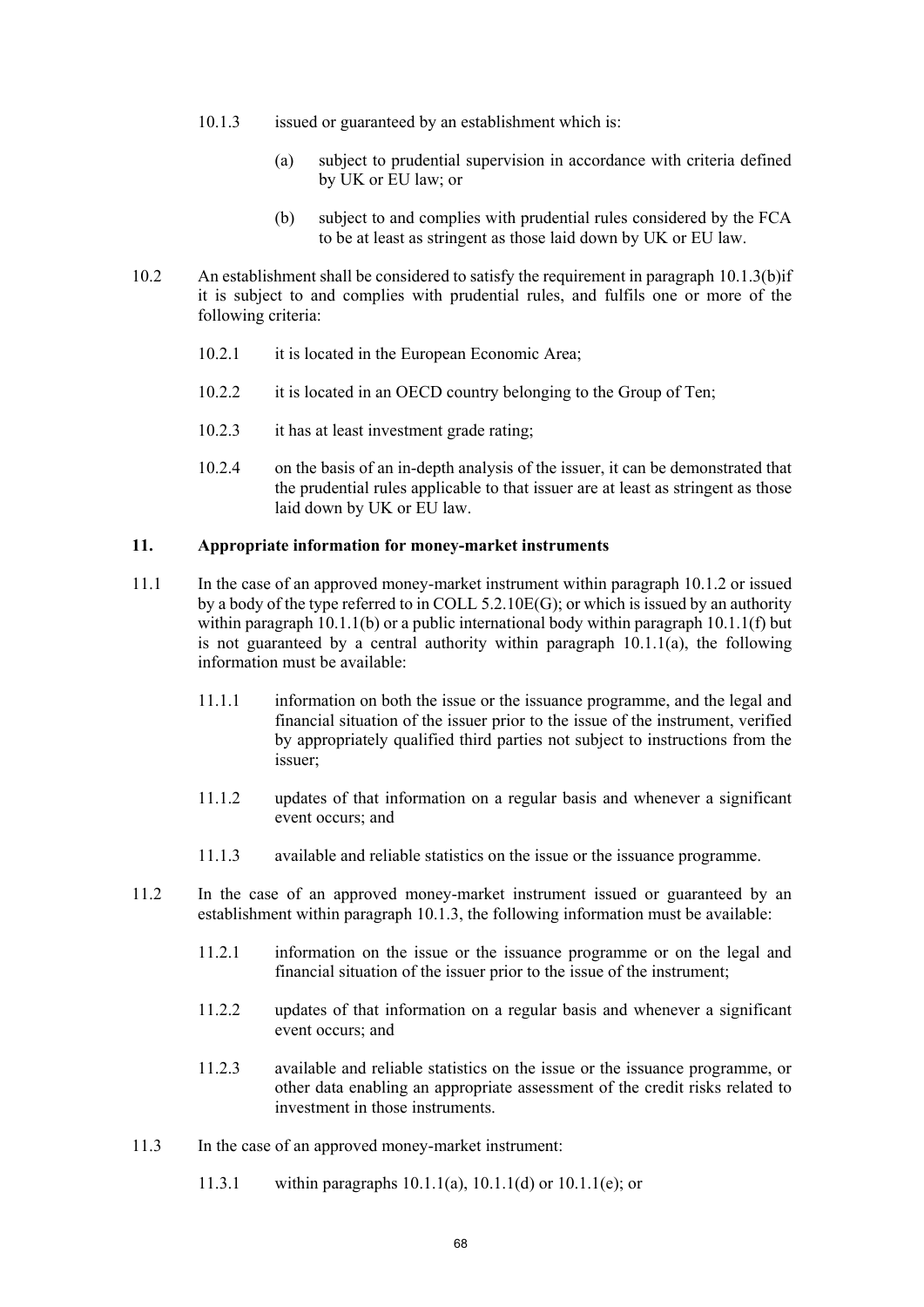11.3.2 which is issued by an authority within paragraph 10.1.1(b) or a public international body within paragraph 10.1.1(f) and is guaranteed by a central authority within paragraph 10.1.1(a);

information must be available on both the issue or the issuance programme, and on the legal and financial situation of the issuer prior to the issue of the instrument.

## **12. Spread: general**

- 12.1 This paragraph 12 (Spread: general) does not apply in respect of transferable securities or an approved money-market instrument to which paragraph 14 (Spread: Government and public securities) applies.
- 12.2 The specific limits are set out as follows:
	- 12.2.1 For the purposes of this requirement companies included in the same group for the purposes of consolidated accounts as defined in accordance with s.399 of the Companies Act 2006, Directive 2013/34/EU, or in the same group in accordance with international accounting standards are regarded as a single body.
	- 12.2.2 Not more than 20% in value of the Scheme Property is to consist of deposits with a single body.
	- 12.2.3 Not more than 5% in value of the Scheme Property is to consist of transferable securities or approved money market instruments issued by any single body.
	- 12.2.4 The limit of 5% in paragraph 12.2.3 is raised to 10% in respect of up to 40% in value of the Scheme Property. Covered bonds need not to be taken into account for the purpose of applying the limit of 40%.
	- 12.2.5 The limit of 5% in paragraph 12.2.3 is raised to 25% in value of the Scheme Property in respect of covered bonds, provided that when a Fund invests more than 5% in covered bonds issued by a single body the total value of covered bonds held must not exceed 80% in value of the Scheme Property.
	- 12.2.6 In applying paragraphs 12.2.3 and 12.2.4 certificates representing certain securities are to be treated as equivalent to the underlying security.
	- 12.2.7 The exposure to any one counterparty in an OTC derivative transaction must not exceed 5% in value of the Scheme Property. This limit is raised to 10% where the counterparty is an Approved Bank.
	- 12.2.8 Not more than 20% in value of the Scheme Property is to consist of transferable securities and approved money market instruments issued by the same group (as referred to in paragraph 12.2.1).
	- 12.2.9 Not more than 20% in value of a Fund is to consist of the units of any one collective investment scheme.
	- 12.2.10 In applying the limits in paragraphs 12.2.2, 12.2.3, 12.2.4, 12.2.6 and 12.2.7 and subject to paragraph 12.2.5, not more than 20% in value of the Scheme Property is to consist of any combination of two or more of the following: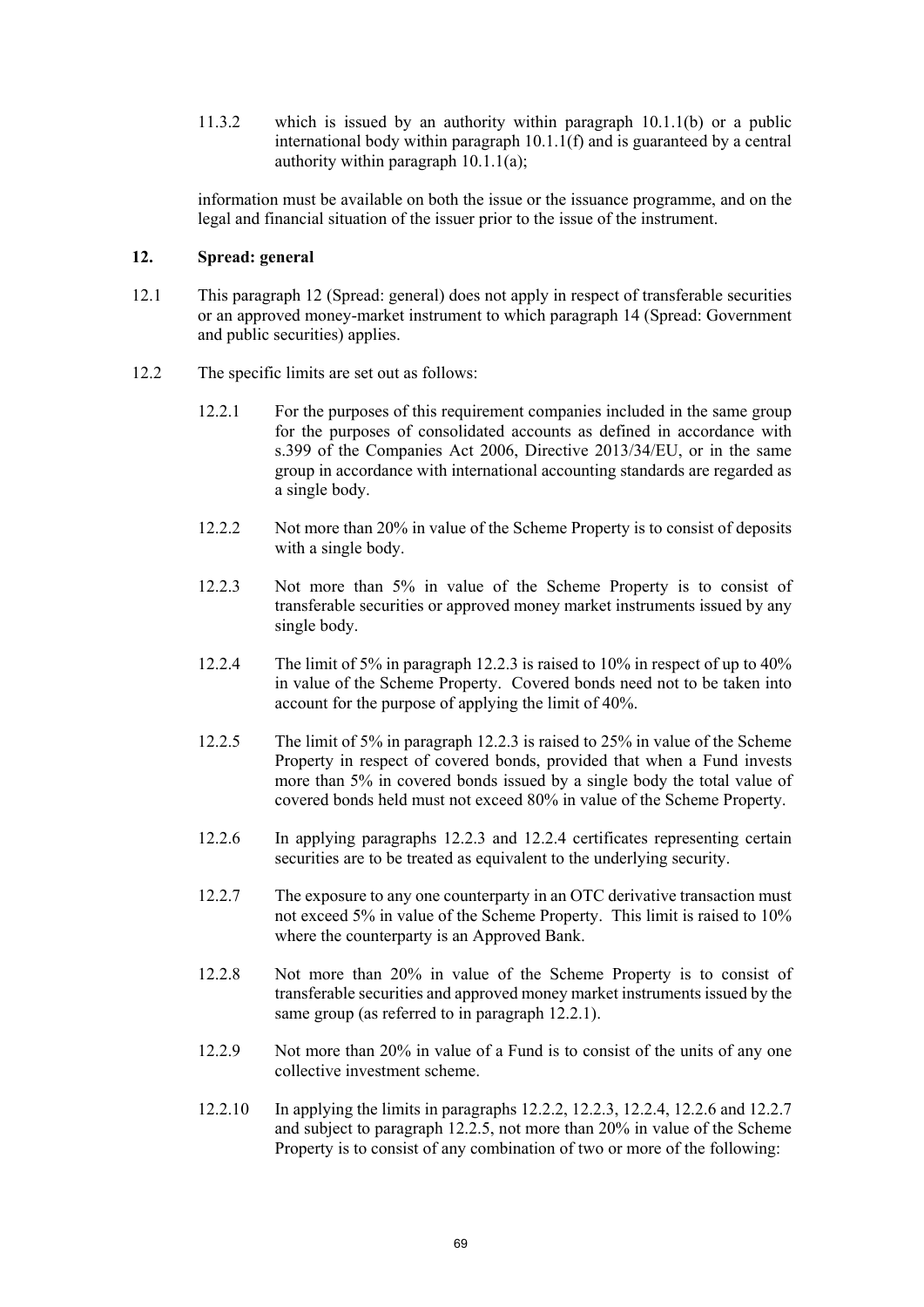- (a) transferable securities (including covered bonds) or approved money market instruments issued by a single body; or
- (b) deposits made with a single body; or
- (c) exposures from OTC derivatives transactions made with a single body.

### **13. Counterparty Risk and Issuer Concentration**

- 13.1 The ACD must ensure that counterparty risk arising from an OTC derivative transaction is subject to the limits set out in paragraphs 12.2.6 and 12.2.10 above.
- 13.2 When calculating the exposure of the Company to a counterparty in accordance with the limits set out in paragraph 12.2.6, the ACD must use the positive mark-to-market value of the OTC derivative contract with that counterparty.
- 13.3 The ACD may net the OTC derivative positions of the Company with the same counterparty provided:
	- 13.3.1 it is able legally to enforce netting arrangements with the counterparty on behalf of the Company; and
	- 13.3.2 the netting arrangements in paragraph 13.3.1 above do not apply to any other exposures the Company may have with that same counterparty.
- 13.4 The ACD may reduce the exposure of the Scheme Property to a counterparty to an OTC derivative transaction through the receipt of collateral. Collateral received must be sufficiently liquid so that it can be sold quickly at a price that is close to its pre-sale valuation.
- 13.5 The ACD must take collateral into account in calculating exposure to counterparty risk in accordance with the limits set out in paragraph 12.2.6 when it passes collateral to the counterparty to an OTC derivative transaction on behalf of the Company.
- 13.6 Collateral passed in accordance with paragraph 13.5 may be taken into account on a net basis only if the ACD is able legally to enforce netting arrangements with this counterparty on behalf of the Company.
- 13.7 The ACD must calculate the issuer concentration limits referred to in the paragraphs above on the basis of the underlying exposure created through the use of OTC derivatives in accordance with the commitment approach.
- 13.8 In relation to exposures arising from OTC derivative transactions, as referred to in paragraph 12.2.10, the ACD must include in the calculation any counterparty risk relating to the OTC derivative transactions.

# **14. Spread: Government and public securities**

- 14.1 The following applies in respect of transferable securities and approved money-market instruments (**such securities**) that are issued by:
	- 14.1.1 the United Kingdom or an EEA State;
	- 14.1.2 a local authority of the United Kingdom or an EEA State;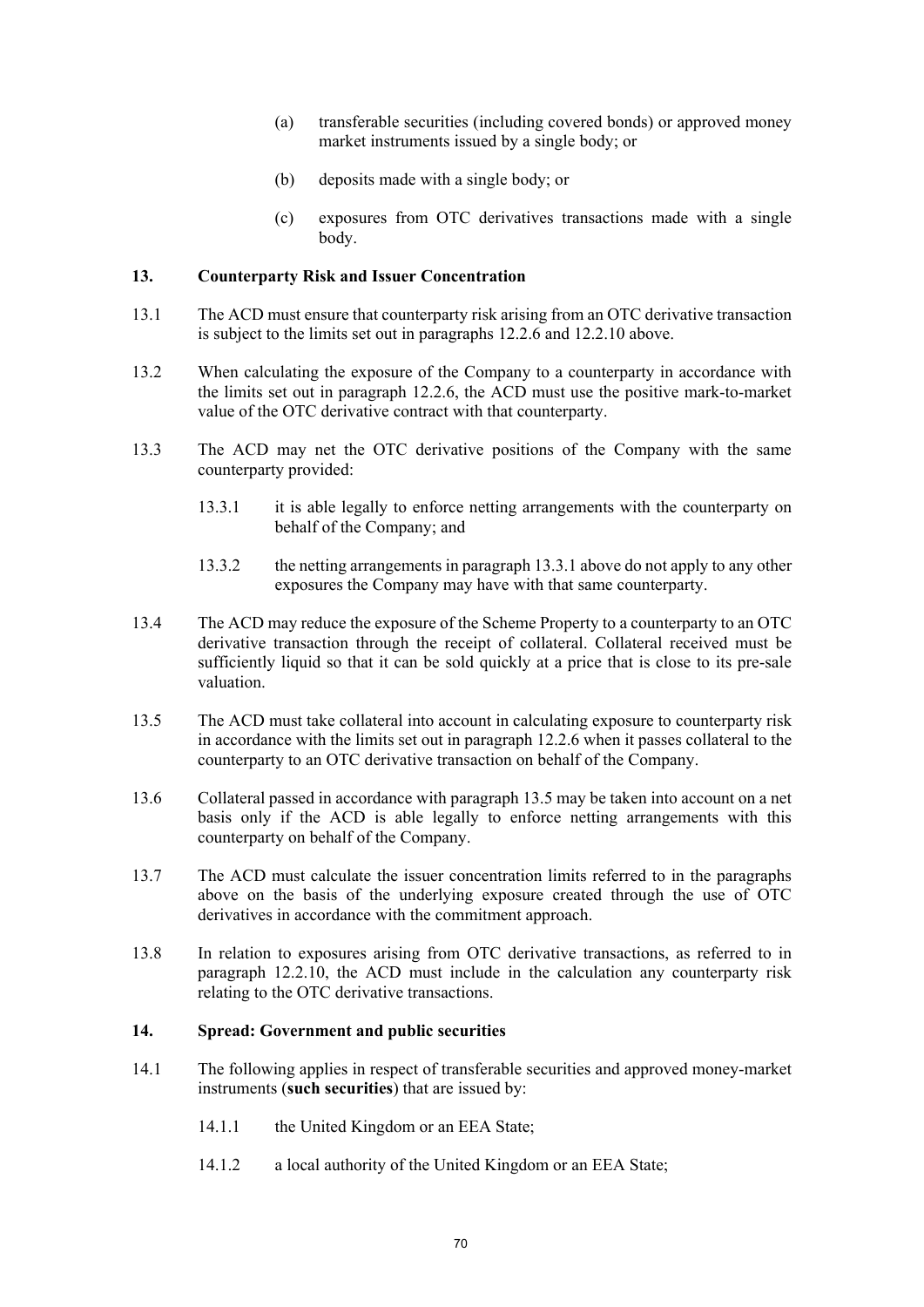- 14.1.3 a non-EEA State; or
- 14.1.4 a public international body to which the UK or one or more EEA States belong.
- 14.2 Where no more than 35% in value of the Scheme Property is invested in such securities issued by any one body, there is no limit on the amount which may be invested in such securities or in any one issue.
- 14.3 A Fund may invest more than 35% in value of the Scheme Property in such securities issued by any one body provided that:
	- 14.3.1 the ACD has before any such investment is made consulted with the Depositary and as a result considers that the issuer of such securities is one which is appropriate in accordance with the investment objectives of the Fund;
	- 14.3.2 no more than 30% in value of the Scheme Property consists of such securities of any one issue;
	- 14.3.3 the Scheme Property includes such securities issued by that or another issuer, of at least six different issues; and
	- 14.3.4 the disclosures required by COLL have been made.
- 14.4 In relation to such securities:
	- 14.4.1 issue, issued and issuer include guarantee, guaranteed and guarantor; and
	- 14.4.2 an issue differs from another if there is a difference as to repayment date, rate of interest, guarantor or other material terms of the issue.
- 14.5 Notwithstanding paragraph 12 (Spread: general) above, and subject to paragraphs 12.2.1 and 12.2.2, in applying the 20% limit in 12.2.2 with respect to a single body, such securities issued by that body shall be taken into account.
- 14.6 The ACD has consulted with the Depositary and considers that the issuers named above are ones which are appropriate in accordance with the investment objectives of the Funds.

### **15. Investment in Collective Investment Schemes**

- 15.1 Up to 10% of the Scheme Property of the Funds may consist of shares/units in collective investment schemes.
- 15.2 Not more than 10% in value of the property of the Funds may consist of units or shares in any one collective investment scheme.
- 15.3 The TM CRUX European Special Situations Fund is not a feeder UCITS (as defined in Article 58(1) of the UCITS Directive), and is not permitted to hold units in feeder UCITS.
- 15.4 The Funds must not invest in units or shares of a collective investment scheme (the "Second Scheme") unless the Second Scheme satisfies the following conditions and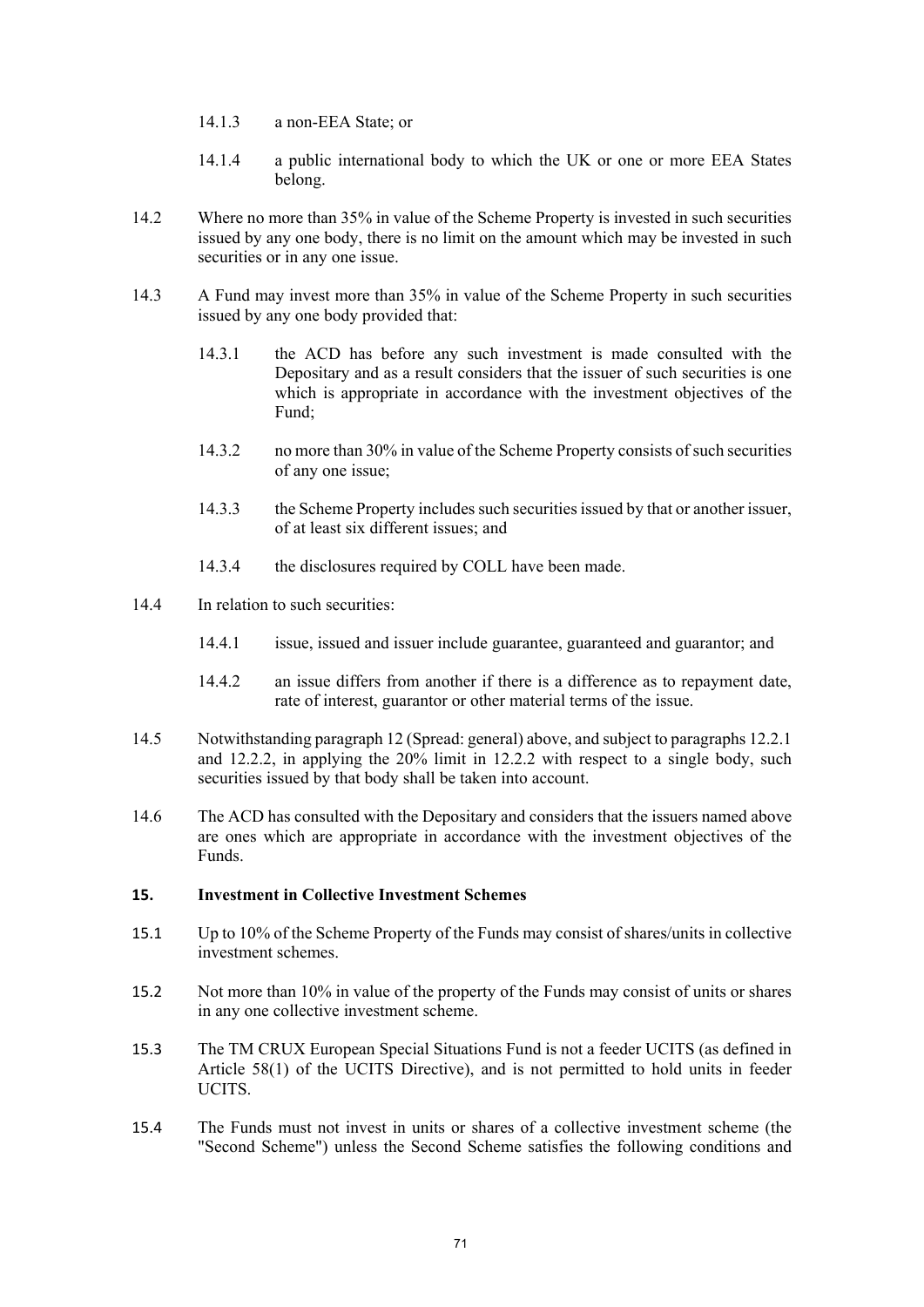provided that not more than 10% of the value of the Scheme Property attributed to each Fund is invested in Second Schemes within categories (b) to (e) below:

- 15.4.1 the Second Scheme must
	- (a) be a UCITS Scheme or a scheme which satisfies the conditions necessary for it to enjoy the rights conferred by the UCITS directive as implemented in the EEA; or
	- (b) be a recognised scheme that is authorised by the supervisory authorities of Guernsey, Jersey or the Isle of Man (provided the requirements of COLL 5.2.13AR are met; or
	- (c) be authorised as a non-UCITS retail scheme (provided the requirements of COLL  $5.2.13AR(1)$ ,  $(3)$  and  $(4)$  are met); or ;
	- (d) be authorised in an EEA State (provided the requirements of COLL 5.2.13AR are met); or
	- (e) be authorised by the competent authority of an OECD member country (other than an EEA State) which has:
		- (1) signed the IOSCO Multilateral Memorandum of Understanding; and
		- (2) approved the scheme's management company, rules and depositary/custody arrangements

(provided the requirements of COLL 5.2.13AR are met);

- 15.5 The requirements referred to in 15.4 are that:
	- 15.5.1 the second scheme is an undertaking:
		- (a) with the sole object of collective investment in transferable securities or in other liquid financial assets, as referred to in COLL, of capital raised from the public and which operate on the principle of riskspreading; and
		- (b) with units which are, at the request of holders, repurchased or redeemed, directly or indirectly, out of those undertakings' assets (action taken by a scheme to ensure that the price of its units on an investment exchange does not significantly vary from their net asset value shall be regarded as equivalent to such repurchase or redemption);
	- 15.5.2 the second scheme is authorised under laws which provide that they are subject to supervision considered by the FCA to be equivalent to that laid down in the law of the United Kingdom, and that cooperation between the FCA and the supervisory authorities of the second scheme is sufficiently ensured;
	- 15.5.3 the level of protection for unitholders in the second scheme is equivalent to that provided for unitholders in a UCITS scheme, and in particular that the rules on asset segregation, borrowing, lending, and uncovered sales of transferable securities and approved money market instruments are equivalent to the requirements of COLL; and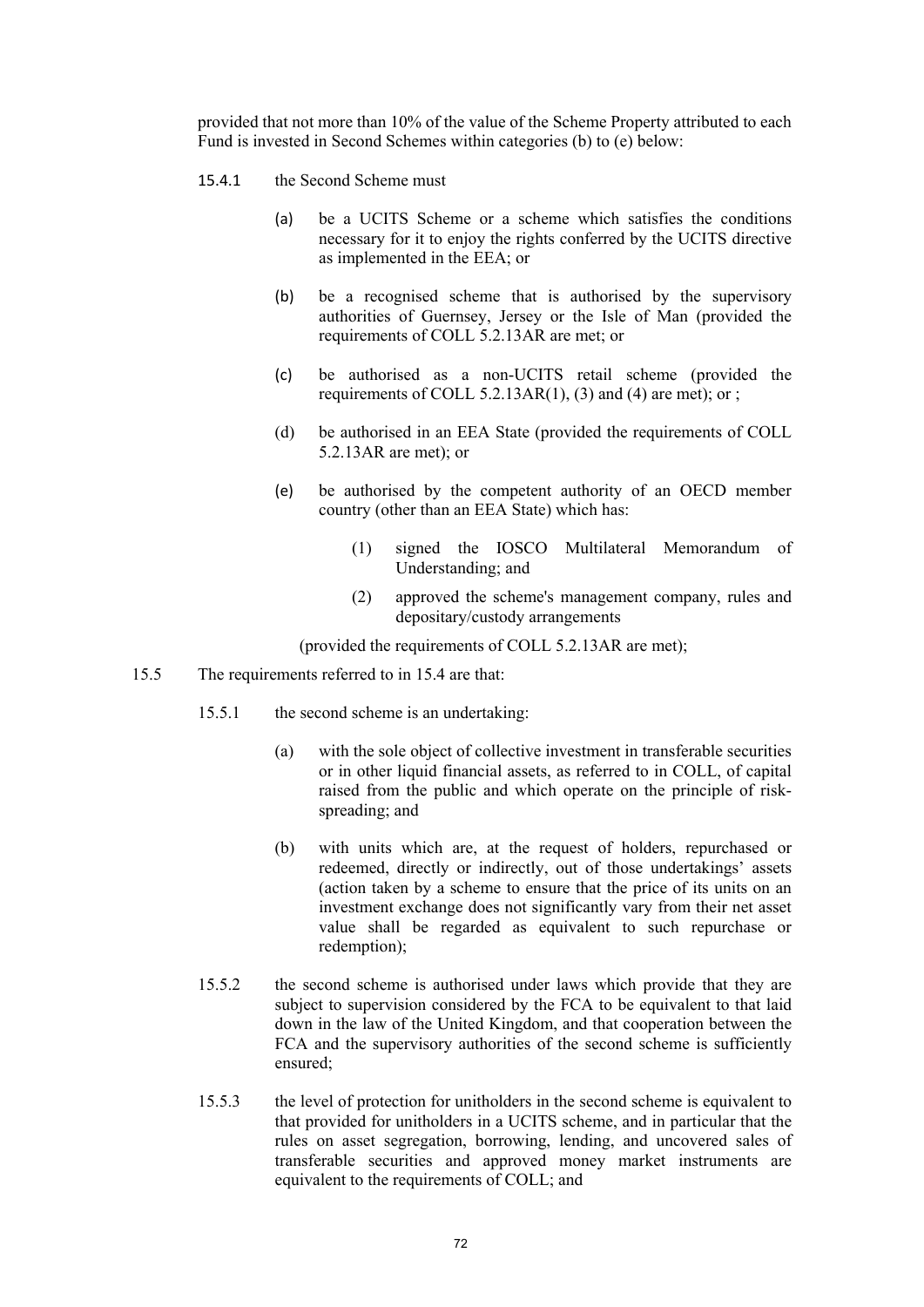- 15.5.4 the business of the second scheme is reported in half-yearly and annual reports to enable an assessment to be made of the assets and liabilities, income and operations over the reporting period.
- 15.6 The Second Scheme must comply, where relevant, with COLL 5.2.15 R (Investment in associated collective investment schemes) and COLL 5.2.16 R (Investment in other group schemes).
- 15.7 The Second Scheme must have terms which prohibit more than 10% in value of the Scheme Property consisting of units in collective investment schemes.
- 15.8 Where the Second Scheme is an umbrella, the provisions in 15.3 and 15.6 above and COLL 5.2.11R (Spread: general) apply to each sub-fund of the umbrella as if it were a separate scheme.
- 15.9 Where a substantial proportion of a Fund's assets are invested in other collective investment schemes, the maximum level of management fees that may be charged to the Fund, and to the other collective investment schemes in which it invests, should not exceed 3% per annum (plus VAT, if applicable).
- 15.10 Investment may be made: (i) in another collective investment scheme managed by the ACD or an Associate of the ACD; and/or (ii) in another Fund of the Company; subject to the rules contained in the FCA Handbook.
- 15.11 Where a Fund makes an investment in, or disposal of, units or shares of a second scheme detailed in paragraph 15.10, and there is a charge in respect of such investment or disposal, the ACD must pay the Fund the amount referred to in either paragraph 15.12 or paragraph 15.13 within four Business Days following the date of the agreement to invest or dispose.
- 15.12 When an investment is made, the amount referred to in paragraph 15.11 is either:
	- 15.12.1 any amount by which the consideration paid by the Company for the units or shares in the second scheme exceeds the price that would have been paid for the benefit of the second scheme had the units or shares been newly issued or sold by it; or
	- 15.12.2 if such price cannot be ascertained by the ACD, the maximum amount of any charge permitted to be made by the seller of units or shares in the second scheme.
- 15.13 When a disposal is made, the amount referred to in paragraph 15.11 is any charge made for the account of the authorised fund manager or operator of the second scheme or an Associate of any of them in respect of the disposal.
- 15.14 In paragraphs 15.12 and 15.13 above:

.

15.14.1 any addition to or deduction from the consideration paid on the acquisition or disposal of units in the second scheme, which is applied for the benefit of the second scheme and is, or is like, a dilution levy or dilution adjustment, is to be treated as part of the price of the units and not as part of any charge; and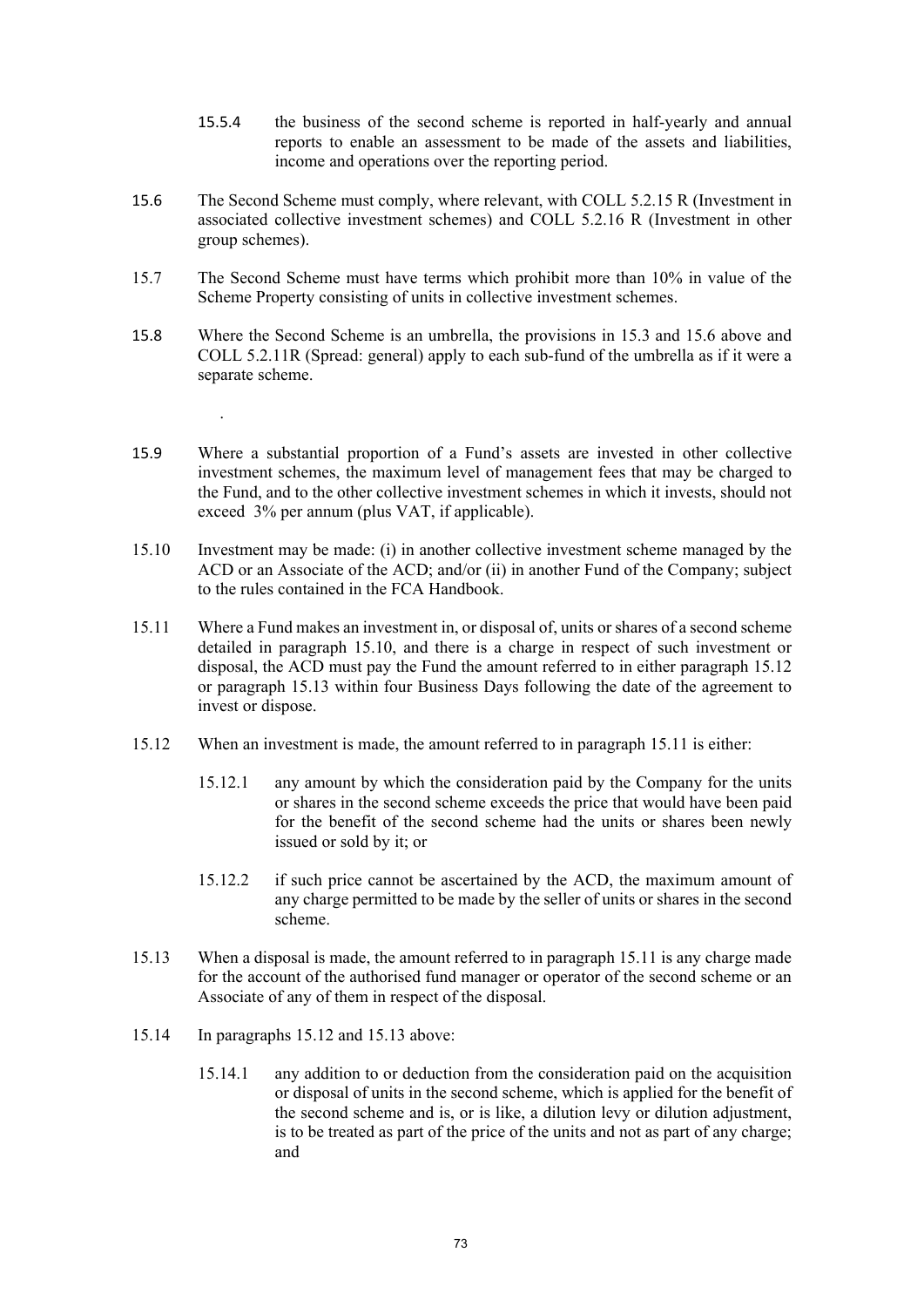15.14.2 any switching charge made in respect of an exchange of units in one subfund or separate part of the second scheme for units in another sub-fund or separate part of that scheme is to be included as part of the consideration paid for the units.

# **16. Investment in nil and partly paid securities**

A transferable security or an approved money market instrument on which any sum is unpaid falls within a power of investment only if it is reasonably foreseeable that the amount of any existing and potential call for any sum unpaid could be paid by the Fund, at the time when payment is required, without contravening the rules in COLL 5.

# **17. Derivatives**

- 17.1 **Under the COLL Sourcebook derivatives are permitted for UCITS schemes for investment purposes and derivative transactions may be used for the purposes of hedging or meeting the investment objective or both.**
- 17.2 **The Funds do not currently intend to use Scheme Property to invest in derivatives and forward transactions under the COLL Sourcebook, other than for the purposes of efficient portfolio management techniques which is not expected to have a detrimental effect on the risk profile of the Funds**.
- 17.3 Any use of derivative instruments would be in accordance with COLL5.3.11G.
- 17.4 A transaction in derivatives or a forward transaction cannot be effected for the Funds unless:
	- 17.4.1 it is a permitted derivatives or forward transaction (as set out in paragraph 18, **Permitted transactions (derivatives and forwards)**); and
	- 17.4.2 it is covered as required by the FCA Regulations at COLL 5.3.3AR.
- 17.5 The exposure to the underlying assets must not exceed the limits in paragraph 6 (Approved Money Market Instruments) and paragraph 8 (Eligible markets regime: requirements) except as provided in paragraph 17.9.
- 17.6 Where a transferable security or approved money-market instrument embeds a derivative this must be taken into account for the purposes of complying with these investment restrictions.
- 17.7 A transferable security or an approved money-market instrument will embed a derivative if it contains a component which fulfils the following criteria:
	- 17.7.1 by virtue of that component some or all of the cash flows that otherwise would be required by the transferable security or approved money-market instrument which functions as host contract can be modified according to a specified interest rate, financial instrument price, foreign exchange rate, index of prices or rates, credit rating or credit index or other variable, and therefore vary in a way similar to a standalone derivative;
	- 17.7.2 the economic characteristics and risks are not closely related to the economic characteristics and risks of the host contract; and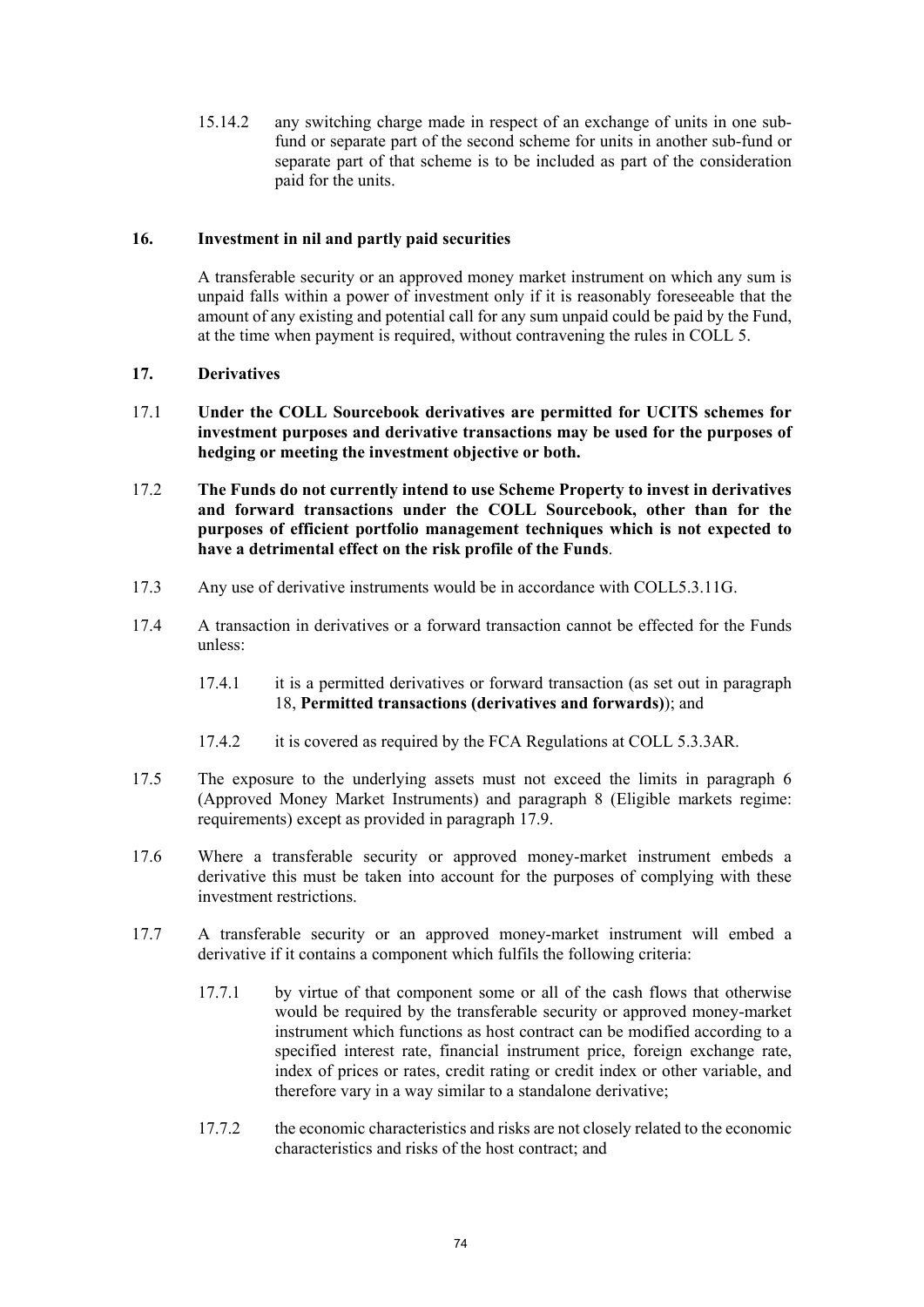- 17.7.3 it has a significant impact on the risk profile and pricing of the transferable security or approved money-market instrument.
- 17.8 A transferable security or an approved money-market instrument does not embed a derivative where it contains a component which is contractually transferable independently of the transferable security or the approved money-market instrument. That component shall be deemed to be a separate instrument.
- 17.9 If a Fund invests in an index-based derivative provided the relevant index falls within the FCA Regulations at COLL 5.2.20AR the underlying constituents of the index do not have to be taken into account for the purposes of paragraph 6 (Approved Money Market Instruments) and paragraph 8 (Eligible markets regime: requirements) above, provided the ACD takes account of the requirements in COLL 5.2.3 for a prudent spread of risk.

### **18. Permitted transactions (derivatives and forwards)**

- 18.1 A transaction in a derivative must:
	- 18.1.1 be in an approved derivative; or
	- 18.1.2 be an OTC derivative which complies with paragraph 19 (**OTC transactions in derivatives**) and:
- 18.2 In addition:
	- 18.2.1 the underlying must consist of any or all of the following to which the scheme is dedicated:
		- (a) transferable securities permitted under paragraphs 7.1.1 to 7.1.3 or 7.1.5;
		- (b) money-market instruments permitted under paragraphs 7.1.4 7.1.1;
		- (c) deposits permitted under paragraph 22 (Investment in deposits);
		- (d) derivatives permitted under this paragraph;
		- (e) collective investment scheme units permitted under paragraph 15 (Investment in Collective Investment Schemes);
		- (f) financial indices which satisfy the criteria set out in paragraph 20 (**Financial indices underlying derivatives**);
		- (g) interest rates;
		- (h) foreign exchange rates and
		- (i) currencies.
- 18.3 A transaction in an approved derivative must be effected on or under the rules of an eligible derivatives market.
- 18.4 A derivatives transaction must not cause the Funds to diverge from its investment objectives as stated in the Instrument and the most recently published Prospectus and must not be entered into if the intended effect is to create the potential for an uncovered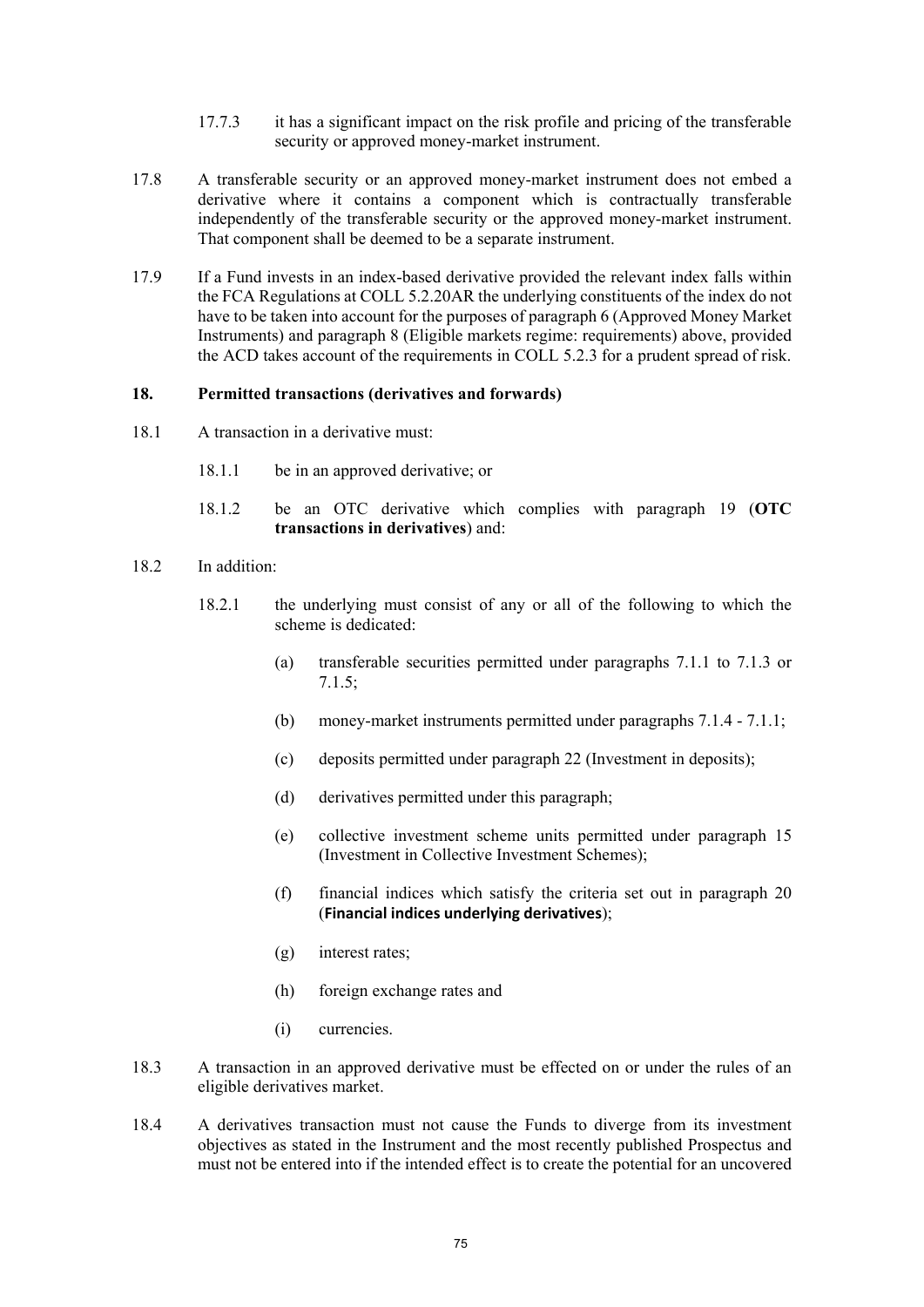sale of one or more transferable securities, approved money-market instruments, collective investment scheme units or derivatives.

- 18.5 Any forward transaction must be with an Eligible Institution or an Approved Bank.
- 18.6 A derivative includes an instrument which fulfils the following criteria:
	- 18.6.1 it allows the transfer of the credit risk of the underlying independently from the other risks associated with that underlying;
	- 18.6.2 it does not result in the delivery or the transfer of assets other than those referred to in COLL 5.2.6A R (UCITS schemes: permitted types of Scheme Property) including cash;
	- 18.6.3 in the case of an OTC derivative, it complies with the requirements in COLL 5.2.23 R (OTC transactions in derivatives);
	- 18.6.4 its risks are adequately captured by the risk management process of the ACD, and by its internal control mechanisms in the case of risks of asymmetry of information between the ACD and the counterparty to the derivative, resulting from potential access of the counterparty to non-public information on persons whose assets are used as the underlying by that derivative.
- 18.7 A Fund may not undertake transactions in derivatives of commodities.

### **19. OTC transactions in derivatives**

- 19.1 OTC transactions in derivatives in under paragraph 18.1.2 must be:
	- 19.1.1 with an approved counterparty; a counterparty to a transaction in derivatives is approved only if the counterparty is:
		- (a) an Eligible Institution or an Approved Bank; or
		- (b) a person whose permission, (including any requirements or limitations) as published in the Financial Services Register or whose home state authorisation permits it to enter into the transaction as principal off-exchange;
		- (c) a CCP that is authorised in that capacity for the purposes of EMIR;
		- (d) a CCP that is recognised in that capacity in accordance with the process set out in article 25 of EMIR; or
		- (e) to the extent not already covered above, a CCP supervised in a jurisdiction that:
			- (i) has implemented the relevant G20 reforms on over-thecounter derivatives to at least the same extent as the United Kingdom; and
			- (ii) is identified as having done so by the Financial Stability Board in its summary report on progress in implementation of G20 financial regulatory reforms dated 25 June 2019.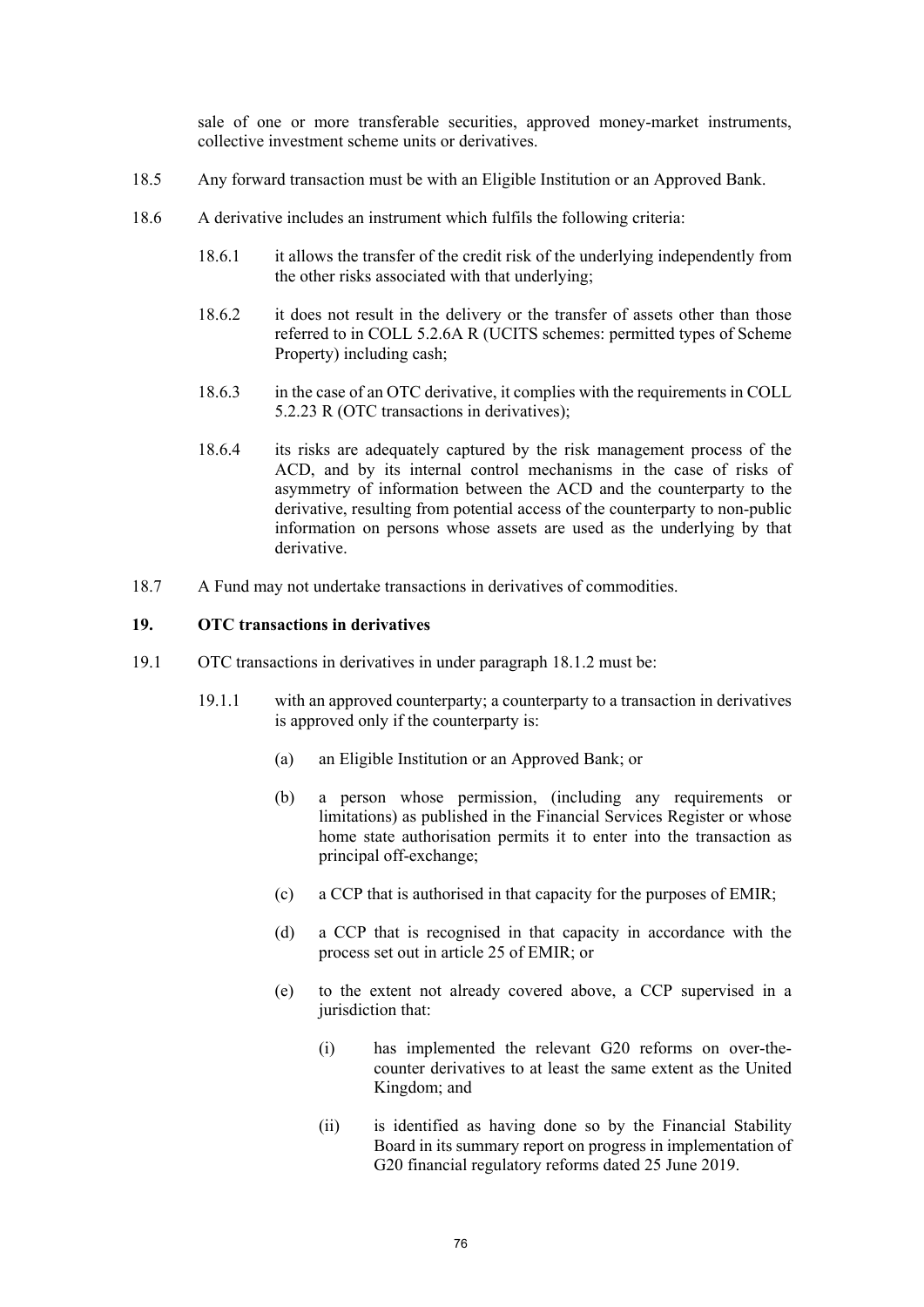- 19.1.2 on approved terms, the terms of the transaction in derivatives are approved only if the ACD:
	- (a) carries out, at least daily, a reliable and verifiable valuation in respect of that transaction corresponding to its fair value and which does not rely only on market quotations by the counterparty; and
	- (b) can enter into one or more further transactions to sell, liquidate or close out that transaction at any time at its fair value;
- 19.1.3 capable of reliable valuation; a transaction in derivatives is capable of reliable valuation only if the ACD having taken reasonable care determines that, throughout the life of the derivative (if the transaction is entered into), it will be able to value the investment concerned with reasonable accuracy:
	- (a) on the basis of an up to date market value which the ACD and the Depositary have agreed is reliable; or
	- (b) if the value referred to in sub-paragraph (a) is not available, on the basis of a pricing model which the ACD and the Depositary have agreed uses an adequate recognised methodology; and
- 19.1.4 subject to verifiable valuation; a transaction in derivatives is subject to verifiable valuation only if, throughout the life of the derivative (if the transaction is entered into) verification of the valuation is carried out by:
	- (a) an appropriate third party which is independent from the counterparty of the derivative, at an adequate frequency and in such a way that the ACD is able to check it; or
	- (b) a department within the ACD which is independent from the department in charge of managing the Scheme Property and which is adequately equipped for such a purpose.
- 19.2 The non-EEA jurisdictions that fall within 19.1.1(e) are Australia, Hong Kong, Japan, Singapore, Switzerland, and the United States of America.
- 19.3 For the purposes paragraph 19.1.2 **fair value** is the amount for which an asset could be exchanged or a liability settled, between knowledgeable, willing parties in an arm's length transaction.
- 19.4 The Depositary must take reasonable care to ensure that the ACD has systems and controls that are adequate to ensure compliance with paragraph 18.1
- 19.5 For the purposes of paragraph 19.1 the ACD must:
	- 19.5.1 establish, implement, and maintain arrangements and procedures which ensure appropriate, transparent and fair valuation of the exposure of the Funds to OTC derivatives; and
	- 19.5.2 ensure that the fair value of OTC derivatives is subject to adequate, accurate and independent assessment.
- 19.6 Where the arrangements and procedures referred to in paragraph 19.5.1 involve the performance of certain activities of third parties, the ACD must comply with the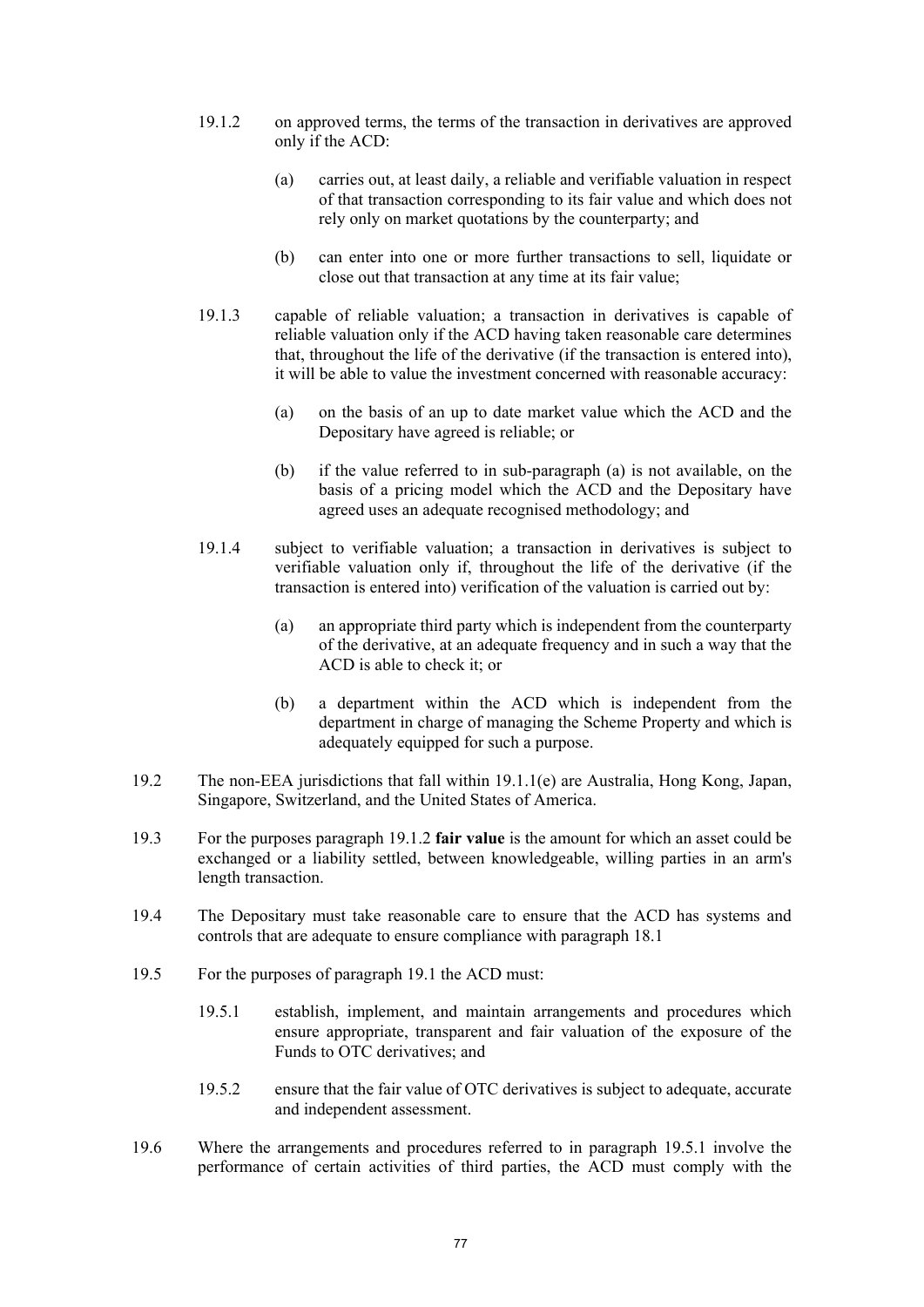requirements of SYSC 8.1.13R (Additional requirements for a management company) and COLL 6.6AR(4) to (6) (Due diligence requirements for AFMs of UCITS schemes).

19.7 The arrangements and procedures referred to in paragraph 19.5.1 must be adequate and proportionate to the nature and complexity of the OTC derivative concerned and adequately documented.

### **20. Financial indices underlying derivatives**

- 20.1 The financial indices referred to in paragraph 18.2.1(f) are those where the index is sufficiently diversified, the index represents an adequate benchmark for the market to which it refers, and the index is published in an appropriate manner.
- 20.2 A financial index is sufficiently diversified if:
	- 20.2.1 it is composed in such a way that price movements or trading activities regarding one component do not unduly influence the performance of the whole index;
	- 20.2.2 where it is composed of assets in which the Fund is permitted to invest, its composition is at least diversified in accordance with the requirements with respect to spread and concentration set out in this Schedule; and
	- 20.2.3 where it is composed of assets in which the Fund cannot invest, it is diversified in a way which is equivalent to the diversification achieved by the requirements with respect to spread and concentration set out in this Schedule.
- 20.3 A financial index represents an adequate benchmark for the market to which it refers if:
	- 20.3.1 it measures the performance of a representative group of underlyings in a relevant and appropriate way;
	- 20.3.2 it is revised or rebalanced periodically to ensure that it continues to reflect the markets to which it refers, following criteria which are publicly available; and
	- 20.3.3 the underlyings are sufficiently liquid, allowing users to replicate it if necessary.
- 20.4 A financial index is published in an appropriate manner if:
	- 20.4.1 its publication process relies on sound procedures to collect prices, and calculate and subsequently publish the index value, including pricing procedures for components where a market price is not available; and
	- 20.4.2 material information on matters such as index calculation, rebalancing methodologies, index changes or any operational difficulties in providing timely or accurate information is provided on a wide and timely basis.
- 20.5 Where the composition of underlyings of a transaction in a derivative does not satisfy the requirements for a financial index, the underlyings for that transaction shall where they satisfy the requirements with respect to other underlyings pursuant to paragraph 18.2.1 be regarded as a combination of those underlyings.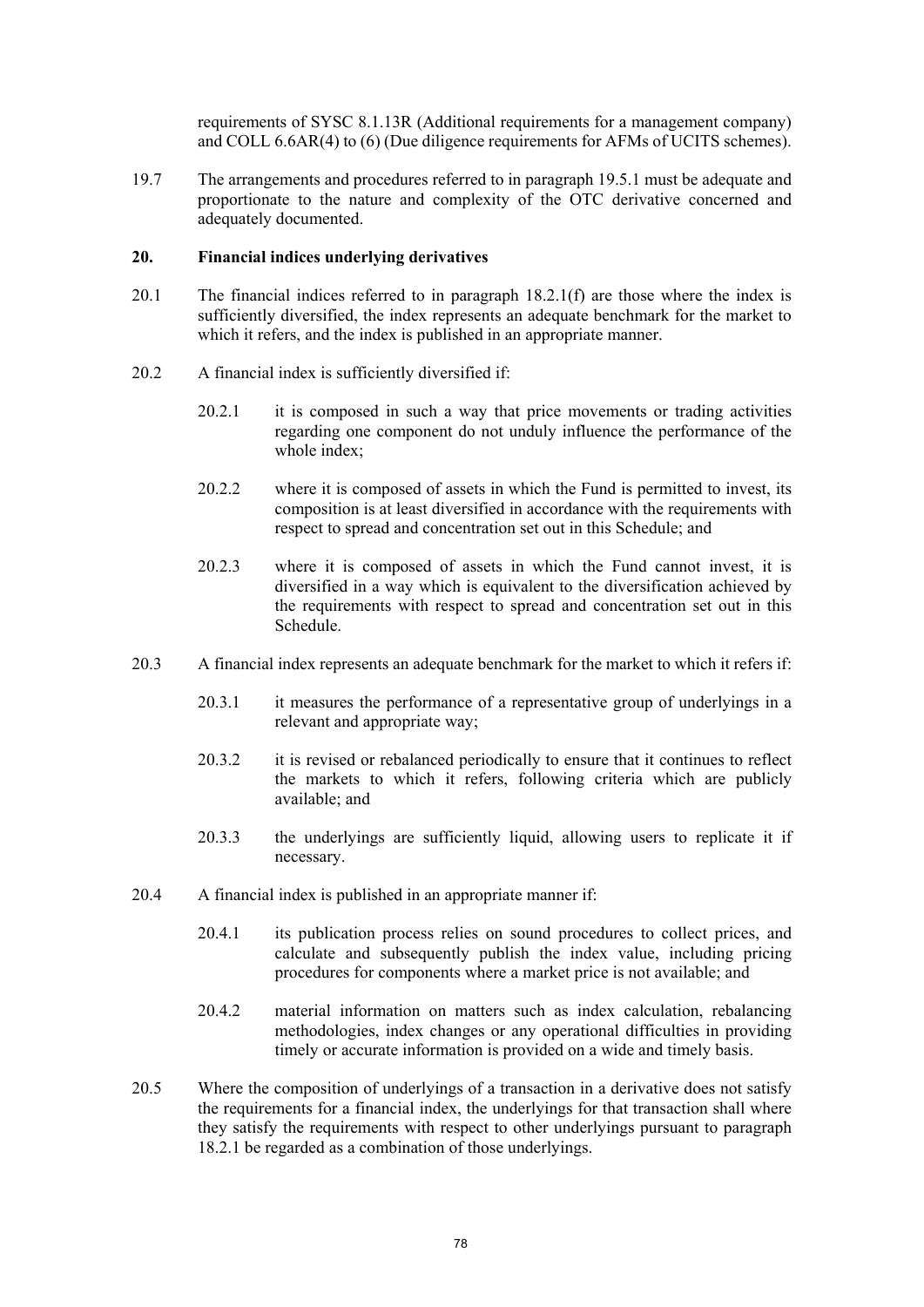### 20.6 **Transactions for the purchase of property**

A derivatives or forward transaction which would or could lead to delivery of property to the Depositary may be entered into only if such property can be held by the relevant Fund, and the ACD reasonably believes that delivery of the property pursuant to the transaction will not lead to a breach of the COLL Sourcebook.

# **21. Requirement to cover sales**

- 21.1 No agreement by or on behalf of a Fund to dispose of property or rights (except for a deposit) may be made unless:
	- 21.1.1 the obligation to make the disposal and any other similar obligation could immediately be honoured by the Fund by delivery of property or the assignment of rights; and
	- 21.1.2 the property and rights at paragraph 21.1.1 are owned by the Fund at the time of the agreement.

# **22. Investment in deposits**

The Fund may invest in deposits only with an Approved Bank and which are repayable on demand or have the right to be withdrawn, and maturing in no more than 12 months.

# **23. Significant influence**

- 23.1 The Company must not acquire transferable securities issued by a body corporate and carrying rights to vote (whether or not on substantially all matters) at a general meeting of that body corporate if:
	- 23.1.1 immediately before the acquisition, the aggregate of any such securities held by the Company gives the Company power to significantly influence the conduct of business of that body corporate; or
	- 23.1.2 the acquisition gives the Company that power.
- 23.2 For the purposes of paragraph 23.1, the Company is to be taken to have power significantly to influence the conduct of business of a body corporate if it can, because of the transferable securities held by it, exercise or control the exercise of 20% or more of the voting rights in that body corporate (disregarding for this purpose any temporary suspension of voting rights in respect of the transferable securities of that body corporate).

# **24. Significant influence**

(*Please note that this section applies at the level of the Company.)*

- 24.1 The Company must not acquire transferable securities issued by a body corporate and carrying rights to vote (whether or not on substantially all matters) at a general meeting of that body corporate if:
	- 24.1.1 immediately before the acquisition, the aggregate of any such securities held for the Company gives the Company power significantly to influence the conduct of business of that body corporate; or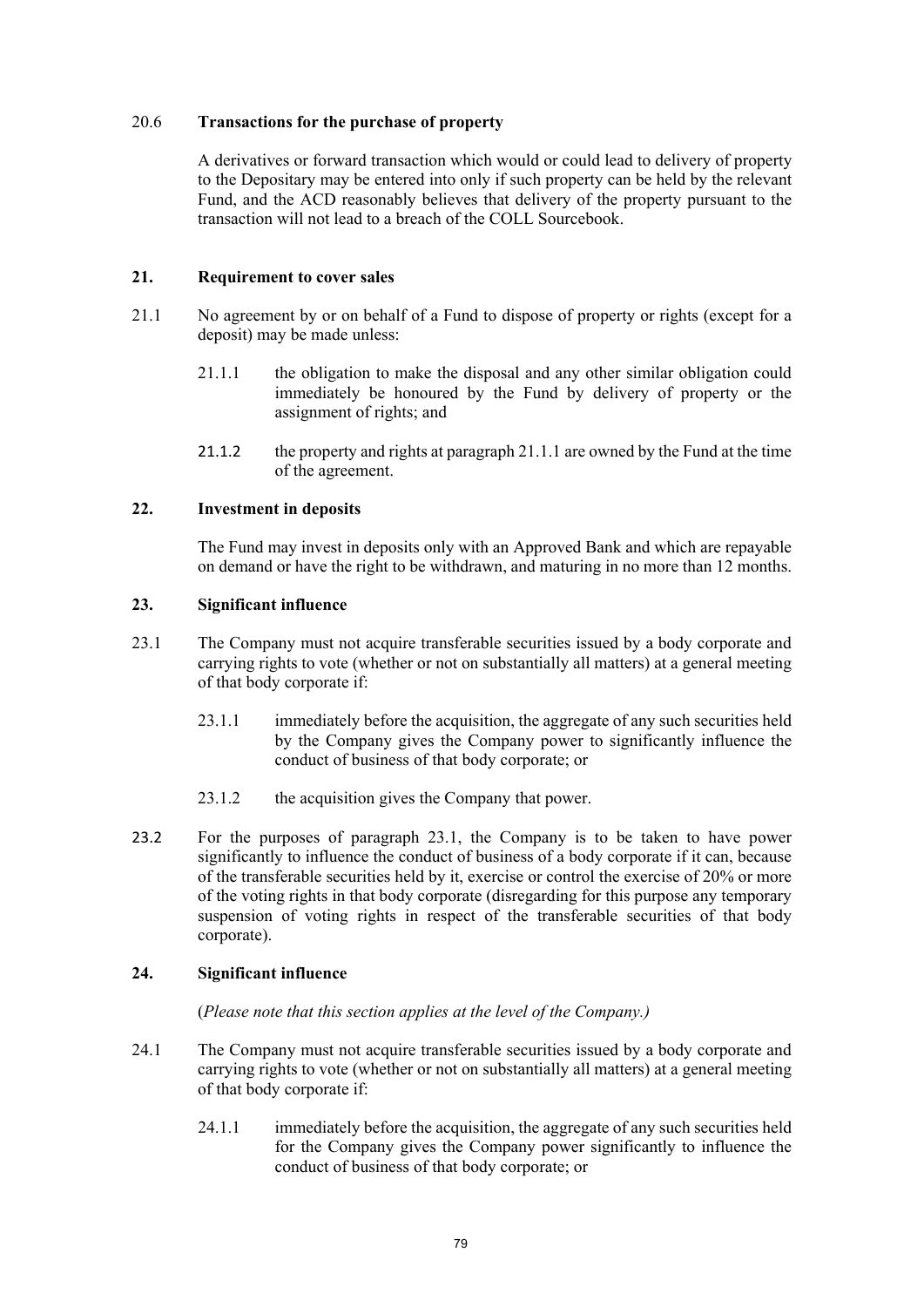- 24.1.2 the acquisition gives the Company that power.
- 24.2 For the purpose of paragraph 24.1 the Company is to be taken to have power significantly to influence the conduct of business of a body corporate if it can, because of the transferable securities held by it, exercise or control the exercise of 20% or more of the voting rights in that body corporate (disregarding for this purpose any temporary suspension of voting rights in respect of the transferable securities of that body corporate).

### **25. Concentration limits**

(*Please note that this section applies at the level of the Company*.)

- 25.1 The Company:
	- 25.1.1 must not acquire transferable securities (other than debt securities) which:
		- (a) do not carry a right to vote on any matter at a general meeting of the body corporate that issued them; and
		- (b) represent more than 10% of those securities issued by that body corporate;
	- 25.1.2 must not acquire more than 10% of the debt securities issued by any single body;
	- 25.1.3 must not acquire more than 25% of the units in a collective investment scheme; and
	- 25.1.4 must not acquire more than 10% of the approved money-market instruments issued by any single body.
- 25.2 However, the Company need not comply with the limits in paragraphs 25.1.2, 25.1.3 and 25.1.4 above if, at the time of the acquisition, the net amount in issue of the relevant investment cannot be calculated.

#### **26. UCITS schemes that are umbrellas**

- 26.1 In relation to the Company, which is an umbrella, the provisions in COLL 5.2 to COLL 5.5 apply to each Fund as they would for an authorised fund, except the following rules which apply at the level of the umbrella only:
	- 26.1.1 COLL 5.2.27 R (Significant influence for ICVCs)
	- 26.1.2 COLL 5.2.29 R (Concentration).
- 26.2 A Fund may invest in or dispose of units in a second Fund only if the following conditions are satisfied:
	- 26.2.1 the second Fund does not hold units in any other Fund of the same umbrella;
	- 26.2.2 the conditions in COLL 5.2.15 R (Investment in associated collective investment schemes) and COLL 5.2.16 R (Investment in other group schemes) are complied with (for the purposes of this rule, COLL 5.2.15 R and COLL 5.2.16 R are to be read as modified by COLL 5.2.15 R (2)); and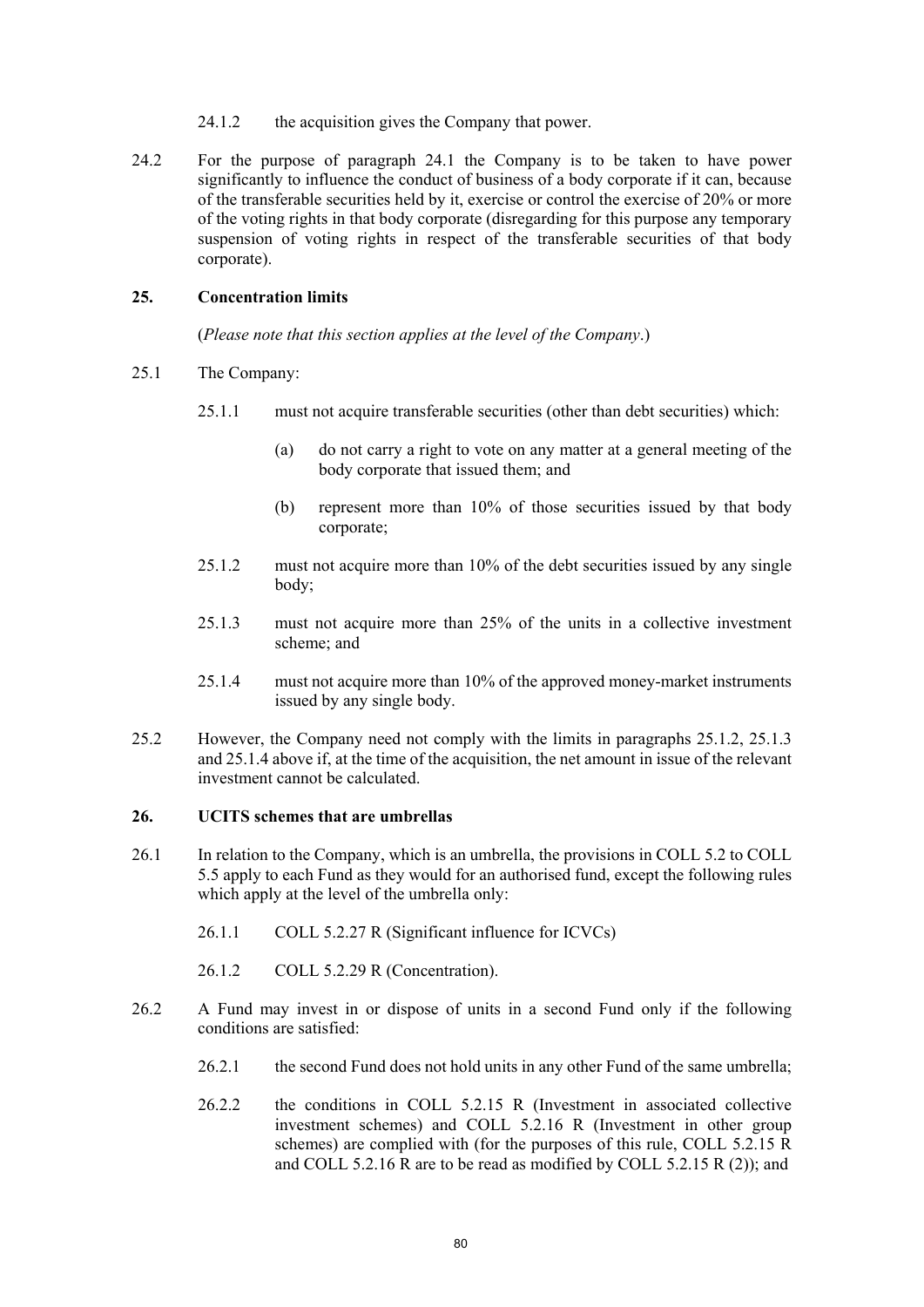26.2.3 the investing or disposing Fund must not be a feeder UCITS to the second Fund.

# **27. Schemes replicating an index**

- 27.1 Notwithstanding paragraph 12 (Spread: general) a Fund may invest up to 20% in value of the Scheme Property in shares and debentures which are issued by the same body where the stated investment policy is to replicate the composition of a relevant index as defined below.
- 27.2 Replication of the composition of a relevant index shall be understood to be a reference to replication of the composition of the underlying assets of that index, including the use of techniques and instruments permitted for the purpose of efficient portfolio management.
- 27.3 The 20% limit in paragraph 27.1 can be raised for a particular Fund up to 35% in value of the Scheme Property, but only in respect of one body and where justified by exceptional market conditions.
- 27.4 In the case of a fund replicating an index the Scheme Property need not consist of the exact composition and weighting of the underlying in the relevant index where deviation from this is expedient for reasons of poor liquidity or excessive cost to the scheme in trading in an underlying investment.
- 27.5 The indices referred to above are those which satisfy the following criteria:
	- 27.5.1 the composition is sufficiently diversified;
	- 27.5.2 the index represents an adequate benchmark for the market to which it refers; and
	- 27.5.3 the index is published in an appropriate manner.
- 27.6 The composition of an index is sufficiently diversified if its components adhere to the spread and concentration requirements in this section.
- 27.7 An index represents an adequate benchmark if its provider uses a recognised methodology which generally does not result in the exclusion of a major issuer of the market to which it refers.
- 27.8 An index is published in an appropriate manner if:
	- 27.8.1 it is accessible to the public;
	- 27.8.2 the index provider is independent from the index-replicating Fund; this does not preclude index providers and the Fund from forming part of the same group, provided that effective arrangements for the management of conflicts of interest are in place.

## **28. Derivatives exposure**

28.1 A Fund may invest in derivatives and forward transactions as long as the exposure to which the Fund is committed by that transaction itself is suitably covered from within its Scheme Property. Exposure will include any initial outlay in respect of that transaction.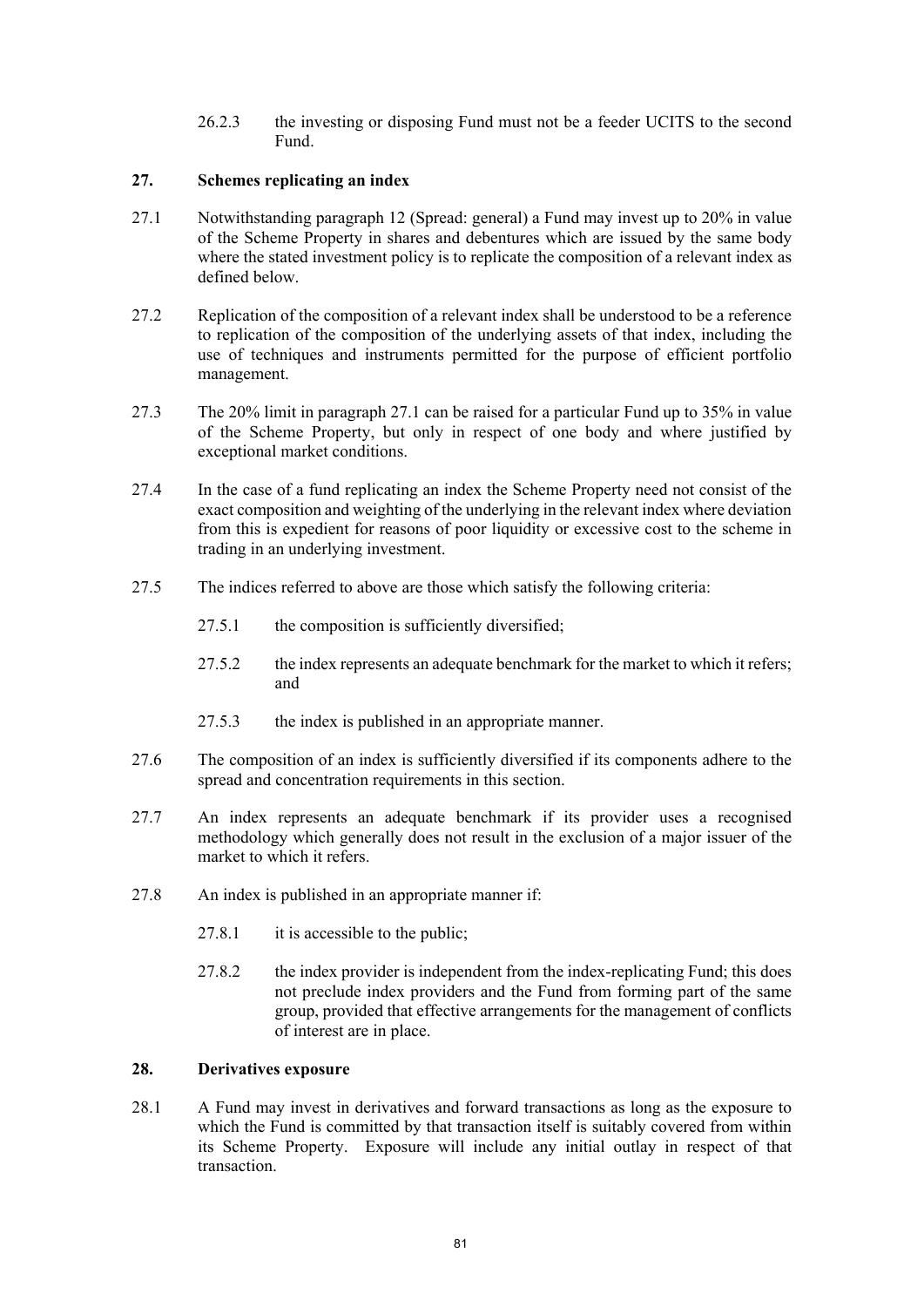- 28.2 Cover ensures that a Fund is not exposed to the risk of loss of property, including money, to an extent greater than the net value of the Scheme Property. Therefore, a Fund must hold Scheme Property sufficient in value or amount to match the exposure arising from a derivative obligation to which the Fund is committed. Paragraph 29 (Cover for transactions in derivatives and forward transactions) sets out detailed requirements for cover of a Fund.
- 28.3 Cover used in respect of one transaction in derivatives or forward transaction must not be used for cover in respect of another transaction in derivatives or a forward transaction.

### **29. Cover for transactions in derivatives and forward transactions**

- 29.1 The ACD must ensure that a Fund's global exposure relating to derivatives and forwards transactions held for that Fund may not exceed the net value of the Scheme Property.
- 29.2 The ACD must calculate the Fund's global exposure on at least a daily basis, in accordance with the methods described in COLL 5.3.7R to COLL 5.3.10R. For the purposes of this paragraph, exposure must be calculated taking into account the current value of the underlying assets, the counterparty risk, future market movements and the time available to liquidate the positions.

# **30. Cover and borrowing**

- 30.1 Cash obtained from borrowing, and borrowing which the ACD reasonably regards an Eligible Institution or an Approved Bank to be committed to provide, is not available for cover under the previous paragraph 29 (Cover for transactions in derivatives and forward transactions) except where, for the purposes of this paragraph, the Company:
	- 30.1.1 borrows an amount of currency from an Eligible Institution or an Approved Bank; and
	- 30.1.2 keeps an amount in another currency, at least equal to such borrowing for the time on deposit with the lender (or his agent or nominee),

then this applies as if the borrowed currency, and not the deposited currency, were part of the Scheme Property.

# **31. Cash and near cash**

- 31.1 Cash and near cash must not be retained in the Scheme Property except to the extent that, this may reasonably be regarded as necessary in order to enable:
	- 31.1.1 the pursuit of the Fund's investment objectives; or
	- 31.1.2 redemption of Shares; or
	- 31.1.3 efficient management of the Fund in accordance with its investment objectives; or
	- 31.1.4 other purposes which may reasonably be regarded as ancillary to the investment objectives of the Fund.
- 31.2 During the period of the initial offer the Scheme Property may consist of cash and near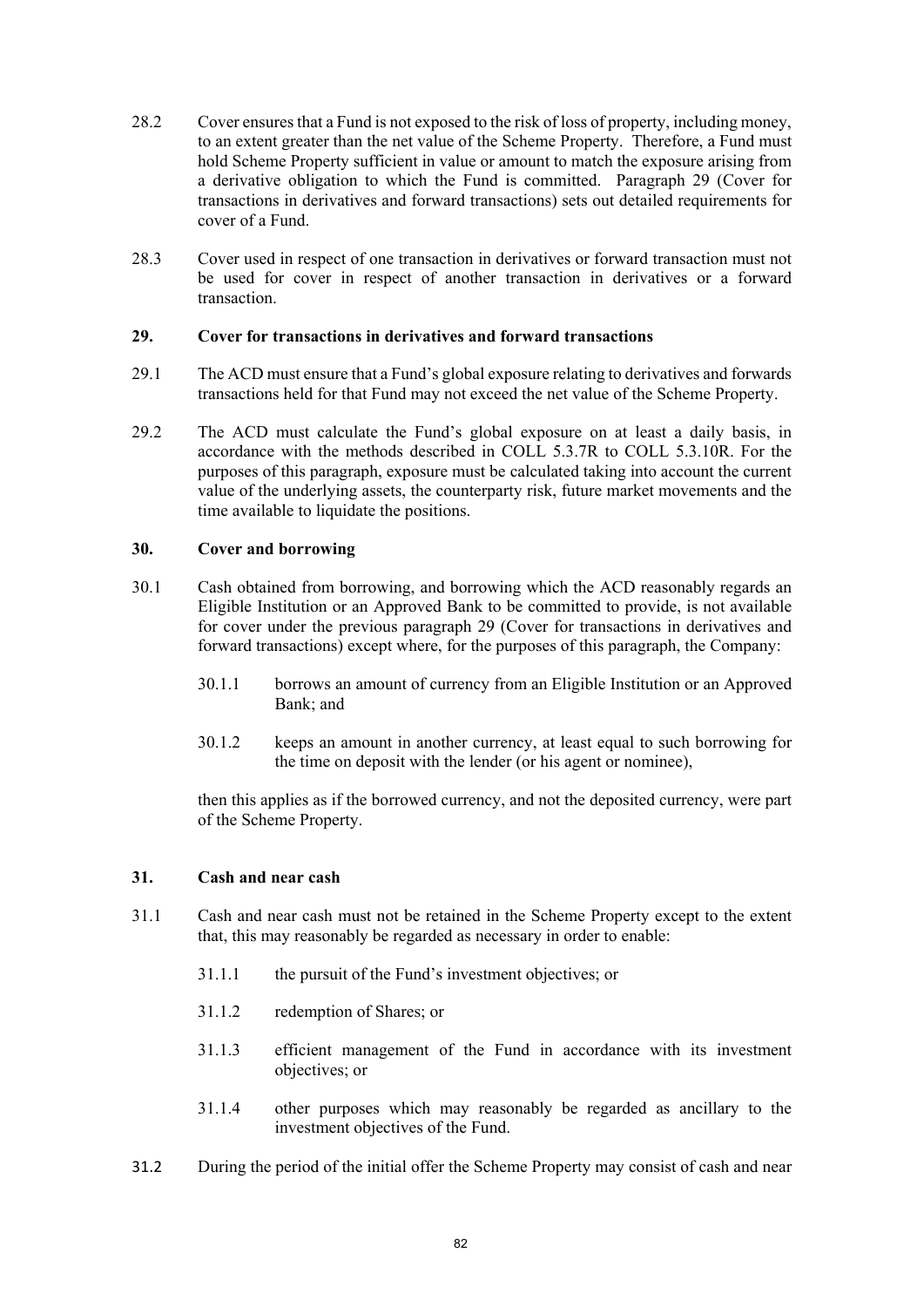cash without limitation.

### **32. General power to borrow**

- 32.1 The Fund may, in accordance with this paragraph (General power to borrow), borrow money for the use of the Fund on terms that the borrowing is to be repayable out of the Scheme Property. This power to borrow is subject to the obligation of the Fund to comply with any restriction in the instrument constituting the Fund.
- 32.2 The Fund may borrow under paragraph 32.1 only from an Eligible Institution or an Approved Bank.
- 32.3 The ACD must ensure that any borrowing is on a temporary basis and that borrowings are not persistent, and for this purpose the ACD must have regard in particular to:
	- 32.3.1 the duration of any period of borrowing; and
	- 32.3.2 the number of occasions on which it has resorted to borrowing in any period.
- 32.4 The ACD must ensure that no period of borrowing exceeds three months, without the consent of the Depositary.
- 32.5 These borrowing restrictions do not apply to "back to back" borrowing as outlined in paragraph 30 (Cover and borrowing).
- 32.6 The Fund must not issue any debenture unless it acknowledges or creates a borrowing that complies with paragraph 32.1 to 32.5.

### **33. Borrowing limits**

- 33.1 The ACD must ensure that the Fund's borrowing does not, on any Business Day, exceed 10% of the value of the Scheme Property of the Fund.
- 33.2 These borrowing limits do not apply to "back to back" borrowing as outlined in paragraph 30 (Cover and borrowing).
- 33.3 In this paragraph 33 (Borrowing limits), "borrowing" includes, as well as borrowing in a conventional manner, any other arrangement (including a combination of derivatives) designed to achieve a temporary injection of money into the Scheme Property in the expectation that the sum will be repaid.

# **34. Restrictions on lending of money**

- 34.1 None of the money in the Scheme Property of a Fund may be lent and, for the purposes of this prohibition, money is lent by the Fund if it is paid to a person (the **payee**) on the basis that it should be repaid, whether or not by the payee.
- 34.2 Acquiring a debenture is not lending for the purposes of paragraph 34.1; nor is the placing of money on deposit or in a current account.
- 34.3 Paragraph 34.1 does not prevent the Fund from providing an officer of the Fund with funds to meet expenditure to be incurred by him for the purposes of the Fund (or for the purposes of enabling him properly to perform his duties as an officer of the Fund) or from doing anything to enable an officer to avoid incurring such expenditure.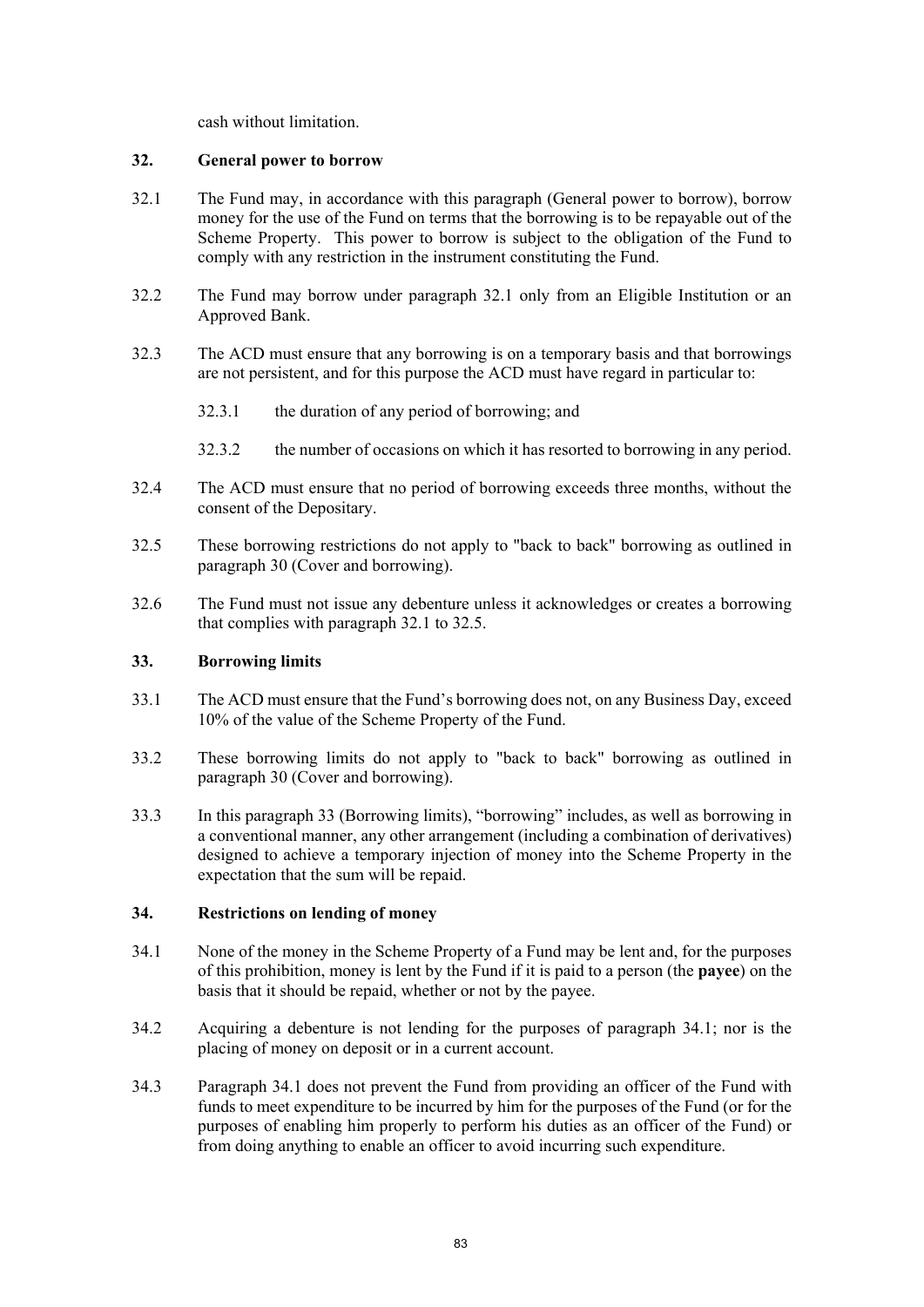### **35. Restrictions on lending of property other than money**

- 35.1 The Scheme Property of the Fund other than money must not be lent by way of deposit or otherwise.
- 35.2 Transactions permitted by paragraph 38 (Stock lending) are not lending for the purposes of paragraph 35.1.
- 35.3 The Scheme Property of the Fund must not be mortgaged.
- 35.4 Where transactions in derivatives or forward transactions are used for the account of a Fund, this paragraph does not prevent the Company (or the Depositary at the request of the Company) from
	- 35.4.1 lending, depositing, pledging or charging Scheme Property for margin requirements; or
	- 35.4.2 transferring Scheme Property under the terms of an agreement in relation to margin requirements, provided that the ACD reasonably considers that both the agreement and the margin arrangements made under it (including in relation to the level of margin) provide appropriate protection to Shareholders.

### **36. General power to accept or underwrite placings**

- 36.1 Any power in Chapter 5 of the COLL Sourcebook to invest in transferable securities may be used for the purpose of entering into transactions to which this section applies, subject to compliance with any restriction in the Instrument of Incorporation.
- 36.2 This section applies, subject to paragraph 36.3, to any agreement or understanding which:
	- 36.2.1 is an underwriting or sub-underwriting agreement; or
	- 36.2.2 contemplates that securities will or may be issued or subscribed for or acquired for the account of the Fund.
- 36.3 Paragraph 36.2 does not apply to:
	- 36.3.1 an option; or
	- 36.3.2 a purchase of a transferable security which confers a right to:
		- (a) to subscribe for or acquire a transferable security; or
		- (b) to convert one transferable security into another.
	- 36.3.3 The exposure of the Fund to agreements and understandings within paragraph 36.2 must, on any Business Day:
		- (a) be covered in accordance with the requirements of rule 5.3.3R of the COLL Sourcebook; and
		- (b) be such that, if all possible obligations arising under them had immediately to be met in full, there would be no breach of any limit in Chapter 5 of the COLL Sourcebook.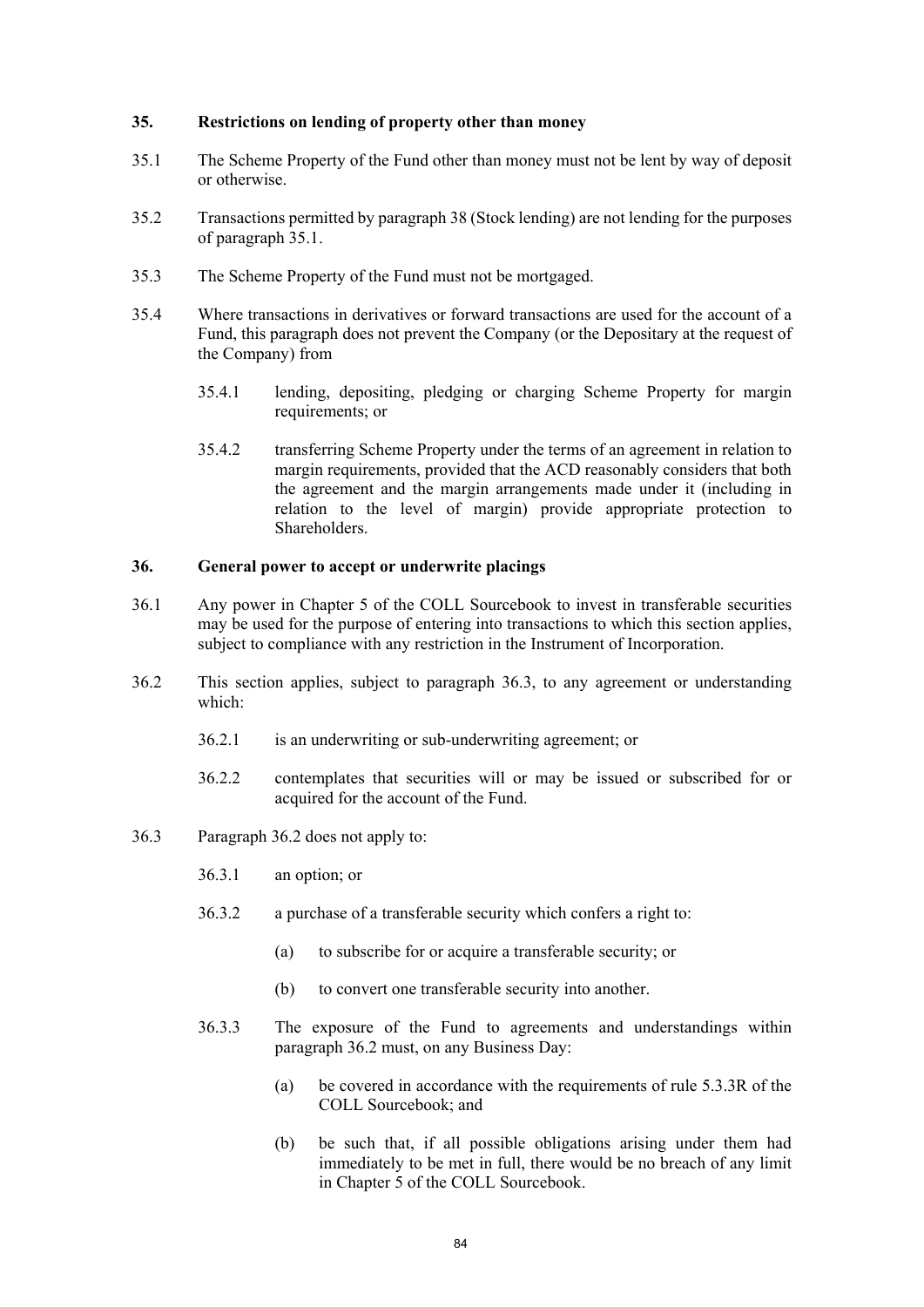### **37. Guarantees and indemnities**

- 37.1 The Company, or the Depositary for the account of the Company, must not provide any guarantee or indemnity in respect of the obligation of any person.
- 37.2 None of the Scheme Property may be used to discharge any obligation arising under a guarantee or indemnity with respect to the obligation of any person.
- 37.3 However, paragraphs 37.1 and 37.2 do not apply in respect of any Fund to:
	- 37.3.1 any indemnity or guarantee given for margin requirements where the derivatives or forward transactions are being used in accordance with the FCA Rules;
	- 37.3.2 an indemnity falling within the provisions of regulation 62(3) (Exemptions from liability to be void) of the OEIC Regulations;
	- 37.3.3 an indemnity (other than any provision in it which is void under regulation 62 of the OEIC Regulations) given to the Depositary against any liability incurred by it as a consequence of the safekeeping of any of the Scheme Property by it or by anyone retained by it to assist it to perform its function of the safekeeping of the Scheme Property; and
	- 37.3.4 an indemnity given to a person winding up a scheme if the indemnity is given for the purposes of arrangements by which the whole or part of the property of that scheme becomes the first property of the Fund and the holders of units in that scheme become the first Shareholders in the Fund.

### **38. Stock lending**

- 38.1 The Company may only enter into a stock lending arrangement or repo contract in accordance with the rules in COLL 5.4 if the arrangement or contract is:
	- 38.1.1 for the account of and for the benefit of the relevant Fund; and
	- 38.1.2 in the interests of its Shareholders.
- 38.2 Such an arrangement or contract is not in the interests of unitholders unless it reasonably appears to the ACD to be appropriate with a view to generating additional income for the Fund with an acceptable degree of risk.
- 38.3 The Company, or the Depositary at the request of the ACD, may enter into a repo contract or a stock lending arrangement of the kind described in section 263B of the Taxation of Chargeable Gains Act 1992 (without extension by section 263C), but only if:
	- 38.3.1 all the terms of the agreement under which securities are to be reacquired by the Depositary for the account of the Company are in a form which is acceptable to the Depositary and are in accordance with good market practice;
	- 38.3.2 the counterparty is:
		- (a) an authorised person; or
		- (b) a person authorised by a Home State regulator; or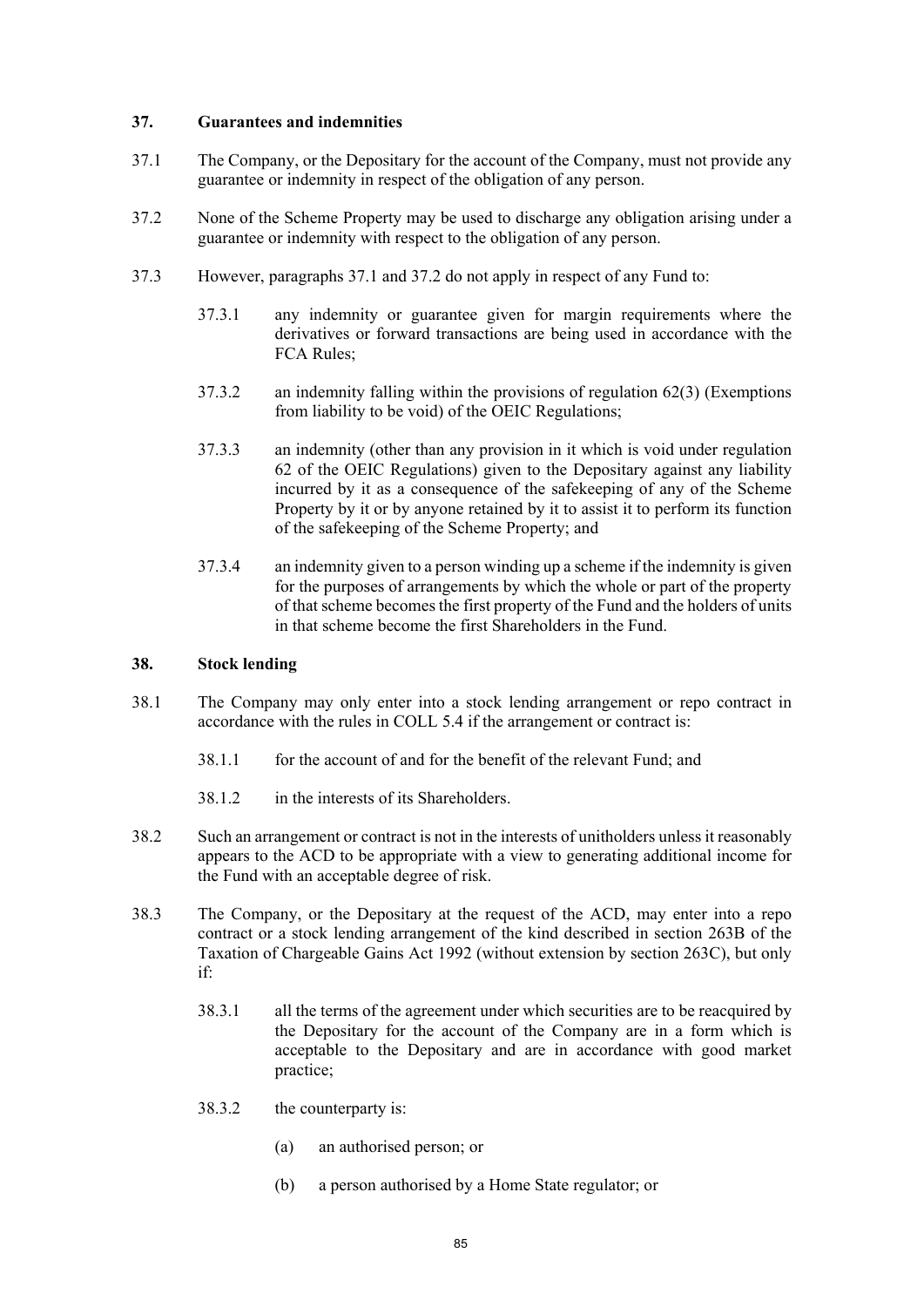- (c) a person registered as a broker-dealer with the Securities and Exchange Commission of the United States of America; or
- (d) a bank, or a branch of a bank, supervised and authorised to deal in investments as principal, with respect to OTC derivatives by at least one of the following federal banking supervisory authorities of the United States of America: the Office of the Comptroller of the Currency; the Federal Deposit Insurance Corporation; the Board of Governors of the Federal Reserve System; and the Office of Thrift Supervision; and
- 38.3.3 high quality and liquid collateral is obtained to secure the obligation of the counterparty under the terms referred to in paragraph 38.3.1 and the collateral is:
	- (a) acceptable to the Depositary;
	- (b) adequate (within the meaning of COLL 5.4.6R; and
	- (c) sufficiently immediate.
- 38.4 The counterparty for the purpose of paragraph 38.3 is the person who is obliged under the agreement referred to in paragraph 38.3.1 to transfer to the Depositary the securities transferred by the Depositary under the stock lending arrangement or securities of the same kind.
- 38.5 Paragraph 38.3.3 does not apply to a stock lending transaction made through Euroclear Bank S.A./N.V.'s Securities Lending and Borrowing Programme.
- 38.6 **As at the date of this Prospectus, whilst the Company may use repurchase / reverse repurchase agreements and stock lending agreements, it currently does not do so. However, the ACD reserves the right to permit the use of such SFTs in the future. If this were to change in the future this Prospectus will be reviewed and updated.**

### 39. **Immovable property**

.

39.1 It is not intended that the Company or the Funds should have any interest in immovable or movable property.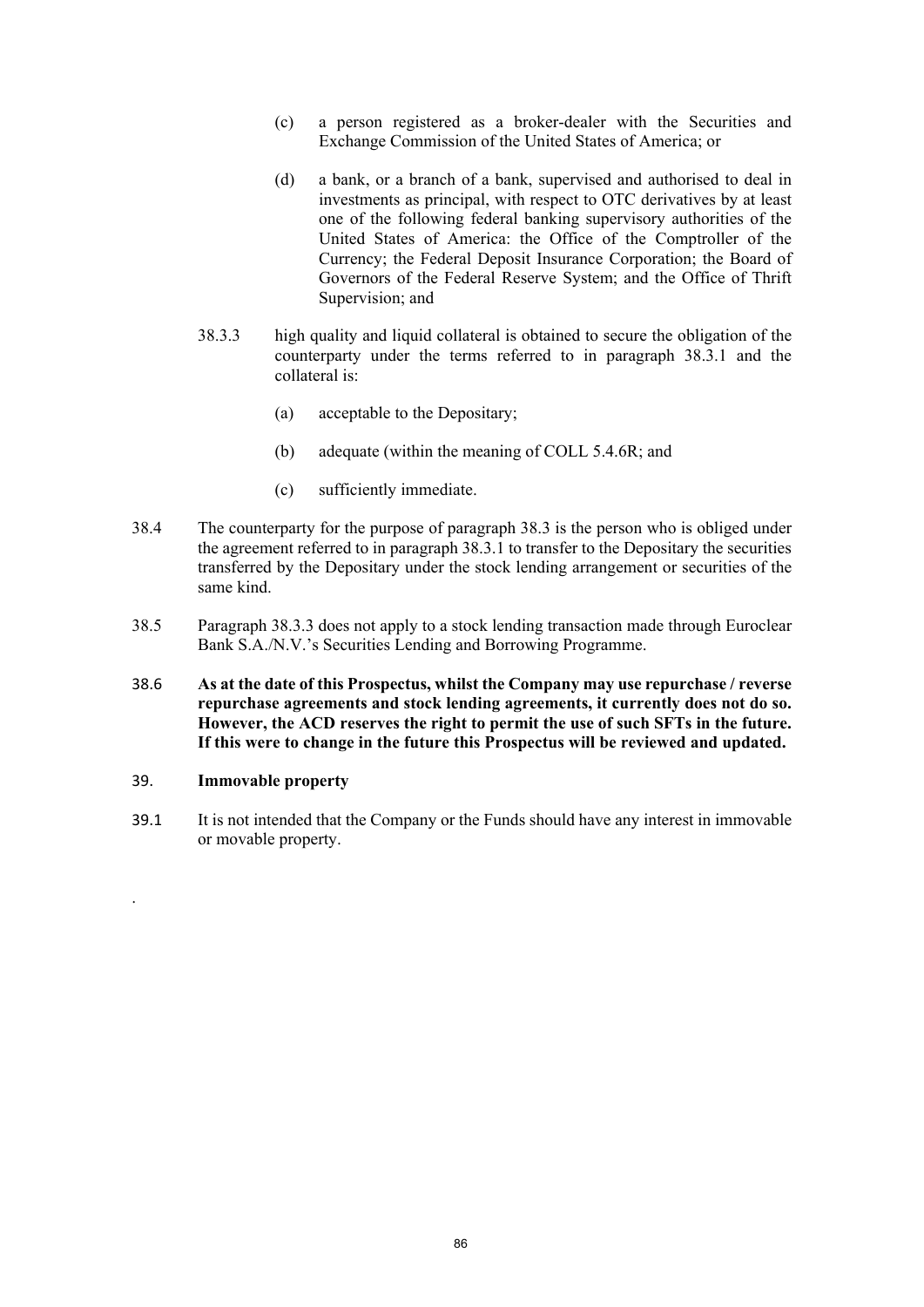# **Eligible Markets**

Set out below are the securities markets through which the Company may invest or deal in approved securities on account of the Funds (subject to the investment objective and policy of the respective Funds):

- *(a)* a "regulated market" as defined in COLL;
- *(b)* a securities market established in any EEA State (which as at the date of this Prospectus includes the UK, Austria, Belgium, Bulgaria, Croatia, Cyprus, Czech Republic, Denmark, Estonia, Finland, France, Germany, Greece, Hungary, Iceland, Ireland, Italy, Latvia, Liechtenstein, Lithuania, Luxembourg, Malta, Netherlands, Norway, Poland, Portugal, Romania, Slovakia, Slovenia, Spain and Sweden) which is regulated, operates regularly and is open to the public;
- *(c)* any investments listed, quoted or dealt in on any stock exchange in the U.S., Australia, Canada, Japan, New Zealand or Switzerland which is a stock exchange within the meaning of the law of the country concerned relating to stock exchanges; or
- *(d)* the principal or only market established under the rules of any of the following investment exchanges:

| Country                          | <b>Market</b>                                   |  |  |  |
|----------------------------------|-------------------------------------------------|--|--|--|
| <b>Brazil</b>                    | <b>BM&amp;F BOVESPA</b>                         |  |  |  |
| Egypt                            | Cairo and Alexandria Stock Exchanges (CASE)     |  |  |  |
| Hong Kong                        | The Hong Kong Exchanges                         |  |  |  |
| Indonesia                        | Indonesia Stock Exchange (Bursa Efek Indonesia) |  |  |  |
| Japan                            | Tokyo Stock Exchange                            |  |  |  |
|                                  | Osaka Securities Exchange                       |  |  |  |
|                                  | Nagoya Stock Exchange                           |  |  |  |
| (The<br>Republic<br>of)<br>Korea | Korea Exchange Incorporated (KRX)               |  |  |  |
| Malaysia                         | Bursa Malaysia Berhad                           |  |  |  |
| Mexico                           | The Mexican Stock Exchange                      |  |  |  |
| New Zealand                      | The New Zealand Stock Exchange                  |  |  |  |
| Peru                             | Lima Stock Exchange                             |  |  |  |
| Singapore                        | The Singapore Exchange                          |  |  |  |
| Philippines                      | The Philippine Stock Exchange                   |  |  |  |
| South Africa                     | <b>JSE Securities Exchange</b>                  |  |  |  |
| Sri Lanka                        | Colombo Stock Exchange                          |  |  |  |
| Switzerland                      | The SIX Swiss Exchange                          |  |  |  |
| Taiwan                           | Taiwan Stock Exchange                           |  |  |  |
| Thailand                         | Stock Exchange of Thailand (SET)                |  |  |  |
| Turkey                           | Istanbul Stock Exchange                         |  |  |  |
| <b>USA</b>                       | The New York Stock Exchange                     |  |  |  |
|                                  | <b>NASDAO</b>                                   |  |  |  |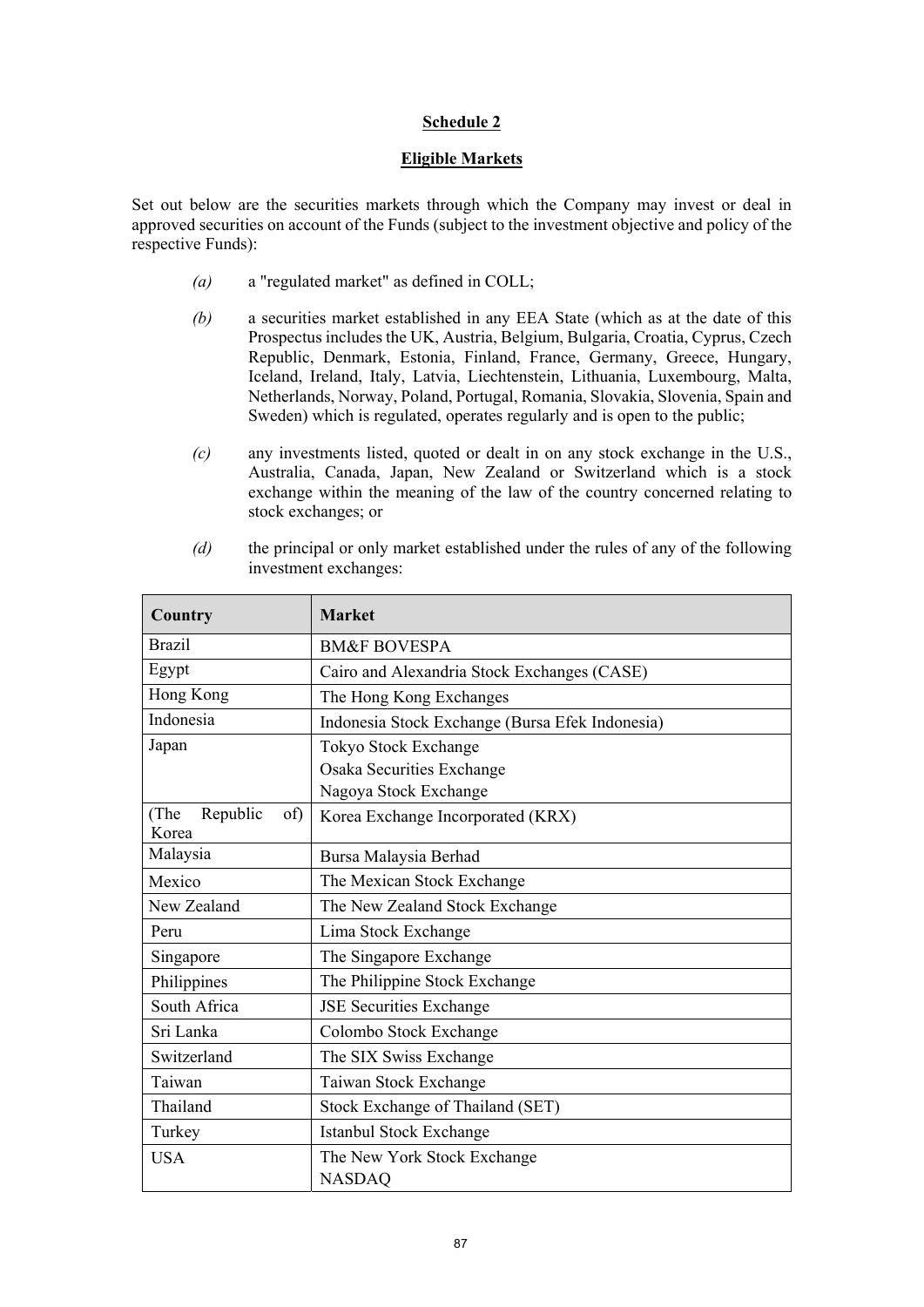|                               | OTC Markets regulated by the NASD/NASDAQ<br>NYSE Arca.                                                                                                                               |
|-------------------------------|--------------------------------------------------------------------------------------------------------------------------------------------------------------------------------------|
| Europe (ex UK and<br>Ireland) | Any securities market in the Member States on which transferable<br>securities admitted to official listing are dealt in or traded and, for<br>the avoidance of any doubt, EURONEXT. |

The alternative investment market (AIM) of the International Stock Exchange of the UK and the Republic of Ireland Limited is also an eligible securities market for the purpose of the Fund.

### Eligible Derivatives Markets

Set out below are the derivatives markets through which the Company may deal on account of each Fund (subject to the Instrument, this Prospectus and COLL as it applies to UK UCITS Schemes):

- (a) a "regulated market" as defined in COLL:
- (b) any derivatives market established in any EEA State (which as at the date of this Prospectus includes the UK, Austria, Belgium, Bulgaria, Croatia, Cyprus, Czech Republic, Denmark, Estonia, Finland, France, Germany, Greece, Hungary, Iceland, Ireland, Italy, Latvia, Liechtenstein, Lithuania, Luxembourg, Malta, Netherlands, Norway, Poland, Portugal, Romania, Slovakia, Slovenia, Spain and Sweden) which is regulated, operates regularly and is open to the public; or
- (c) the following markets:

American Stock Exchange, Australian Securities Exchange (ASX), Chicago Board Options Exchange, CME Group Inc., EUREX, Euronext Amsterdam, Euronext Paris, Copenhagen Stock Exchange, Helsinki Exchanges, Hong Kong Exchanges, The Irish Stock Exchange, JSE Securities Exchange, Kansas City Board of Trade, Korea Stock Exchange, EURONEXT London International Financial Futures and Options Exchange, MEFF Renta Fija, MEFF Renta Variable, Montreal Stock Exchange, New York Futures Exchange, New York Mercantile Exchange, New York Stock Exchange, New Zealand Futures and Options Exchange, NYSE Arca, OMLX, Stockholmborsen, Osaka Securities Exchange, Philadelphia Board of Trade, Singapore Exchange, South Africa Futures Exchange (SAFEX), Tokyo Stock Exchange, Montreal Exchange and Toronto Stock Exchange.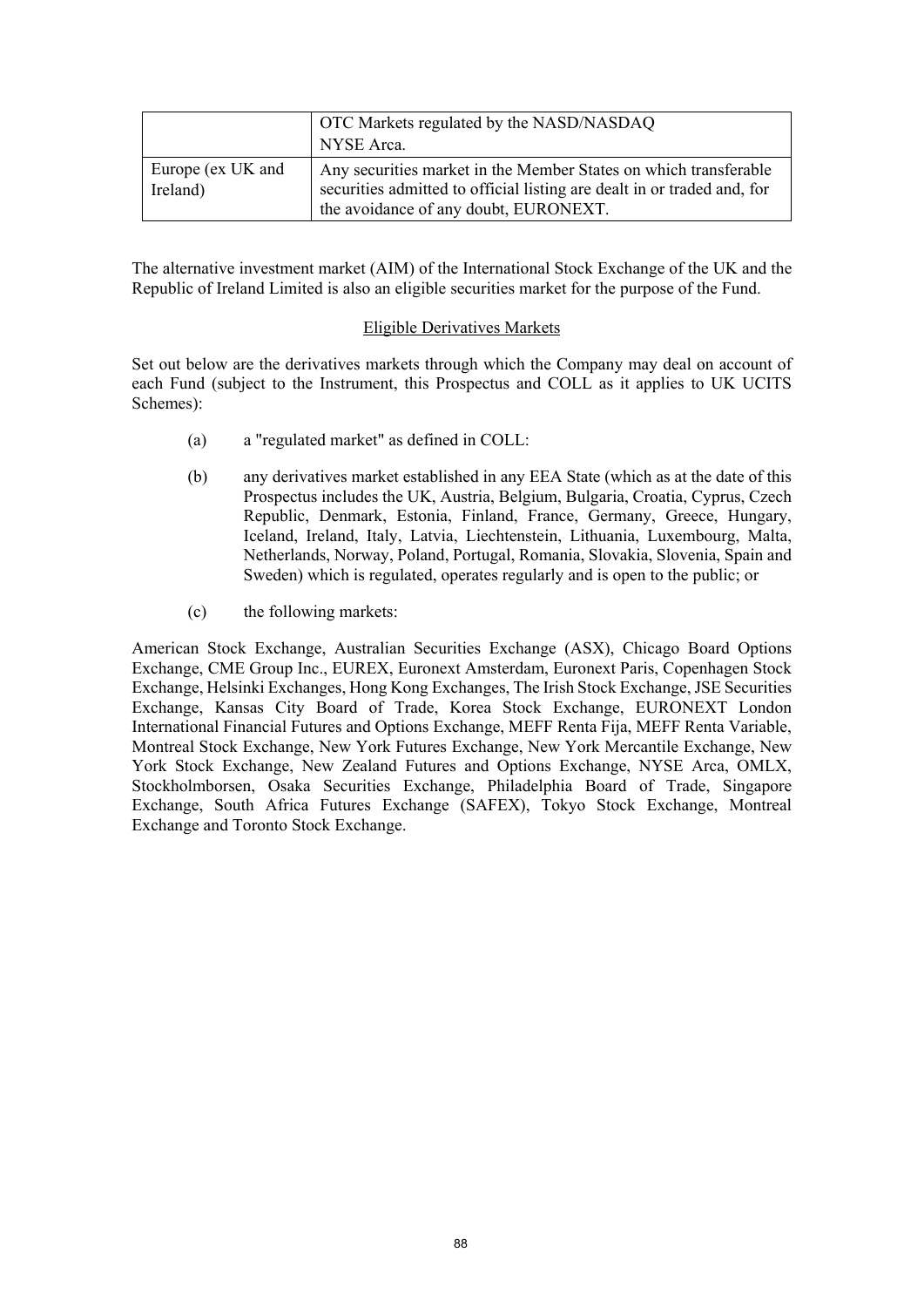# **Sub-Custodians**

The Depositary has delegated those safekeeping duties set out in Article 22(5)(a) of the UCITS Directive to State Street Bank and Trust Company with registered office at Copley Place 100, Huntington Avenue, Boston, Massachusetts 02116, USA, with an office at 20 Churchill Place, Canary Wharf, London E14 5HJ, UK, whom it has appointed as its global sub-custodian.

At the date of this prospectus State Street Bank and Trust Company as global sub-custodian has appointed local sub-custodians within the State Street Global Custody Network as listed below.

| <b>MARKET</b>                                  | <b>SUB-CUSTODIAN</b>                                                                                               |  |  |  |
|------------------------------------------------|--------------------------------------------------------------------------------------------------------------------|--|--|--|
| <b>Albania</b>                                 | Raiffeisen Bank sh.a.                                                                                              |  |  |  |
| Argentina                                      | Citibank, N.A., Buenos Aires                                                                                       |  |  |  |
| Australia                                      | The Hong Kong and Shanghai Banking Corporation Limited                                                             |  |  |  |
|                                                | Deutsche Bank AG                                                                                                   |  |  |  |
| Austria                                        | UniCredit Bank Austria AG                                                                                          |  |  |  |
| <b>Bahrain</b>                                 | <b>HSBC Bank Middle East Limited</b><br>(as delegate of The Hong Kong and Shanghai Banking Corporation<br>Limited) |  |  |  |
| <b>Bangladesh</b>                              | <b>Standard Chartered Bank</b>                                                                                     |  |  |  |
| <b>Belgium</b>                                 | <b>BNP</b> Paribas (BNP)                                                                                           |  |  |  |
| <b>Benin</b>                                   | via Standard Chartered Bank Côte d'Ivoire S.A., Abidjan, Ivory Coast                                               |  |  |  |
| <b>Bermuda</b>                                 | HSBC Bank Bermuda Limited                                                                                          |  |  |  |
| <b>Federation of Bosnia</b><br>and Herzegovina | UniCredit Bank d.d.                                                                                                |  |  |  |
| <b>Botswana</b>                                | Standard Chartered Bank Botswana Limited                                                                           |  |  |  |
| <b>Brazil</b>                                  | Citibank, N.A.                                                                                                     |  |  |  |
| <b>Bulgaria</b>                                | Citibank Europe plc, Bulgaria Branch                                                                               |  |  |  |
|                                                | UniCredit Bulbank AD                                                                                               |  |  |  |
| <b>Burkina Faso</b>                            | via Standard Chartered Bank Côte d'Ivoire S.A., Abidjan, Ivory Coast                                               |  |  |  |
| Canada                                         | State Street Trust Company Canada                                                                                  |  |  |  |
| <b>Chile</b>                                   | Banco de Chile                                                                                                     |  |  |  |
| <b>People's Republic of</b><br>China           | HSBC Bank (China) Company Limited<br>(as delegate of The Hong Kong and Shanghai Banking Corporation<br>Limited)    |  |  |  |
|                                                | China Construction Bank Corporation<br>(for A-share market only)                                                   |  |  |  |
|                                                | Citibank N.A.<br>(for Shanghai - Hong Kong Stock Connect market only)                                              |  |  |  |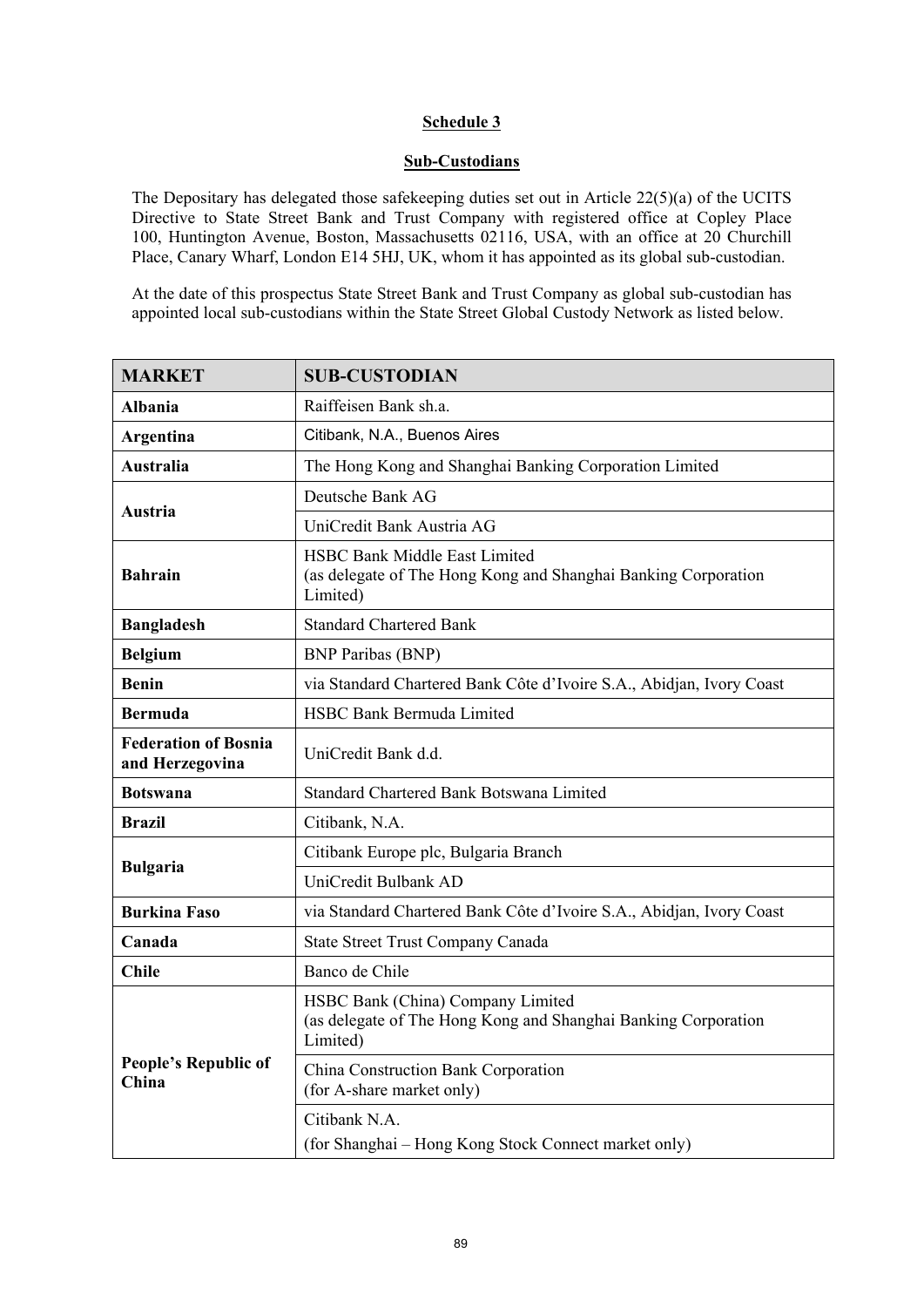| <b>MARKET</b>              | <b>SUB-CUSTODIAN</b>                                                                           |  |  |  |  |  |
|----------------------------|------------------------------------------------------------------------------------------------|--|--|--|--|--|
|                            | The Hong Kong and Shanghai Banking Corporation Limited                                         |  |  |  |  |  |
|                            | (for Shanghai - Hong Kong Stock Connect market only)                                           |  |  |  |  |  |
|                            | Standard Chartered Bank (Hong Kong) Limited                                                    |  |  |  |  |  |
| Colombia                   | (for Shanghai - Hong Kong Stock Connect market)<br>Cititrust Colombia S.A. Sociedad Fiduciaria |  |  |  |  |  |
|                            | Banco BCT S.A.                                                                                 |  |  |  |  |  |
| <b>Costa Rica</b>          |                                                                                                |  |  |  |  |  |
| Croatia                    | Privredna Banka Zagreb d.d.                                                                    |  |  |  |  |  |
|                            | Zagrebacka Banka d.d.                                                                          |  |  |  |  |  |
| <b>Cyprus</b>              | BNP Paribas Securities Services, S.C.A., Greece (operating through its<br>Athens branch)       |  |  |  |  |  |
| <b>Czech Republic</b>      | Československá obchodní banka, a.s.                                                            |  |  |  |  |  |
|                            | UniCredit Bank Czech Republic and Slovakia, a.s.                                               |  |  |  |  |  |
| <b>Denmark</b>             | Skandinaviska Enskilda Banken AB (publ) (SEB)                                                  |  |  |  |  |  |
| Egypt                      | Citibank, N.A., Cairo branch (Citibank).                                                       |  |  |  |  |  |
| <b>Estonia</b>             | AS SEB Bank                                                                                    |  |  |  |  |  |
| <b>Eswatini</b>            | <b>Standard Bank Swaziland Limited Mbabane</b>                                                 |  |  |  |  |  |
| Euroclear                  | Euroclear Bank                                                                                 |  |  |  |  |  |
| Clearstream                | <b>Clearstream Banking Luxembourg</b>                                                          |  |  |  |  |  |
| <b>Finland</b>             | Skandinaviska Enskilda Banken AB (publ) (SEB).                                                 |  |  |  |  |  |
| France                     | <b>BNP</b> Paribas (BNP)                                                                       |  |  |  |  |  |
| <b>Republic of Georgia</b> | JSC Bank of Georgia                                                                            |  |  |  |  |  |
| Germany                    | <b>State Street Bank GmbH</b>                                                                  |  |  |  |  |  |
|                            | Deutsche Bank AG                                                                               |  |  |  |  |  |
| Ghana                      | Standard Chartered Bank Ghana Limited                                                          |  |  |  |  |  |
| Greece                     | BNP Paribas Securities Services, S.C.A.                                                        |  |  |  |  |  |
| Guinea-Bissau              | via Standard Chartered Bank Côte d'Ivoire S.A., Abidjan, Ivory Coast                           |  |  |  |  |  |
| <b>Hong Kong</b>           | Hongkong Shanghai Banking Corporation Limited (HSBC)                                           |  |  |  |  |  |
| <b>Hungary</b>             | Citibank Europe plc Magyarországi Fióktelepe                                                   |  |  |  |  |  |
|                            | UniCredit Bank Hungary Zrt.                                                                    |  |  |  |  |  |
| <b>Iceland</b>             | Landsbankinn hf.                                                                               |  |  |  |  |  |
| India                      | Deutsche Bank AG                                                                               |  |  |  |  |  |
|                            | Citibank, N.A., Cairo branch (Citibank).                                                       |  |  |  |  |  |
| Indonesia                  | Deutsche Bank AG                                                                               |  |  |  |  |  |
| <b>Ireland</b>             | State Street Bank and Trust Company, UK branch                                                 |  |  |  |  |  |
| <b>Israel</b>              | Bank Hapoalim B.M.                                                                             |  |  |  |  |  |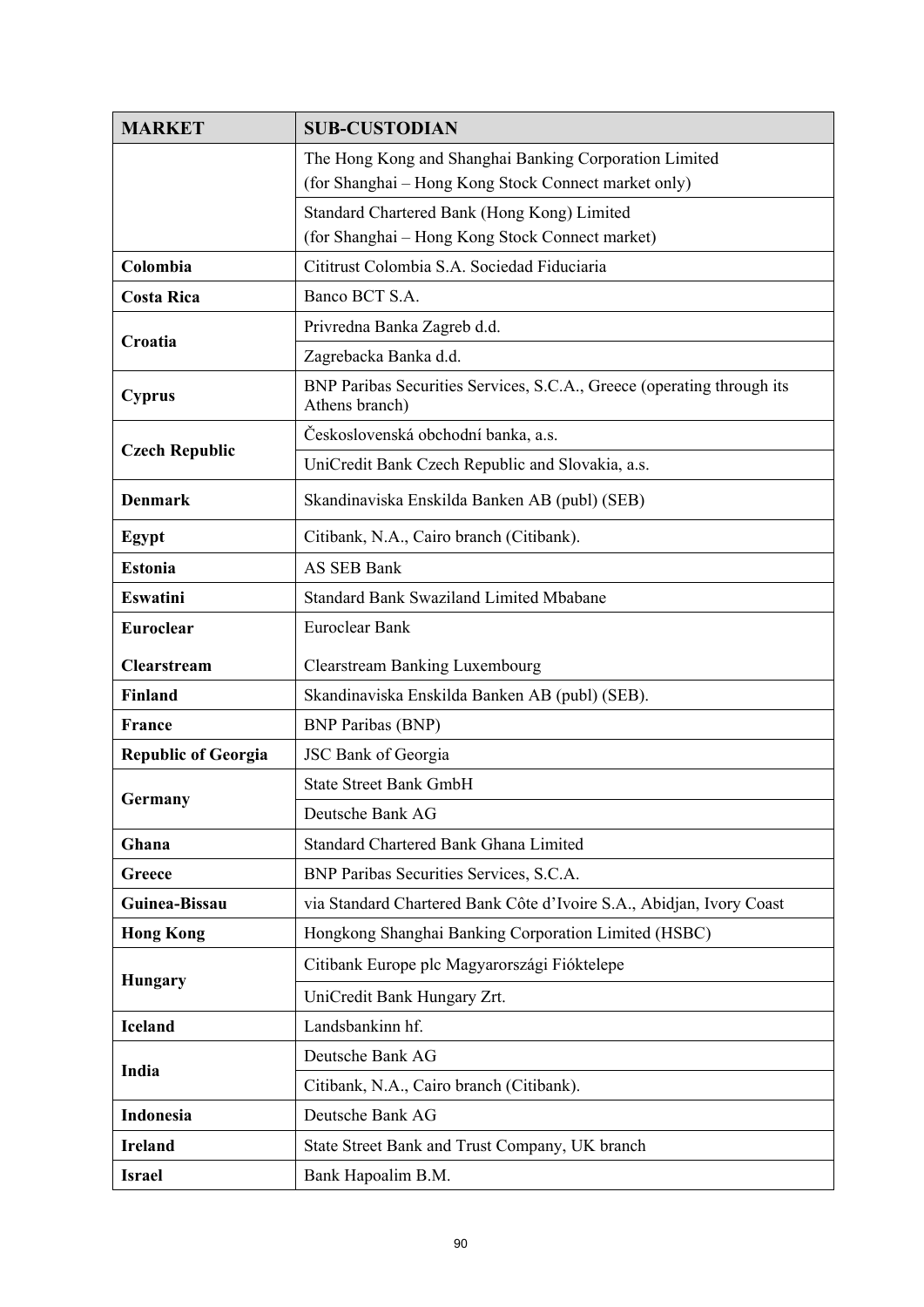| <b>MARKET</b>            | <b>SUB-CUSTODIAN</b>                                                                                               |  |  |  |  |
|--------------------------|--------------------------------------------------------------------------------------------------------------------|--|--|--|--|
| <b>Italy</b>             | Deutsche Bank S.p.A.<br>Intesa Sanpaolo S.p.A.                                                                     |  |  |  |  |
| <b>Ivory Coast</b>       | Standard Chartered Bank Côte d'Ivoire S.A.                                                                         |  |  |  |  |
| Japan                    | Mizuho Bank, Limited                                                                                               |  |  |  |  |
|                          | The Hong Kong and Shanghai Banking Corporation Limited                                                             |  |  |  |  |
| Jordan                   | <b>Standard Chartered Bank</b>                                                                                     |  |  |  |  |
| <b>Kazakhstan</b>        | <b>JSC Citibank Kazakhstan</b>                                                                                     |  |  |  |  |
| Kenya                    | Standard Chartered Bank Kenya Limited                                                                              |  |  |  |  |
|                          | Deutsche Bank AG                                                                                                   |  |  |  |  |
| <b>Republic of Korea</b> | The Hong Kong and Shanghai Banking Corporation Limited                                                             |  |  |  |  |
| <b>Kuwait</b>            | <b>HSBC Bank Middle East Limited</b><br>(as delegate of The Hong Kong and Shanghai Banking Corporation<br>Limited) |  |  |  |  |
| Latvia                   | AS SEB banka                                                                                                       |  |  |  |  |
| Lithuania                | AB SEB bankas                                                                                                      |  |  |  |  |
| Luxembourg               | Clearstream Banking S.A., Luxembourg                                                                               |  |  |  |  |
| Malawi                   | <b>Standard Bank Limited</b>                                                                                       |  |  |  |  |
| Malaysia                 | Deutsche Bank (Malaysia) Berhad                                                                                    |  |  |  |  |
|                          | Standard Chartered Bank Malaysia Berhad                                                                            |  |  |  |  |
| Mali                     | via Standard Chartered Bank Côte d'Ivoire S.A., Abidjan, Ivory Coast                                               |  |  |  |  |
| <b>Mauritius</b>         | The Hong Kong and Shanghai Banking Corporation Limited                                                             |  |  |  |  |
| <b>Mexico</b>            | Banco Nacional de México, S.A.                                                                                     |  |  |  |  |
| <b>Morocco</b>           | Citibank Maghreb                                                                                                   |  |  |  |  |
| <b>Namibia</b>           | <b>Standard Bank Namibia Limited</b>                                                                               |  |  |  |  |
| <b>Netherlands</b>       | Deutsche Bank AG                                                                                                   |  |  |  |  |
| <b>New Zealand</b>       | The Hong Kong and Shanghai Banking Corporation Limited                                                             |  |  |  |  |
| <b>Niger</b>             | via Standard Chartered Bank Côte d'Ivoire S.A., Abidjan, Ivory Coast                                               |  |  |  |  |
| <b>Nigeria</b>           | Stanbic IBTC Bank Plc.                                                                                             |  |  |  |  |
| <b>Norway</b>            | Skandinaviska Enskilda Banken AB (publ) (SEB)                                                                      |  |  |  |  |
| Oman                     | HSBC Bank Oman S.A.O.G.<br>(as delegate of The Hong Kong and Shanghai Banking Corporation<br>Limited)              |  |  |  |  |
| Pakistan                 | Deutsche Bank AG                                                                                                   |  |  |  |  |
| Panama                   | Citibank, N.A.                                                                                                     |  |  |  |  |
| Peru                     | Citibank del Perú, S.A.                                                                                            |  |  |  |  |
| <b>Philippines</b>       | Deutsche Bank AG                                                                                                   |  |  |  |  |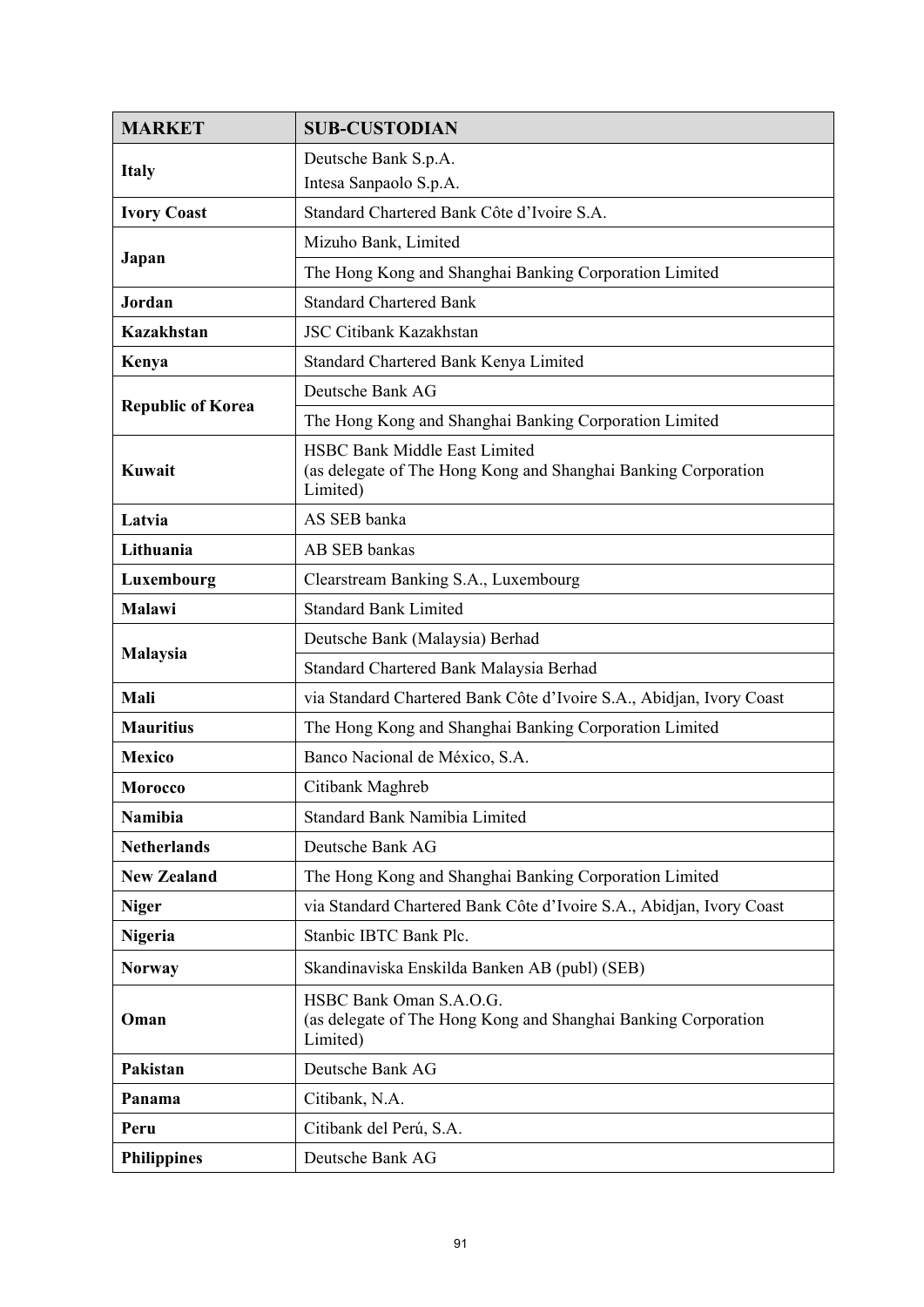| <b>MARKET</b>                                                          | <b>SUB-CUSTODIAN</b>                                                                                               |  |  |  |  |  |
|------------------------------------------------------------------------|--------------------------------------------------------------------------------------------------------------------|--|--|--|--|--|
| Poland                                                                 | Bank Handlowy w Warszawie S.A. (Bank Handlowy)                                                                     |  |  |  |  |  |
| Portugal                                                               | Deutsche Bank AG, Netherlands (operating through its Amsterdam branch<br>with support from its Lisbon branch)      |  |  |  |  |  |
| Qatar                                                                  | <b>HSBC Bank Middle East Limited</b><br>(as delegate of The Hong Kong and Shanghai Banking Corporation<br>Limited) |  |  |  |  |  |
| Romania                                                                | Citibank Europe plc, Dublin - Romania Branch                                                                       |  |  |  |  |  |
| <b>Russia</b>                                                          | <b>AO</b> Citibank                                                                                                 |  |  |  |  |  |
| Saudi Arabia                                                           | HSBC Saudi Arabia Limited<br>(as delegate of The Hong Kong and Shanghai Banking Corporation<br>Limited)            |  |  |  |  |  |
| Senegal                                                                | via Standard Chartered Bank Côte d'Ivoire S.A., Abidjan, Ivory Coast                                               |  |  |  |  |  |
| <b>Serbia</b>                                                          | UniCredit Bank Serbia JSC                                                                                          |  |  |  |  |  |
| <b>Singapore</b>                                                       | Citibank N.A.                                                                                                      |  |  |  |  |  |
| <b>Slovak Republic</b>                                                 | UniCredit Bank Czech Republic and Slovakia, a.s.                                                                   |  |  |  |  |  |
| Slovenia                                                               | UniCredit Banka Slovenija d.d.                                                                                     |  |  |  |  |  |
| <b>South Africa</b>                                                    | <b>FirstRand Bank Limited</b>                                                                                      |  |  |  |  |  |
|                                                                        | Standard Bank of South Africa Limited                                                                              |  |  |  |  |  |
| Spain                                                                  | Deutsche Bank S.A.E.                                                                                               |  |  |  |  |  |
| Sri Lanka                                                              | The Hong Kong and Shanghai Banking Corporation Limited                                                             |  |  |  |  |  |
| <b>Republic of Srpska</b>                                              | UniCredit Bank d.d.                                                                                                |  |  |  |  |  |
| <b>Sweden</b>                                                          | Skandinaviska Enskilda Banken AB (publ) (SEB).                                                                     |  |  |  |  |  |
| <b>Switzerland</b>                                                     | Credit Suisse AG                                                                                                   |  |  |  |  |  |
|                                                                        | <b>UBS</b> Switzerland AG                                                                                          |  |  |  |  |  |
| Taiwan - R.O.C.                                                        | Standard Chartered Bank (Taiwan) Limited (SCB)                                                                     |  |  |  |  |  |
| Tanzania                                                               | Standard Chartered Bank (Tanzania) Limited                                                                         |  |  |  |  |  |
| <b>Thailand</b>                                                        | Standard Chartered Bank (Thai) Public Company Limited                                                              |  |  |  |  |  |
| Togo                                                                   | via Standard Chartered Bank Côte d'Ivoire S.A., Abidjan, Ivory Coast                                               |  |  |  |  |  |
| Tunisia                                                                | Union Internationale de Banques                                                                                    |  |  |  |  |  |
| <b>Turkey</b>                                                          | Citibank, A.Ş.                                                                                                     |  |  |  |  |  |
|                                                                        | Deutsche Bank A.Ş.                                                                                                 |  |  |  |  |  |
| Uganda                                                                 | Standard Chartered Bank Uganda Limited                                                                             |  |  |  |  |  |
| <b>Ukraine</b>                                                         | <b>JSC</b> Citibank                                                                                                |  |  |  |  |  |
| <b>United Arab Emirates</b><br><b>Dubai Financial</b><br><b>Market</b> | <b>HSBC Bank Middle East Limited</b><br>(as delegate of The Hong Kong and Shanghai Banking Corporation<br>Limited) |  |  |  |  |  |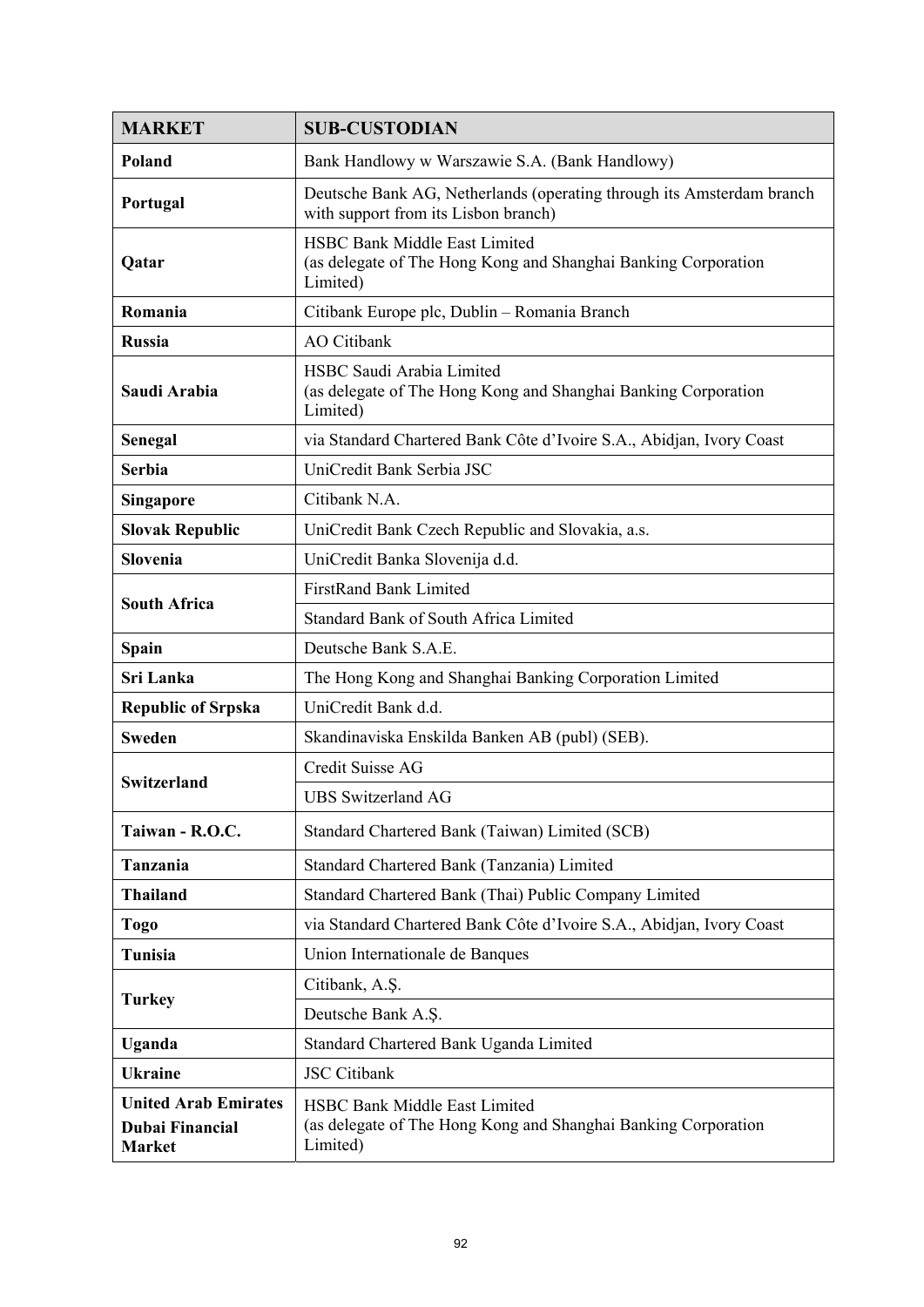| <b>MARKET</b>                                                                        | <b>SUB-CUSTODIAN</b>                                                                                               |  |  |  |
|--------------------------------------------------------------------------------------|--------------------------------------------------------------------------------------------------------------------|--|--|--|
| <b>United Arab Emirates</b><br><b>Dubai International</b><br><b>Financial Center</b> | <b>HSBC Bank Middle East Limited</b><br>(as delegate of The Hong Kong and Shanghai Banking Corporation<br>Limited) |  |  |  |
| <b>United Arab Emirates</b><br>Abu Dhabi                                             | <b>HSBC Bank Middle East Limited</b><br>(as delegate of The Hong Kong and Shanghai Banking Corporation<br>Limited) |  |  |  |
| UK                                                                                   | State Street Bank and Trust Company, UK branch                                                                     |  |  |  |
| <b>United States</b>                                                                 | State Street Bank and Trust Company, Boston                                                                        |  |  |  |
| Uruguay                                                                              | Banco Itaú Uruguay S.A.                                                                                            |  |  |  |
| Vietnam                                                                              | HSBC Bank (Vietnam) Limited<br>(as delegate of The Hong Kong and Shanghai Banking Corporation<br>Limited)          |  |  |  |
| Zambia                                                                               | Standard Chartered Bank Zambia Plc.                                                                                |  |  |  |
| <b>Zimbabwe</b>                                                                      | Stanbic Bank Zimbabwe Limited<br>(as delegate of Standard Bank of South Africa Limited)                            |  |  |  |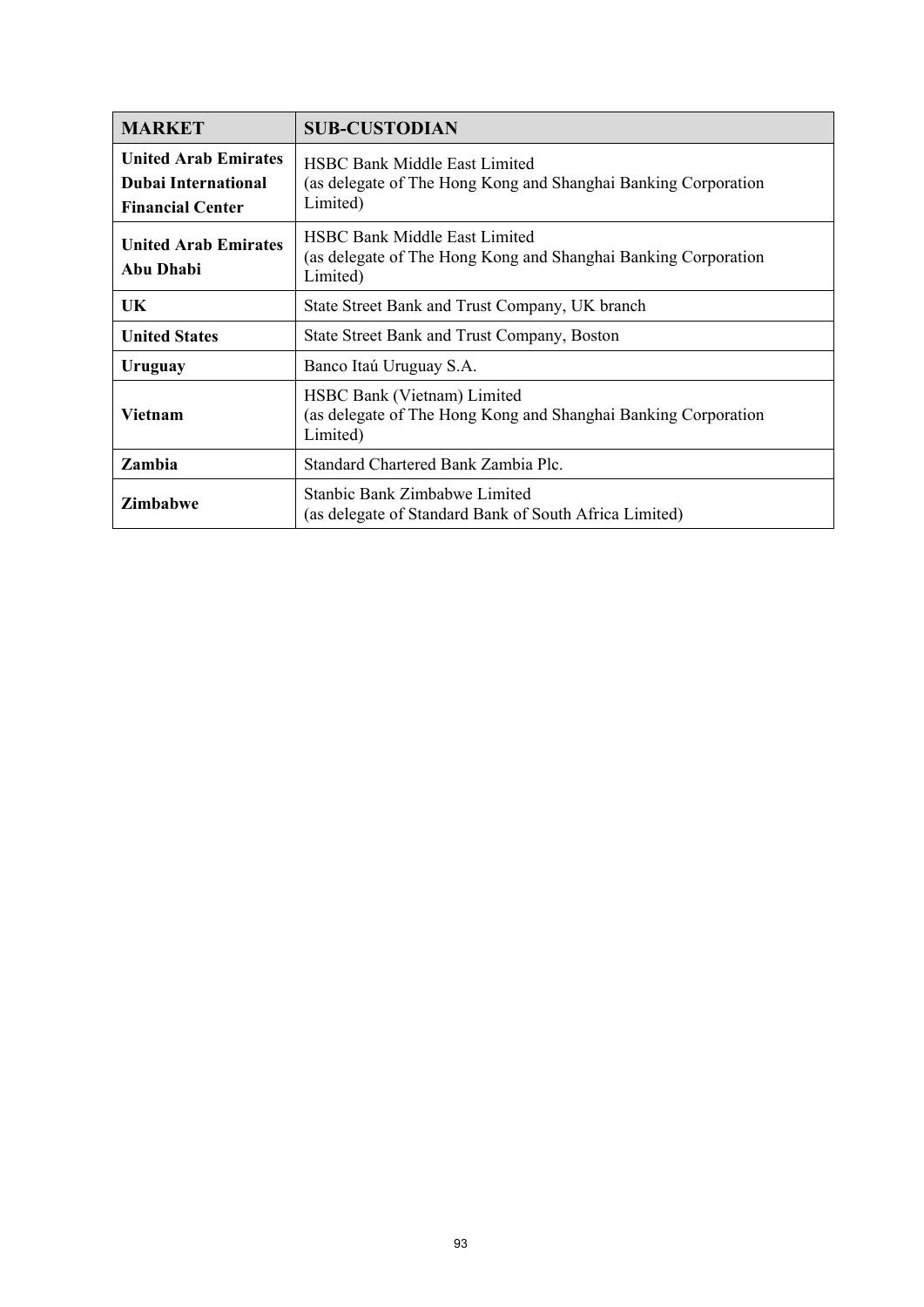Other Regulated Collective Investment Schemes under management

#### **Authorised Investment Companies with Variable Capital**

#### **Authorised Unit Trusts**

Abaco Fund ICVC Arch House Fund Ariel Fund Bryth ICVC CP Investment Funds Destiny Fund ICVC Harroway Capital ICVC Hawarwatza Fund Libero Portfolio Fund Lime Grove Fund Meadowgate Funds Scarp Fund Skiwi Fund The Ambrose Fund The Astral Fund The Capital Link Growth Fund The Contact Fund The Diversification Fund ICVC The Dunnottar Fund The Global Balanced Strategy Fund The Global Multi Asset Fund The Gulland Fund The Hector Fund The Juniper Fund The Lockerley Fund The Motim Fund The Northern Funds The Oenoke Fund The Ord Fund ICVC The Overstone Fund The Penare Fund The Saint Martins Fund The Staderas Fund The Stratford Fund The Sun Portfolio Fund The TBL Fund The TM Lancewood Fund The TM Mitcham Fund The Vinings Fund The Wharton Fund Thesis JDS Fund TM Acer Fund TM Balanced Growth Fund TM Brunsdon OEIC TM Cerno Investment Funds TM Credit Suisse Fund TM Cresswell Fund TM CRUX Funds ICVC TM First Arrow Investment Funds TM Hearthstone ICVC TM Investment Exposures Fund TM Investment Funds TM Lime Fund TM Neuberger Berman Investment Funds TM Oak Fund TM Optimal Funds TM P1 Investment Funds TM Ruffer Portfolio TM RWC Funds

BPM Trust Eden Investment Fund Elfynn International Trust Glenhuntley Portfolio Trust Hawthorn Portfolio Trust KES Diversified Trust KES Equity Fund KES Growth Fund KES Income and Growth Fund KES Strategic Investment Fund Latour Growth Fund Lavaud Fund Mossylea Fund Pippin Return Fund The Darin Fund The Eldon Fund The Hall Fund The HoundStar Fund The Iceberg Trust The Maiden Fund The Norfolk Trust The Notts Trust The Palfrey Fund The TM Stockwell Fund The White Hill Fund Thesis Headway Fund Thesis Lion Growth Fund Thesis PM A Fund Thesis PM B Fund Thesis Thameside Managed Fund The TUTMAN B&CE Contracted-out Pension Scheme TM Balanced Fund TM Chainpoint Fund TM Growth Fund TM Hearthstone UK Residential Feeder Fund TM Managed Fund TM Masonic Charitable Foundation Investment Fund TM New Court Fund TM New Court Equity Growth Fund TM New Institutional World Fund TM Preservation Fund TM Private Portfolio Trust TM Stonehage Fleming Global Equities Fund TM Stonehage Fleming Global Equities Fund II TM Stonehage Fleming Global Equities Umbrella Fund TM Stonehage Fleming Multi-Manager Global Equities Fund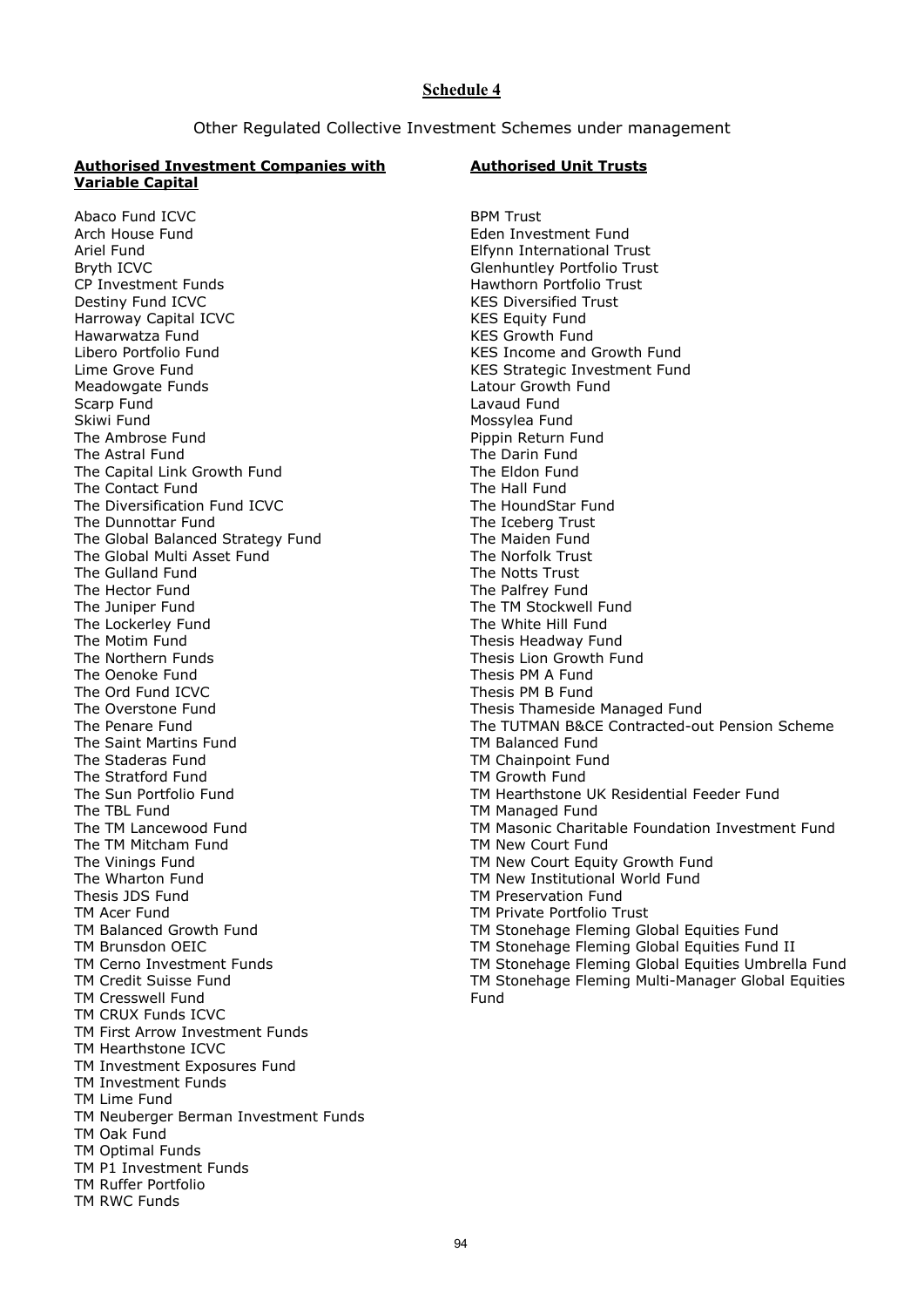TM Stonehage Fleming Global Multi-Asset Umbrella Fund TM Tellworth Investments Funds TM Total Return Fund TM UBS (UK) Fund Trowbridge Investment Funds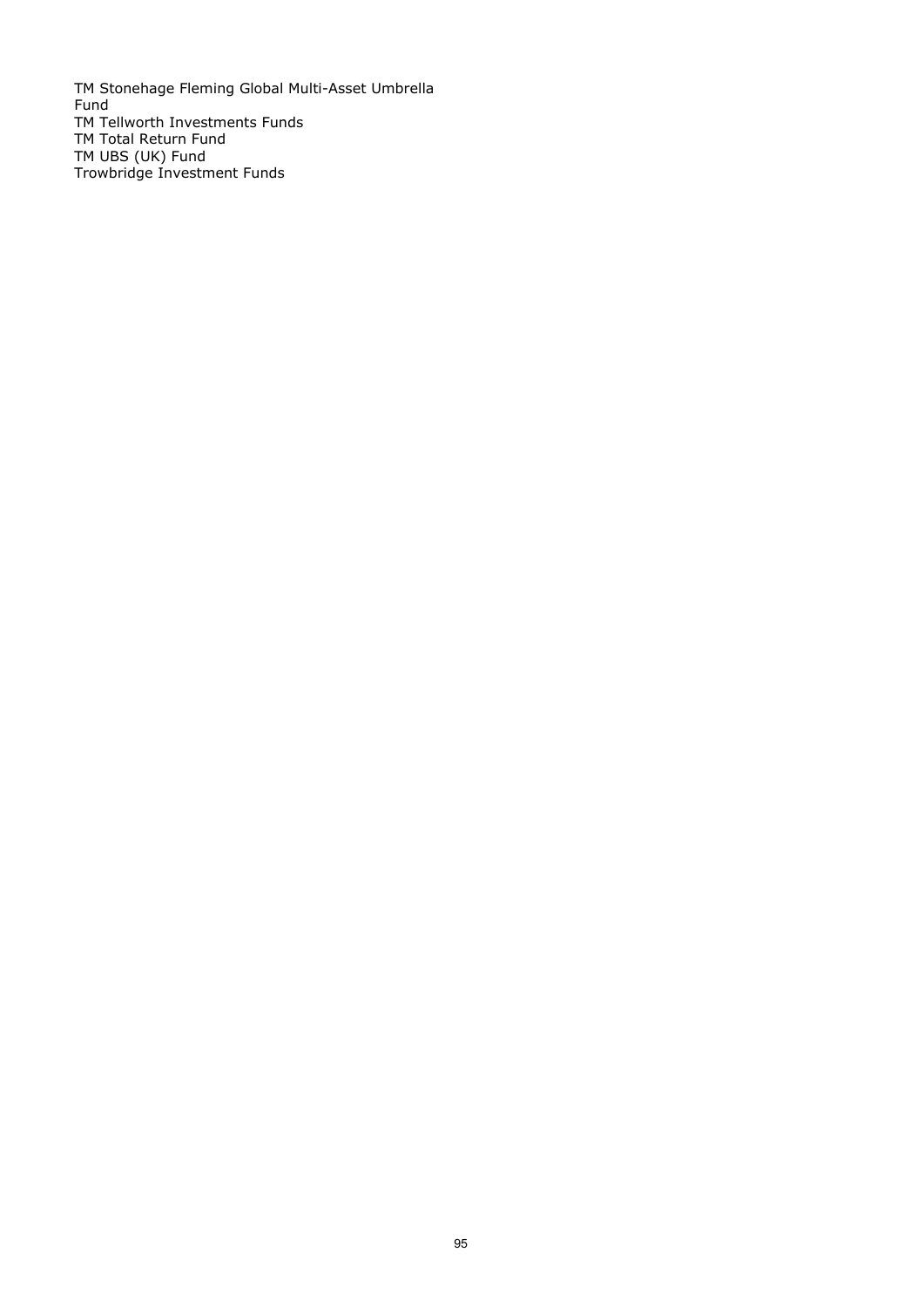## **Historical Performance**

Below is the historical performance of the Accumulation Funds covered by the Prospectus. The performance information is over a five year period for total annual return up to 31 December in each year listed.

| <b>Name of Share Class</b>                | 2016<br>(%) | 2017<br>(%) | 2018<br>(%) | 2019<br>(%) | 2020<br>(%) |
|-------------------------------------------|-------------|-------------|-------------|-------------|-------------|
| TM CRUX European I EUR Acc                | 1.74        | 11.92       | $-15.23$    | 25.98       | 5.32        |
| TM CRUX European I GBP Acc                | 18.81       | 15.68       | $-14.32$    | 19.39       | 11.43       |
| TM CRUX European S GBP Acc                | 18.99       | 15.85       | $-14.19$    | 19.56       | 11.59       |
| TM CRUX European Special Sit I<br>EUR Acc | 3.69        | 16.62       | $-16.28$    | 27.36       | $-1.96$     |
| TM CRUX European Special Sit I<br>GBP Acc | 21.38       | 20.85       | $-15.16$    | 21.00       | 3.99        |

*Source: Morningstar Direct* 

A basic rate of tax deduction is applied to the performance figures before 6th April 2016 and no tax deduction is applied for performance figures on and after 6th April 2016.

Performance information is net of charges (subscription and redemption fees) but does not include the effect of any preliminary charge that may be paid on the purchase of an investment.

**These performance figures are presented as a matter of record and should be regarded as such.** 

**Performance is determined by many factors including the general direction and volatility of markets and may not be repeatable.** 

**The prices of shares, and the income from them, can go down as well as up as a result of changes in the value of the underlying securities and currency movements. An investor may not get back the amount originally invested.** 

**Investors should note that these figures refer to the past and past performance is not a reliable indicator or future results, growth or rates of return.**